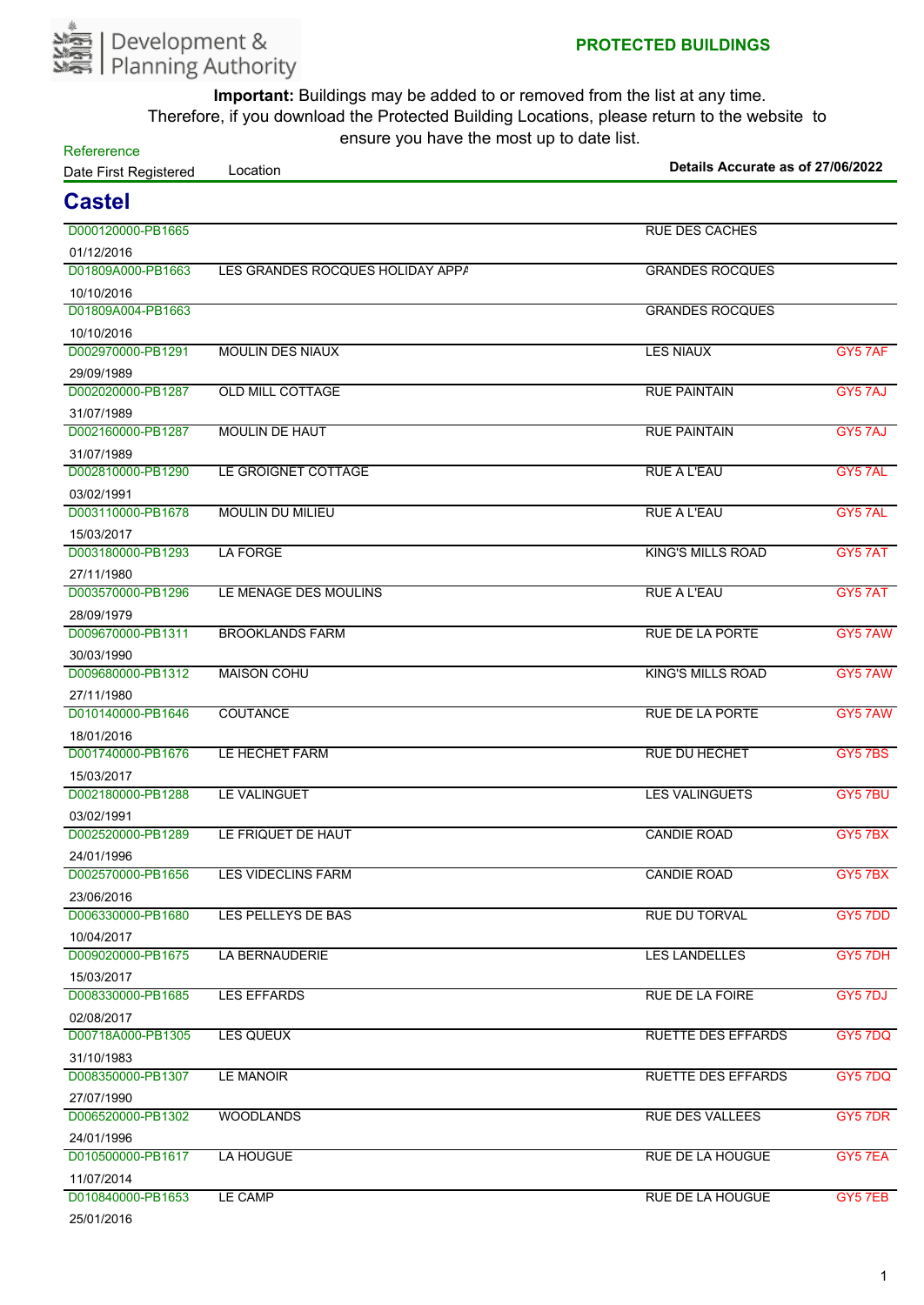

| Refererence           |                                         | Details Accurate as of 27/06/2022 |         |
|-----------------------|-----------------------------------------|-----------------------------------|---------|
| Date First Registered | Location                                |                                   |         |
| D01084D000-PB1653     | LE CAMP                                 | <b>RUE DE LA HOUGUE</b>           | GY5 7EB |
| 25/01/2016            |                                         |                                   |         |
| D011060000-PB1630     | <b>LA FOSSE</b>                         | <b>LES QUERITES</b>               | GY5 7ED |
| 07/07/2015            |                                         |                                   |         |
| D010660000-PB1723     | <b>RETOT</b>                            | <b>RETOT LANE</b>                 | GY5 7EF |
| 17/07/2019            |                                         |                                   |         |
| D010930000-PB1666     | <b>ALBECQ FARM</b>                      | <b>RETOT LANE</b>                 | GY5 7EG |
| 01/12/2016            |                                         |                                   |         |
| D011650000-PB1315     | <b>ST MATTHEWS CHURCH</b>               | RUE DE LA LANDE                   | GY5 7EJ |
| 20/12/1996            |                                         |                                   |         |
| D011650000-PB1316     | <b>ST MATHEWS RECTORY</b>               | <b>RUE DE LA FRIES</b>            | GY5 7EJ |
| 20/12/1996            |                                         |                                   |         |
| D012930000-PB1623     | <b>LE GUET</b>                          | <b>RUETTE DU GUET</b>             | GY5 7EL |
| 31/03/2015            |                                         |                                   |         |
| D014390000-PB1323     | <b>OLD COBO FARM HOUSE</b>              | <b>COBO COAST ROAD</b>            | GY5 7HE |
| 01/10/1983            |                                         |                                   |         |
| D011330000-PB1314     | LE TERTRE                               | <b>ROUTE DU TERTRE</b>            | GY5 7JN |
| 03/02/1991            |                                         |                                   |         |
| D007340000-PB1306     | LA HOUGETTE                             | <b>RUE DES DESLISLES</b>          | GY5 7JP |
| 01/04/1983            |                                         |                                   |         |
| D00316A000-PB1292     | <b>KINGS MILLS LODGE</b>                | <b>KING'S MILLS ROAD</b>          | GY5 7JS |
| 30/11/1987            |                                         |                                   |         |
| D003190000-PB1294     | <b>HOTEL FLEUR DU JARDIN</b>            | <b>KING'S MILLS ROAD</b>          | GY5 7JT |
| 03/02/1991            |                                         |                                   |         |
| D003210000-PB1295     | <b>ORANGE TREE LODGE</b>                | <b>KING'S MILLS ROAD</b>          | GY5 7JT |
| 24/01/1996            |                                         |                                   |         |
| D003690000-PB1297     | KINGS MILLS FARM                        | <b>KING'S MILLS ROAD</b>          | GY5 7JT |
| 31/07/1989            |                                         |                                   |         |
| D003700000-PB1298     | <b>KINGS MILLS HOUSE</b>                | <b>RUE DE LA HURETTE</b>          | GY5 7JT |
| 03/02/1991            |                                         |                                   |         |
| D009990000-PB1313     | <b>ROCQUE A BOEUF</b>                   | <b>ST GEORGES ROAD</b>            | GY5 7JW |
| 30/04/1988            |                                         |                                   |         |
| D004120000-PB1299     | LE MARAIS FARM                          | <b>RUE DU MARAIS</b>              | GY5 7LE |
| 01/01/1983            |                                         |                                   |         |
| D004630000-PB1300     | LE GELE FARM                            | LE GELE ROAD                      | GY5 7LW |
| 30/03/1990            |                                         |                                   |         |
| D004650000-PB1301     | LE VIEUX MARAIS                         | LE GELE ROAD                      | GY5 7LW |
| 01/02/1983            |                                         |                                   |         |
| D003380000-PB1701     | LA CROUTE D'AVAL                        | <b>LES GRANDS MOULINS</b>         | GY5 7LZ |
| 10/08/2018            |                                         |                                   |         |
| D009170000-PB1308     | <b>CASTEL PARISH CHURCH AND CEMETER</b> | LES ROHAIS DE HAUT                | GY5 7NA |
| 27/11/1970            |                                         |                                   |         |
| D006930000-PB1303     | THE COTTAGE                             | <b>ROUTE DE L'EGLISE</b>          | GY5 7NB |
| 19/10/1987            |                                         |                                   |         |
| D007010000-PB1304     | <b>LES FONTAINES</b>                    | <b>ROUTE DE L'EGLISE</b>          | GY5 7NE |
| 29/03/1993            |                                         |                                   |         |
| D008650000-PB1671     | LES BEAUCAMPS DE BAS                    | LA RUE DES BEAUCAMPS              | GY5 7PE |
| 08/02/2017            |                                         |                                   |         |
| D009930000-PB1672     | LA MAISON DU MONT VAL                   | LE MONT D'AVAL                    | GY5 7PF |
| 08/02/2017            |                                         |                                   |         |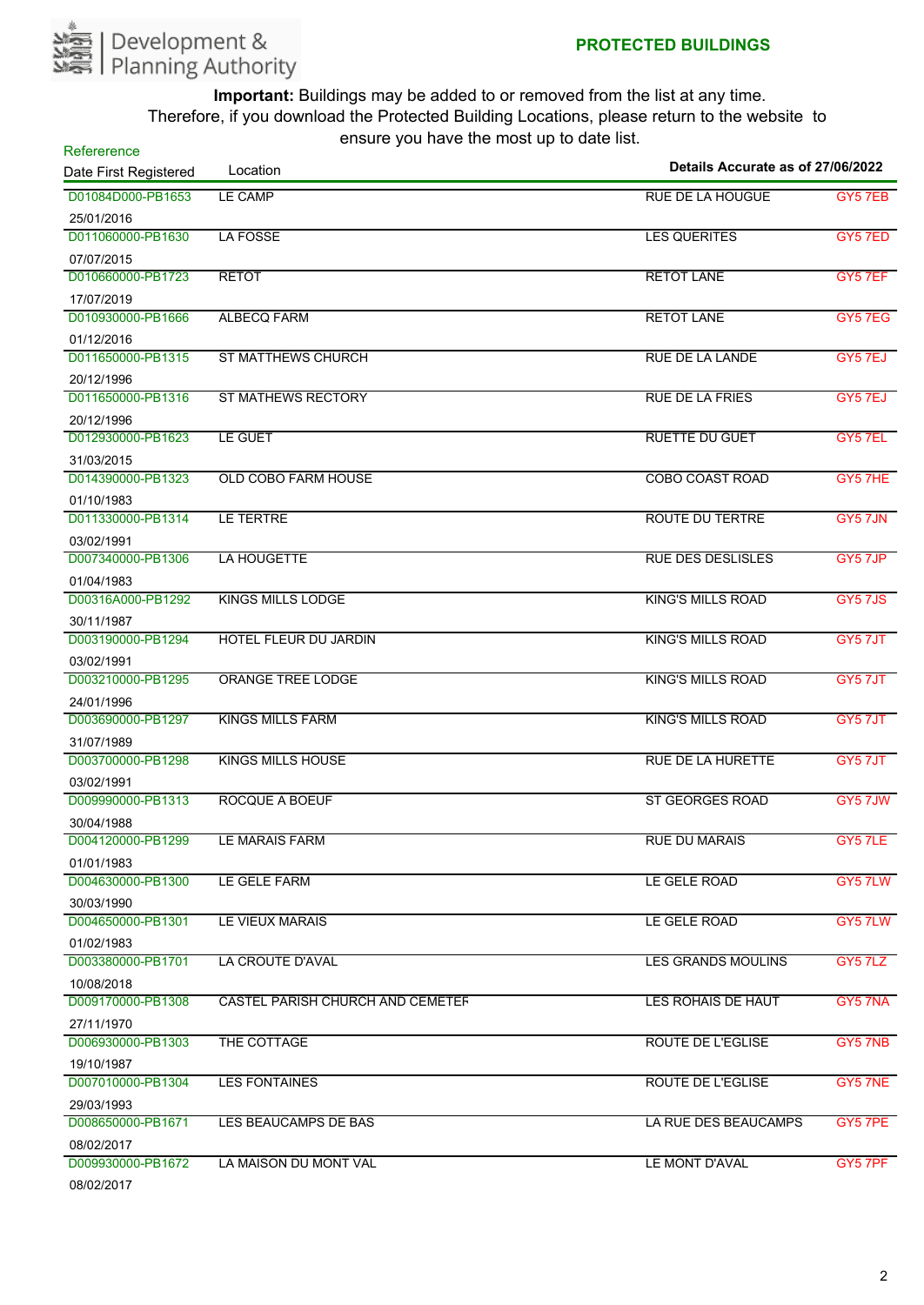

| Refererence           |                             | $30.3$ $\mu$ $\alpha$ $\mu$ $\alpha$ $\beta$ $\alpha$ $\beta$ $\alpha$ $\beta$ $\alpha$ |                                   |                |
|-----------------------|-----------------------------|-----------------------------------------------------------------------------------------|-----------------------------------|----------------|
| Date First Registered | Location                    |                                                                                         | Details Accurate as of 27/06/2022 |                |
| D009430000-PB1310     | ST GEORGE                   |                                                                                         | ST GEORGES ROAD                   | GY5 7PH        |
| 01/07/1983            |                             |                                                                                         |                                   |                |
| D012910000-PB1318     | <b>LE ROCRE</b>             |                                                                                         | <b>RUETTE DES MARROTTES</b>       | GY5 7PP        |
| 31/01/1977            |                             |                                                                                         |                                   |                |
| D012770000-PB1699     | <b>LE GARDINET</b>          |                                                                                         | <b>RUETTE DE FRIES</b>            | GY5 7PW        |
| 21/06/2018            |                             |                                                                                         |                                   |                |
| D012870000-PB1317     | <b>LES FRIES</b>            |                                                                                         | <b>RUETTE DE FRIES</b>            | GY5 7PW        |
| 31/05/1993            |                             |                                                                                         |                                   |                |
| D001920000-PB1670     | LES FAUXQUETS DE BAS        |                                                                                         | <b>RUE DES FAUXQUETS</b>          | <b>GY5 7QA</b> |
| 08/02/2017            |                             |                                                                                         |                                   |                |
| D013330000-PB1319     | <b>MAISON VARENDES</b>      |                                                                                         | <b>RUE DES VARENDES</b>           | GY5 7RF        |
| 31/07/1989            |                             |                                                                                         |                                   |                |
| D013990000-PB1321     | <b>COURTIL OLLIVIER</b>     | <b>GLENWOOD</b>                                                                         | <b>RUE DES VARENDES</b>           | GY5 7RL        |
| 03/02/1991            |                             |                                                                                         |                                   |                |
| D009310000-PB1309     | <b>GLEBE HOUSE</b>          |                                                                                         | <b>RUE DU PRESBYTERE</b>          | GY5 7RN        |
| 03/11/1987            |                             |                                                                                         |                                   |                |
| D014190000-PB1322     | <b>LA PLANQUE</b>           |                                                                                         | ROUTE DE COBO                     | GY5 7RZ        |
| 03/02/1991            |                             |                                                                                         |                                   |                |
| D013530000-PB1320     | THE SHELL HOUSE             |                                                                                         | <b>RUETTE DU VILLOCQ</b>          | GY57SA         |
| 01/10/1983            |                             |                                                                                         |                                   |                |
| D016600000-PB1654     | <b>LES TILLEULS</b>         |                                                                                         | <b>RUE COHU</b>                   | GY5 7SX        |
| 25/01/2016            |                             |                                                                                         |                                   |                |
| D016390000-PB1325     | <b>SAUMAREZ HOUSE</b>       |                                                                                         | ROUTE DE SAUMAREZ                 | GY5 7UJ        |
| 20/12/1996            |                             |                                                                                         |                                   |                |
| D014210000-PB1733     | <b>LES MOURAINS</b>         |                                                                                         | ROUTE DE COBO                     | GY5 7UL        |
| 14/12/2020            |                             |                                                                                         |                                   |                |
| D018840000-PB1639     | <b>CARTERET MANOR</b>       |                                                                                         | ROUTE DE LA MARE DE CART GY5 7XE  |                |
| 12/01/2016            |                             |                                                                                         |                                   |                |
| D016360000-PB1324     | LA HAYE DU PUITS            |                                                                                         | <b>MONT D'AVAL</b>                | GY57XH         |
| 18/05/1983            |                             |                                                                                         |                                   |                |
| D013630000-PB1686     | <b>LA POUQUELAH</b>         |                                                                                         | ROUTE DE COBO                     | GY57XJ         |
| 11/09/2017            |                             |                                                                                         |                                   |                |
| D017260000-PB1628     | <b>GRAND CLOS</b>           |                                                                                         | ROUTE DE LA CHARRUEE              | GY57XP         |
| 22/06/2015            |                             |                                                                                         |                                   |                |
| D018090000-PB1663     | <b>LES GRANDES ROCQUES</b>  |                                                                                         | <b>LES GRANDES ROCQUES</b>        | <b>GY57XQ</b>  |
| 10/10/2016            |                             |                                                                                         |                                   |                |
| D018090001-PB1663     | CHATEAU LES GRANDES ROCQUES |                                                                                         | <b>LES GRANDES ROCQUES</b>        | GY57XQ         |
| 10/10/2016            |                             |                                                                                         |                                   |                |
| D01809A003-PB1663     | CHATEAU LES GRANDES ROCQUES | Appartment 3                                                                            | <b>GRANDES ROCQUES</b>            | GY57XQ         |
| 10/10/2016            |                             |                                                                                         |                                   |                |
| D01809B000-PB1663     | <b>TAMARISK</b>             |                                                                                         | <b>CHATEAU RISE</b>               | GY5 7XQ        |
| 10/10/2016            |                             |                                                                                         |                                   |                |
| D01809B004-PB1663     | LES GRANDES ROCQUES         | 4 Chateau Rise                                                                          |                                   | GY57XQ         |
| 10/10/2016            |                             |                                                                                         |                                   |                |

## **Forest**

H003330000-PB1684 LES VILLETS 02/08/2017 H003640000-PB1673 LES CACHES RUE DES VILLETS 08/02/2017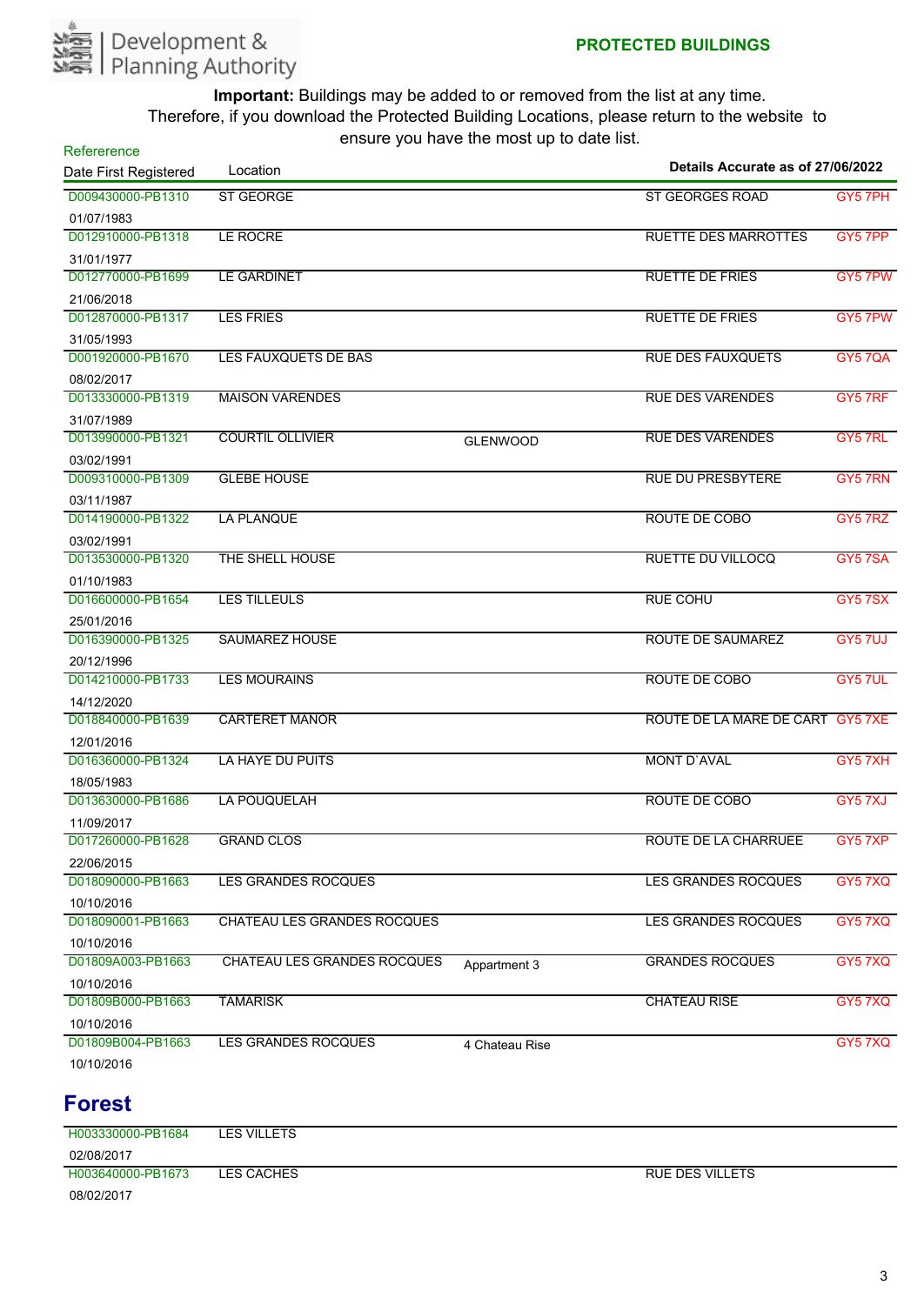

| Refererence           |                                 | $5 - 10 - 10 = 10$<br>Details Accurate as of 27/06/2022 |         |
|-----------------------|---------------------------------|---------------------------------------------------------|---------|
| Date First Registered | Location                        |                                                         |         |
| H005470000-PB1438     | LA VIELLE FERME                 | <b>LES NICOLLES</b>                                     | GY8 0AE |
| 27/11/1980            |                                 |                                                         |         |
| H00547A001-PB1439     | <b>L'ABRI DES NICOLLES</b>      | <b>LES NICOLLES</b>                                     | GY8 0AE |
| 27/11/1980            |                                 |                                                         |         |
| H00241A000-PB1625     | <b>LE BOURG</b>                 | <b>ROUTE DE BOURG</b>                                   | GY8 0AN |
| 21/04/2015            |                                 |                                                         |         |
| H002410000-PB1426     | LE BOURG                        |                                                         | GY8 0AW |
| 03/02/1991            |                                 |                                                         |         |
| H002260000-PB1425     | LE CHENE                        | <b>RUE DES MONTS</b>                                    | GY8 0BA |
| 16/12/1988            |                                 |                                                         |         |
| H005360000-PB1437     | LE CHENE COTTAGE                | FST-MISC25                                              | GY8 0BA |
| 02/10/1969            |                                 |                                                         |         |
| H005300000-PB1436     | LE CHENE FARM                   | <b>RUE DES MONTS</b>                                    | GY8 0BB |
| 31/07/1989            |                                 |                                                         |         |
| H002160000-PB1424     | LE BOURG                        | LE BOURG                                                | GY8 0BF |
| 31/07/1989            |                                 |                                                         |         |
| H003960000-PB1621     | LE BOURG DE HAUT (NORTH)        | LE BOURG                                                | GY8 0BF |
| 14/10/2014            |                                 |                                                         |         |
| H004350000-PB1427     | LE VARIOUF DE HAUT              | <b>RUE DES FONTENELLES</b>                              | GY8 0BH |
| 12/11/1970            |                                 |                                                         |         |
| H004630000-PB1429     | <b>CHEMIN DES SOMMEILLEUSES</b> | <b>RUE DES FONTENELLES</b>                              | GY8 0BH |
| 29/10/1982            |                                 |                                                         |         |
| H00463A000-PB1428     | LE COUSSINET                    | <b>RUE DES FONTENELLES</b>                              | GY8 0BH |
| 29/10/1982            |                                 |                                                         |         |
| H004640000-PB1430     | <b>VARIOUF FARM</b>             | <b>VARIOUF</b>                                          | GY8 0BH |
| 05/10/1982            |                                 |                                                         |         |
| H004680000-PB1431     | LE VARIOUF FARM COTTAGE         | <b>RUE DES FONTENELLES</b>                              | GY8 0BH |
| 29/10/1982            |                                 |                                                         |         |
| H004700000-PB1432     | <b>LA FONTAINE</b>              | LES GLAGEULS AU VARIOUFS GY8 0BH                        |         |
| 05/10/1982            |                                 |                                                         |         |
| H004720000-PB1433     | <b>HILL VIEW</b>                | <b>RUE DU GAL</b>                                       | GY8 0BH |
| 05/10/1982            |                                 |                                                         |         |
| H004730000-PB1434     | COTTAGES 1 & 2                  | <b>RUE DU GAL</b>                                       | GY8 0BH |
| 05/10/1982            |                                 |                                                         |         |
| H004740000-PB1435     | LES JARDINS DES FLEURS          | <b>RUE DU GAL</b>                                       | GY8 0BH |
| 05/10/1982            |                                 |                                                         |         |
| H004270000-PB1732     | <b>LES FONTENELLES</b>          | LA RUE DES FONTENELLES                                  | GY8 0BL |
| 14/12/2020            |                                 |                                                         |         |
| H006510000-PB1440     | LE RUSSEL FARM                  | ROUTE DES BLICQS                                        | GY8 0BY |
| 29/09/1989            |                                 |                                                         |         |
| H002100000-PB1658     | <b>HAPPY LANDINGS</b>           | <b>RUE DES LANDES</b>                                   | GY8 0DA |
| 19/07/2016            |                                 |                                                         |         |
| H001770000-PB1421     | <b>LES LANDES FARMHOUSE</b>     | <b>RUE DES LANDES</b>                                   | GY8 0DB |
| 31/07/1989            |                                 |                                                         |         |
| H00177C000-PB1422     | LES LANDES BARN                 | <b>RUE DES LANDES</b>                                   | GY8 0DB |
| 31/07/1989            |                                 |                                                         |         |
| H002120000-PB1423     | <b>FOREST CHURCH</b>            | LE BOURG                                                | GY8 0HA |
| 23/11/1970            |                                 |                                                         |         |
| H002940000-PB1730     | <b>L'EPINEL</b>                 | <b>RUE DE L'EPINEL</b>                                  | GY8 0HJ |
| 06/03/2020            |                                 |                                                         |         |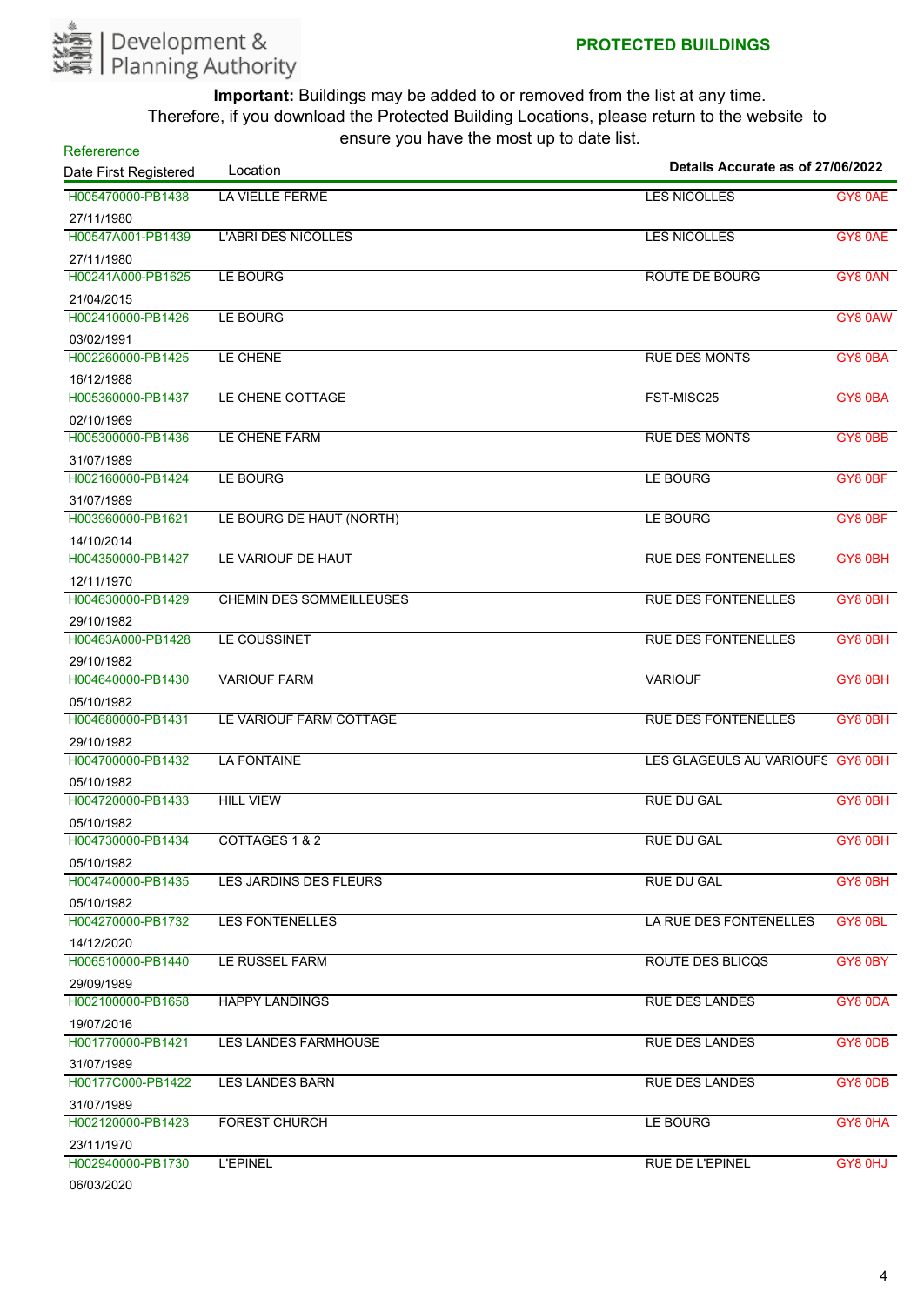

| Refererence           |                           |             |                                   |         |
|-----------------------|---------------------------|-------------|-----------------------------------|---------|
| Date First Registered | Location                  |             | Details Accurate as of 27/06/2022 |         |
| H00294A000-PB1730     | <b>TARANAKI</b>           |             | <b>RUE DE L'EPINEL</b>            | GY8 0HJ |
| 06/03/2020            |                           |             |                                   |         |
| H00330B000-PB1689     | <b>LES VILLETS</b>        |             | <b>LES VILLETS</b>                | GY8 0HR |
| 16/11/2017            |                           |             |                                   |         |
| H003320000-PB1652     | <b>LES VILLETS</b>        |             | <b>LES VILLETS</b>                | GY8 0HR |
| 21/01/2016            |                           |             |                                   |         |
| H000280000-PB1415     | <b>GRACIAS HOUSE</b>      |             | <b>LA ROBERGE</b>                 | GY8 0HT |
| 15/06/1984            |                           |             |                                   |         |
| H000290000-PB1416     | <b>GRACIAS COTTAGE</b>    |             | <b>CHASSE DES GALLIENNES</b>      | GY8 0HT |
| 15/06/1984            |                           |             |                                   |         |
| H000360000-PB1417     | <b>FOND DU VAL</b>        | THE COTTAGE | <b>RUE DU BIGARD</b>              | GY8 0HT |
| 15/06/1984            |                           |             |                                   |         |
| H000230000-PB1413     | <b>CAMBRAI</b>            |             | <b>RUE DE LA CORBIERE</b>         | GY8 0HU |
| 15/06/1984            |                           |             |                                   |         |
| H000240000-PB1414     | <b>SHAMROCK VILLA</b>     |             | <b>CHASSE DES GALLIENNES</b>      | GY8 0HU |
| 18/06/1984            |                           |             |                                   |         |
| H000590000-PB1419     | LE CAS ROUGE              |             |                                   | GY8 0HX |
| 15/06/1984            |                           |             |                                   |         |
| H000170000-PB1412     | <b>LA CARRIERE</b>        |             | RUE DE LA CORBIERE                | GY8 0HY |
| 04/11/1985            |                           |             |                                   |         |
| H000570000-PB1418     | LE MANOIR DE LA FORET     |             | LE CAS ROUGE                      | GY8 0HZ |
| 22/06/1984            |                           |             |                                   |         |
| H001240000-PB1420     | <b>LA VILLIAZE</b>        |             | <b>NEW ROAD</b>                   | GY8 0JP |
| 18/10/1984            |                           |             |                                   |         |
| <b>HERM ISLAND</b>    |                           |             |                                   |         |
| A500010000-PB1607     | <b>ST. TUGUALS CHAPEL</b> |             |                                   |         |

30/09/1969

## **St Peter Port**

| A201550000-PB305 | <b>KALOKERINO</b> | . JOHN STREET<br>ST. | へい |
|------------------|-------------------|----------------------|----|
| 06/04/2009       |                   |                      |    |

## **St. Andrew**

| K006270000-PB1694 | <b>LES NAFTIAUX FARM</b>   | <b>RUE DES NAFTIAUX</b>  | GY6 8RA |
|-------------------|----------------------------|--------------------------|---------|
| 15/02/2018        |                            |                          |         |
| K006730000-PB1598 | LES MOURANTS               | <b>VERTE RUE</b>         | GY6 8RA |
| 19/06/1989        |                            |                          |         |
| K006300000-PB1597 | <b>LES NAFTIAUX</b>        | <b>RUE DES NAFTIAUX</b>  | GY6 8RD |
| 31/07/1989        |                            |                          |         |
| K005570000-PB1657 | LA BRIGADE GUEST HOUSE     | <b>LA BRIGADE</b>        | GY6 8RH |
| 18/07/2016        |                            |                          |         |
| K00570A000-PB1626 | <b>ROSELAWN</b>            | <b>LA BRIGADE</b>        | GY68RQ  |
| 21/04/2015        |                            |                          |         |
| K002940000-PB1581 | LE CAMPTREHARD             | <b>RUE DES ROQUETTES</b> | GY6 8SH |
| 31/07/1989        |                            |                          |         |
| K002970000-PB1582 | <b>MOULIN DE L'ECHELLE</b> | <b>RUE DES ROQUETTES</b> | GY6 8SH |
| 31/07/1989        |                            |                          |         |
| K003080000-PB1709 | <b>BEAU COIN</b>           | <b>LES ROCQUETTES</b>    | GY6 8SH |
| 28/11/2018        |                            |                          |         |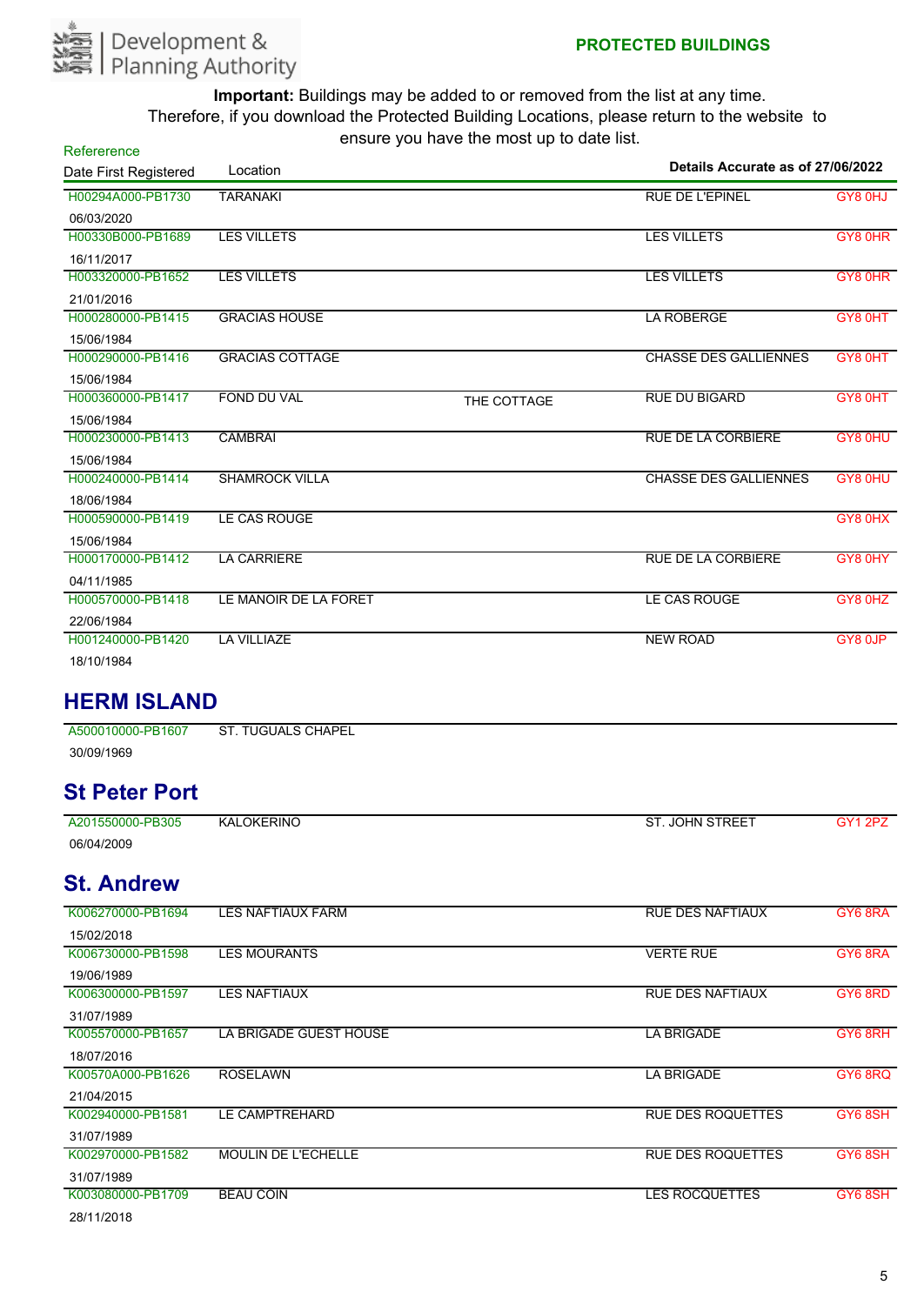

| Refererence           |                             | chodio you have the most up to date hot. |                                   |                |
|-----------------------|-----------------------------|------------------------------------------|-----------------------------------|----------------|
| Date First Registered | Location                    |                                          | Details Accurate as of 27/06/2022 |                |
| K003210000-PB1707     | LE CAMPTREHARD DE HAUT      |                                          | <b>LES FRIQUETS</b>               | GY6 8SH        |
| 28/11/2018            |                             |                                          |                                   |                |
| K002840000-PB1695     | <b>LES GALLIENNES</b>       |                                          | <b>ROUTE DES TALBOTS</b>          | <b>GY6 8SQ</b> |
| 02/03/2018            |                             |                                          |                                   |                |
| K004200000-PB1584     | <b>HAVILLAND HALL</b>       |                                          | LE VAUQUIEDOR                     | GY6 8TP        |
| 01/07/1983            |                             |                                          |                                   |                |
| K005060000-PB1714     | <b>LES MAUXMARQUIS FARM</b> |                                          | <b>ROUTE DE ST ANDREW</b>         | GY6 8TU        |
| 20/12/2018            |                             |                                          |                                   |                |
| K00506D000-PB1714     | <b>LE JARDIN</b>            |                                          | ROUTE DE ST ANDREW                | GY6 8TU        |
| 20/12/2018            |                             |                                          |                                   |                |
| K002740000-PB1580     | <b>LES POIDEVINS</b>        |                                          | <b>LES POIDEVINS</b>              | GY6 8TZ        |
| 29/09/1989            |                             |                                          |                                   |                |
| K001040000-PB1577     | <b>LES QUERTIERS</b>        |                                          | <b>ROUTE DES FAUCONNAIRES</b>     | GY6 8UE        |
| 01/06/1984            |                             |                                          |                                   |                |
| K00456A000-PB1585     | <b>LES PRES</b>             |                                          | <b>ST ANDREWS ROAD</b>            | GY6 8UL        |
| 03/02/1991            |                             |                                          |                                   |                |
| K005260000-PB1593     | <b>LES VIDCLLINS</b>        |                                          | <b>ST ANDREWS ROAD</b>            | GY6 8UN        |
| 03/02/1991            |                             |                                          |                                   |                |
| K005320000-PB1594     | <b>LA PELLEYRIE</b>         |                                          | <b>ST ANDREWS ROAD</b>            | GY6 8UN        |
| 28/09/1990            |                             |                                          |                                   |                |
| K001320000-PB1611     | <b>LES RUETTES FARM</b>     |                                          | <b>LES RUETTES</b>                | GY6 8UQ        |
| 04/04/2014            |                             |                                          |                                   |                |
| K006020000-PB1698     | <b>NAFTIAUX HOUSE</b>       |                                          | <b>RUE DES LANDES</b>             | GY6 8XA        |
| 19/06/2018            |                             |                                          |                                   |                |
| K006040000-PB1596     | <b>LES BAILLEULS</b>        |                                          | <b>RUE DES BAILLEULS</b>          | GY68XB         |
| 14/06/1984            |                             |                                          |                                   |                |
| K00534B000-PB1719     | <b>WAYSIDE BUNGALOW</b>     |                                          | LA VASSALERIE                     | GY6 8XJ        |
| 19/02/2019            |                             |                                          |                                   |                |
| K006590000-PB1710     |                             | La Vassalerie Farm                       | <b>LA VASSALERIE</b>              | GY6 8XL        |
| 20/12/2018            |                             |                                          |                                   |                |
| K004640000-PB1586     | <b>ST. ANDREW'S CHURCH</b>  |                                          | <b>RUE DES MORTS</b>              | GY68XN         |
| 27/11/1970            |                             |                                          |                                   |                |
| K004650000-PB1729     | <b>ST ANDREWS RECTORY</b>   |                                          | <b>ROUTE DE ST.ANDRE</b>          | GY6 8XN        |
| 04/02/2020            |                             |                                          |                                   |                |
| K004660000-PB1736     | <b>DOWER COTTAGE</b>        |                                          | ROUTE DE ST. ANDREW               | GY68XN         |
| 27/10/2021            |                             |                                          |                                   |                |
| K00466E000-PB1587     | LA CONTREE DE L'EGLISE      |                                          | ROUTE DE ST.ANDREW                | GY68XN         |
| 19/06/1989            |                             |                                          |                                   |                |
| K004690000-PB1588     | PLENEUF COURT               |                                          | <b>CANDIE ROAD</b>                | GY6 8XP        |
| 03/02/1991            |                             |                                          |                                   |                |
| K006820000-PB1599     | <b>LES EPERONS</b>          |                                          | <b>RUE DES HOUGUES</b>            | GY6 8XR        |
| 24/01/1996            |                             |                                          |                                   |                |
| K004910000-PB1589     | THE MEADOWS                 |                                          | <b>ROUTE DES BLICQS</b>           | GY6 8YD        |
| 19/06/1989            |                             |                                          |                                   |                |
| K004920000-PB1590     | LES BLICQS FARM             |                                          | <b>ROUTE DES BLICQS</b>           | GY6 8YD        |
| 19/06/1989            |                             |                                          |                                   |                |
| K004930000-PB1591     | <b>LES BLICQS</b>           |                                          | <b>ROUTE DES BLICQS</b>           | GY6 8YD        |
| 19/06/1989            |                             |                                          |                                   |                |
| K004940000-PB1592     | LE VAL                      |                                          | <b>ROUTE DES BLICQS</b>           | GY6 8YD        |
| 20/01/1000            |                             |                                          |                                   |                |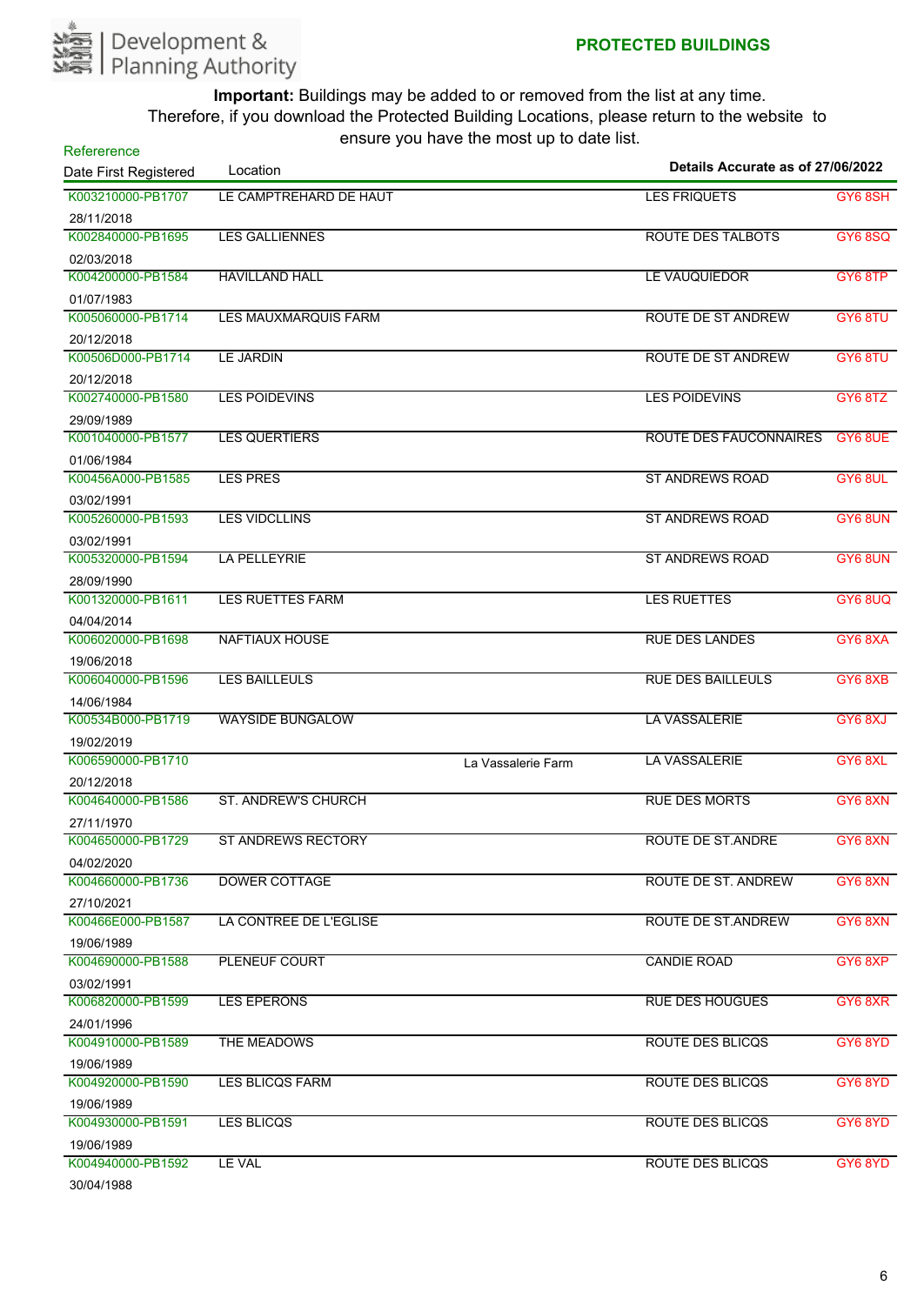

| Refererence           |                    | $\frac{1}{2}$ . The state is the state of the state in the state in the state in the state in the state in the state in the state in the state in the state in the state in the state in the state in the state in the state in t |                                   |         |
|-----------------------|--------------------|-----------------------------------------------------------------------------------------------------------------------------------------------------------------------------------------------------------------------------------|-----------------------------------|---------|
| Date First Registered | Location           |                                                                                                                                                                                                                                   | Details Accurate as of 27/06/2022 |         |
| K004940000-PB1620     | <b>LE VAL FARM</b> |                                                                                                                                                                                                                                   | <b>LES BLICQS</b>                 | GY6 8YD |
| 25/09/2014            |                    |                                                                                                                                                                                                                                   |                                   |         |
| K005550000-PB1595     | <b>BORDER FARM</b> |                                                                                                                                                                                                                                   | ROUTE DES BLICQS                  | GY6 8YD |
| 19/06/1989            |                    |                                                                                                                                                                                                                                   |                                   |         |
| K003960000-PB1662     | <b>LA VILLIAZE</b> |                                                                                                                                                                                                                                   | LA VILLIAZE LANE                  | GY6 8YH |
| 08/09/2016            |                    |                                                                                                                                                                                                                                   |                                   |         |
| K003570000-PB1713     | LE HUREL           |                                                                                                                                                                                                                                   | <b>BOUILLON ROAD</b>              | GY68YN  |
| 20/12/2018            |                    |                                                                                                                                                                                                                                   |                                   |         |
| K003660000-PB1583     | <b>LE BOUILLON</b> |                                                                                                                                                                                                                                   | <b>RUETTE DES COURTILLETS</b>     | GY68YN  |
| 30/03/1990            |                    |                                                                                                                                                                                                                                   |                                   |         |
| K000610000-PB1576     | KINNEAR COTTAGE    |                                                                                                                                                                                                                                   | ROHAIS DE HAUT                    | GY6 8YX |
| 19/06/1989            |                    |                                                                                                                                                                                                                                   |                                   |         |
| K000370000-PB1679     | LADYFIELD          |                                                                                                                                                                                                                                   | <b>ROHAIS DE BAS</b>              | GY6 8YY |
| 15/03/2017            |                    |                                                                                                                                                                                                                                   |                                   |         |

## **St. Martin**

| J01365A000-PB1731 | MOULIN HUET BATTERY, WATCH HOUSE               |                   | <b>RUE DU MOULIN HUET</b> |                |
|-------------------|------------------------------------------------|-------------------|---------------------------|----------------|
| 23/07/2020        |                                                |                   |                           |                |
| J015050000-PB1549 | <b>SOJOURN</b>                                 |                   | LA ROUTE DE BLANCHES      | GY4 6AE        |
| 19/12/1986        |                                                |                   |                           |                |
| J015060000-PB1550 | 4 LES BLANCHES COTTAGES                        |                   | LA ROUTE DE BLANCHES      | GY4 6AE        |
| 19/12/1986        |                                                |                   |                           |                |
| J015070000-PB1551 | LES BLANCHES COTTAGES<br>$\mathbf{1}$          |                   | LA ROUTE DE BLANCHES      | GY4 6AE        |
| 19/12/1986        |                                                |                   |                           |                |
| J015080000-PB1552 | <b>LES BLANCHES COTTAGES</b><br>$\overline{2}$ |                   | LA ROUTE DE BLANCHES      | GY4 6AE        |
| 19/12/1986        |                                                |                   |                           |                |
| J01509A000-PB1553 | <b>LES BLANCHES</b>                            | Les Blanches Farm | LA ROUTE DE BLANCHES      | GY4 6AE        |
| 19/12/1986        |                                                |                   |                           |                |
| J017530000-PB1570 | <b>LES BLANCHES</b>                            |                   | LA ROUTE DE BLANCHES      | GY4 6AE        |
| 19/12/1986        |                                                |                   |                           |                |
| J017540000-PB1571 | LES BLANCHES                                   |                   | LA ROUTE DE BLANCHES      | GY4 6AE        |
| 19/12/1986        |                                                |                   |                           |                |
| J017650000-PB1573 | THE HERMITAGE                                  |                   | <b>LES MAINDONAUX</b>     | GY4 6AJ        |
| 19/12/1986        |                                                |                   |                           |                |
| J000120000-PB1441 | <b>BON AIR COTTAGE</b>                         |                   | LA ROUTE DE SAUSMAREZ     | GY4 6AL        |
| 19/12/1986        |                                                |                   |                           |                |
| J000120000-PB1442 | <b>BON AIR</b>                                 |                   | LA ROUTE DE SAUSMAREZ     | GY4 6AL        |
| 19/12/1986        |                                                |                   |                           |                |
| J000120000-PB1443 | <b>LES MAINDONNEAUX</b>                        |                   | LA ROUTE DE SAUSMAREZ     | GY4 6AL        |
| 19/12/1986        |                                                |                   |                           |                |
| J017260000-PB1569 | <b>LE VARCLIN FARM</b>                         |                   | <b>VAUX DU VARCLIN</b>    | GY4 6AL        |
| 19/12/1986        |                                                |                   |                           |                |
| J017740000-PB1575 | <b>LA GRANGE</b>                               |                   | <b>LE VARCLIN</b>         | GY4 6AL        |
| 19/12/1986        |                                                |                   |                           |                |
| J017600000-PB1572 | <b>COIN COLIN COTTAGE</b>                      |                   | <b>COIN COLIN</b>         | GY4 6AQ        |
| 19/12/1986        |                                                |                   |                           |                |
| J016840000-PB1566 | <b>CALAIS FARM HOUSE</b>                       |                   | <b>RUE DE CALAIS</b>      | <b>GY4 6AS</b> |
| 19/12/1986        |                                                |                   |                           |                |
| J01684B000-PB1567 | <b>CALAIS FARM</b>                             |                   | <b>RUE DE CALAIS</b>      | GY4 6AS        |
| 19/06/1989        |                                                |                   |                           |                |

7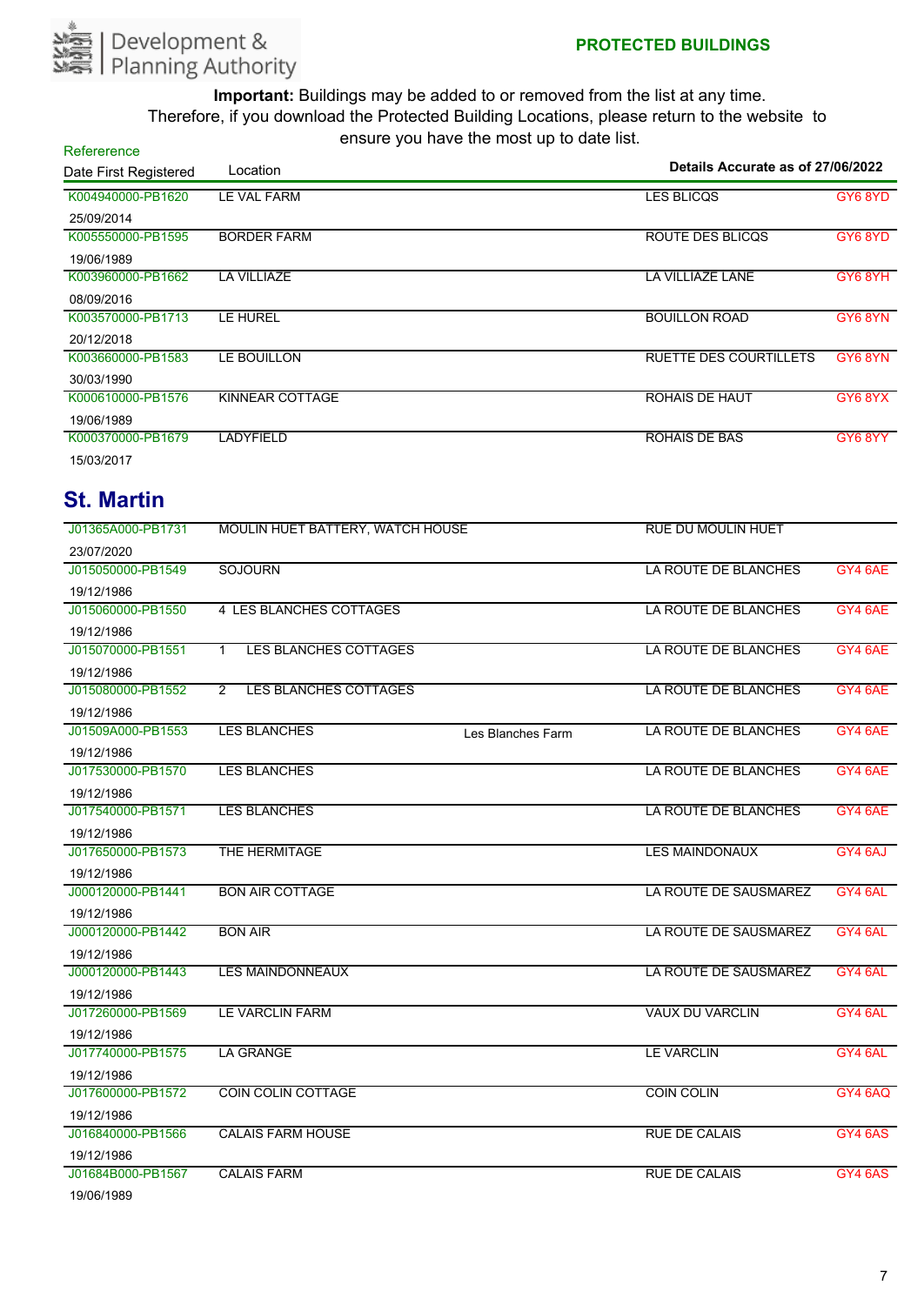

| Refererence           |                              |                                   |                |
|-----------------------|------------------------------|-----------------------------------|----------------|
| Date First Registered | Location                     | Details Accurate as of 27/06/2022 |                |
| J016870000-PB1568     | LA RONDE PORTE               | <b>RUE DE CALAIS</b>              | <b>GY4 6AS</b> |
| 19/06/1989            |                              |                                   |                |
| J017700000-PB1574     | <b>LE VARCLIN</b>            | <b>LE VARCLIN</b>                 | GY4 6AW        |
| 19/12/1986            |                              |                                   |                |
| J015650000-PB1563     | <b>JERBOURG HOUSE</b>        | <b>JERBOURG ROAD</b>              | GY4 6BH        |
| 19/12/1986            |                              |                                   |                |
| J016260000-PB1682     | <b>DOLPHINS</b>              | <b>ROUTE DE JERBOURG</b>          | GY4 6BJ        |
| 11/05/2017            |                              |                                   |                |
| J016320000-PB1564     | LA BOUVEE                    | LA BOUVEE LANE                    | GY4 6BQ        |
| 19/12/1986            |                              |                                   |                |
| J016710000-PB1565     | LA BOUVEE FARM               | LA BOUVEE LANE                    | <b>GY4 6BQ</b> |
| 19/12/1986            |                              |                                   |                |
| J014960000-PB1548     | <b>LES ROSIERS COTTAGE</b>   | LES CAMPS DU MOULIN               | GY4 6DA        |
| 14/06/1993            |                              |                                   |                |
| J014590000-PB1542     | <b>SAUSMAREZ MILL</b>        | <b>VILLE AMPHREY</b>              | GY4 6DE        |
| 27/11/1980            |                              |                                   |                |
| J015180000-PB1555     | <b>COURTES FALLAIZES</b>     | LE COURTILLET                     | GY4 6DH        |
| 19/12/1986            |                              |                                   |                |
| J015200000-PB1556     | <b>LES COURTES FALLAIZES</b> | LE COURTILLET                     | GY4 6DH        |
| 19/12/1986            |                              |                                   |                |
| J015390000-PB1558     | <b>MYRTLE TREE COTTAGE</b>   | LE COURTILLET                     | GY4 6DH        |
| 19/12/1986            |                              |                                   |                |
| J015400000-PB1559     | <b>VAU DE VELINES</b>        | LE COURTILLET                     | GY4 6DH        |
| 19/12/1986            |                              |                                   |                |
| J015410000-PB1560     | LE PAVOT                     | LE COURTILLET                     | GY4 6DH        |
| 19/12/1986            |                              |                                   |                |
| J015530000-PB1561     | LE MONT DURAND COTTAGE       | LE MONT DURAND                    | GY4 6DJ        |
| 19/12/1986            |                              |                                   |                |
| J015540000-PB1562     | LE MONT DURAND               | LE MONT DURAND                    | GY4 6DJ        |
| 19/12/1986            |                              |                                   |                |
| J015170000-PB1554     | <b>LES SALINES</b>           | <b>LES SALINES</b>                | GY4 6DN        |
| 19/12/1986            |                              |                                   |                |
| J014680000-PB1543     | LE HUREL                     | LE VALLON                         | GY4 6DQ        |
| 19/12/1986            |                              |                                   |                |
| J014690000-PB1544     | <b>LE FAINEL</b>             | <b>RUE FAINEL</b>                 | GY4 6DQ        |
| 19/12/1986            |                              |                                   |                |
| J014710000-PB1546     | LE VALLON HOUSE              | <b>RUE FAINEL</b>                 | GY4 6DQ        |
| 19/12/1986            |                              |                                   |                |
| J014730000-PB1547     | LE HUREL HOUSE               | LE VALLON                         | GY4 6DQ        |
| 19/12/1986            |                              |                                   |                |
| J014000000-PB1541     | <b>LA VIEILLE MAISON</b>     | <b>VILLE AMPHREY</b>              | GY4 6DR        |
| 30/04/1988            |                              |                                   |                |
| J014710000-PB1545     | LE VALLON COTTAGE            | <b>RUE FAINEL</b>                 | GY4 6DS        |
| 19/12/1986            |                              |                                   |                |
| J013870000-PB1537     | <b>MYRTLE FARM</b>           | <b>VILLE AMPHREY</b>              | GY4 6DT        |
| 16/12/1988            |                              |                                   |                |
| J01388A000-PB1538     | LA CHAUMIERE                 | <b>VILLE AMPHREY</b>              | GY4 6DT        |
| 17/10/1988            |                              |                                   |                |
| J013890000-PB1539     | LE HAMEL                     | <b>VILLE AMPHREY</b>              | GY4 6DT        |
| $2410714000$          |                              |                                   |                |

31/07/1989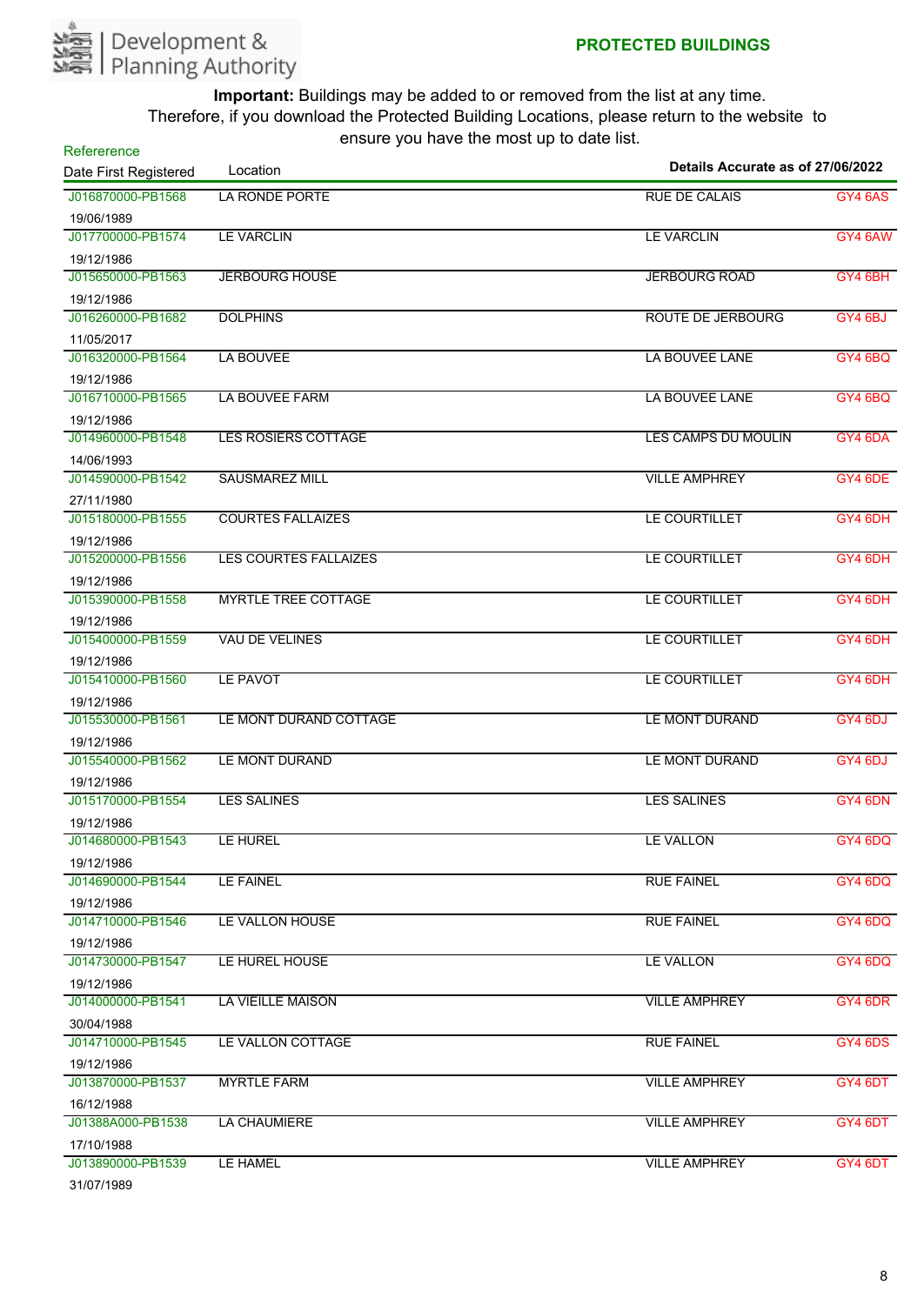

| Refererence           |                           |                                   |         |
|-----------------------|---------------------------|-----------------------------------|---------|
| Date First Registered | Location                  | Details Accurate as of 27/06/2022 |         |
| J013920000-PB1540     | LE VILLE AMPHREY          | <b>VILLE AMPHREY</b>              | GY4 6DT |
| 30/04/1988            |                           |                                   |         |
| J012610000-PB1528     | <b>LES DEUX PUITS</b>     | <b>RUETTE RABEY</b>               | GY4 6DU |
| 30/11/1987            |                           |                                   |         |
| J011620000-PB1524     | LE REPOS AU COIN          | <b>RUE MOTET</b>                  | GY4 6EB |
| 16/12/1988            |                           |                                   |         |
| J012840000-PB1529     | <b>BELLA LUCE HOTEL</b>   | LA FOSSE DE BAS                   | GY4 6EB |
| 17/10/1988            |                           |                                   |         |
| J011660000-PB1525     | <b>LES PROFONDS CAMPS</b> | <b>RUE MOTET</b>                  | GY4 6ED |
| 31/07/1989            |                           |                                   |         |
| J012910000-PB1531     | LA RUETTE HOUSE           | LA FOSSE DE BAS                   | GY4 6ED |
| 30/04/1988            |                           |                                   |         |
| J011500000-PB1523     | <b>LA FOSSE</b>           |                                   | GY4 6EE |
| 17/10/1988            |                           |                                   |         |
| J011730000-PB1526     | DE BERTRAND               | <b>LA QUERRIERE</b>               | GY4 6EE |
| 31/07/1989            |                           |                                   |         |
| J011740000-PB1527     | <b>BON SECOURS</b>        | LA QUERRIERE                      | GY4 6EE |
| 17/10/1988            |                           |                                   |         |
| J012920000-PB1531     | ORCHARD COTTAGE           | LA FOSSE DE BAS                   | GY4 6EF |
| 30/04/1988            |                           |                                   |         |
| J013020000-PB1533     | THE OLD FARM HOUSE        | <b>MARE DENIS</b>                 | GY4 6EF |
| 17/10/1988            |                           |                                   |         |
| J011120000-PB1512     | <b>SAINTS</b>             | <b>ICART ROAD</b>                 | GY4 6EH |
| 02/12/1970            |                           |                                   |         |
| J013640000-PB1534     | ELIZABETH COTTAGE         | <b>RUE DU MOULIN HUET</b>         | GY4 6EJ |
| 30/03/1990            |                           |                                   |         |
| J01365C000-PB1536     | <b>VALLEY COTTAGE</b>     | <b>RUE DU MOULIN HUET</b>         | GY4 6EJ |
| 30/03/1990            |                           |                                   |         |
| J012850000-PB1530     | LE BARBOUE                | LA FOSSE DE BAS                   | GY4 6EQ |
| 17/10/1988            |                           |                                   |         |
| J012930000-PB1532     | <b>FOSSE DE BAS</b>       | LA FOSSE DE BAS                   | GY4 6EQ |
| 15/12/1969            |                           |                                   |         |
| J011260000-PB1517     | LA MOTTE DE BAS           | LA MOTTE ROAD                     | GY4 6ER |
| 31/07/1989            |                           |                                   |         |
| J011180000-PB1514     | LE HUREL                  | <b>ICART ROAD</b>                 | GY4 6ES |
| 17/10/1988            |                           |                                   |         |
| J011200000-PB1515     | <b>SAINTS</b>             | <b>SAINTS BAY ROAD</b>            | GY4 6ES |
| 19/06/1989            |                           |                                   |         |
| J01120D000-PB1516     | THE CIDER PRESS           | <b>SAINTS BAY ROAD</b>            | GY4 6ES |
| 14/12/1979            |                           |                                   |         |
| J010900000-PB1510     | <b>LE GAZEL</b>           | <b>SAINTS ROAD</b>                | GY4 6HY |
| 30/11/1987            |                           |                                   |         |
| J011490000-PB1522     | LE RECULE                 | <b>SAINTS ROAD</b>                | GY4 6HY |
| 17/10/1988            |                           |                                   |         |
| J011430000-PB1518     | LA CONTREE DE SAINT       | <b>SAINTS ROAD</b>                | GY4 6JA |
| 15/12/1969            |                           |                                   |         |
| J011440000-PB1519     | ST. CERQUE                | <b>SAINTS ROAD</b>                | GY4 6JA |
| 17/10/1988            |                           |                                   |         |
| J011450000-PB1520     | <b>SAINTS BAY VILLA</b>   | <b>SAINTS ROAD</b>                | GY4 6JA |
| 17/10/1988            |                           |                                   |         |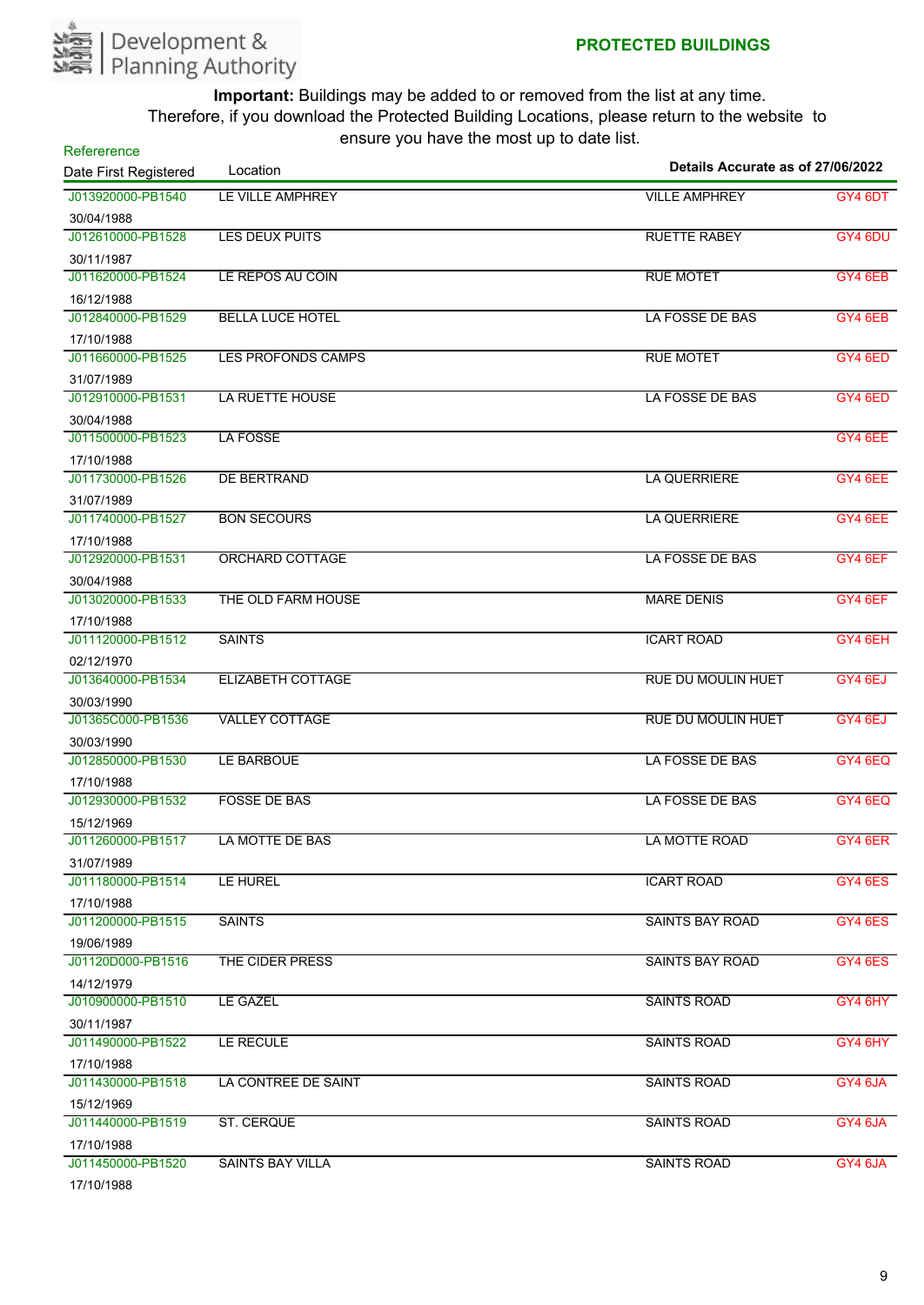

| Refererence                     | $10.91$ $\sigma$ $1.91$ $\sigma$ $1.1$ $\sigma$ $1.1$ $\sigma$ $\sigma$ $\sigma$ |                                   |         |
|---------------------------------|----------------------------------------------------------------------------------|-----------------------------------|---------|
| Date First Registered           | Location                                                                         | Details Accurate as of 27/06/2022 |         |
| J011460000-PB1521               | <b>GOSHEN/THE GATE HOUSE</b>                                                     | <b>SAINTS ROAD</b>                | GY4 6JA |
| 17/10/1988                      |                                                                                  |                                   |         |
| J010710000-PB1507               | <b>LA TOURELLE</b>                                                               | <b>ICART ROAD</b>                 | GY4 6JB |
| 29/03/1993                      |                                                                                  |                                   |         |
| J010760000-PB1690               | LA GALLIOTTE COTTAGE                                                             | <b>ICART ROAD</b>                 | GY4 6JB |
| 16/11/2017                      |                                                                                  |                                   |         |
| J010770000-PB1508               | <b>LA BOISSELEE</b>                                                              | <b>ICART ROAD</b>                 | GY4 6JB |
| 28/10/1969                      |                                                                                  |                                   |         |
| J010850000-PB1509               | <b>LA MOUILLIERE</b>                                                             | <b>SAINTS ROAD</b>                | GY4 6JB |
| 30/11/1987                      |                                                                                  |                                   |         |
| J011160000-PB1513               | <b>SAINTS COTTAGE</b>                                                            | LA RUETTE DU NAVET                | GY4 6JF |
| 31/07/1989                      |                                                                                  |                                   |         |
| J011100000-PB1511               | <b>SAINTS FARM</b>                                                               | <b>ICART ROAD</b>                 | GY4 6JG |
| 17/10/1988                      |                                                                                  |                                   |         |
| J010790000-PB1614               | <b>GREYLANDS</b>                                                                 | <b>RUE DES GRONS</b>              | GY4 6JP |
| 24/06/2014                      |                                                                                  |                                   |         |
| J010510000-PB1505               | <b>BONHEUR &amp; PUDDLEDUCK COTTAGE</b>                                          | <b>RUE DES MARETTES</b>           | GY4 6JW |
| 16/12/1988                      |                                                                                  |                                   |         |
| J01051A000-PB1505               | <b>BONHEUR &amp; PUDDLEDUCK COTTAGE</b>                                          | <b>RUE DES MARETTES</b>           | GY4 6JW |
| 16/12/1988                      |                                                                                  |                                   |         |
| J01056A000-PB1506               | LE TOURTEL                                                                       | <b>RUE DES MARETTES</b>           | GY4 6JW |
| 07/10/1982                      |                                                                                  |                                   |         |
| J006780000-PB1483               | <b>LA DOUAIRE</b>                                                                | <b>LA GRANDE RUE</b>              | GY4 6LG |
| 19/06/1989                      |                                                                                  |                                   |         |
| J006810000-PB1485               | <b>HOLLY TREE HOUSE</b>                                                          | LA GRANDE RUE                     | GY4 6LG |
| 19/06/1989                      |                                                                                  |                                   |         |
| J000710000-PB1444               | 2 MAZE HOLLOW                                                                    | <b>RUE MAZE</b>                   | GY4 6LL |
| 16/12/1988                      |                                                                                  |                                   |         |
| J005190000-PB1478               | <b>LA VIEILLE MAISON</b>                                                         | <b>LA GRANDE RUE</b>              | GY4 6LQ |
| 19/06/1989                      |                                                                                  |                                   |         |
| J006790000-PB1484               | <b>ST LAUREN HOUSE</b>                                                           | <b>LA GRANDE RUE</b>              | GY4 6LQ |
| 19/06/1989                      |                                                                                  |                                   |         |
| J003210000-PB1460               | LES HUBITS DE HAUT                                                               | <b>LES HUBITS</b>                 | GY4 6NE |
| 30/04/1988                      |                                                                                  |                                   |         |
| J00321B000-PB1460               | LES HUBITS DE HAUT                                                               |                                   | GY4 6NE |
| 30/04/1988                      |                                                                                  |                                   |         |
| J003220000-PB1460               | LES HUBITS DE HAUT                                                               |                                   | GY4 6NE |
| 30/04/1988                      |                                                                                  |                                   |         |
| J003240000-PB1461               | LES HUBITS DE HAUT                                                               | LES HUBITS DE HAUT                | GY4 6NE |
| 30/04/1988                      |                                                                                  |                                   |         |
| J004120000-PB1477               | <b>MILL HILL</b>                                                                 | <b>LES MERRIENNES ROAD</b>        | GY4 6NM |
| 16/12/1988                      |                                                                                  |                                   |         |
| J005330000-PB1479               | <b>LES HAMELINS</b>                                                              | <b>LES MERRIENNES ROAD</b>        | GY4 6NP |
| 16/12/1988                      |                                                                                  |                                   |         |
| J004060000-PB1475               | <b>LES PATORELLES</b>                                                            | LES MERRIENNES ROAD               | GY4 6NW |
| 19/06/1989                      |                                                                                  |                                   |         |
| J004080000-PB1476               | <b>PLAISANCE</b>                                                                 | <b>LES MERRIENNES ROAD</b>        | GY4 6NW |
| 17/10/1988                      |                                                                                  |                                   |         |
| J00412A000-PB1603<br>1011011000 | <b>LES ESCALIERS</b>                                                             | LES MERRIENNES ROAD               | GY4 6NW |

16/12/1988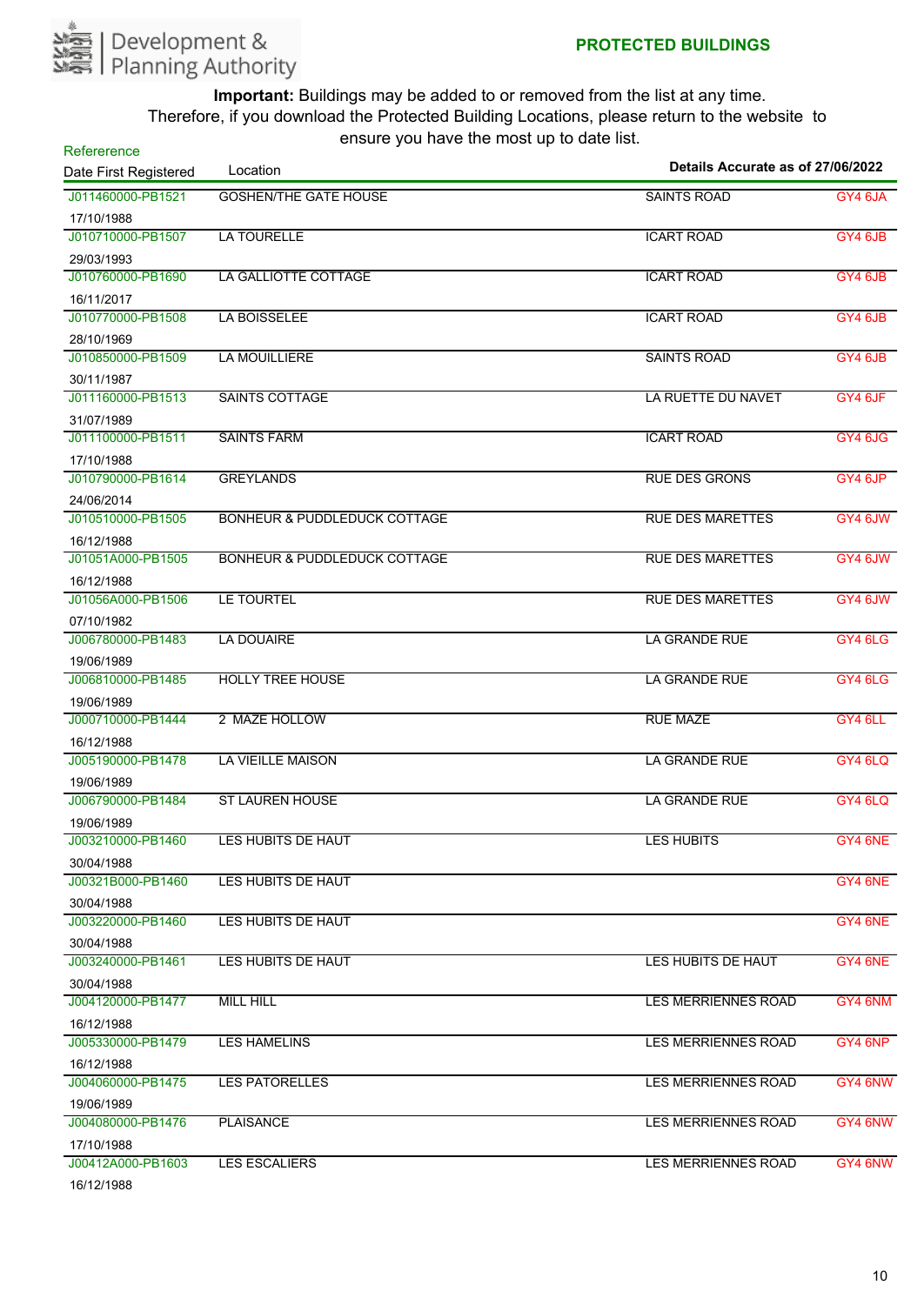

| Refererence           | $10.91$ $\sigma$ $1.91$ $\sigma$ $1.1$ $\sigma$ $1.1$ $\sigma$ $\sigma$ $\sigma$ | Details Accurate as of 27/06/2022 |                |
|-----------------------|----------------------------------------------------------------------------------|-----------------------------------|----------------|
| Date First Registered | Location                                                                         |                                   |                |
| J00697A000-PB1486     | <b>LES CACHES FARM</b>                                                           | LA ROUTE DES CORNUS               | GY4 6PP        |
| 16/12/1988            |                                                                                  |                                   |                |
| J002110000-PB1636     | <b>BALDERSTONE</b>                                                               | LA ROUTE DES CORNUS               | GY4 6PU        |
| 04/11/2015            |                                                                                  |                                   |                |
| J002060000-PB1448     | <b>LES CACHES HALL</b>                                                           | LA ROUTE DES CORNUS               | GY4 6PW        |
| 19/06/1989            |                                                                                  |                                   |                |
| J001060000-PB1445     | <b>LES CORNUS FARM</b>                                                           | LA ROUTE DES CORNUS               | GY4 6PZ        |
| 19/06/1989            |                                                                                  |                                   |                |
| J009180000-PB1496     | <b>MARTINET</b>                                                                  | <b>LES MARTINS</b>                | GY4 6QJ        |
| 16/12/1988            |                                                                                  |                                   |                |
| J009190000-PB1497     | <b>COIN DES MARTINS</b>                                                          | <b>LES MARTINS</b>                | GY4 6QJ        |
| 14/12/1987            |                                                                                  |                                   |                |
| J009200000-PB1498     | <b>LA GAUDINE FARM</b>                                                           | <b>LES GODAINES</b>               | GY4 6QJ        |
| 19/06/1989            |                                                                                  |                                   |                |
| J009220000-PB1499     | <b>LES MARTINS LODGE</b>                                                         | <b>LES MARTINS</b>                | GY4 6QJ        |
| 31/07/1989            |                                                                                  |                                   |                |
| J009480000-PB1501     | <b>LES MARTINS / L'AILETTE</b>                                                   | <b>LES MARTINS</b>                | GY4 6QJ        |
| 16/12/1988            |                                                                                  |                                   |                |
| J009120000-PB1495     | <b>LA MAISON GODAINE</b>                                                         | <b>LES GODAINES</b>               | GY4 6QL        |
| 16/12/1988            |                                                                                  |                                   |                |
| J010340000-PB1502     | LA VILLETTE FARM                                                                 | LA VILLETTE ROAD                  | <b>GY4 6QQ</b> |
| 16/12/1988            |                                                                                  |                                   |                |
| J010350000-PB1503     | <b>LA VILLETTE</b>                                                               | RUE DE LA VILLETTE                | <b>GY4 6QQ</b> |
| 31/07/1989            |                                                                                  |                                   |                |
| J010360000-PB1504     | LE GREE                                                                          | LA VILLETTE ROAD                  | <b>GY4 6QQ</b> |
| 07/10/1982            |                                                                                  |                                   |                |
| J008200000-PB1493     | LA TOURELLE                                                                      | <b>LES PAGES</b>                  | GY4 6QU        |
| 31/07/1989            |                                                                                  |                                   |                |
| J009320000-PB1500     | <b>LA RUETTE</b>                                                                 | LA RUETTE LANE                    | <b>GY4 6QW</b> |
| 16/12/1988            |                                                                                  |                                   |                |
| J003730000-PB1471     | <b>LA VALLEE</b>                                                                 | <b>RUE DE L'EGLISE</b>            | GY4 6RN        |
| 05/10/1982            |                                                                                  |                                   |                |
| J003740000-PB1472     | <b>ROSE COTTAGE</b>                                                              | <b>RUE DE L'EGLISE</b>            | GY4 6RN        |
| 07/10/1982            |                                                                                  |                                   |                |
| J003760000-PB1473     | <b>PASSCHENDAELE</b>                                                             | <b>RUE DE L'EGLISE</b>            | GY4 6RN        |
| 05/10/1982            |                                                                                  |                                   |                |
| J003790000-PB1474     | LES MERRIENNES COTTAGE                                                           | <b>RUE DE L'EGLISE</b>            | GY4 6RN        |
| 05/10/1982            |                                                                                  |                                   |                |
| J00186B000-PB1447     | DIEU DONNE                                                                       | LA GRANDE RUE                     | GY4 6RP        |
| 05/10/1982            |                                                                                  |                                   |                |
| J003040000-PB1449     | <b>HYDRANGEA</b>                                                                 | LA BELLIEUSE                      | GY4 6RP        |
| 05/10/1982            |                                                                                  |                                   |                |
| J003050000-PB1450     | LA CORDONNERIE                                                                   | LA BELLIEUSE                      | GY4 6RP        |
| 05/10/1982            |                                                                                  |                                   |                |
| J003250000-PB1462     | <b>WREN COTTAGE</b>                                                              | LA BELLIEUSE                      | GY4 6RP        |
| 05/10/1982            |                                                                                  |                                   |                |
| J003260000-PB1463     | <b>ST MARTIN'S CHURCH</b>                                                        | LA BELLIEUSE                      | GY4 6RP        |
| 04/12/1970            |                                                                                  |                                   |                |
| J003690000-PB1466     | L'ABRI                                                                           | <b>RUE DE L'EGLISE</b>            | GY4 6RP        |
| 05/10/1982            |                                                                                  |                                   |                |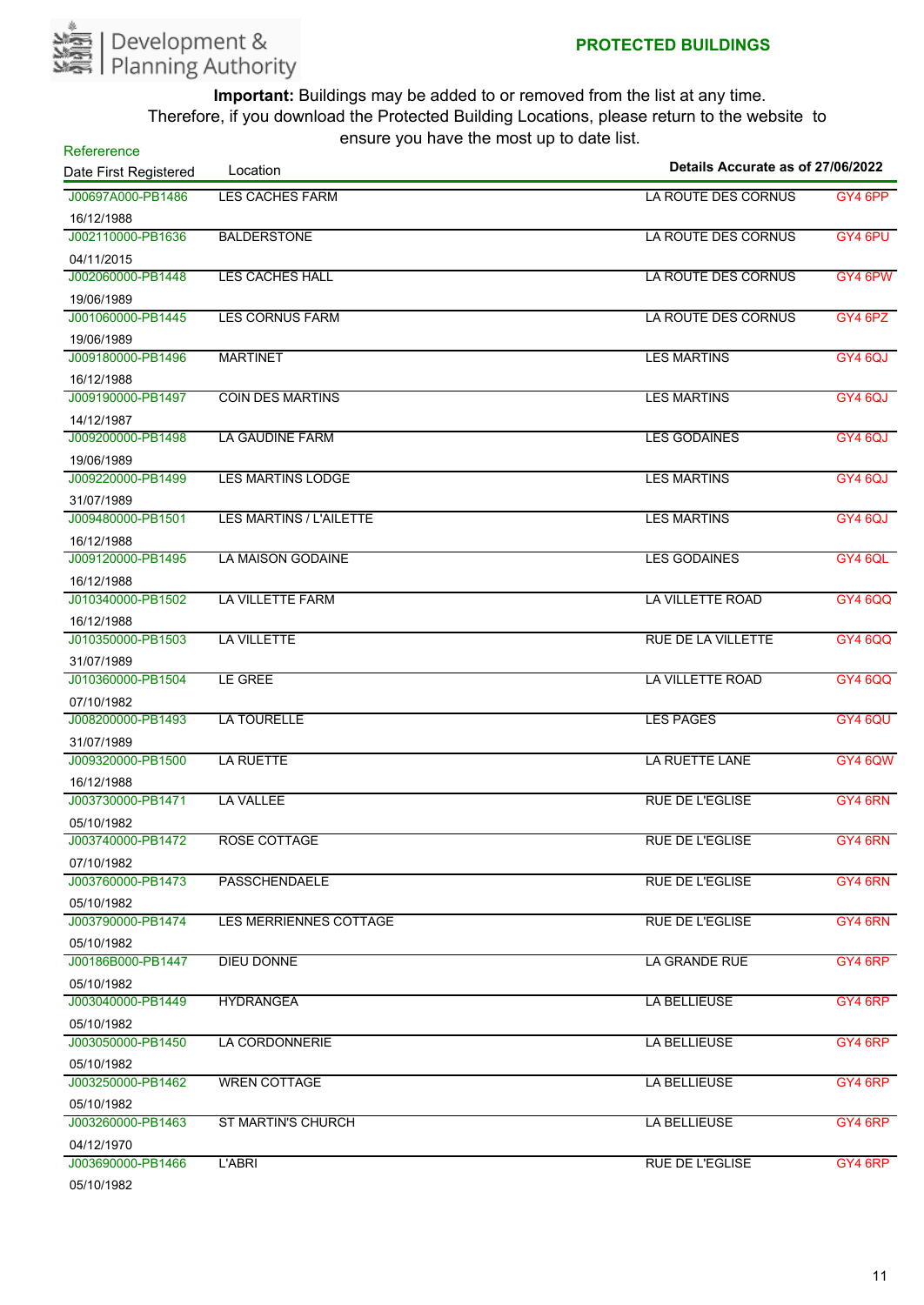

| Refererence           | --- - <i>--</i> ----- -- --- --- --- --- ---<br>Details Accurate as of 27/06/2022 |                             |                |
|-----------------------|-----------------------------------------------------------------------------------|-----------------------------|----------------|
| Date First Registered | Location                                                                          |                             |                |
| J003700000-PB1467     | <b>LE COIN</b>                                                                    | LA BELLIEUSE                | GY4 6RP        |
| 05/10/1982            |                                                                                   |                             |                |
| J003710000-PB1468     | L'AUBERGE                                                                         | <b>LA BELLIEUSE</b>         | GY4 6RP        |
| 05/10/1982            |                                                                                   |                             |                |
| J003720000-PB1469     | LA BELLIEUSE DE HAUT                                                              | <b>LA BELLIEUSE</b>         | GY4 6RP        |
| 05/10/1982            |                                                                                   |                             |                |
| J00372A000-PB1470     | <b>LA MOUETTE</b>                                                                 | <b>LA BELLIEUSE</b>         | GY4 6RP        |
| 05/10/1982            |                                                                                   |                             |                |
| J000660000-PB1735     | THE RECTORY                                                                       | LA GRANDE RUE               | GY4 6RR        |
| 14/07/2021            |                                                                                   |                             |                |
| J003060000-PB1451     | THE NOOK                                                                          | <b>LA BELLIEUSE</b>         | GY4 6RW        |
| 07/10/1982            |                                                                                   |                             |                |
| J003070000-PB1452     | LE BORDAGE                                                                        | <b>LA BELLIEUSE</b>         | GY4 6RW        |
| 05/10/1982            |                                                                                   |                             |                |
| J003090000-PB1453     | <b>BONHEUR</b>                                                                    | LA BELLIEUSE                | GY4 6RW        |
| 26/11/1969            |                                                                                   |                             |                |
| J003120000-PB1454     | LA BELLIEUSE HOUSE                                                                | <b>LES TRAUDES</b>          | GY4 6RW        |
| 05/10/1982            |                                                                                   |                             |                |
| J003130000-PB1455     | <b>BELLIEUSE FARM</b>                                                             | <b>LES BLANCHES PIERRES</b> | GY4 6RW        |
| 05/10/1982            |                                                                                   |                             |                |
| J003140001-PB1456     | <b>TANGLEWOOD</b><br>$\mathbf{1}$                                                 | <b>LES BLANCHES PIERRES</b> | GY4 6RW        |
| 07/10/1982            |                                                                                   |                             |                |
| J003140002-PB1457     | $\overline{2}$                                                                    | <b>LES BLANCHES PIERRES</b> | GY4 6RW        |
| 07/10/1982            |                                                                                   |                             |                |
| J003140004-PB1458     | 4                                                                                 | <b>LES BLANCHES PIERRES</b> | GY4 6RW        |
| 08/10/1982            |                                                                                   |                             |                |
| J003143A00-PB1459     | 3A                                                                                | <b>LES BLANCHES PIERRES</b> | GY4 6RW        |
| 07/10/1982            |                                                                                   |                             |                |
| J003280000-PB1464     | LE DOUIT FARM                                                                     | <b>LES TRAUDES</b>          | GY4 6RW        |
| 05/10/1982            |                                                                                   |                             |                |
| J003300000-PB1465     | <b>DOUIT COTTAGE</b>                                                              | <b>LES TRAUDES</b>          | GY4 6RW        |
| 05/10/1982            |                                                                                   |                             |                |
| J017780000-PB1720     | <b>FEREMINA</b>                                                                   | <b>FERMAIN LANE</b>         | GY4 6SD        |
| 18/03/2019            |                                                                                   |                             |                |
| J001620000-PB1446     | <b>SAUSMAREZ MANOR</b>                                                            | LA ROUTE DE SAUSMAREZ       | <b>GY4 6SG</b> |
| 15/10/1969            |                                                                                   |                             |                |
| J00641E000-PB1482     | LES QUATRE VENTS                                                                  | <b>LES QUATRE VENTS</b>     | <b>GY4 6SS</b> |
| 17/10/1988            |                                                                                   |                             |                |
| J006100000-PB1480     | <b>SONATA</b><br>$\mathbf{1}$                                                     | <b>LES HERIAUX</b>          | <b>GY4 6SX</b> |
| 17/10/1988            |                                                                                   |                             |                |
| J006210000-PB1481     | <b>LES VAURIOUFS</b>                                                              | <b>LES VAURIOUFS</b>        | GY4 6TB        |
| 19/06/1989            |                                                                                   |                             |                |
| J007560000-PB1487     | <b>MOUILPIED</b>                                                                  | <b>LES MOUILPIEDS</b>       | GY4 6TJ        |
| 16/12/1988            |                                                                                   |                             |                |
| J007640000-PB1488     | <b>LES GACHERES</b>                                                               | <b>LES MOUILPIEDS</b>       | GY4 6TJ        |
| 17/10/1988            |                                                                                   |                             |                |
| J007770000-PB1489     | LA POMPE                                                                          | LA RUETTE DE LA POMPE       | GY4 6TJ        |
| 19/06/1989            |                                                                                   |                             |                |
| J007780000-PB1490     | <b>MOUILPIEDS</b>                                                                 | LA RUETTE DE LA POMPE       | GY4 6TJ        |
| 1011011000            |                                                                                   |                             |                |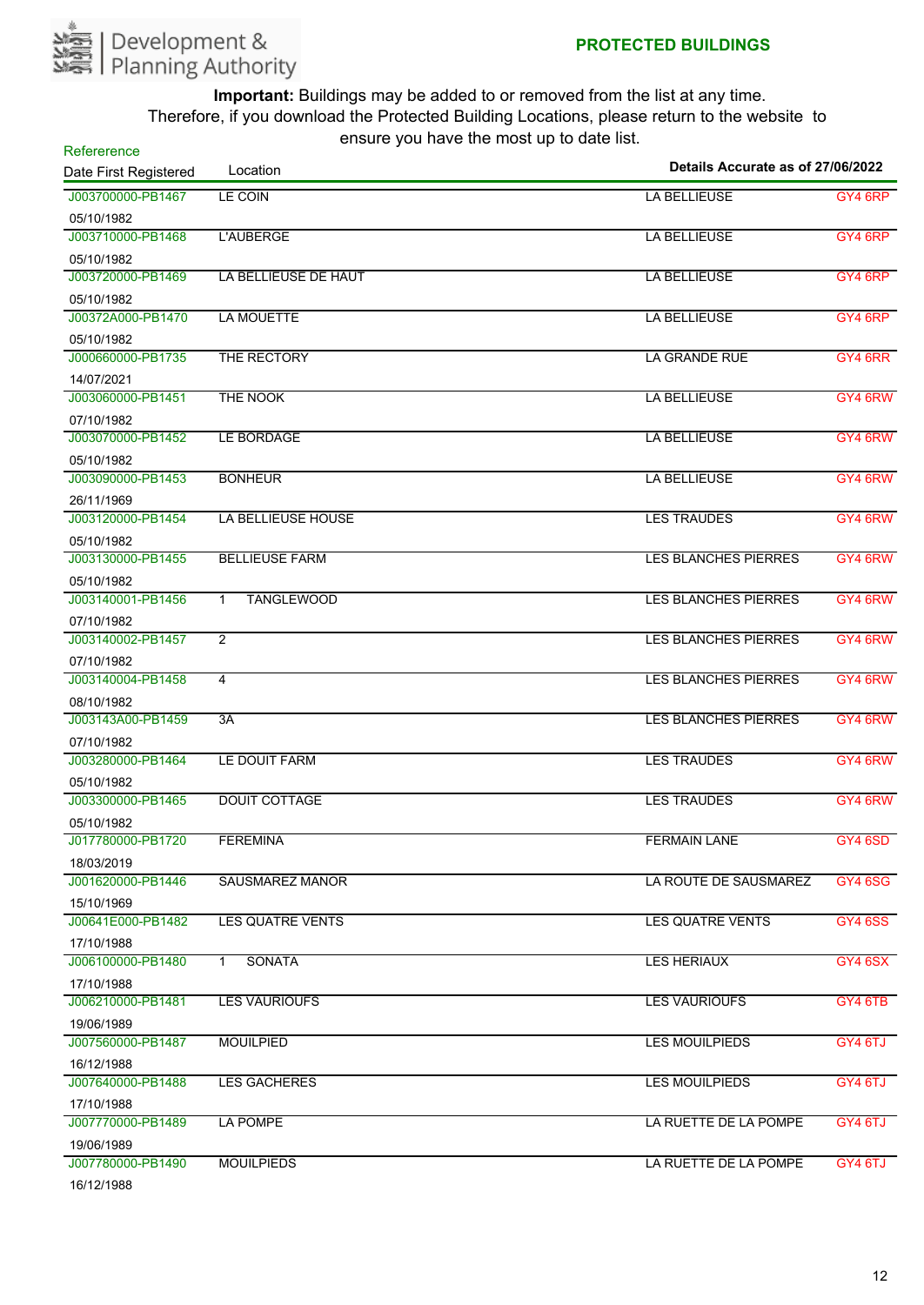

**Refererence** 

| Date First Registered          | Location                            |                         | Details Accurate as of 27/06/2022 |                |
|--------------------------------|-------------------------------------|-------------------------|-----------------------------------|----------------|
| J00778C000-PB1491              | L'ABRI                              |                         | <b>LES MOUILPIEDS</b>             | GY4 6TJ        |
| 16/12/1988                     |                                     |                         |                                   |                |
| J007790000-PB1492              | <b>DE MOUILPIED</b>                 |                         | <b>LES MOUILPIEDS</b>             | GY4 6TJ        |
| 17/10/1988                     |                                     |                         |                                   |                |
| J008530000-PB1494              | <b>LA FALAISE</b>                   |                         | <b>RUE DE LA FALAISE</b>          | GY4 6UN        |
| 31/07/1989                     |                                     |                         |                                   |                |
| J004590000-PB1660              | LA COLOMBELLE                       |                         | <b>RUETTES BRAYES</b>             | GY4 6XQ        |
| 17/08/2016                     |                                     |                         |                                   |                |
| <b>St. Peter Port</b>          |                                     |                         |                                   |                |
| A107610000-PB1697              | ST. JOHN'S CHURCH                   |                         | ST. JOHN'S ROAD                   |                |
| 18/06/2018                     |                                     |                         |                                   |                |
| A310320000-PB1696              | <b>ST STEPHENS CHURCH</b>           |                         | <b>LES GRAVEES</b>                |                |
| 07/06/2018                     |                                     |                         |                                   |                |
| A403740000-PB1712              | <b>COURTIL ROZEL</b>                |                         | <b>MOUNT DURAND</b>               | GY1 1DX        |
| 20/12/2018                     |                                     |                         |                                   |                |
| A401560000-PB752               | <b>PICQUET HOUSE</b>                |                         | <b>CORNET STREET</b>              | GY1 1AF        |
| 31/05/1973                     |                                     |                         |                                   |                |
| A401630000-PB753               | <b>HARBOUR LIGHTS</b>               |                         | <b>SOUTH ESPLANADE</b>            | GY11AH         |
| 31/05/1973                     |                                     |                         |                                   |                |
| A401630000-PB754               | <b>FARMERS HOTEL</b>                |                         | <b>SOUTH ESPLANADE</b>            | GY11AH         |
| 31/05/1973                     |                                     |                         |                                   |                |
| A401650000-PB755               | <b>MAXWELL HOUSE</b>                |                         | <b>SOUTH ESPLANADE</b>            | GY1 1AH        |
| 19/12/1986                     |                                     |                         |                                   |                |
| A411170000-PB955               | <b>WATER BOARD OFFICES (FORMER)</b> |                         | <b>SOUTH ESPLANADE</b>            | GY1 1AH        |
|                                |                                     | 2 & 3 Jubilee Terrace   |                                   |                |
| 19/12/1986<br>A401710000-PB756 | <b>ALBERT HOUSE</b>                 |                         | <b>SOUTH ESPLANADE</b>            | GY1 1AJ        |
| 06/12/1971                     |                                     |                         |                                   |                |
| A401730000-PB757               | THE YACHT HOTEL                     |                         | <b>SOUTH ESPLANADE</b>            | GY1 1AN        |
| 19/12/1986                     |                                     |                         |                                   |                |
| A401740000-PB758               | <b>HARBOUR HOUSE</b>                |                         | <b>SOUTH ESPLANADE</b>            | GY1 1AN        |
| 31/05/1973                     |                                     |                         |                                   |                |
| A411190009-PB958               | CASTLE EMPLACEMENT                  |                         | <b>CASTLE PIER</b>                | GY1 1AU        |
| 31/05/1993                     |                                     | THE SLAUGHTER HOUSE     |                                   |                |
| A411190011-PB1724              | <b>CASTLE CORNET</b>                |                         | <b>CASTLE EMPLACEMENT</b>         | GY1 1AU        |
| 29/07/2019                     |                                     | <b>Married Quarters</b> |                                   |                |
| A407340000-PB938               | HOTEL DE HAVELET                    |                         | <b>HAVELET</b>                    | <b>GY1 1BA</b> |
| 29/11/1974                     |                                     |                         |                                   |                |
| A407530000-PB939               | <b>CHANAZ</b>                       |                         | <b>HAVELET</b>                    | GY1 1BA        |
| 29/04/1981                     |                                     |                         |                                   |                |
| A407540000-PB940               | <b>LA FONTAINE</b>                  |                         | <b>HAVELET</b>                    | GY1 1BA        |
| 29/04/1981                     |                                     |                         |                                   |                |
| A407290000-PB934               | <b>BELVOIR</b>                      |                         | <b>HAVELET</b>                    | GY11BB         |
| 19/11/1974                     |                                     |                         |                                   |                |
| A407300000-PB935               | HAVELET COURT                       |                         | <b>HAVELET</b>                    | <b>GY1 1BB</b> |
|                                |                                     |                         |                                   |                |
| 29/11/1974<br>A407310000-PB936 | <b>VILLA FALLAISE</b><br>4          |                         | <b>HAVELET</b>                    | GY1 1BB        |
| 29/11/1974                     |                                     |                         |                                   |                |
| A407640000-PB941               | 11                                  |                         | <b>HAVELET</b>                    | <b>GY1 1BB</b> |
|                                |                                     |                         |                                   |                |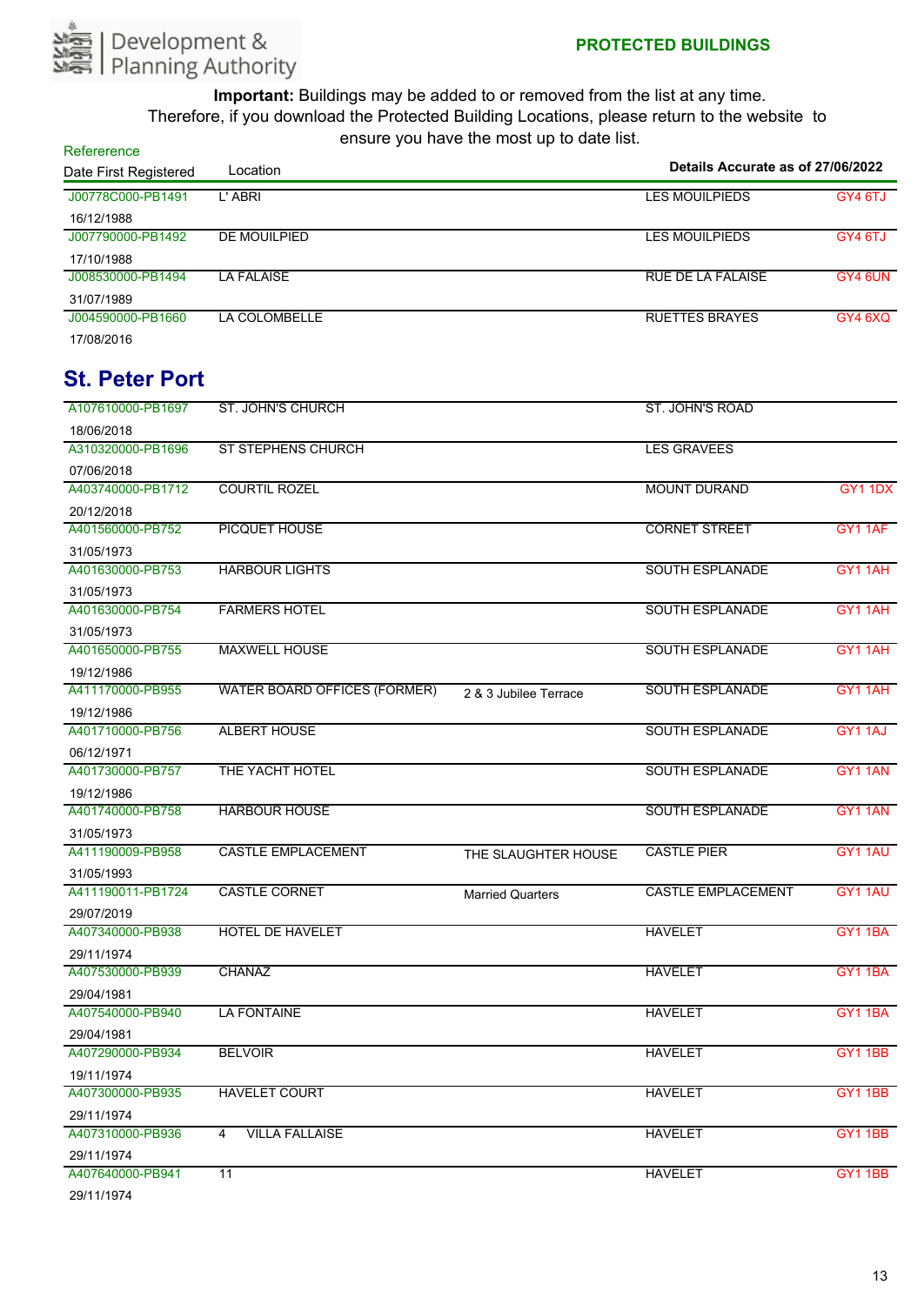

| Refererence           |                               |                   |                                   |                |
|-----------------------|-------------------------------|-------------------|-----------------------------------|----------------|
| Date First Registered | Location                      |                   | Details Accurate as of 27/06/2022 |                |
| A407650000-PB942      | <b>HAVELET HOUSE</b>          | <b>FORTAFAYRE</b> | <b>HAVELET</b>                    | <b>GY1 1BB</b> |
| 29/11/1974            |                               |                   |                                   |                |
| A407670000-PB943      | 5                             |                   | <b>HAVELET</b>                    | <b>GY1 1BB</b> |
| 29/04/1981            |                               |                   |                                   |                |
| A408630000-PB952      | <b>LOWER BERTOZERIE</b>       |                   | 2 GEORGE ROAD                     | <b>GY1 1BD</b> |
| 30/09/1974            |                               |                   |                                   |                |
| A408640000-PB953      | LA BERTOZERIE<br>$\mathbf{1}$ |                   | <b>GEORGE ROAD</b>                | <b>GY1 1BD</b> |
| 30/09/1974            |                               |                   |                                   |                |
| A40864A000-PB1601     | LA BERTOZERIE<br>2            |                   | <b>GEORGE ROAD</b>                | GY1 1BD        |
| 30/09/1974            |                               |                   |                                   |                |
| A408760000-PB1693     | <b>STANRAY HOUSE</b>          |                   | <b>12 GEORGE ROAD</b>             | <b>GY1 1BD</b> |
| 21/12/2017            |                               |                   |                                   |                |
| A408080000-PB951      | THE MANOR HOUSE               |                   | <b>LES VARDES</b>                 | <b>GY1 1BG</b> |
| 19/06/1989            |                               |                   |                                   |                |
| A407760000-PB950      | THE MARTON PRIVATE HOTEL      | $85 + 87$         | PIED DES VARDES                   | GY11BH         |
| 30/09/1974            |                               |                   |                                   |                |
| A400680000-PB741      | <b>BORDAGE STORES</b>         |                   | LE BORDAGE                        | GY1 1BP        |
| 31/10/1980            |                               |                   |                                   |                |
| A402590001-PB768      | 36, 38 & 40                   |                   | LE BORDAGE                        | GY11BP         |
| 31/10/1980            |                               |                   |                                   |                |
| A402590002-PB768      | 36, 38 & 40                   |                   | LE BORDAGE                        | GY1 1BP        |
| 31/10/1980            |                               |                   |                                   |                |
| A402590003-PB769      | 42                            |                   | LE BORDAGE                        | GY11BP         |
| 31/10/1980            |                               |                   |                                   |                |
| A40259B005-PB768      | 36, 38 & 40                   |                   | LE BORDAGE                        | GY1 1BP        |
| 31/10/1980            |                               |                   |                                   |                |
| A40259B008-PB768      | 36, 38 & 40                   |                   | LE BORDAGE                        | GY1 1BP        |
| 31/10/1980            |                               |                   |                                   |                |
| A40259B009-PB769      | 42 LE BORDAGE                 |                   |                                   | GY1 1BP        |
| 31/10/1980            |                               |                   |                                   |                |
| A400290000-PB723      | <b>24 FOUNTAIN STREET</b>     |                   |                                   | <b>GY1 1BX</b> |
| 02/02/1990            |                               |                   |                                   |                |
| A400200000-PB716      | <b>10 FOUNTAIN STREET</b>     |                   |                                   | <b>GY1 1BZ</b> |
| 31/01/1974            |                               |                   |                                   |                |
| A400150000-PB713      | 1                             |                   | <b>FOUNTAIN STREET</b>            | GY1 1DA        |
| 31/01/1974            |                               |                   |                                   |                |
| A400180000-PB714      | <b>6 FOUNTAIN STREET</b>      |                   |                                   | GY1 1DA        |
| 31/01/1974            |                               |                   |                                   |                |
| A400190000-PB715      | <b>BALOO'S BAR</b>            |                   | <b>8 FOUNTAIN STREET</b>          | GY1 1DA        |
| 31/01/1974            |                               |                   |                                   |                |
| A400210000-PB717      | <b>12 FOUNTAIN STREET</b>     |                   |                                   | GY1 1DA        |
| 31/01/1974            |                               |                   |                                   |                |
| A400220000-PB718      | <b>14 FOUNTAIN STREET</b>     |                   |                                   | GY1 1DA        |
| 31/01/1974            |                               |                   |                                   |                |
| A400230000-PB719      | <b>16 FOUNTAIN STREET</b>     |                   |                                   | GY1 1DA        |
| 02/02/1990            |                               |                   |                                   |                |
| A400240000-PB720      | <b>18 FOUNTAIN STREET</b>     |                   |                                   | GY1 1DA        |
| 31/01/1974            |                               |                   |                                   |                |
| A400260000-PB721      | <b>20 FOUNTAIN STREET</b>     |                   |                                   | GY1 1DA        |
| 0.410714000           |                               |                   |                                   |                |

01/07/1980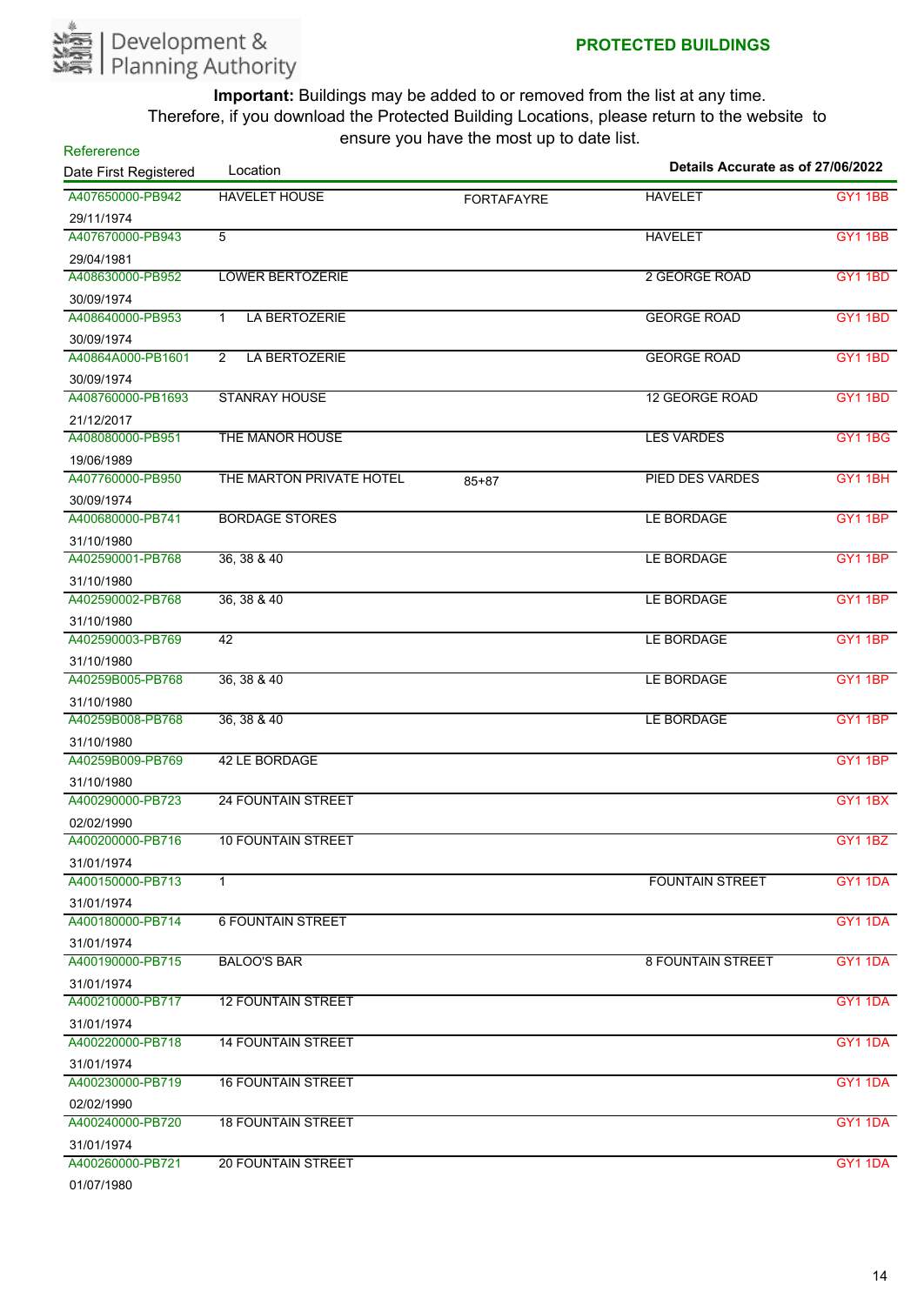

| Refererence           |                           |                                   |                     |  |
|-----------------------|---------------------------|-----------------------------------|---------------------|--|
| Date First Registered | Location                  | Details Accurate as of 27/06/2022 |                     |  |
| A400280000-PB722      | <b>22 FOUNTAIN STREET</b> |                                   | <b>GY1 1DA</b>      |  |
| 02/02/1990            |                           |                                   |                     |  |
| A400300000-PB724      | <b>26 FOUNTAIN STREET</b> |                                   | <b>GY1 1DA</b>      |  |
| 02/02/1990            |                           |                                   |                     |  |
| A400310000-PB725      | <b>28 FOUNTAIN STREET</b> |                                   | GY1 1DA             |  |
| 02/02/1990            |                           |                                   |                     |  |
| A400320000-PB726      | <b>30 FOUNTAIN STREET</b> |                                   | GY1 1DA             |  |
| 02/02/1990            |                           |                                   |                     |  |
| A400340000-PB728      | <b>34 FOUNTAIN STREET</b> |                                   | GY1 1DA             |  |
| 02/02/1990            |                           |                                   |                     |  |
| A400350000-PB729      | <b>36 FOUNTAIN STREET</b> |                                   | GY <sub>1</sub> 1DA |  |
| 02/02/1990            |                           |                                   |                     |  |
| A400360000-PB730      | <b>38 FOUNTAIN STREET</b> |                                   | <b>GY1 1DA</b>      |  |
| 02/02/1990            |                           |                                   |                     |  |
| A400370000-PB731      | <b>40 FOUNTAIN STREET</b> |                                   | GY1 1DA             |  |
| 02/02/1990            |                           |                                   |                     |  |
| A402450000-PB765      | 4                         | <b>TOWER HILL</b>                 | GY1 1DF             |  |
| 31/01/1974            |                           |                                   |                     |  |
| A402490000-PB766      | $\overline{3}$            | <b>TOWER HILL</b>                 | GY1 1DF             |  |
| 01/10/1990            |                           |                                   |                     |  |
| A402500000-PB767      | $\mathbf{1}$              | <b>TOWER HILL</b>                 | GY1 1DF             |  |
| 31/01/1974            |                           |                                   |                     |  |
| A406970000-PB912      | 16                        | <b>HAUTEVILLE</b>                 | <b>GY1 1DG</b>      |  |
| 09/10/1974            |                           |                                   |                     |  |
| A406980000-PB913      | $\overline{18}$           | <b>HAUTEVILLE</b>                 | <b>GY1 1DG</b>      |  |
| 30/09/1974            |                           |                                   |                     |  |
| A406990000-PB914      | <b>LA VIGIE</b>           | 20 HAUTEVILLE                     | <b>GY1 1DG</b>      |  |
| 27/02/1981            |                           |                                   |                     |  |
| A407000000-PB915      | <b>VUE DES ILES</b>       | 22 HAUTEVILLE                     | GY1 1DG             |  |
| 27/02/1981            |                           |                                   |                     |  |
| A407040000-PB916      | <b>FAIRSEA</b>            | 28 HAUTEVILLE                     | GY1 1DG             |  |
| 07/10/1974            |                           |                                   |                     |  |
| A407050000-PB917      | LA MAISON DE DEVANT       | 30 HAUTEVILLE                     | <b>GY1 1DG</b>      |  |
| 07/10/1974            |                           |                                   |                     |  |
| A407070000-PB918      | $\overline{32}$           | <b>HAUTEVILLE</b>                 | <b>GY1 1DG</b>      |  |
| 30/09/1974            |                           |                                   |                     |  |
| A407080000-PB919      | <b>CHIRI</b>              | 34 HAUTEVILLE                     | <b>GY1 1DG</b>      |  |
| 16/10/1974            |                           |                                   |                     |  |
| A407090000-PB920      | 36                        | <b>HAUTEVILLE</b>                 | <b>GY1 1DG</b>      |  |
| 30/09/1974            |                           |                                   |                     |  |
| A407100000-PB921      | <b>HAUTEVILLE HOUSE</b>   | <b>HAUTEVILLE</b>                 | <b>GY1 1DG</b>      |  |
| 27/02/1981            |                           |                                   |                     |  |
| A407110000-PB922      | 40                        | <b>HAUTEVILLE</b>                 | <b>GY1 1DG</b>      |  |
| 27/01/1981            |                           |                                   |                     |  |
| A407120000-PB923      | <b>MAYTREES</b>           | <b>42 HAUTEVILLE</b>              | <b>GY1 1DG</b>      |  |
| 30/09/1974            |                           |                                   |                     |  |
| A407150000-PB924      | <b>BEAUREGARD</b>         | <b>48 HAUTEVILLE</b>              | <b>GY1 1DG</b>      |  |
| 27/02/1981            |                           |                                   |                     |  |
| A407170000-PB926      | PANDORA PRIVATE HOTEL     | <b>HAUTEVILLE</b>                 | <b>GY1 1DG</b>      |  |
| 30/09/1974            |                           |                                   |                     |  |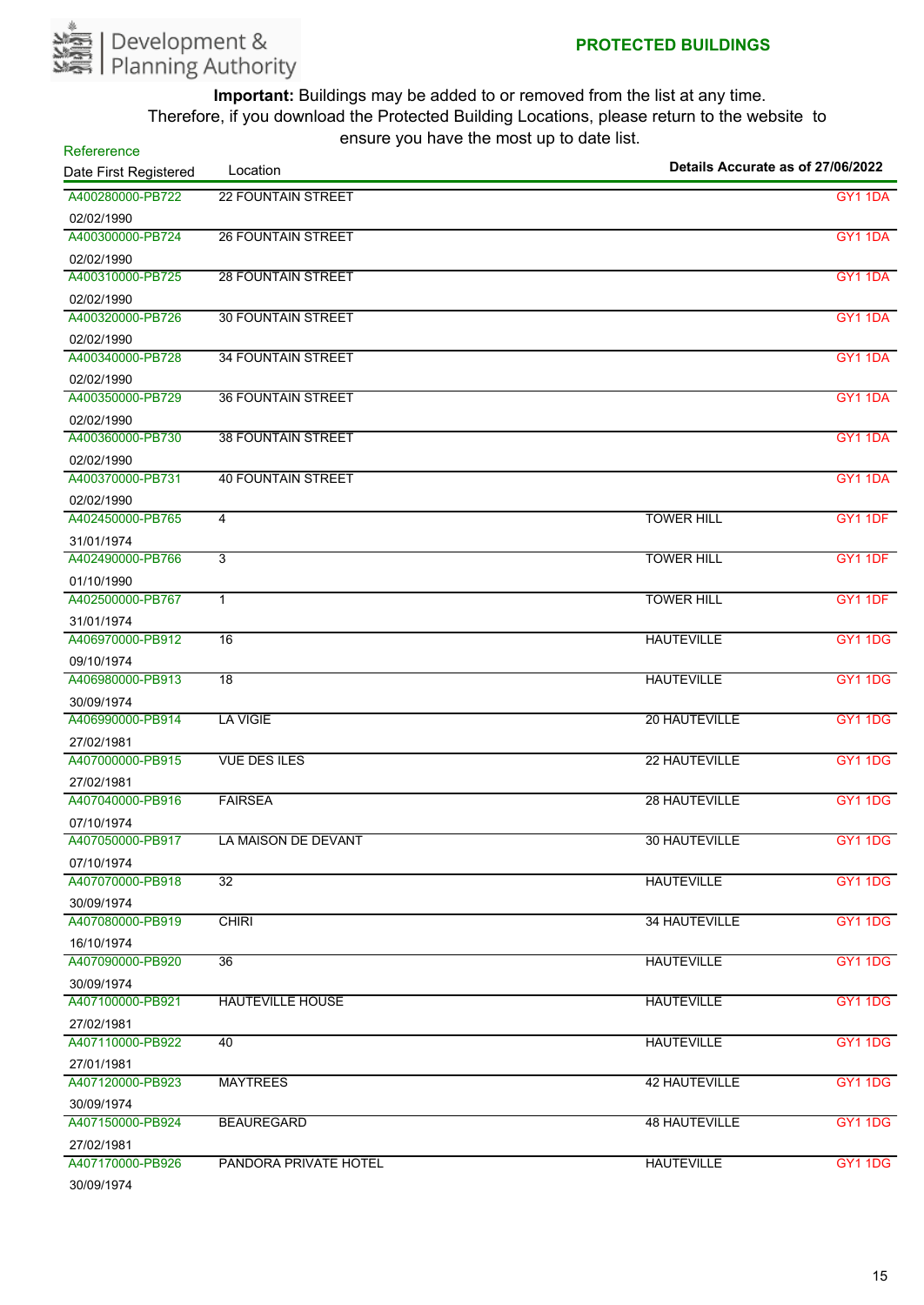

| Refererence           | Details Accurate as of 27/06/2022 |                           |                     |
|-----------------------|-----------------------------------|---------------------------|---------------------|
| Date First Registered | Location                          |                           |                     |
| A402820000-PB774      | <b>3 LOWER HAUTEVILLE</b>         |                           | GY1 1DH             |
| 05/03/1974            |                                   |                           |                     |
| A406750000-PB883      | $\overline{53}$                   | <b>HAUTEVILLE</b>         | <b>GY1 1DJ</b>      |
| 30/09/1974            |                                   |                           |                     |
| A406760000-PB885      | <b>BEAULIEU PLACE</b>             | 51 HAUTEVILLE             | GY1 1DJ             |
| 30/09/1974            |                                   |                           |                     |
| A406770000-PB886      | THE HOLLIES                       | <b>49 HAUTEVILLE</b>      | GY1 1DJ             |
| 30/09/1974            |                                   |                           |                     |
| A406780000-PB887      | LA VILLE EN BAS                   | <b>47 HAUTEVILLE</b>      | GY1 1DJ             |
| 30/09/1974            |                                   |                           |                     |
| A406790001-PB888      | <b>ROCKVILLE</b>                  | <b>45 HAUTEVILLE</b>      | GY <sub>1</sub> 1DJ |
| 16/10/1980            |                                   |                           |                     |
| A406790002-PB888      | <b>45 HAUTEVILLE</b>              |                           | <b>GY1 1DJ</b>      |
| 16/10/1980            |                                   |                           |                     |
| A406790003-PB888      | <b>ROCKVILLE</b>                  | <b>45 HAUTEVILLE</b>      | GY <sub>1</sub> 1DJ |
| 16/10/1980            |                                   |                           |                     |
| A406810000-PB899      | $\overline{39}$                   | <b>HAUTEVILLE</b>         | GY1 1DJ             |
| 30/09/1974            |                                   |                           |                     |
| A406830001-PB900      | <b>37 HAUTEVILLE</b>              |                           | <b>GY1 1DJ</b>      |
| 30/09/1974            |                                   |                           |                     |
| A406830002-PB900      | 37 HAUTEVILLE                     |                           | GY1 1DJ             |
| 30/09/1974            |                                   |                           |                     |
| A406830003-PB900      | <b>37 HAUTEVILLE</b>              |                           | <b>GY1 1DJ</b>      |
| 30/09/1974            |                                   |                           |                     |
| A406830004-PB900      | <b>37 HAUTEVILLE</b>              |                           | <b>GY1 1DJ</b>      |
| 30/09/1974            |                                   |                           |                     |
| A406850000-PB901      | $31 - 33$                         | <b>HAUTEVILLE</b>         | <b>GY1 1DJ</b>      |
| 30/09/1974            |                                   |                           |                     |
| A406860000-PB903      | 29                                | <b>HAUTEVILLE</b>         | <b>GY1 1DJ</b>      |
| 30/09/1974            |                                   |                           |                     |
| A406870000-PB904      | $\overline{27}$                   | <b>HAUTEVILLE</b>         | <b>GY1 1DJ</b>      |
| 27/02/1981            |                                   |                           |                     |
| A406880001-PB905      | 25 HAUTEVILLE                     |                           | GY1 1DJ             |
| 30/09/1974            |                                   |                           |                     |
| A406890000-PB906      | <b>MAISON DE HAUTEVILLE</b>       | 23 HAUTEVILLE             | GY1 1DJ             |
| 30/09/1974            |                                   |                           |                     |
| A406900000-PB907      | $\overline{21}$                   | <b>HAUTEVILLE</b>         | GY1 1DJ             |
| 30/09/1974            |                                   |                           |                     |
| A406920000-PB909      | $\overline{17}$                   | <b>HAUTEVILLE</b>         | GY1 1DJ             |
| 30/09/1974            |                                   |                           |                     |
| A406940000-PB910      | <b>BERKLEY HOUSE</b>              | <b>PEDVIN STREET</b>      | GY1 1DJ             |
| 28/02/1974            |                                   |                           |                     |
| A406600000-PB874      | <b>ST ELMO</b>                    | <b>77 PIED DES VARDES</b> | <b>GY1 1DQ</b>      |
| 30/09/1974            |                                   |                           |                     |
| A406610000-PB875      | <b>VARDEVILLE HOUSE</b>           | <b>75 HAUTEVILLE</b>      | <b>GY1 1DQ</b>      |
| 12/09/1974            |                                   |                           |                     |
| A406620000-PB876      | 73                                | <b>HAUTEVILLE</b>         | <b>GY1 1DQ</b>      |
| 30/09/1974            |                                   |                           |                     |
| A406630000-PB877      | <b>DORSET ARMS</b>                | 71 HAUTEVILLE             | <b>GY1 1DQ</b>      |
| 1010011071            |                                   |                           |                     |

12/09/1974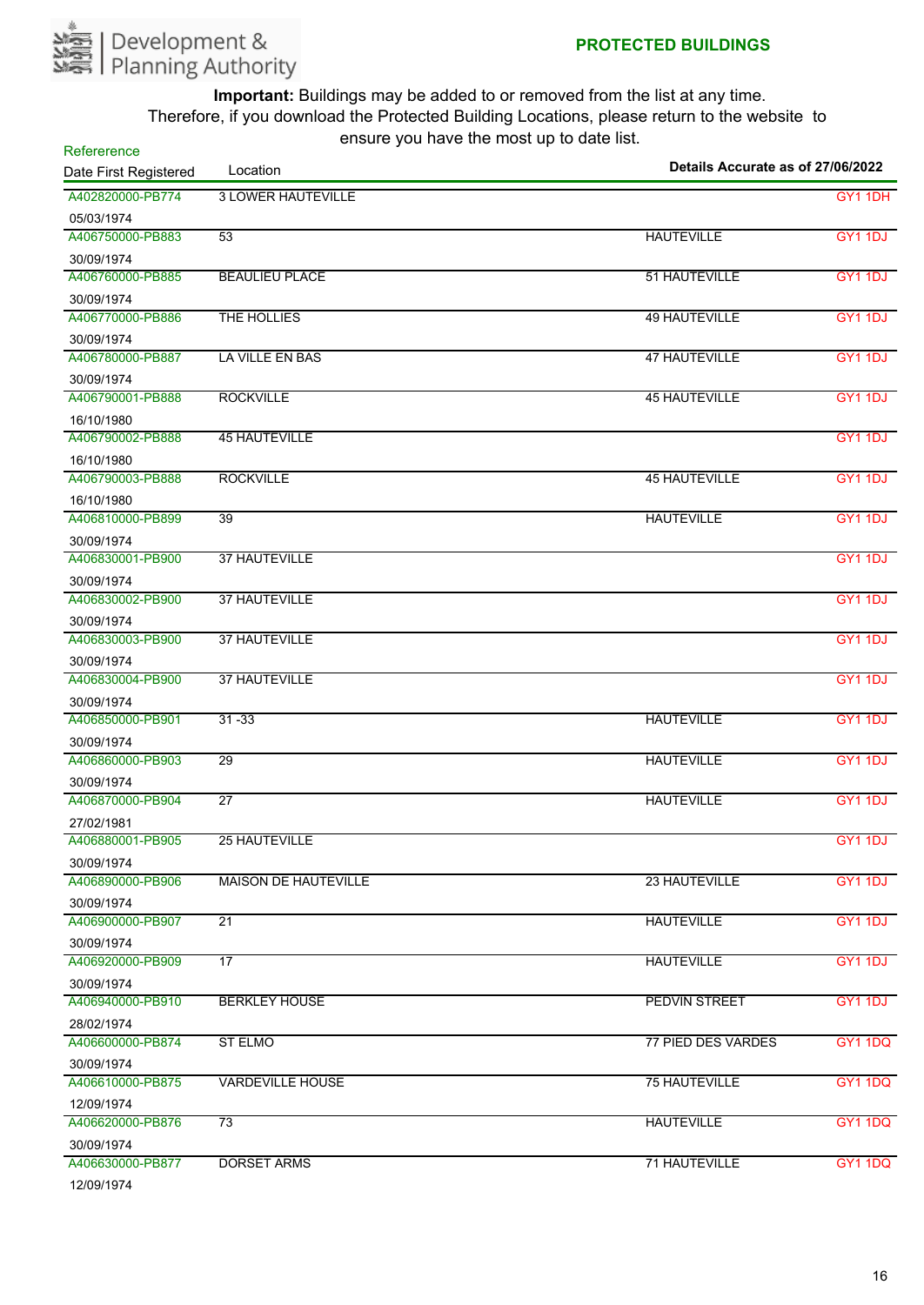

| Refererence           |                           | chodio you have the most up to date hot. |                                   |                |
|-----------------------|---------------------------|------------------------------------------|-----------------------------------|----------------|
| Date First Registered | Location                  |                                          | Details Accurate as of 27/06/2022 |                |
| A406640001-PB878      | <b>DORIA</b>              |                                          | 69 HAUTEVILLE                     | <b>GY1 1DQ</b> |
| 30/09/1974            |                           |                                          |                                   |                |
| A406640002-PB878      | <b>DORIA</b>              |                                          | 69 HAUTEVILLE                     | <b>GY1 1DQ</b> |
| 30/09/1974            |                           |                                          |                                   |                |
| A406640003-PB878      | <b>DORIA</b>              |                                          | 69 HAUTEVILLE                     | <b>GY1 1DQ</b> |
| 30/04/1974            |                           |                                          |                                   |                |
| A406640004-PB878      | <b>DORIA</b>              |                                          | 69 HAUTEVILLE                     | <b>GY1 1DQ</b> |
| 30/09/1974            |                           |                                          |                                   |                |
| A406640005-PB878      | <b>DORIA</b>              |                                          | 69 HAUTEVILLE                     | <b>GY1 1DQ</b> |
| 30/09/1974            |                           |                                          |                                   |                |
| A406640006-PB878      | <b>DORIA</b>              |                                          | 69 HAUTEVILLE                     | <b>GY1 1DQ</b> |
| 30/09/1974            |                           |                                          |                                   |                |
| A406640007-PB878      | <b>DORIA</b>              |                                          | 69 HAUTEVILLE                     | <b>GY1 1DQ</b> |
| 30/04/1974            |                           |                                          |                                   |                |
| A406640008-PB878      | <b>DORIA</b>              |                                          | 69 HAUTEVILLE                     | <b>GY1 1DQ</b> |
| 30/09/1974            |                           |                                          |                                   |                |
| A406660000-PB879      | <b>ROCKLEIGH</b>          |                                          | 63 HAUTEVILLE                     | <b>GY1 1DQ</b> |
| 30/09/1974            |                           |                                          |                                   |                |
| A406670000-PB880      | <b>MAISON ST PIERRE</b>   |                                          | 61 HAUTEVILLE                     | <b>GY1 1DQ</b> |
| 30/09/1974            |                           |                                          |                                   |                |
| A406680000-PB881      | <b>VAL FLEURY</b>         | DOYLE HOUSE                              | 59 HAUTEVILLE                     | <b>GY1 1DQ</b> |
| 30/09/1974            |                           |                                          |                                   |                |
| A406690000-PB882      | <b>CAPTAIN COOK HOTEL</b> |                                          | 57 HAUTEVILLE                     | <b>GY1 1DQ</b> |
| 30/09/1974            |                           |                                          |                                   |                |
| A407190000-PB928      | THE COTTAGE<br>56         |                                          | <b>HAUTEVILLE</b>                 | <b>GY1 1DQ</b> |
| 30/09/1974            |                           |                                          |                                   |                |
| A407200000-PB929      | 58                        |                                          | <b>HAUTEVILLE</b>                 | <b>GY1 1DQ</b> |
| 30/09/1974            |                           |                                          |                                   |                |
| A407210001-PB930      | 60 HAUTEVILLE             |                                          |                                   | <b>GY1 1DQ</b> |
| 27/10/1989            |                           |                                          |                                   |                |
| A407210002-PB930      | 60 HAUTEVILLE             |                                          |                                   | <b>GY1 1DQ</b> |
| 27/10/1989            |                           |                                          |                                   |                |
| A407210003-PB930      | 60 HAUTEVILLE             |                                          |                                   | GY1 1DQ        |
| 27/10/1989            |                           |                                          |                                   |                |
| A407220000-PB931      | <b>MANLO</b>              |                                          | 62 HAUTEVILLE                     | <b>GY1 1DQ</b> |
| 30/09/1974            |                           |                                          |                                   |                |
| A407230000-PB932      | HOLLYWOOD HOUSE           |                                          | 64 HAUTEVILLE                     | <b>GY1 1DQ</b> |
| 30/09/1974            |                           |                                          |                                   |                |
| A407240000-PB933      | <b>CHARNWOOD HOUSE</b>    |                                          | 66 HAUTEVILLE                     | <b>GY1 1DQ</b> |
| 30/09/1974            |                           |                                          |                                   |                |
| A407690000-PB944      | $\overline{74}$           |                                          | <b>HAUTEVILLE</b>                 | <b>GY1 1DQ</b> |
| 30/09/1974            |                           |                                          |                                   |                |
| A407690001-PB944      | 74 HAVELET                |                                          |                                   | <b>GY1 1DQ</b> |
| 30/09/1974            |                           |                                          |                                   |                |
| A407700000-PB945      | <b>PLAISANCE</b><br>76    |                                          | <b>HAUTEVILLE</b>                 | <b>GY1 1DQ</b> |
| 30/09/1974            |                           |                                          |                                   |                |
| A407710000-PB947      | <b>HAUTEVILLE PLACE</b>   |                                          | 78 GEORGE ROAD                    | <b>GY1 1DQ</b> |
| 27/02/1981            |                           |                                          |                                   |                |
| A407720000-PB948      | <b>ST DENIS</b>           |                                          | 80 GEORGE ROAD                    | <b>GY1 1DQ</b> |
| 30/09/1974            |                           |                                          |                                   |                |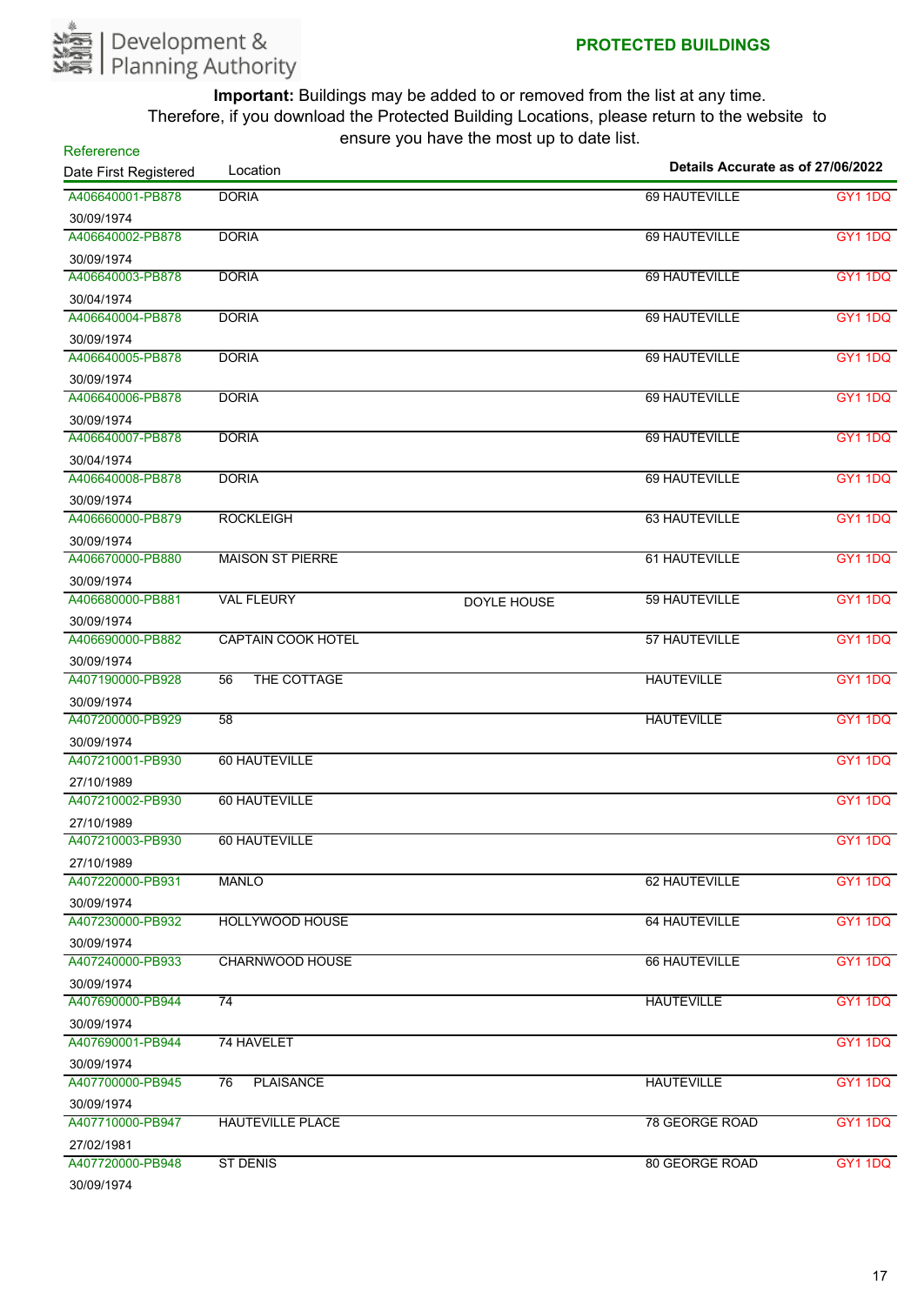

**Refererence** 

| Details Accurate as of 27/06/2022<br>Location<br>Date First Registered |                                         |                        |                |
|------------------------------------------------------------------------|-----------------------------------------|------------------------|----------------|
| A407730000-PB949                                                       | 81 PIED DES VARDES                      |                        | <b>GY1 1DQ</b> |
| 07/10/1974                                                             |                                         |                        |                |
| A403670000-PB824                                                       | 60                                      | <b>MOUNT DURAND</b>    | GY1 1DX        |
| 12/04/1989                                                             |                                         |                        |                |
| A403680000-PB825                                                       | 62                                      | <b>MOUNT DURAND</b>    | <b>GY1 1DX</b> |
| 12/04/1989                                                             |                                         |                        |                |
| A403700000-PB827                                                       | 66                                      | <b>MOUNT DURAND</b>    | GY1 1DX        |
| 12/04/1989                                                             |                                         |                        |                |
| A403710000-PB828                                                       | 68                                      | <b>MOUNT DURAND</b>    | <b>GY1 1DX</b> |
| 12/04/1989                                                             |                                         |                        |                |
| A403720000-PB829                                                       | 70                                      | <b>MOUNT DURAND</b>    | <b>GY1 1DX</b> |
| 29/06/1981                                                             |                                         |                        |                |
| A403790000-PB831                                                       | <b>LES VIGNES</b>                       | <b>MOUNT DURAND</b>    | GY1 1DX        |
| 12/04/1989                                                             |                                         |                        |                |
| A403800000-PB832                                                       | <b>OAKLEIGH</b>                         | <b>80 MOUNT DURAND</b> | <b>GY1 1DX</b> |
| 31/05/1974                                                             |                                         |                        |                |
| A403810000-PB833                                                       | <b>NEWLANDS TERRACE</b><br>$\mathbf{1}$ | <b>MOUNT DURAND</b>    | GY1 1DX        |
| 29/09/1989                                                             |                                         |                        |                |
| A403820000-PB834                                                       | <b>2 NEWLANDS TERRACE</b>               | <b>MOUNT DURAND</b>    | GY1 1DX        |
| 06/04/2009                                                             |                                         |                        |                |
| A40383B000-PB835                                                       | <b>3 NEWLANDS TERRACE</b>               | PRINCE ALBERT ROAD     | <b>GY1 1DX</b> |
| 29/09/1989                                                             |                                         |                        |                |
| A40383C000-PB835                                                       | <b>4 NEWLANDS TERRACE</b>               | PRINCE ALBERT ROAD     | <b>GY1 1DX</b> |
| 29/09/1989                                                             |                                         |                        |                |
| A305570000-PB587                                                       | 29                                      | <b>MOUNT DURAND</b>    | GY1 1DY        |
| 12/04/1989                                                             |                                         |                        |                |
| A306030000-PB600                                                       | <b>IVYMOUNT</b>                         | 51 MOUNT DURAND        | GY1 1DY        |
| 12/04/1989                                                             |                                         |                        |                |
| A306040000-PB601                                                       | <b>JAMDHIN</b>                          | 53 MOUNT DURAND        | GY1 1DY        |
| 12/04/1989                                                             |                                         |                        |                |
| A306050000-PB602                                                       | 55                                      | <b>MOUNT DURAND</b>    | <b>GY1 1DY</b> |
| 12/04/1989                                                             |                                         |                        |                |
| A306100000-PB604                                                       | <b>BEL AIR</b>                          | <b>61 MOUNT DURAND</b> | GY1 1DY        |
| 12/04/1989                                                             |                                         |                        |                |
| A306110000-PB605                                                       | <b>ENOLA</b>                            | 63 MOUNT DURAND        | GY1 1DY        |
| 12/04/1989                                                             |                                         |                        |                |
| A306120000-PB606                                                       | 65                                      | <b>MOUNT DURAND</b>    | GY1 1DY        |
| 12/04/1989                                                             |                                         |                        |                |
| A306180000-PB609                                                       | LA BONNE MAISON                         | <b>75 MOUNT DURAND</b> | GY1 1DY        |
| 12/04/1989                                                             |                                         |                        |                |
| A306190000-PB610                                                       | $\overline{77}$                         | <b>MOUNT DURAND</b>    | <b>GY1 1DY</b> |
| 12/04/1989                                                             |                                         |                        |                |
| A306200000-PB611                                                       | <b>VAL PLAISANT</b>                     | 79 MOUNT DURAND        | GY1 1DY        |
| 12/04/1989                                                             |                                         |                        |                |
| A306210000-PB612                                                       | LA CHANTERELLE                          | 81 MOUNT DURAND        | GY1 1DY        |
| 12/04/1989                                                             |                                         |                        |                |
| A306230000-PB614                                                       | <b>FORTUNA</b>                          | <b>85 MOUNT DURAND</b> | GY1 1DY        |
| 12/04/1989                                                             |                                         |                        |                |
| A306250000-PB615                                                       | THE HOMESTEAD                           | 89 MOUNT DURAND        | GY1 1DY        |
| 1010111000                                                             |                                         |                        |                |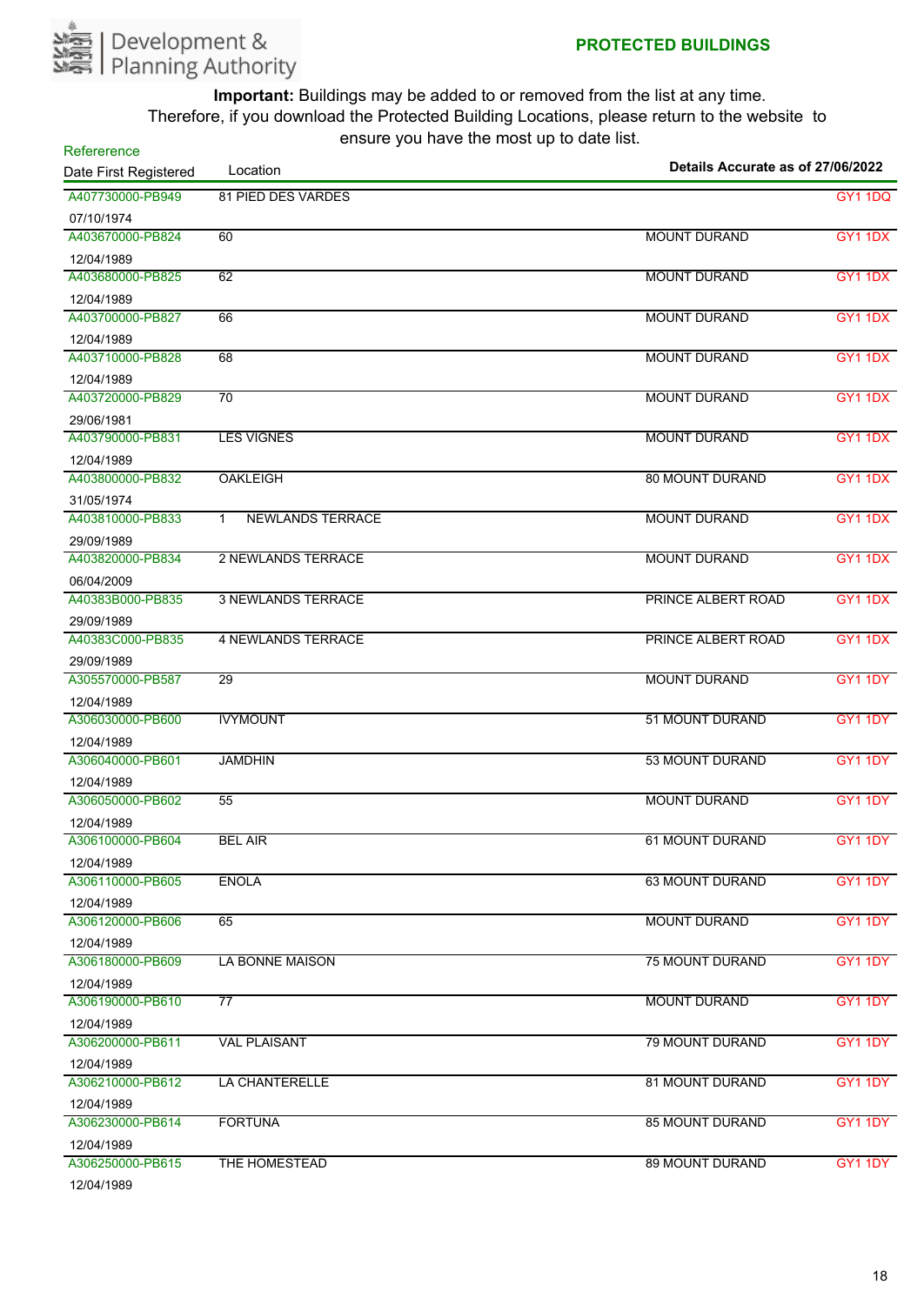

| Refererence           |                                        |                       |                                   |                |
|-----------------------|----------------------------------------|-----------------------|-----------------------------------|----------------|
| Date First Registered | Location                               |                       | Details Accurate as of 27/06/2022 |                |
| A306260000-PB616      | L'AMAONT                               |                       | 91 MOUNT DURAND                   | GY1 1DY        |
| 12/04/1989            |                                        |                       |                                   |                |
| A306280000-PB618      | 95                                     |                       | <b>MOUNT DURAND</b>               | GY1 1DY        |
| 12/04/1989            |                                        |                       |                                   |                |
| A306320000-PB620      | 101                                    |                       | <b>MOUNT DURAND</b>               | GY1 1DY        |
| 12/04/1989            |                                        |                       |                                   |                |
| A306330000-PB621      | LE SOMMET<br>$\mathbf{1}$              |                       | <b>MOUNT DURAND</b>               | GY1 1DY        |
| 12/04/1989            |                                        |                       |                                   |                |
| A306350000-PB623      | <b>ESCALLONIA</b><br>2                 |                       | <b>MOUNT DURAND</b>               | GY1 1DY        |
| 11/08/1981            |                                        |                       |                                   |                |
| A306360000-PB624      | 1 ESCALLONIA                           |                       | <b>MOUNT DURAND</b>               | GY1 1DY        |
| 11/08/1981            |                                        |                       |                                   |                |
| A403490000-PB815      | <b>PENNELL</b>                         |                       | <b>32 MOUNT DURAND</b>            | <b>GY1 1DZ</b> |
| 12/04/1989            |                                        |                       |                                   |                |
| A403490000-PB816      | <b>LAMONA</b>                          |                       | <b>36 MOUNT DURAND</b>            | GY1 1DZ        |
| 29/06/1981            |                                        |                       |                                   |                |
| A403550000-PB817      | <b>ST SWITHUN</b>                      |                       | <b>38 MOUNT DURAND</b>            | <b>GY1 1DZ</b> |
| 12/04/1989            |                                        |                       |                                   |                |
| A403580000-PB818      | <b>HILLCROFT</b>                       |                       | <b>44 MOUNT DURAND</b>            | GY1 1DZ        |
| 12/04/1989            |                                        |                       |                                   |                |
| A403600000-PB819      | <b>BELACUIL</b>                        |                       | <b>46 MOUNT DURAND</b>            | <b>GY1 1DZ</b> |
| 12/04/1989            |                                        |                       |                                   |                |
| A403610000-PB820      | 48                                     |                       | <b>MOUNT DURAND</b>               | <b>GY1 1DZ</b> |
| 12/04/1989            |                                        |                       |                                   |                |
| A403620000-PB821      | <b>LA COLLINE</b>                      |                       | 50 MOUNT DURAND                   | <b>GY1 1DZ</b> |
| 02/02/1990            |                                        |                       |                                   |                |
| A403640000-PB822      | <b>ROZEL</b>                           |                       | <b>MOUNT DURAND</b>               | GY1 1DZ        |
| 11/08/1981            |                                        |                       |                                   |                |
| A403650000-PB823      | <b>GRANVILLE HOUSE</b>                 |                       | <b>MOUNT DURAND</b>               | GY1 1DZ        |
| 12/04/1989            |                                        |                       |                                   |                |
| A305450000-PB577      | <b>JANSTE</b>                          |                       | <b>7 MOUNT DURAND</b>             | <b>GY11EB</b>  |
| 12/04/1989            |                                        |                       |                                   |                |
| A305460000-PB578      |                                        |                       | 9 MOUNT DURAND                    | GY1 1EB        |
| 12/04/1989            |                                        |                       |                                   |                |
| A305480000-PB579      | 11                                     |                       | <b>MOUNT DURAND</b>               | <b>GY11EB</b>  |
| 12/04/1989            |                                        |                       |                                   |                |
| A305490000-PB580      | <b>LA VIGNETTE</b>                     |                       | <b>MOUNT DURAND</b>               | <b>GY1 1EB</b> |
| 12/04/1989            |                                        |                       |                                   |                |
| A305510000-PB581      | $\overline{19}$                        |                       | <b>MOUNT DURAND</b>               | GY1 1EB        |
| 12/04/1989            |                                        |                       |                                   |                |
| A305520000-PB582      | $\overline{17}$                        | <b>FLORENCE HOUSE</b> | <b>MOUNT DURAND</b>               | GY1 1EB        |
| 12/04/1989            |                                        |                       |                                   |                |
| A305530000-PB583      | PHILINDA                               |                       | <b>MOUNT DURAND</b>               | GY11EB         |
| 12/04/1989            |                                        |                       |                                   |                |
| A305540000-PB584      | <b>SERCQ</b>                           |                       | <b>23 MOUNT DURAND</b>            | GY1 1EB        |
| 12/04/1989            |                                        |                       |                                   |                |
| A305550000-PB585      | <b>SANTA MONICA</b>                    |                       | <b>MOUNT DURAND</b>               | GY1 1EB        |
| 12/04/1989            |                                        |                       |                                   |                |
| A305560000-PB586      | $\overline{27}$<br><b>DORSET HOUSE</b> |                       | <b>MOUNT DURAND</b>               | GY1 1EB        |
| 1010111000            |                                        |                       |                                   |                |

12/04/1989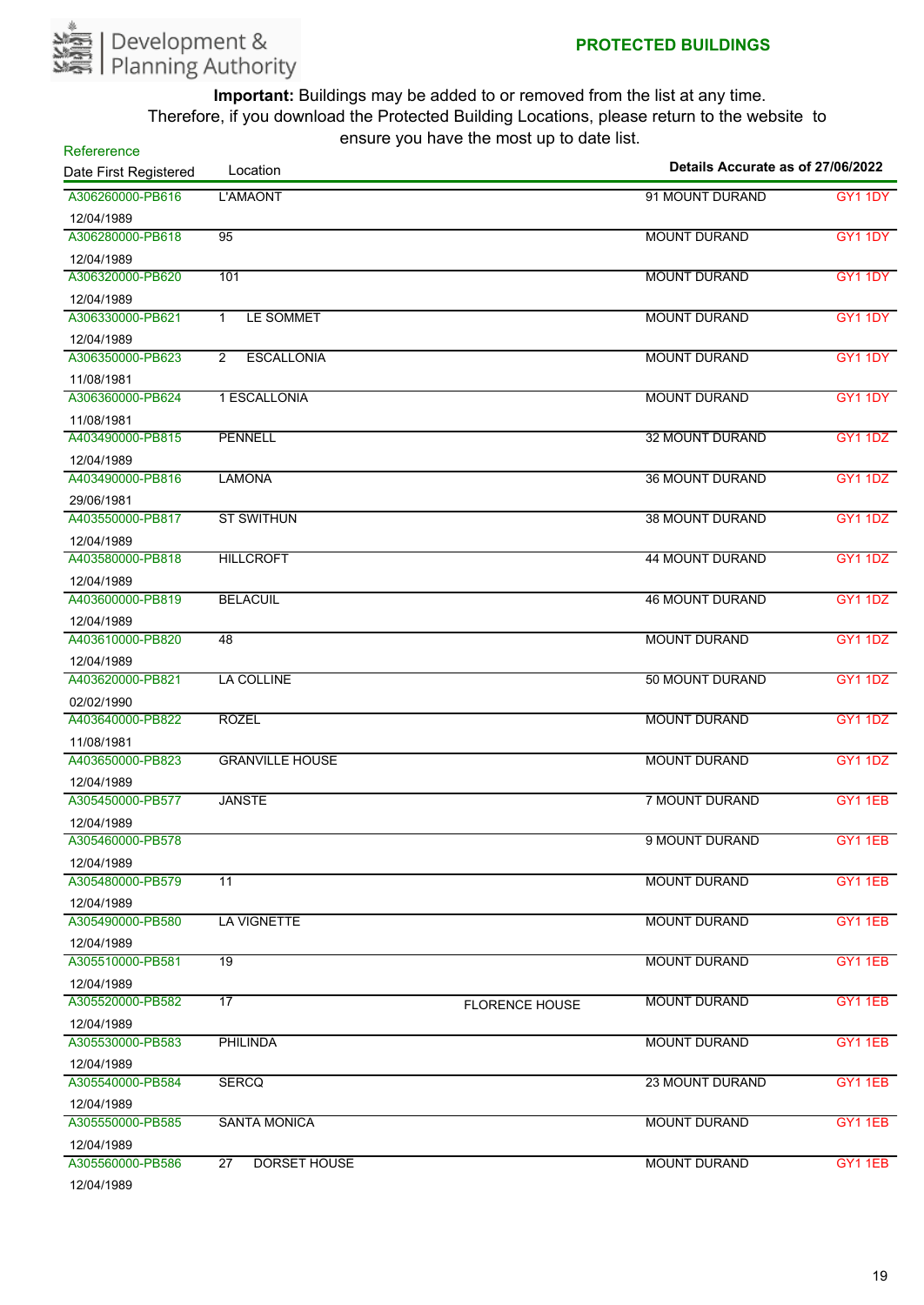

| Refererence<br>Date First Registered | Location                             | 0110ar0 you have the moot up to aato hot. | Details Accurate as of 27/06/2022 |                |
|--------------------------------------|--------------------------------------|-------------------------------------------|-----------------------------------|----------------|
| A305580000-PB588                     | $\overline{31}$<br><b>BRETTVILLE</b> |                                           | <b>MOUNT DURAND</b>               | GY1 1EB        |
| 12/04/1989                           |                                      |                                           |                                   |                |
| A305590000-PB589                     | <b>CLIFFVILLE</b><br>$\overline{33}$ |                                           | <b>MOUNT DURAND</b>               | GY1 1EB        |
| 08/05/1989                           |                                      |                                           |                                   |                |
| A305610000-PB590                     | 37                                   |                                           | <b>MOUNT DURAND</b>               | GY1 1EB        |
| 29/09/1989                           |                                      |                                           |                                   |                |
| A305630000-PB591                     | <b>41 MOUNT DURAND</b>               |                                           |                                   | GY11EB         |
| 12/04/1989                           |                                      |                                           |                                   |                |
| A305640000-PB592                     | 43                                   |                                           | <b>MOUNT DURAND</b>               | GY1 1EB        |
| 12/04/1989                           |                                      |                                           |                                   |                |
| A305650000-PB593                     | <b>STRATHROY</b>                     |                                           | <b>45 MOUNT DURAND</b>            | <b>GY1 1EB</b> |
| 12/04/1989                           |                                      |                                           |                                   |                |
| A305670000-PB594                     | <b>1 ROZEL TERRACE</b>               | <b>Birling</b>                            | <b>MOUNT DURAND</b>               | <b>GY1 1EB</b> |
| 14/11/1984                           |                                      |                                           |                                   |                |
| A305690000-PB595                     | ROZEL TERRACE<br>$\overline{2}$      |                                           | <b>VALNORD ROAD</b>               | GY11EB         |
| 14/11/1984                           |                                      |                                           |                                   |                |
| A305700000-PB596                     | <b>ROZEL TERRACE</b><br>3            |                                           | <b>VALNORD ROAD</b>               | GY11EB         |
| 14/11/1984                           |                                      |                                           |                                   |                |
| A305710000-PB597                     | <b>4 ROZEL TERRACE</b>               | SHIKANAN                                  | <b>MOUNT DURAND</b>               | GY1 1EB        |
| 14/11/1984                           |                                      |                                           |                                   |                |
| A305720000-PB598                     | <b>5 ROZEL TERRACE</b>               |                                           | <b>MOUNT DURAND</b>               | GY11EB         |
| 14/11/1984                           |                                      |                                           |                                   |                |
| A403290000-PB807                     | $\overline{2}$                       |                                           | <b>MOUNT DURAND</b>               | GY1 1ED        |
| 27/10/1989                           |                                      |                                           |                                   |                |
| A403320000-PB808                     | 8                                    |                                           | <b>MOUNT DURAND</b>               | GY1 1ED        |
| 12/04/1989                           |                                      |                                           |                                   |                |
| A403330000-PB809                     | 10                                   |                                           | <b>MOUNT DURAND</b>               | GY1 1ED        |
| 12/04/1989                           |                                      |                                           |                                   |                |
| A40333A000-PB809                     | <b>10 MOUNT DURAND</b>               |                                           |                                   | GY1 1ED        |
| 12/04/1989                           |                                      |                                           |                                   |                |
| A403360000-PB810                     | $\overline{16}$                      |                                           | <b>MOUNT DURAND</b>               | GY11ED         |
| 12/04/1989                           |                                      |                                           |                                   |                |
| A403390000-PB811                     | 24                                   |                                           | <b>MOUNT DURAND</b>               | GY11ED         |
| 12/04/1989                           |                                      |                                           |                                   |                |
| A403400000-PB812                     | <b>MELBOURNE HOUSE</b>               |                                           | <b>26 MOUNT DURAND</b>            | GY1 1ED        |
| 12/04/1989                           |                                      |                                           |                                   |                |
| A406140000-PB856                     | <b>WESTGATE</b>                      |                                           | <b>13 PARK STREET</b>             | GY1 1EE        |
| 27/10/1989                           |                                      |                                           |                                   |                |
| A406150000-PB857                     | <b>PARK HOUSE</b>                    |                                           | <b>11 PARK STREET</b>             | GY1 1EE        |
| 30/04/1988                           |                                      |                                           |                                   |                |
| A406160000-PB858                     | 9                                    |                                           | <b>PARK STREET</b>                | GY1 1EE        |
| 27/10/1989                           |                                      |                                           |                                   |                |
| A406180000-PB859                     | 5                                    |                                           | <b>PARK STREET</b>                | GY1 1EE        |
| 30/04/1988                           |                                      |                                           |                                   |                |
| A406190000-PB860                     | <b>BECKINGHAM</b>                    |                                           | <b>3 PARK STREET</b>              | GY1 1EE        |
| 27/10/1989                           |                                      |                                           |                                   |                |
| A406200000-PB861                     | LE PAVAI DU BELE                     |                                           | <b>PARK STREET</b>                | GY1 1EE        |
| 28/02/1974                           |                                      |                                           |                                   |                |
| A406250000-PB865                     | <b>FRICOURT</b>                      |                                           | <b>8 PARK STREET</b>              | GY1 1EE        |
| 27/10/1000                           |                                      |                                           |                                   |                |

27/10/1989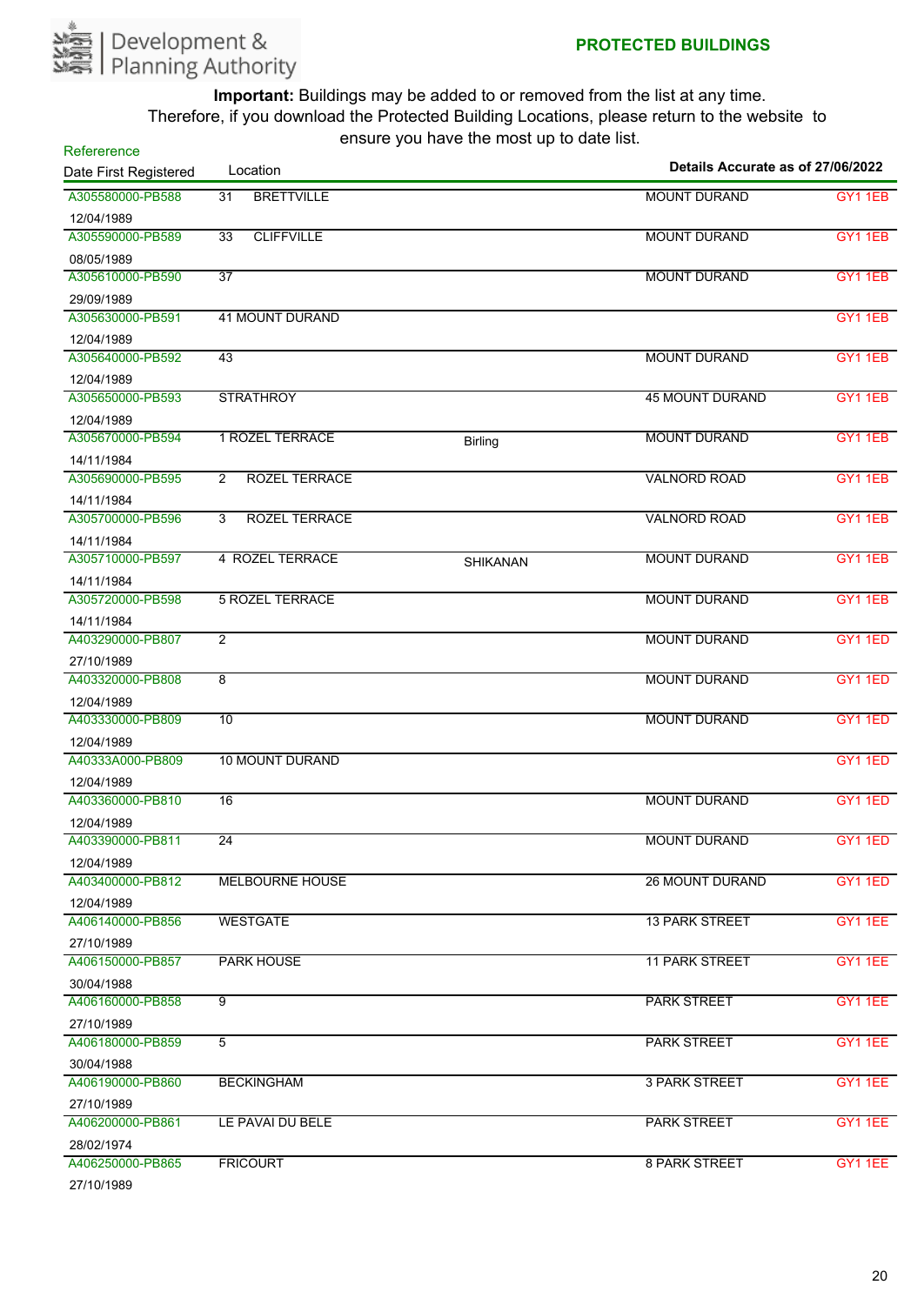

| Refererence                     | $30.3$ , $30.4$ , $10.3$ , $10.5$ , $11.5$ $30.5$ $10.5$<br>Location | Details Accurate as of 27/06/2022 |                |
|---------------------------------|----------------------------------------------------------------------|-----------------------------------|----------------|
| Date First Registered           |                                                                      |                                   |                |
| A406260000-PB866                | <b>RISCHAN</b>                                                       | <b>10 PARK STREET</b>             | <b>GY1 1EE</b> |
| 27/10/1989                      |                                                                      |                                   |                |
| A406440000-PB871                | <b>TOWN MILLS</b>                                                    | <b>PARK LANE</b>                  | GY1 1EE        |
| 29/06/1981<br>A406270000-PB867  |                                                                      |                                   |                |
|                                 | <b>BOROUGH HOUSE</b>                                                 | <b>RUE DU PRE</b>                 | GY11EF         |
| 28/02/1974<br>A405970000-PB855  | 2 CHARROTERIE COTTAGES                                               | LA CHARROTERIE                    | GY11EG         |
|                                 |                                                                      |                                   |                |
| 30/11/1987<br>A405860000-PB853  | <b>GWENWOOD</b>                                                      | LA CHARROTERIE                    | GY11EJ         |
|                                 |                                                                      |                                   |                |
| 30/11/1987<br>A405890000-PB854  | CHATEAU DE LA MONTAGNE                                               | <b>LA CHARROTERIE</b>             | GY1 1EJ        |
|                                 |                                                                      |                                   |                |
| 30/11/1987<br>A405980000-PB1600 | $\mathbf{1}$                                                         | <b>LA CHARROTERIE</b>             | GY1 1EL        |
|                                 |                                                                      |                                   |                |
| 30/11/1987<br>A407820000-PB1616 | <b>MONTVILLE LODGE</b>                                               | <b>COLBORNE ROAD</b>              | GY1 1EN        |
| 30/06/2014                      |                                                                      |                                   |                |
| A405530000-PB1688               | <b>NEWLANDS</b>                                                      | PRINCE ALBERT ROAD                | <b>GY1 1EZ</b> |
| 16/11/2017                      |                                                                      |                                   |                |
| A31141A000-PB1641               | <b>LE CANADEL</b>                                                    | <b>ROHAIS</b>                     | <b>GY1 1FB</b> |
| 12/01/2016                      |                                                                      |                                   |                |
| A20850A001-PB406                | <b>CLAIRVAL HOUSE</b>                                                | <b>COLLINGS ROAD</b>              | <b>GY1 1GD</b> |
| 02/02/1990                      |                                                                      |                                   |                |
| A20850A002-PB406                | <b>CLAIRVAL HOUSE</b>                                                | <b>COLLINGS ROAD</b>              | <b>GY11GD</b>  |
| 02/02/1990                      |                                                                      |                                   |                |
| A20850A003-PB406                | <b>CLAIRVAL HOUSE</b>                                                | <b>COLLINGS ROAD</b>              | <b>GY11GD</b>  |
| 02/02/1990                      |                                                                      |                                   |                |
| A20850A004-PB406                | <b>CLAIRVAL HOUSE</b>                                                | <b>COLLINGS ROAD</b>              | <b>GY1 1GD</b> |
| 02/02/1990                      |                                                                      |                                   |                |
| A20850A005-PB406                | <b>CLAIRVAL HOUSE</b>                                                | <b>COLLINGS ROAD</b>              | <b>GY11GD</b>  |
| 02/02/1990                      |                                                                      |                                   |                |
| A20850A006-PB406                | <b>CLAIRVAL HOUSE</b>                                                | <b>COLLINGS ROAD</b>              | <b>GY11GD</b>  |
| 02/02/1990                      |                                                                      |                                   |                |
| A20850A007-PB406                | <b>CLAIRVAL HOUSE</b>                                                | <b>COLLINGS ROAD</b>              | <b>GY1 1GD</b> |
| 02/02/1990                      |                                                                      |                                   |                |
| A306370000-PB625                | <b>GOVERNMENT HOUSE</b>                                              | QUEENS ROAD                       | GY11GH         |
| 04/06/1979                      |                                                                      |                                   |                |
| A111700000-PB116                | $\overline{18}$                                                      | LE TRUCHOT                        | <b>GY1 1GR</b> |
| 18/07/1983                      |                                                                      |                                   |                |
| A111710000-PB117                | $\overline{19}$                                                      | LE TRUCHOT                        | <b>GY11GR</b>  |
| 01/07/1983                      |                                                                      |                                   |                |
| A111720000-PB118                | 20                                                                   | LE TRUCHOT                        | GY1 1GR        |
| 01/07/1983                      |                                                                      |                                   |                |
| A111730000-PB119                | 21                                                                   | LE TRUCHOT                        | <b>GY11GR</b>  |
| 01/07/1983                      |                                                                      |                                   |                |
| A112450000-PB127                | <b>VICTORY HOUSE</b>                                                 | <b>LOWER POLLET</b>               | <b>GY1 1GR</b> |
| 31/01/1975                      |                                                                      |                                   |                |
| A300580000-PB445                | $\overline{7}$                                                       | <b>COMMERCIAL ARCADE</b>          | GY1 1GU        |
| 27/02/1981                      |                                                                      |                                   |                |
| A301040000-PB461                | <b>WOLVERTON PLACE</b>                                               | <b>MARKET STREET</b>              | GY1 1HB        |
| 31/01/1974                      |                                                                      |                                   |                |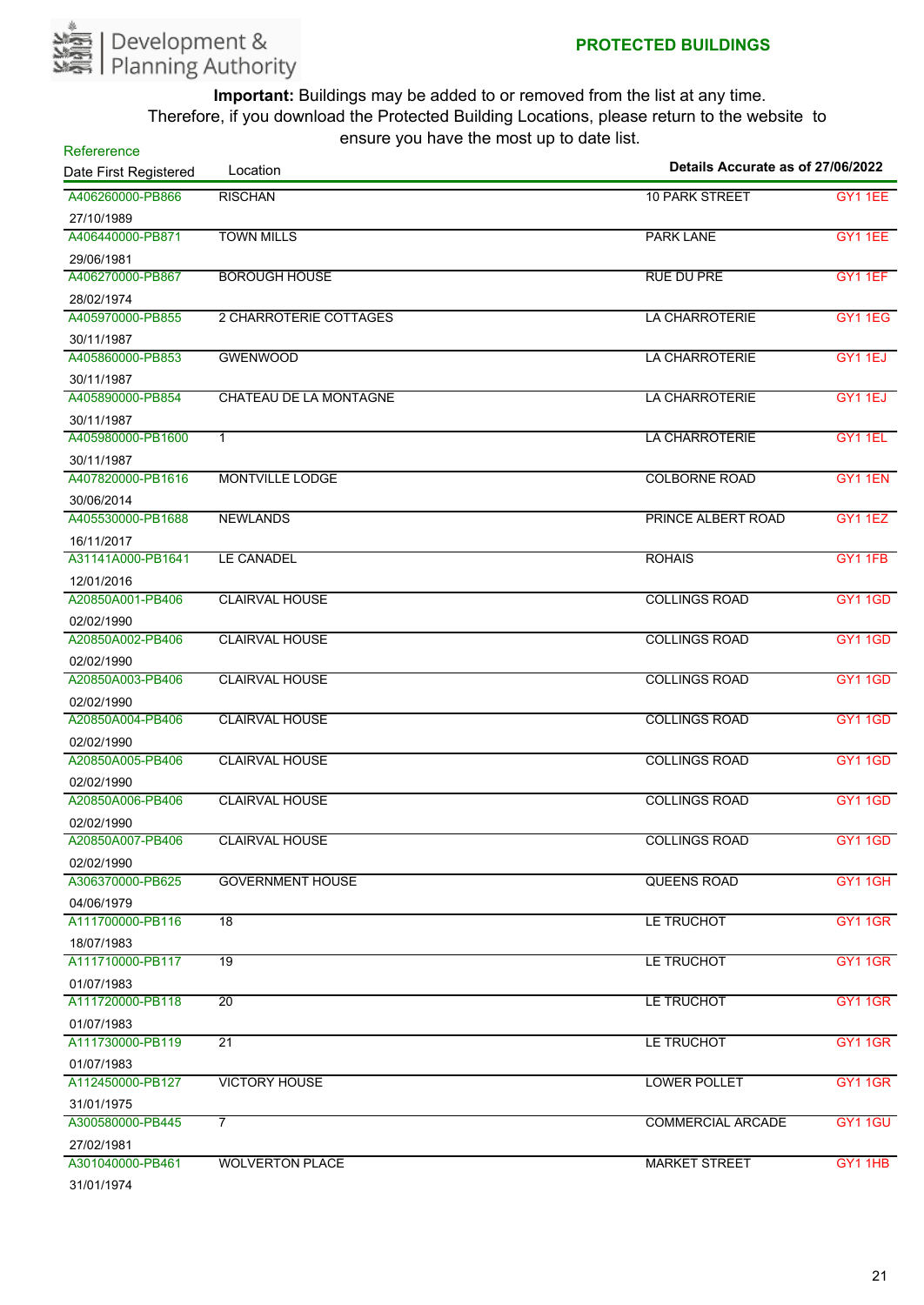

| Refererence           |                               |                       | Details Accurate as of 27/06/2022 |                                 |
|-----------------------|-------------------------------|-----------------------|-----------------------------------|---------------------------------|
| Date First Registered | Location                      |                       |                                   |                                 |
| A301050000-PB462      | <b>FRENCH HALLES</b>          |                       | <b>MARKET STREET</b>              | GY1 1HB                         |
| 01/01/1974            |                               |                       |                                   |                                 |
| A30106A000-PB464      | CO-OP LOCALE                  |                       | <b>CLIFTON STEPS</b>              | GY1 1HB                         |
| 30/07/1980            |                               |                       |                                   |                                 |
| A301070000-PB465      | LE SAINT PIERRE               |                       | <b>MARKET STREET</b>              | GY1 1HB                         |
| 30/07/1980            |                               |                       |                                   |                                 |
| A302680000-PB516      | <b>CONTREE MANSELL STORES</b> | 13                    | <b>CONTREE MANSELL</b>            | GY <sub>1</sub> 1H <sub>B</sub> |
| 31/01/1974            |                               |                       |                                   |                                 |
| A400020000-PB1605     | THE GUERNSEY MARKET           |                       | <b>FOUNTAIN STREET</b>            | GY1 1HE                         |
| 01/01/1974            |                               |                       |                                   |                                 |
| A301160000-PB468      | LE MARCHANT HOUSE             |                       | <b>MARKET STREET</b>              | GY1 1HF                         |
| 27/02/1981            |                               |                       |                                   |                                 |
| A30116E000-PB1734     |                               | <b>Shared Passage</b> | <b>1 MILL STREET</b>              | GY1 1HG                         |
| 01/01/1801            |                               |                       |                                   |                                 |
| A301170000-PB1734     |                               |                       | 1 MILL STREET                     | GY1 1HG                         |
| 13/07/2021            |                               |                       |                                   |                                 |
| A301230000-PB470      | 11 & 11A                      |                       | <b>MILL STREET</b>                | GY1 1HG                         |
| 31/01/1974            |                               |                       |                                   |                                 |
| A301280000-PB471      | $\overline{17}$               |                       | <b>MILL STREET</b>                | GY1 1HG                         |
| 01/10/1980            |                               |                       |                                   |                                 |
| A301290000-PB472      | 17A                           |                       | <b>MILL STREET</b>                | GY1 1HG                         |
| 31/10/1980            |                               |                       |                                   |                                 |
| A301310000-PB474      | <b>EIFFEL HOUSE</b>           |                       | 21 MILL STREET                    | GY1 1HG                         |
| 01/10/1980            |                               |                       |                                   |                                 |
| A301320000-PB475      | THE WENDY HOUSE               |                       | 23 MILL STREET                    | GY1 1HG                         |
| 01/10/1980            |                               |                       |                                   |                                 |
| A301330000-PB476      | $\overline{25}$               |                       | <b>BURNT LANE</b>                 | GY1 1HG                         |
| 01/10/1980            |                               |                       |                                   |                                 |
| A400430000-PB732      | <b>6 MILL STREET</b>          |                       |                                   | GY1 1HG                         |
| 01/10/1980            |                               |                       |                                   |                                 |
| A302530001-PB506      |                               | FLAT <sub>1</sub>     | <b>3 BURNT LANE</b>               | GY1 1HL                         |
| 27/11/1980            |                               |                       |                                   |                                 |
| A302530002-PB506      |                               | FLAT <sub>2</sub>     | <b>3 BURNT LANE</b>               | GY1 1HL                         |
| 27/11/1980            |                               |                       |                                   |                                 |
| A302530003-PB506      |                               | FLAT <sub>3</sub>     | <b>3 BURNT LANE</b>               | GY1 1HL                         |
| 27/11/1980            |                               |                       |                                   |                                 |
| A302280000-PB495      | $\overline{27}$               |                       | <b>MANSELL STREET</b>             | GY1 1HP                         |
| 01/10/1980            |                               |                       |                                   |                                 |
| A302340000-PB498      | $\mathbf{1}$                  |                       | <b>MANSELL STREET</b>             | GY1 1HP                         |
| 31/01/1974            |                               |                       |                                   |                                 |
| A302430000-PB501      | THE PINE COLLECTION           |                       | <b>17 MANSELL STREET</b>          | GY1 1HP                         |
| 31/01/1974            |                               |                       |                                   |                                 |
| A302660000-PB515      | <b>11 CONTREE MANSELL</b>     |                       |                                   | GY1 1HP                         |
| 31/01/1974            |                               |                       |                                   |                                 |
| A302740000-PB519      | 4                             |                       | <b>CONTREE MANSELL</b>            | GY1 1HP                         |
| 27/11/1980            |                               |                       |                                   |                                 |
| A302770000-PB522      | 23                            |                       | <b>MANSELL STREET</b>             | GY1 1HP                         |
| 31/01/1974            |                               |                       |                                   |                                 |
| A400560000-PB734      | 4 CONTREE CROIX MANSELL       |                       |                                   | GY1 1HP                         |
| 071111000             |                               |                       |                                   |                                 |

27/11/1980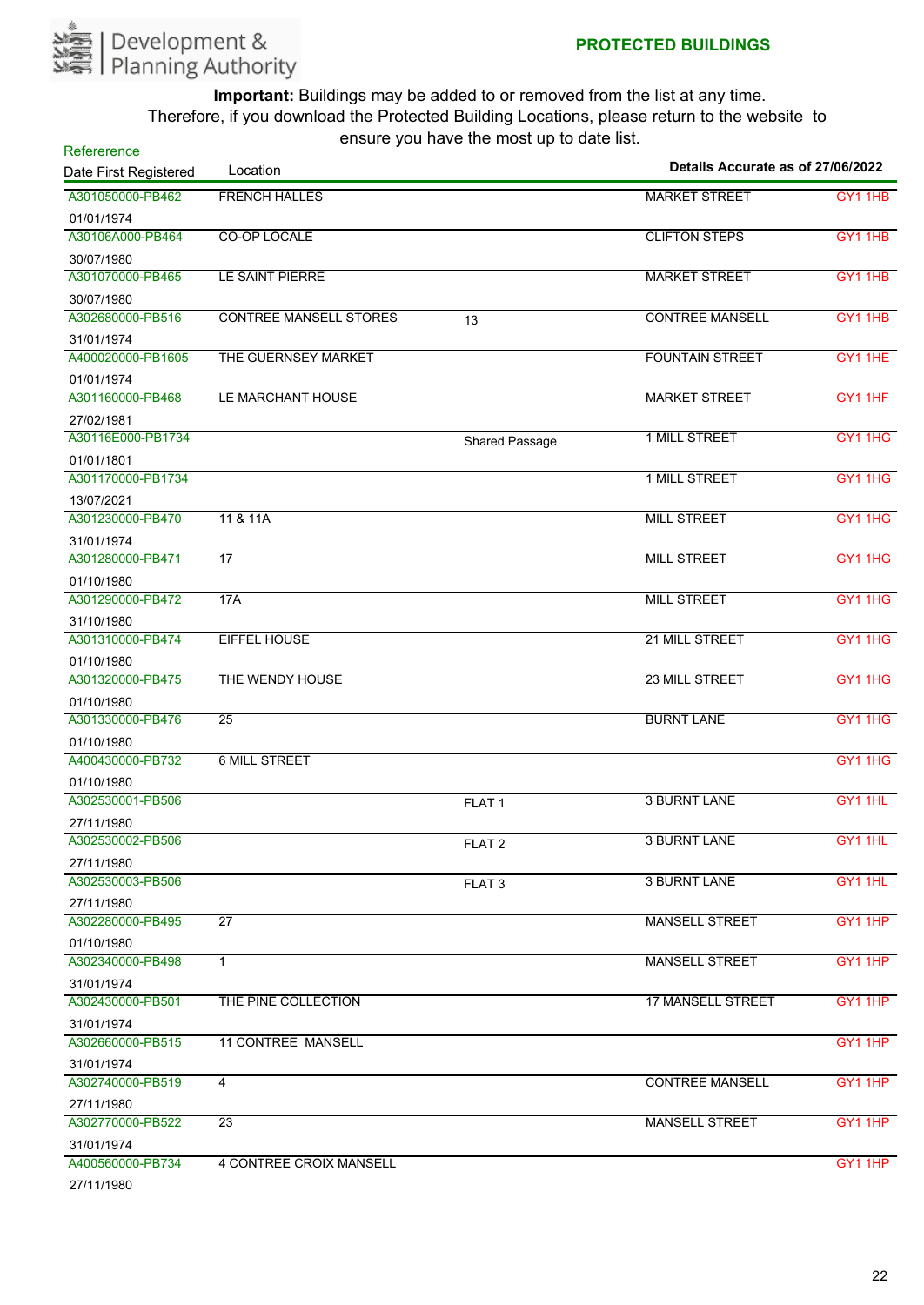

| Refererence                    | Location                  | --- - <i>--</i> ------ - ---- --- --- --- -- | Details Accurate as of 27/06/2022 |                |
|--------------------------------|---------------------------|----------------------------------------------|-----------------------------------|----------------|
| Date First Registered          |                           |                                              |                                   |                |
| A400570000-PB735               | <b>6 MANSELL STREET</b>   |                                              |                                   | GY1 1HP        |
| 27/11/1980                     |                           |                                              |                                   |                |
| A400580000-PB736               | <b>8 MANSELL STREET</b>   |                                              |                                   | GY1 1HP        |
| 27/11/1980                     |                           |                                              |                                   |                |
| A400610000-PB737               | <b>16 MANSELL STREET</b>  |                                              |                                   | GY1 1HP        |
| 27/11/1980<br>A400620000-PB738 | <b>18 MANSELL STREET</b>  |                                              |                                   | GY1 1HP        |
|                                |                           |                                              |                                   |                |
| 27/11/1980<br>A400630000-PB739 | <b>20 MANSELL STREET</b>  |                                              |                                   | GY1 1HP        |
|                                |                           |                                              |                                   |                |
| 31/01/1974<br>A400700000-PB742 | 10, 12 & 14               |                                              | <b>MANSELL STREET</b>             | GY1 1HP        |
| 29/06/1981                     |                           |                                              |                                   |                |
| A400440000-PB733               | <b>8 MILL STREET</b>      |                                              |                                   | GY1 1HQ        |
| 01/10/1980                     |                           |                                              |                                   |                |
| A302620000-PB510               | 3                         |                                              | <b>CONTREE MANSELL</b>            | <b>GY1 1HR</b> |
| 29/06/1981                     |                           |                                              |                                   |                |
| A302630000-PB511               | <b>MANSELL HOUSE</b>      |                                              | <b>CONTREE MANSELL</b>            | GY1 1HR        |
| 31/01/1974                     |                           |                                              |                                   |                |
| A302640000-PB512               | 5                         |                                              | <b>CONTREE MANSELL</b>            | GY1 1HR        |
| 31/01/1974                     |                           |                                              |                                   |                |
| A302650000-PB513               | $\overline{7}$            |                                              | <b>CONTREE MANSELL</b>            | GY1 1HR        |
| 31/01/1974                     |                           |                                              |                                   |                |
| A302660000-PB514               | 9                         |                                              | <b>CONTREE MANSELL</b>            | <b>GY1 1HR</b> |
| 31/01/1974                     |                           |                                              |                                   |                |
| A302730000-PB517               | <b>LA ROMANTICA</b>       |                                              | <b>6 CONTREE MANSELL</b>          | GY1 1HR        |
| 27/11/1980                     |                           |                                              |                                   |                |
| A302730000-PB518               | <b>6A CONTREE MANSELL</b> |                                              |                                   | GY1 1HR        |
| 27/11/1980                     |                           |                                              |                                   |                |
| A302750000-PB520               | $\overline{3}$            |                                              | <b>CONTREE MANSELL</b>            | GY1 1HR        |
| 31/01/1974                     |                           |                                              |                                   |                |
| A302760000-PB521               | $\overline{21}$           |                                              | <b>CONTREE MANSELL</b>            | <b>GY1 1HR</b> |
| 31/01/1974                     |                           |                                              |                                   |                |
| A302470000-PB503               | 3                         |                                              | <b>BACK STREET</b>                | GY1 1HS        |
| 31/01/1974                     |                           |                                              |                                   |                |
| A302510000-PB504               | THE WARREN                |                                              | <b>13 BACK STREET</b>             | GY1 1HS        |
| 01/09/1980                     |                           |                                              |                                   |                |
| A302520000-PB505               | $\overline{11}$           |                                              | <b>BACK STREET</b>                | GY1 1HS        |
| 01/09/1980                     |                           |                                              |                                   |                |
| A302570000-PB507               | APPLE BLOSSOM COTTAGE     |                                              | <b>10 BACK STREET</b>             | GY1 1HS        |
| 01/09/1980                     |                           |                                              | <b>8 BACK STREET</b>              |                |
| A302580000-PB508               | <b>NUWARA ELIYA</b>       |                                              |                                   | GY1 1HS        |
| 01/10/1980<br>A305030000-PB569 | <b>VERLANDS</b>           |                                              | <b>8 VICTORIA TERRACE</b>         |                |
|                                |                           |                                              |                                   | GY1 1HT        |
| 29/11/1984<br>A301190000-PB469 | 5                         |                                              | <b>MILL STREET</b>                | GY1 1HW        |
|                                |                           |                                              |                                   |                |
| 01/10/1980<br>A301300000-PB473 | 19                        |                                              | <b>MILL STREET</b>                | GY1 1HW        |
|                                |                           |                                              |                                   |                |
| 01/10/1980<br>A305090000-PB575 | 2 VICTORIA TERRACE        | <b>RAVENSTHORPE</b>                          | LES PETITE FONTAINES              | GY1 1HX        |
| 29/11/1984                     |                           |                                              |                                   |                |
|                                |                           |                                              |                                   |                |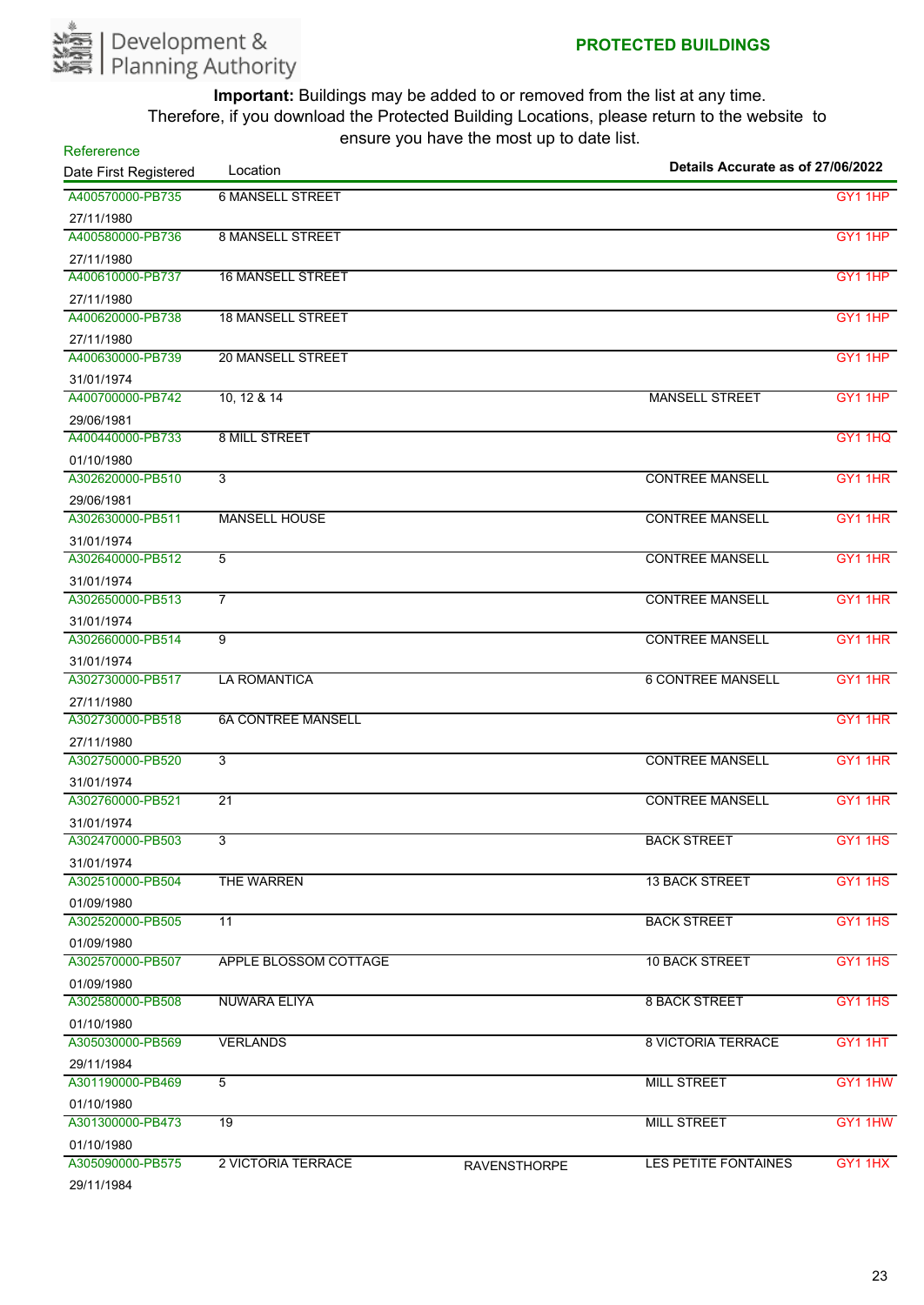

| <b>1 VICTORIA TERRACE</b><br>GY1 1HX<br><b>LES PETITES FONTAINES</b><br>29/11/1974<br>A303790000-PB548<br>LE CHATEAU<br><b>VICTORIA ROAD</b><br>GY1 1HY<br>31/05/1974<br><b>58 VICTORIA ROAD</b><br>GY1 1HY<br><b>WALMER HOUSE</b><br>FLAT <sub>1</sub><br>27/10/2005<br><b>WALMER HOUSE</b><br><b>58 VICTORIA ROAD</b><br>GY1 1HY<br>FLAT <sub>2</sub><br>27/10/1989<br><b>ENTRE NOUS</b><br><b>56 VICTORIA ROAD</b><br>GY1 1HY<br>A303840000-PB550<br>27/10/1989<br><b>6 ROZEL TERACE</b><br>A305730000-PB599<br><b>VALNORD ROAD</b><br>GY1 1HZ<br>14/11/2007<br>L'AVALON<br><b>10 VICTORIA TERRACE</b><br>GY1 1JA<br>29/11/1984<br><b>THEBES</b><br>9 VALNORD ROAD<br><b>GY1 1JA</b><br>29/11/1984<br><b>7 VICTORIA TERRACE</b><br>LES PETITES FONTAINES<br>GY11JA<br>29/11/1984<br><b>7 VICTORIA TERRACE</b><br><b>LES PETITES FONTAINES</b><br>GY1 1JA<br>29/11/1984<br><b>6 VICTORIA TERRACE</b><br><b>LES PETITES FONTAINES</b><br>GY1 1JA<br>29/11/1984<br>A305080001-PB574<br>GY1 1JA<br><b>3 VICTORIA TERRACE</b><br>LES PETITES FONTAINES<br>29/11/1984<br><b>3 VICTORIA TERRACE</b><br><b>LES PETITES FONTAINES</b><br>GY11JA<br>A305080002-PB574<br>29/11/1984<br><b>LES PETITES FONTAINES</b><br>GY1 1JA<br>A305080003-PB574<br><b>3 VICTORIA TERRACE</b><br>29/11/1984<br>A303640000-PB535<br>96 VICTORIA ROAD<br>GY1 1JB<br>27/10/1989<br>A303670000-PB536<br>90 VICTORIA ROAD<br>GY1 1JB<br>27/10/1989<br>A303680001-PB537<br><b>88 VICTORIA ROAD</b><br>FLAT <sub>1</sub><br>GY1 1JB<br>27/10/1989<br>A303680002-PB537<br>$\overline{88}$<br><b>VICTORIA ROAD</b><br>GY1 1JB<br>Flat 2<br>27/10/1989<br>A303680003-PB537<br>FLAT <sub>3</sub><br><b>88 VICTORIA ROAD</b><br><b>GY1 1JB</b><br>27/10/1989<br>A303690000-PB538<br>86<br><b>VICTORIA ROAD</b><br>GY1 1JB<br>27/10/1989<br>A303700000-PB539<br>84<br><b>VICTORIA ROAD</b><br><b>GY1 1JB</b><br>27/10/1989<br>A303710001-PB540<br>$\overline{82}$<br><b>VICTORIA ROAD</b><br><b>GY1 1JB</b><br>06/06/1974<br>A303710002-PB540<br>$\overline{82}$<br><b>VICTORIA ROAD</b><br>GY1 1JB<br>06/06/1974<br>A303720000-PB541<br><b>CHADWELL</b><br><b>80 VICTORIA ROAD</b><br><b>GY1 1JB</b><br>06/06/1974<br>78<br>A303730000-PB542<br><b>VICTORIA ROAD</b><br>GY1 1JB | Refererence<br>Date First Registered | Location | 0110ar0 you have the moot up to aato hot. | Details Accurate as of 27/06/2022 |  |
|-----------------------------------------------------------------------------------------------------------------------------------------------------------------------------------------------------------------------------------------------------------------------------------------------------------------------------------------------------------------------------------------------------------------------------------------------------------------------------------------------------------------------------------------------------------------------------------------------------------------------------------------------------------------------------------------------------------------------------------------------------------------------------------------------------------------------------------------------------------------------------------------------------------------------------------------------------------------------------------------------------------------------------------------------------------------------------------------------------------------------------------------------------------------------------------------------------------------------------------------------------------------------------------------------------------------------------------------------------------------------------------------------------------------------------------------------------------------------------------------------------------------------------------------------------------------------------------------------------------------------------------------------------------------------------------------------------------------------------------------------------------------------------------------------------------------------------------------------------------------------------------------------------------------------------------------------------------------------------------------------------------------------------------------------------------------------------------------------------------------------------------------------------------------------------------------------------------------------------------------------|--------------------------------------|----------|-------------------------------------------|-----------------------------------|--|
|                                                                                                                                                                                                                                                                                                                                                                                                                                                                                                                                                                                                                                                                                                                                                                                                                                                                                                                                                                                                                                                                                                                                                                                                                                                                                                                                                                                                                                                                                                                                                                                                                                                                                                                                                                                                                                                                                                                                                                                                                                                                                                                                                                                                                                               | A305100000-PB576                     |          |                                           |                                   |  |
|                                                                                                                                                                                                                                                                                                                                                                                                                                                                                                                                                                                                                                                                                                                                                                                                                                                                                                                                                                                                                                                                                                                                                                                                                                                                                                                                                                                                                                                                                                                                                                                                                                                                                                                                                                                                                                                                                                                                                                                                                                                                                                                                                                                                                                               |                                      |          |                                           |                                   |  |
|                                                                                                                                                                                                                                                                                                                                                                                                                                                                                                                                                                                                                                                                                                                                                                                                                                                                                                                                                                                                                                                                                                                                                                                                                                                                                                                                                                                                                                                                                                                                                                                                                                                                                                                                                                                                                                                                                                                                                                                                                                                                                                                                                                                                                                               |                                      |          |                                           |                                   |  |
|                                                                                                                                                                                                                                                                                                                                                                                                                                                                                                                                                                                                                                                                                                                                                                                                                                                                                                                                                                                                                                                                                                                                                                                                                                                                                                                                                                                                                                                                                                                                                                                                                                                                                                                                                                                                                                                                                                                                                                                                                                                                                                                                                                                                                                               |                                      |          |                                           |                                   |  |
|                                                                                                                                                                                                                                                                                                                                                                                                                                                                                                                                                                                                                                                                                                                                                                                                                                                                                                                                                                                                                                                                                                                                                                                                                                                                                                                                                                                                                                                                                                                                                                                                                                                                                                                                                                                                                                                                                                                                                                                                                                                                                                                                                                                                                                               | A303830001-PB549                     |          |                                           |                                   |  |
|                                                                                                                                                                                                                                                                                                                                                                                                                                                                                                                                                                                                                                                                                                                                                                                                                                                                                                                                                                                                                                                                                                                                                                                                                                                                                                                                                                                                                                                                                                                                                                                                                                                                                                                                                                                                                                                                                                                                                                                                                                                                                                                                                                                                                                               |                                      |          |                                           |                                   |  |
|                                                                                                                                                                                                                                                                                                                                                                                                                                                                                                                                                                                                                                                                                                                                                                                                                                                                                                                                                                                                                                                                                                                                                                                                                                                                                                                                                                                                                                                                                                                                                                                                                                                                                                                                                                                                                                                                                                                                                                                                                                                                                                                                                                                                                                               | A303830002-PB549                     |          |                                           |                                   |  |
|                                                                                                                                                                                                                                                                                                                                                                                                                                                                                                                                                                                                                                                                                                                                                                                                                                                                                                                                                                                                                                                                                                                                                                                                                                                                                                                                                                                                                                                                                                                                                                                                                                                                                                                                                                                                                                                                                                                                                                                                                                                                                                                                                                                                                                               |                                      |          |                                           |                                   |  |
|                                                                                                                                                                                                                                                                                                                                                                                                                                                                                                                                                                                                                                                                                                                                                                                                                                                                                                                                                                                                                                                                                                                                                                                                                                                                                                                                                                                                                                                                                                                                                                                                                                                                                                                                                                                                                                                                                                                                                                                                                                                                                                                                                                                                                                               |                                      |          |                                           |                                   |  |
|                                                                                                                                                                                                                                                                                                                                                                                                                                                                                                                                                                                                                                                                                                                                                                                                                                                                                                                                                                                                                                                                                                                                                                                                                                                                                                                                                                                                                                                                                                                                                                                                                                                                                                                                                                                                                                                                                                                                                                                                                                                                                                                                                                                                                                               |                                      |          |                                           |                                   |  |
|                                                                                                                                                                                                                                                                                                                                                                                                                                                                                                                                                                                                                                                                                                                                                                                                                                                                                                                                                                                                                                                                                                                                                                                                                                                                                                                                                                                                                                                                                                                                                                                                                                                                                                                                                                                                                                                                                                                                                                                                                                                                                                                                                                                                                                               |                                      |          |                                           |                                   |  |
|                                                                                                                                                                                                                                                                                                                                                                                                                                                                                                                                                                                                                                                                                                                                                                                                                                                                                                                                                                                                                                                                                                                                                                                                                                                                                                                                                                                                                                                                                                                                                                                                                                                                                                                                                                                                                                                                                                                                                                                                                                                                                                                                                                                                                                               |                                      |          |                                           |                                   |  |
|                                                                                                                                                                                                                                                                                                                                                                                                                                                                                                                                                                                                                                                                                                                                                                                                                                                                                                                                                                                                                                                                                                                                                                                                                                                                                                                                                                                                                                                                                                                                                                                                                                                                                                                                                                                                                                                                                                                                                                                                                                                                                                                                                                                                                                               | A305010000-PB567                     |          |                                           |                                   |  |
|                                                                                                                                                                                                                                                                                                                                                                                                                                                                                                                                                                                                                                                                                                                                                                                                                                                                                                                                                                                                                                                                                                                                                                                                                                                                                                                                                                                                                                                                                                                                                                                                                                                                                                                                                                                                                                                                                                                                                                                                                                                                                                                                                                                                                                               |                                      |          |                                           |                                   |  |
|                                                                                                                                                                                                                                                                                                                                                                                                                                                                                                                                                                                                                                                                                                                                                                                                                                                                                                                                                                                                                                                                                                                                                                                                                                                                                                                                                                                                                                                                                                                                                                                                                                                                                                                                                                                                                                                                                                                                                                                                                                                                                                                                                                                                                                               | A305020000-PB568                     |          |                                           |                                   |  |
|                                                                                                                                                                                                                                                                                                                                                                                                                                                                                                                                                                                                                                                                                                                                                                                                                                                                                                                                                                                                                                                                                                                                                                                                                                                                                                                                                                                                                                                                                                                                                                                                                                                                                                                                                                                                                                                                                                                                                                                                                                                                                                                                                                                                                                               |                                      |          |                                           |                                   |  |
|                                                                                                                                                                                                                                                                                                                                                                                                                                                                                                                                                                                                                                                                                                                                                                                                                                                                                                                                                                                                                                                                                                                                                                                                                                                                                                                                                                                                                                                                                                                                                                                                                                                                                                                                                                                                                                                                                                                                                                                                                                                                                                                                                                                                                                               | A305040000-PB570                     |          |                                           |                                   |  |
|                                                                                                                                                                                                                                                                                                                                                                                                                                                                                                                                                                                                                                                                                                                                                                                                                                                                                                                                                                                                                                                                                                                                                                                                                                                                                                                                                                                                                                                                                                                                                                                                                                                                                                                                                                                                                                                                                                                                                                                                                                                                                                                                                                                                                                               |                                      |          |                                           |                                   |  |
|                                                                                                                                                                                                                                                                                                                                                                                                                                                                                                                                                                                                                                                                                                                                                                                                                                                                                                                                                                                                                                                                                                                                                                                                                                                                                                                                                                                                                                                                                                                                                                                                                                                                                                                                                                                                                                                                                                                                                                                                                                                                                                                                                                                                                                               | A305040002-PB570                     |          |                                           |                                   |  |
|                                                                                                                                                                                                                                                                                                                                                                                                                                                                                                                                                                                                                                                                                                                                                                                                                                                                                                                                                                                                                                                                                                                                                                                                                                                                                                                                                                                                                                                                                                                                                                                                                                                                                                                                                                                                                                                                                                                                                                                                                                                                                                                                                                                                                                               |                                      |          |                                           |                                   |  |
|                                                                                                                                                                                                                                                                                                                                                                                                                                                                                                                                                                                                                                                                                                                                                                                                                                                                                                                                                                                                                                                                                                                                                                                                                                                                                                                                                                                                                                                                                                                                                                                                                                                                                                                                                                                                                                                                                                                                                                                                                                                                                                                                                                                                                                               | A305050000-PB571                     |          |                                           |                                   |  |
|                                                                                                                                                                                                                                                                                                                                                                                                                                                                                                                                                                                                                                                                                                                                                                                                                                                                                                                                                                                                                                                                                                                                                                                                                                                                                                                                                                                                                                                                                                                                                                                                                                                                                                                                                                                                                                                                                                                                                                                                                                                                                                                                                                                                                                               |                                      |          |                                           |                                   |  |
|                                                                                                                                                                                                                                                                                                                                                                                                                                                                                                                                                                                                                                                                                                                                                                                                                                                                                                                                                                                                                                                                                                                                                                                                                                                                                                                                                                                                                                                                                                                                                                                                                                                                                                                                                                                                                                                                                                                                                                                                                                                                                                                                                                                                                                               |                                      |          |                                           |                                   |  |
|                                                                                                                                                                                                                                                                                                                                                                                                                                                                                                                                                                                                                                                                                                                                                                                                                                                                                                                                                                                                                                                                                                                                                                                                                                                                                                                                                                                                                                                                                                                                                                                                                                                                                                                                                                                                                                                                                                                                                                                                                                                                                                                                                                                                                                               |                                      |          |                                           |                                   |  |
|                                                                                                                                                                                                                                                                                                                                                                                                                                                                                                                                                                                                                                                                                                                                                                                                                                                                                                                                                                                                                                                                                                                                                                                                                                                                                                                                                                                                                                                                                                                                                                                                                                                                                                                                                                                                                                                                                                                                                                                                                                                                                                                                                                                                                                               |                                      |          |                                           |                                   |  |
|                                                                                                                                                                                                                                                                                                                                                                                                                                                                                                                                                                                                                                                                                                                                                                                                                                                                                                                                                                                                                                                                                                                                                                                                                                                                                                                                                                                                                                                                                                                                                                                                                                                                                                                                                                                                                                                                                                                                                                                                                                                                                                                                                                                                                                               |                                      |          |                                           |                                   |  |
|                                                                                                                                                                                                                                                                                                                                                                                                                                                                                                                                                                                                                                                                                                                                                                                                                                                                                                                                                                                                                                                                                                                                                                                                                                                                                                                                                                                                                                                                                                                                                                                                                                                                                                                                                                                                                                                                                                                                                                                                                                                                                                                                                                                                                                               |                                      |          |                                           |                                   |  |
|                                                                                                                                                                                                                                                                                                                                                                                                                                                                                                                                                                                                                                                                                                                                                                                                                                                                                                                                                                                                                                                                                                                                                                                                                                                                                                                                                                                                                                                                                                                                                                                                                                                                                                                                                                                                                                                                                                                                                                                                                                                                                                                                                                                                                                               |                                      |          |                                           |                                   |  |
|                                                                                                                                                                                                                                                                                                                                                                                                                                                                                                                                                                                                                                                                                                                                                                                                                                                                                                                                                                                                                                                                                                                                                                                                                                                                                                                                                                                                                                                                                                                                                                                                                                                                                                                                                                                                                                                                                                                                                                                                                                                                                                                                                                                                                                               |                                      |          |                                           |                                   |  |
|                                                                                                                                                                                                                                                                                                                                                                                                                                                                                                                                                                                                                                                                                                                                                                                                                                                                                                                                                                                                                                                                                                                                                                                                                                                                                                                                                                                                                                                                                                                                                                                                                                                                                                                                                                                                                                                                                                                                                                                                                                                                                                                                                                                                                                               |                                      |          |                                           |                                   |  |
|                                                                                                                                                                                                                                                                                                                                                                                                                                                                                                                                                                                                                                                                                                                                                                                                                                                                                                                                                                                                                                                                                                                                                                                                                                                                                                                                                                                                                                                                                                                                                                                                                                                                                                                                                                                                                                                                                                                                                                                                                                                                                                                                                                                                                                               |                                      |          |                                           |                                   |  |
|                                                                                                                                                                                                                                                                                                                                                                                                                                                                                                                                                                                                                                                                                                                                                                                                                                                                                                                                                                                                                                                                                                                                                                                                                                                                                                                                                                                                                                                                                                                                                                                                                                                                                                                                                                                                                                                                                                                                                                                                                                                                                                                                                                                                                                               |                                      |          |                                           |                                   |  |
|                                                                                                                                                                                                                                                                                                                                                                                                                                                                                                                                                                                                                                                                                                                                                                                                                                                                                                                                                                                                                                                                                                                                                                                                                                                                                                                                                                                                                                                                                                                                                                                                                                                                                                                                                                                                                                                                                                                                                                                                                                                                                                                                                                                                                                               |                                      |          |                                           |                                   |  |
|                                                                                                                                                                                                                                                                                                                                                                                                                                                                                                                                                                                                                                                                                                                                                                                                                                                                                                                                                                                                                                                                                                                                                                                                                                                                                                                                                                                                                                                                                                                                                                                                                                                                                                                                                                                                                                                                                                                                                                                                                                                                                                                                                                                                                                               |                                      |          |                                           |                                   |  |
|                                                                                                                                                                                                                                                                                                                                                                                                                                                                                                                                                                                                                                                                                                                                                                                                                                                                                                                                                                                                                                                                                                                                                                                                                                                                                                                                                                                                                                                                                                                                                                                                                                                                                                                                                                                                                                                                                                                                                                                                                                                                                                                                                                                                                                               |                                      |          |                                           |                                   |  |
|                                                                                                                                                                                                                                                                                                                                                                                                                                                                                                                                                                                                                                                                                                                                                                                                                                                                                                                                                                                                                                                                                                                                                                                                                                                                                                                                                                                                                                                                                                                                                                                                                                                                                                                                                                                                                                                                                                                                                                                                                                                                                                                                                                                                                                               |                                      |          |                                           |                                   |  |
|                                                                                                                                                                                                                                                                                                                                                                                                                                                                                                                                                                                                                                                                                                                                                                                                                                                                                                                                                                                                                                                                                                                                                                                                                                                                                                                                                                                                                                                                                                                                                                                                                                                                                                                                                                                                                                                                                                                                                                                                                                                                                                                                                                                                                                               |                                      |          |                                           |                                   |  |
|                                                                                                                                                                                                                                                                                                                                                                                                                                                                                                                                                                                                                                                                                                                                                                                                                                                                                                                                                                                                                                                                                                                                                                                                                                                                                                                                                                                                                                                                                                                                                                                                                                                                                                                                                                                                                                                                                                                                                                                                                                                                                                                                                                                                                                               |                                      |          |                                           |                                   |  |
|                                                                                                                                                                                                                                                                                                                                                                                                                                                                                                                                                                                                                                                                                                                                                                                                                                                                                                                                                                                                                                                                                                                                                                                                                                                                                                                                                                                                                                                                                                                                                                                                                                                                                                                                                                                                                                                                                                                                                                                                                                                                                                                                                                                                                                               |                                      |          |                                           |                                   |  |
|                                                                                                                                                                                                                                                                                                                                                                                                                                                                                                                                                                                                                                                                                                                                                                                                                                                                                                                                                                                                                                                                                                                                                                                                                                                                                                                                                                                                                                                                                                                                                                                                                                                                                                                                                                                                                                                                                                                                                                                                                                                                                                                                                                                                                                               |                                      |          |                                           |                                   |  |
|                                                                                                                                                                                                                                                                                                                                                                                                                                                                                                                                                                                                                                                                                                                                                                                                                                                                                                                                                                                                                                                                                                                                                                                                                                                                                                                                                                                                                                                                                                                                                                                                                                                                                                                                                                                                                                                                                                                                                                                                                                                                                                                                                                                                                                               |                                      |          |                                           |                                   |  |
|                                                                                                                                                                                                                                                                                                                                                                                                                                                                                                                                                                                                                                                                                                                                                                                                                                                                                                                                                                                                                                                                                                                                                                                                                                                                                                                                                                                                                                                                                                                                                                                                                                                                                                                                                                                                                                                                                                                                                                                                                                                                                                                                                                                                                                               |                                      |          |                                           |                                   |  |
|                                                                                                                                                                                                                                                                                                                                                                                                                                                                                                                                                                                                                                                                                                                                                                                                                                                                                                                                                                                                                                                                                                                                                                                                                                                                                                                                                                                                                                                                                                                                                                                                                                                                                                                                                                                                                                                                                                                                                                                                                                                                                                                                                                                                                                               |                                      |          |                                           |                                   |  |
|                                                                                                                                                                                                                                                                                                                                                                                                                                                                                                                                                                                                                                                                                                                                                                                                                                                                                                                                                                                                                                                                                                                                                                                                                                                                                                                                                                                                                                                                                                                                                                                                                                                                                                                                                                                                                                                                                                                                                                                                                                                                                                                                                                                                                                               |                                      |          |                                           |                                   |  |
|                                                                                                                                                                                                                                                                                                                                                                                                                                                                                                                                                                                                                                                                                                                                                                                                                                                                                                                                                                                                                                                                                                                                                                                                                                                                                                                                                                                                                                                                                                                                                                                                                                                                                                                                                                                                                                                                                                                                                                                                                                                                                                                                                                                                                                               |                                      |          |                                           |                                   |  |
|                                                                                                                                                                                                                                                                                                                                                                                                                                                                                                                                                                                                                                                                                                                                                                                                                                                                                                                                                                                                                                                                                                                                                                                                                                                                                                                                                                                                                                                                                                                                                                                                                                                                                                                                                                                                                                                                                                                                                                                                                                                                                                                                                                                                                                               |                                      |          |                                           |                                   |  |
|                                                                                                                                                                                                                                                                                                                                                                                                                                                                                                                                                                                                                                                                                                                                                                                                                                                                                                                                                                                                                                                                                                                                                                                                                                                                                                                                                                                                                                                                                                                                                                                                                                                                                                                                                                                                                                                                                                                                                                                                                                                                                                                                                                                                                                               |                                      |          |                                           |                                   |  |
|                                                                                                                                                                                                                                                                                                                                                                                                                                                                                                                                                                                                                                                                                                                                                                                                                                                                                                                                                                                                                                                                                                                                                                                                                                                                                                                                                                                                                                                                                                                                                                                                                                                                                                                                                                                                                                                                                                                                                                                                                                                                                                                                                                                                                                               |                                      |          |                                           |                                   |  |
|                                                                                                                                                                                                                                                                                                                                                                                                                                                                                                                                                                                                                                                                                                                                                                                                                                                                                                                                                                                                                                                                                                                                                                                                                                                                                                                                                                                                                                                                                                                                                                                                                                                                                                                                                                                                                                                                                                                                                                                                                                                                                                                                                                                                                                               | 06/06/1974                           |          |                                           |                                   |  |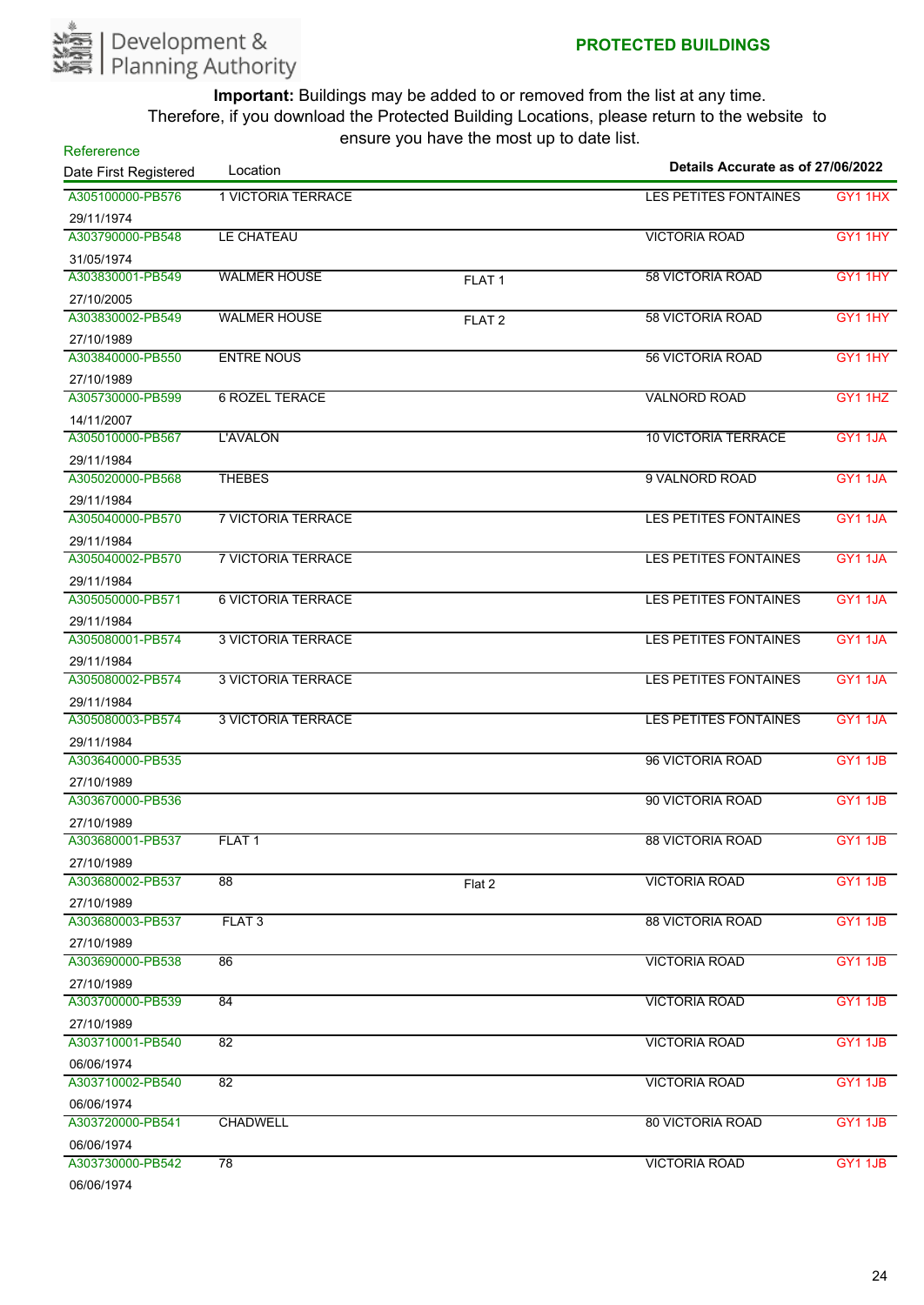

| Refererence           | shourd you have the most up to date not. |                                   |                     |
|-----------------------|------------------------------------------|-----------------------------------|---------------------|
| Date First Registered | Location                                 | Details Accurate as of 27/06/2022 |                     |
| A303740000-PB543      | 76                                       | <b>VICTORIA ROAD</b>              | <b>GY1 1JB</b>      |
| 06/06/1974            |                                          |                                   |                     |
| A303750000-PB544      | <b>LORNE HOUSE</b>                       | <b>74 VICTORIA ROAD</b>           | GY1 1JB             |
| 06/06/1974            |                                          |                                   |                     |
| A303760000-PB545      | $\overline{72}$                          | <b>VICTORIA ROAD</b>              | GY1 1JB             |
| 31/05/1974            |                                          |                                   |                     |
| A303770000-PB546      | <b>MAPLE VILLA</b>                       | <b>VICTORIA ROAD</b>              | <b>GY1 1JB</b>      |
| 06/06/1974            |                                          |                                   |                     |
| A304790000-PB551      | 1 EMMA PLACE                             | <b>VICTORIA ROAD</b>              | <b>GY1 1JB</b>      |
| 06/06/1974            |                                          |                                   |                     |
| A304800000-PB552      | <b>EMMA PLACE</b><br>$\overline{2}$      | <b>VICTORIA ROAD</b>              | GY1 1JB             |
| 06/06/1974            |                                          |                                   |                     |
| A304820000-PB553      | <b>CARFIN</b>                            | <b>VICTORIA ROAD</b>              | <b>GY1 1JB</b>      |
| 06/06/1974            |                                          |                                   |                     |
| A304830000-PB554      | <b>SALISBURY HOUSE</b>                   | <b>VICTORIA ROAD</b>              | <b>GY1 1JB</b>      |
| 31/05/1974            |                                          |                                   |                     |
| A304850000-PB555      | <b>VICTORIA CRESCENT</b><br>$\mathbf{1}$ | <b>VICTORIA ROAD</b>              | GY1 1JB             |
| 06/06/1974            |                                          |                                   |                     |
| A304860000-PB556      | <b>VICTORIA CRESCENT</b><br>2            | <b>VICTORIA ROAD</b>              | GY1 1JB             |
| 06/06/1974            |                                          |                                   |                     |
| A304870000-PB557      | <b>VICTORIA CRESCENT</b><br>3            | <b>VICTORIA ROAD</b>              | <b>GY1 1JB</b>      |
| 02/06/1975            |                                          |                                   |                     |
| A304880000-PB558      | <b>VICTORIA CRESCENT</b><br>4            | <b>VICTORIA ROAD</b>              | GY1 1JB             |
| 06/06/1974            |                                          |                                   |                     |
| A304890001-PB559      | <b>ABBEY COURT</b>                       | <b>VICTORIA ROAD</b>              | <b>GY1 1JB</b>      |
| 06/06/1974            |                                          |                                   |                     |
| A304890002-PB559      | <b>ABBEY COURT</b>                       | <b>VICTORIA ROAD</b>              | GY1 1JB             |
| 06/06/1974            |                                          |                                   |                     |
| A304890003-PB559      | <b>ABBEY COURT</b>                       | <b>VICTORIA ROAD</b>              | <b>GY1 1JB</b>      |
| 06/06/1974            |                                          |                                   |                     |
| A304890004-PB559      | <b>ABBEY COURT</b>                       | <b>VICTORIA ROAD</b>              | GY <sub>1</sub> 1JB |
| 06/06/1974            |                                          |                                   |                     |
| A304890005-PB559      | <b>ABBEY COURT</b>                       | <b>VICTORIA ROAD</b>              | GY1 1JB             |
| 06/06/1974            |                                          |                                   |                     |
| A304890006-PB559      | <b>ABBEY COURT</b>                       | <b>VICTORIA ROAD</b>              | GY1 1JB             |
| 06/06/1974            |                                          |                                   |                     |
| A304920000-PB560      | 1 BAS DU MONT                            | <b>MOUNT HERMON</b>               | GY1 1JD             |
| 19/06/1989            |                                          |                                   |                     |
| A304930000-PB561      | <b>CARLTON</b>                           | 2 MOUNT HERMON                    | GY1 1JD             |
| 19/06/1989            |                                          |                                   |                     |
| A304940000-PB562      | 3                                        | <b>MOUNT HERMON</b>               | <b>GY1 1JD</b>      |
| 19/06/1989            |                                          |                                   |                     |
| A306800000-PB652      | <b>HAMADA HOTEL</b>                      | <b>89 VICTORIA ROAD</b>           | <b>GY1 1JD</b>      |
| 29/06/1981            |                                          |                                   |                     |
| A303570000-PB530      | 110                                      | <b>VICTORIA ROAD</b>              | GY1 1JG             |
| 27/10/1989            |                                          |                                   |                     |
| A303580000-PB531      | <b>ALBANO</b>                            | <b>108 VICTORIA ROAD</b>          | GY1 1JG             |
| 27/10/1989            |                                          |                                   |                     |
| A303620000-PB533      | 100                                      | <b>VICTORIA ROAD</b>              | GY1 1JG             |
| 0711011000            |                                          |                                   |                     |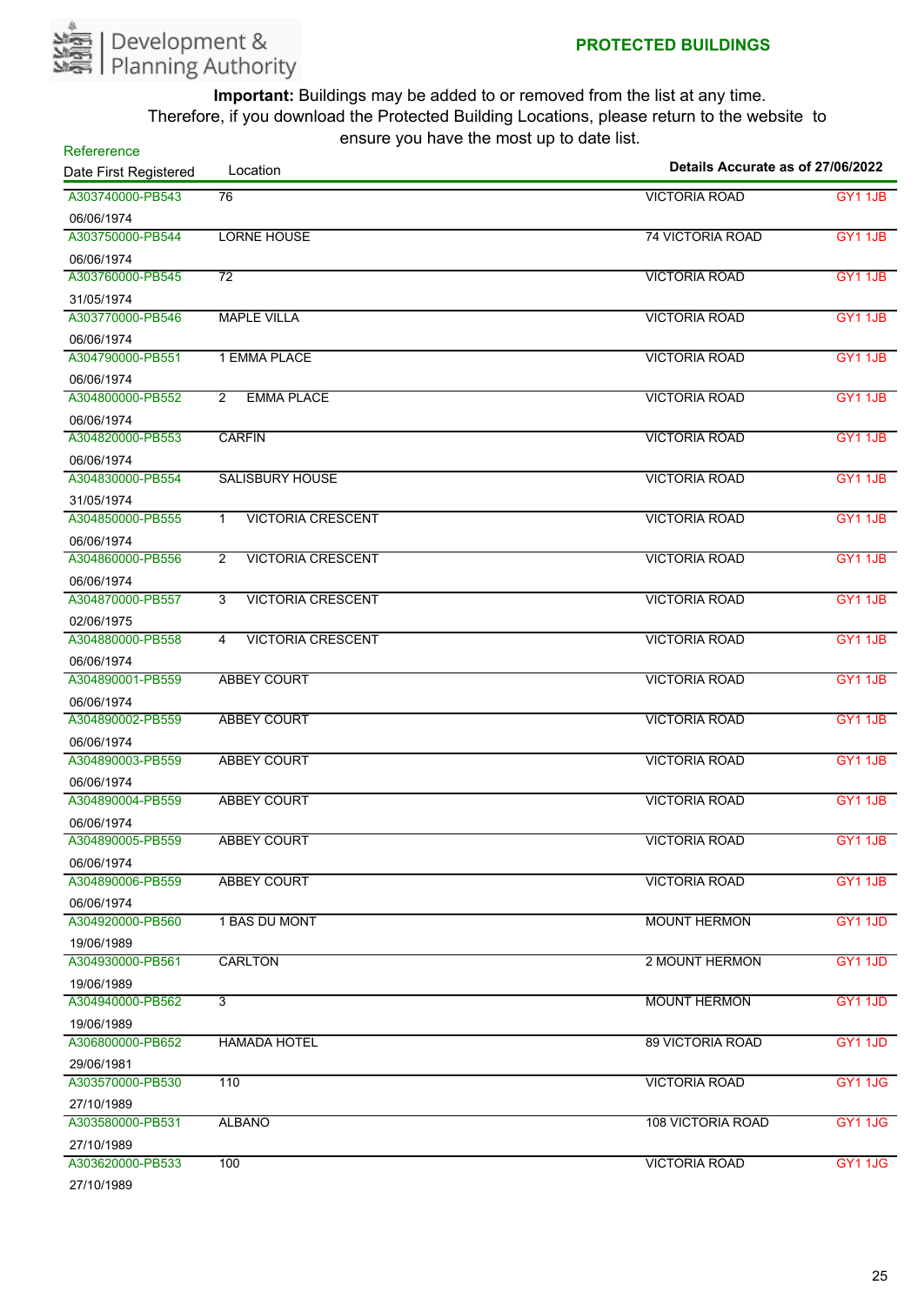

| Refererence           | Location                        | noard you have the most ap to date hot. | Details Accurate as of 27/06/2022 |                |
|-----------------------|---------------------------------|-----------------------------------------|-----------------------------------|----------------|
| Date First Registered |                                 |                                         |                                   |                |
| A303630001-PB534      | <b>WINCHCOMBE HOUSE</b>         |                                         | 98 VICTORIA ROAD                  | <b>GY1 1JG</b> |
| 27/10/1989            |                                 |                                         |                                   |                |
| A303630002-PB534      | <b>WINCHCOMBE HOUSE</b>         |                                         | 98 VICTORIA ROAD                  | <b>GY11JG</b>  |
| 27/10/1989            |                                 |                                         |                                   |                |
| A303630003-PB534      | <b>WINCHCOMBE HOUSE</b>         |                                         | 98 VICTORIA ROAD                  | <b>GY11JG</b>  |
| 27/10/1989            |                                 |                                         |                                   |                |
| A306650000-PB639      | <b>1 ST THOMAS VILLAGE</b>      | <b>MILBROW COTTAGE</b>                  | <b>VICTORIA ROAD</b>              | <b>GY1 1JG</b> |
| 30/09/1974            |                                 |                                         |                                   |                |
| A306660000-PB640      | <b>ECHOTA</b>                   |                                         | <b>VICTORIA ROAD</b>              | GY1 1JG        |
| 30/09/1974            |                                 |                                         |                                   |                |
| A306670000-PB641      | <b>REDRUTH</b>                  |                                         | <b>VICTORIA ROAD</b>              | <b>GY1 1JG</b> |
| 30/09/1974            |                                 |                                         |                                   |                |
| A306700000-PB642      | <b>ST THOMAS VILLAGE</b><br>2   | <b>JAMADA</b>                           | <b>VICTORIA ROAD</b>              | <b>GY1 1JG</b> |
| 31/05/1974            |                                 |                                         |                                   |                |
| A306720000-PB644      | <b>TRIOVILLE</b>                |                                         | <b>105 VICTORIA ROAD</b>          | <b>GY1 1JG</b> |
| 27/10/1989            |                                 |                                         |                                   |                |
| A306730000-PB645      | <b>WESTOW</b>                   |                                         | <b>103 VICTORIA ROAD</b>          | <b>GY11JG</b>  |
| 27/10/1989            |                                 |                                         |                                   |                |
| A306740000-PB646      | <b>DEVONIA</b>                  |                                         | <b>101 VICTORIA ROAD</b>          | <b>GY1 1JG</b> |
| 29/06/1981            |                                 |                                         |                                   |                |
| A306750000-PB647      | 99 VICTORIA ROAD                |                                         |                                   | <b>GY1 1JG</b> |
| 29/06/1981            |                                 |                                         |                                   |                |
| A306760000-PB648      | 97 VICTORIA ROAD                |                                         |                                   | <b>GY11JG</b>  |
| 29/06/1981            |                                 |                                         |                                   |                |
| A306770000-PB649      | 95                              |                                         | <b>VICTORIA ROAD</b>              | GY11JG         |
| 29/06/1981            |                                 |                                         |                                   |                |
| A306780000-PB650      | 93                              |                                         | <b>VICTORIA ROAD</b>              | <b>GY11JG</b>  |
| 29/06/1981            |                                 |                                         |                                   |                |
| A306790000-PB651      | <b>NORMANDIE</b>                |                                         | 91 VICTORIA ROAD                  | <b>GY1 1JG</b> |
| 29/06/1981            |                                 |                                         |                                   |                |
| A303460000-PB528      | <b>ST JOSEPHS CHURCH</b>        |                                         | <b>CORDIER HILL</b>               | GY1 1JH        |
| 29/11/1974            |                                 |                                         |                                   |                |
| A303780000-PB547      | <b>ST. JOSEPH'S PRESBYTERY</b>  |                                         | <b>CORDIER HILL</b>               | GY1 1JJ        |
| 06/06/1974            |                                 |                                         |                                   |                |
| A303500000-PB529      | <b>LA COUPERDERIE</b>           |                                         |                                   | <b>GY1 1JQ</b> |
| 29/11/1974            |                                 |                                         |                                   |                |
| A307010000-PB665      | <b>LES PALMIERS</b>             |                                         | LA COUPERDERIE                    | <b>GY1 1JQ</b> |
| 29/11/1974            |                                 |                                         |                                   |                |
| A20114A000-PB272      | THE GABLES                      |                                         | <b>NORTH CLIFTON</b>              | GY1 1JR        |
| 30/04/1975            |                                 |                                         |                                   |                |
| A20114B000-PB272      | THE GABLES                      |                                         | <b>NORTH CLIFTON</b>              | GY1 1JR        |
| 30/04/1975            |                                 |                                         |                                   |                |
| A201150000-PB273      | <b>KIPTON</b><br>$\overline{2}$ |                                         | <b>NORTH CLIFTON</b>              | GY1 1JR        |
| 27/10/1989            |                                 |                                         |                                   |                |
| A200360000-PB250      | <b>BERTHELOT HOUSE</b>          |                                         | <b>5 BERTHELOT STREET</b>         | GY1 1JS        |
| 28/09/1973            |                                 |                                         |                                   |                |
| A200390000-PB251      | LA MAISON DE VILLE              |                                         | 9 BERTHELOT STREET                | GY1 1JS        |
| 28/09/1973            |                                 |                                         |                                   |                |
| A300790000-PB458      | <b>LA BIGOTERIE</b>             |                                         | <b>14 BERTHELOT STREET</b>        | GY1 1JS        |
| <b>201001407E</b>     |                                 |                                         |                                   |                |

28/09/1975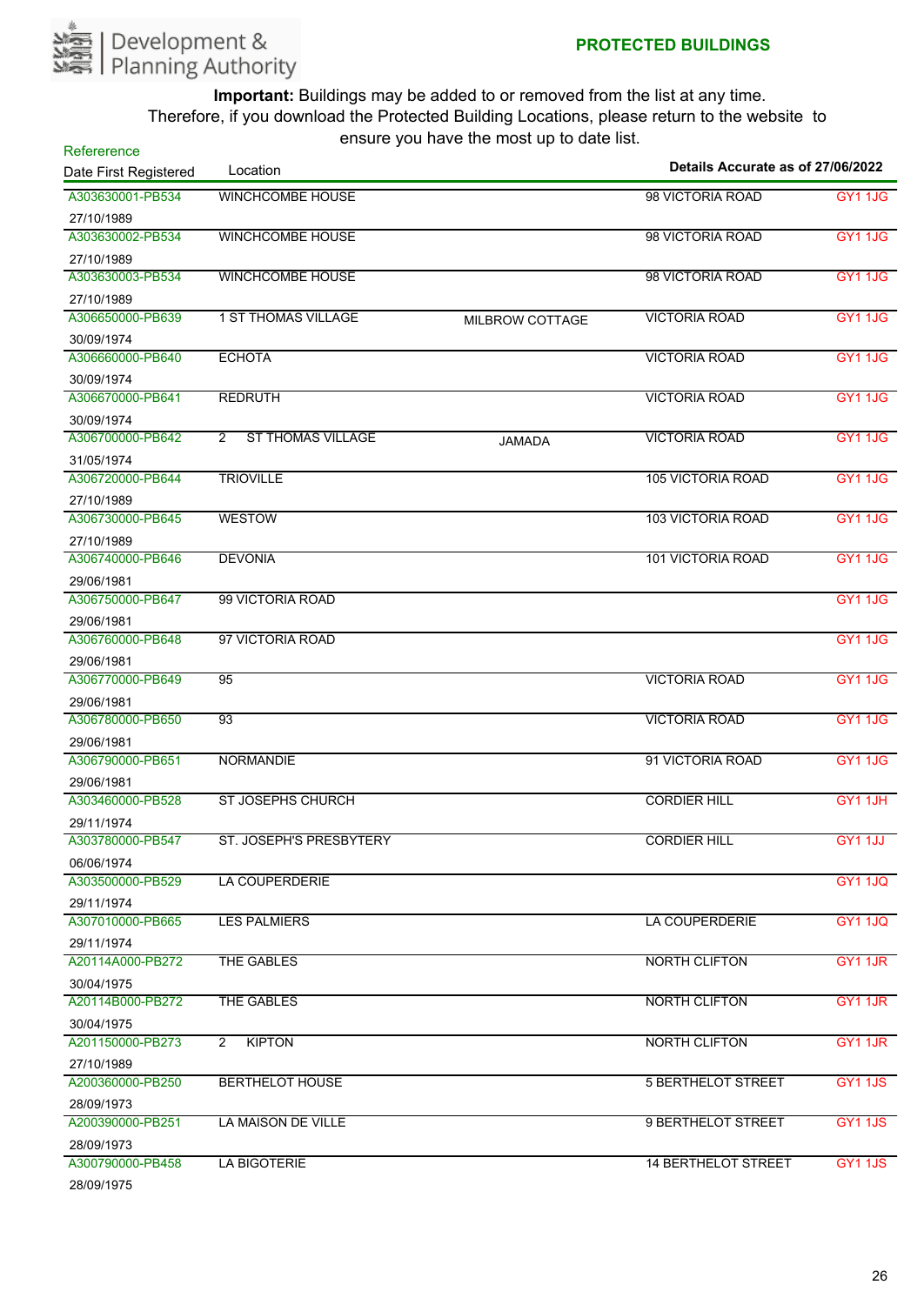

| Refererence           |                             |                 | Details Accurate as of 27/06/2022 |                |
|-----------------------|-----------------------------|-----------------|-----------------------------------|----------------|
| Date First Registered | Location                    |                 |                                   |                |
| A300220000-PB417      | 16 AND 18                   |                 | <b>HIGH STREET</b>                | GY1 1JU        |
| 28/09/1973            |                             |                 |                                   |                |
| A300230000-PB418      | $\overline{14}$             |                 | <b>HIGH STREET</b>                | GY1 1JU        |
| 28/09/1973            |                             |                 |                                   |                |
| A300240000-PB419      | 10, 12                      |                 | <b>HIGH STREET</b>                | <b>GY1 1JU</b> |
| 28/09/1973            |                             |                 |                                   |                |
| A300180000-PB416      | 19                          |                 | <b>COMMERCIAL ARCADE</b>          | GY1 1JX        |
| 27/02/1981            |                             |                 |                                   |                |
| A300460000-PB435      | 30, 32, 34                  |                 | <b>COMMERCIAL ARCADE</b>          | GY1 1JX        |
| 30/04/1980            |                             |                 |                                   |                |
| A300490000-PB437      | 38                          |                 | <b>COMMERCIAL ARCADE</b>          | GY1 1JX        |
| 30/04/1980            |                             |                 |                                   |                |
| A300520000-PB439      | 8, 10, 12 & 42              |                 | <b>COMMERCIAL ARCADE</b>          | GY1 1JX        |
| 27/06/1980            |                             |                 |                                   |                |
| A300560000-PB443      | $\overline{18}$             |                 | <b>COMMERCIAL ARCADE</b>          | GY1 1JX        |
| 27/06/1980            |                             |                 |                                   |                |
| A300570000-PB444      | $\overline{20}$             |                 | <b>COMMERCIAL ARCADE</b>          | GY1 1JX        |
| 27/06/1980            |                             |                 |                                   |                |
| A300620000-PB449      | 15, 17, 19, 21              | <b>DIX-NEUF</b> | <b>COMMERCIAL ARCADE</b>          | GY1 1JX        |
| 27/06/1980            |                             |                 |                                   |                |
| A300650000-PB450      | $\overline{22}$             |                 | <b>COMMERCIAL ARCADE</b>          | GY1 1JX        |
| 27/06/1980            |                             |                 |                                   |                |
| A300660000-PB451      | $\overline{23}$             |                 | <b>COMMERCIAL ARCADE</b>          | GY1 1JX        |
| 27/06/1980            |                             |                 |                                   |                |
| A300680000-PB452      | 24                          |                 | <b>COMMERCIAL ARCADE</b>          | GY11JX         |
| 27/06/1980            |                             |                 |                                   |                |
| A30068A000-PB453      | <b>25 COMMERCIAL ARCADE</b> | THE MAZE        | <b>BERTHELOT STREET</b>           | GY1 1JX        |
| 27/06/1980            |                             |                 |                                   |                |
| A30068A000-PB457      | THE MAZE                    |                 | <b>BERTHELOT STREET</b>           | GY1 1JX        |
| 28/09/1973            |                             |                 |                                   |                |
| A300690000-PB454      | $\overline{26}$             |                 | <b>COMMERCIAL ARCADE</b>          | GY1 1JX        |
| 27/06/1980            |                             |                 |                                   |                |
| A300710000-PB455      | $\overline{27}$             |                 | <b>COMMERCIAL ARCADE</b>          | GY11JX         |
| 27/06/1980            |                             |                 |                                   |                |
| A300720000-PB456      | 28                          |                 | <b>COMMERCIAL ARCADE</b>          | GY1 1JX        |
| 27/06/1980            |                             |                 |                                   |                |
| A300540000-PB441      | $\overline{14}$             |                 | <b>COMMERCIAL ARCADE</b>          | GY1 1LA        |
| 27/06/1980            |                             |                 |                                   |                |
| A300550000-PB442      | $\overline{16}$             |                 | <b>COMMERCIAL ARCADE</b>          | GY1 1LA        |
| 27/06/1980            |                             |                 |                                   |                |
| A300590000-PB446      | $\overline{9}$              |                 | <b>COMMERCIAL ARCADE</b>          | GY1 1LA        |
| 27/06/1980            |                             |                 |                                   |                |
| A300600000-PB447      | 11                          |                 | <b>COMMERCIAL ARCADE</b>          | GY1 1LA        |
| 27/06/1980            |                             |                 |                                   |                |
| A300610000-PB448      | 13                          |                 | <b>COMMERCIAL ARCADE</b>          | GY1 1LA        |
| 27/06/1980            |                             |                 |                                   |                |
| A300330000-PB425      | $\overline{5}$              |                 | <b>COMMERCIAL ARCADE</b>          | GY1 1LB        |
| 30/04/1980            |                             |                 |                                   |                |
| A300340000-PB426      | $\overline{4}$              |                 | <b>COMMERCIAL ARCADE</b>          | GY1 1LB        |
| 30/04/1980            |                             |                 |                                   |                |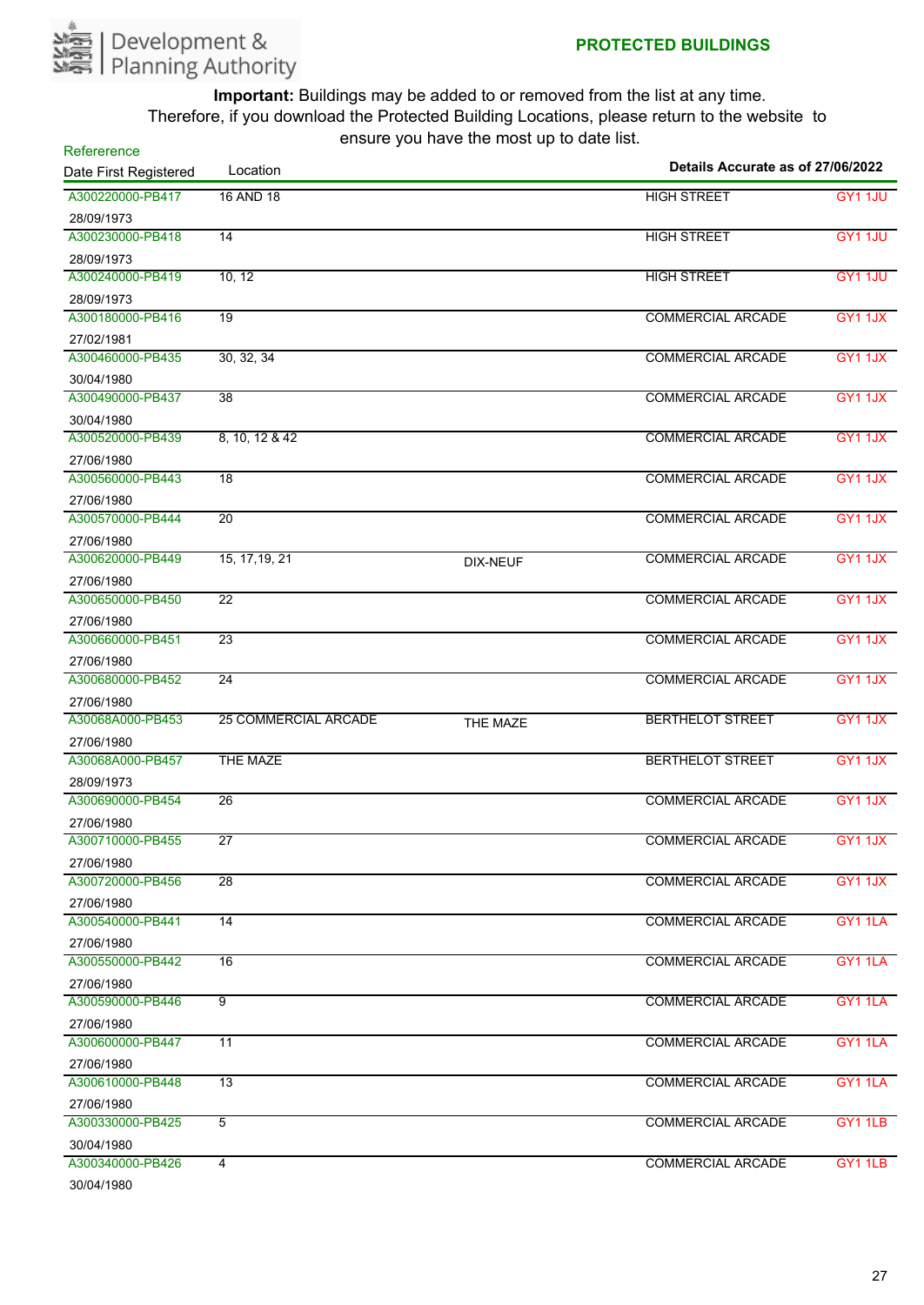

| $10.91$ $\sigma$ $1.91$ $\sigma$ $1.1$ $\sigma$ $1.1$ $\sigma$ $\sigma$ $1.91$<br>Refererence<br>Details Accurate as of 27/06/2022 |                           |                                   |                |
|------------------------------------------------------------------------------------------------------------------------------------|---------------------------|-----------------------------------|----------------|
| Date First Registered                                                                                                              | Location                  |                                   |                |
| A300350000-PB427                                                                                                                   | 3                         | <b>COMMERCIAL ARCADE</b>          | <b>GY1 1LB</b> |
| 30/04/1980                                                                                                                         |                           |                                   |                |
| A300360000-PB428                                                                                                                   | <b>TAYLORS RESTAURANT</b> | <b>COMMERCIAL ARCADE</b>          | GY1 1LB        |
| 30/04/1980                                                                                                                         |                           |                                   |                |
| A300390000-PB429                                                                                                                   | 41                        | <b>COMMERCIAL ARCADE</b>          | GY1 1LB        |
| 30/04/1980                                                                                                                         |                           |                                   |                |
| A300400000-PB430                                                                                                                   | $\overline{39}$           | <b>COMMERCIAL ARCADE</b>          | <b>GY1 1LB</b> |
| 30/04/1980                                                                                                                         |                           |                                   |                |
| A300420000-PB431                                                                                                                   | 37                        | <b>COMMERCIAL ARCADE</b>          | GY1 1LB        |
| 30/04/1980                                                                                                                         |                           |                                   |                |
| A300430000-PB432                                                                                                                   | $\overline{35}$           | <b>COMMERCIAL ARCADE</b>          | <b>GY1 1LB</b> |
| 30/04/1980                                                                                                                         |                           |                                   |                |
| A300450000-PB434                                                                                                                   |                           | 29/31/33 COMMERCIAL ARCAI GY1 1LB |                |
| 30/04/1980                                                                                                                         |                           |                                   |                |
| A300480000-PB436                                                                                                                   | $\overline{36}$           | <b>COMMERCIAL ARCADE</b>          | <b>GY1 1LB</b> |
| 30/04/1980                                                                                                                         |                           |                                   |                |
| A300500000-PB438                                                                                                                   | 40                        | <b>COMMERCIAL ARCADE</b>          | <b>GY1 1LB</b> |
| 30/04/1980                                                                                                                         |                           |                                   |                |
| A300320000-PB424                                                                                                                   | $\overline{2}$            | <b>MARKET HILL</b>                | GY1 1LE        |
| 30/07/1980                                                                                                                         |                           |                                   |                |
| A401010000-PB743                                                                                                                   | <b>ST BARNABAS</b>        | <b>CORNET STREET</b>              | GY1 1LF        |
| 18/07/1983                                                                                                                         |                           |                                   |                |
| A401370000-PB744                                                                                                                   | <b>26 CORNET STREET</b>   |                                   | GY1 1LF        |
| 31/07/1973                                                                                                                         |                           |                                   |                |
| A401380000-PB745                                                                                                                   | <b>28 CORNET STREET</b>   |                                   | GY1 1LF        |
| 31/07/1973                                                                                                                         |                           |                                   |                |
| A401390000-PB746                                                                                                                   | <b>30 CORNET STREET</b>   |                                   | GY1 1LF        |
| 31/07/1973                                                                                                                         |                           |                                   |                |
| A401400000-PB747                                                                                                                   | LA MAISON DE DEVIER       | <b>CORNET STREET</b>              | GY1 1LF        |
| 08/07/1983                                                                                                                         |                           |                                   |                |
| A401470000-PB748                                                                                                                   | <b>ST CLIVE</b>           | <b>48 CORNET STREET</b>           | GY1 1LF        |
| 28/02/1974                                                                                                                         |                           |                                   |                |
| A407170000-PB925                                                                                                                   | 50                        | LOWER HAUTEVILLE                  | GY1 1LF        |
| 30/09/1974                                                                                                                         |                           |                                   |                |
| A401500000-PB749                                                                                                                   | LES TRAVAILLEURS DE LA    | 14 CLIFF ST.                      | GY1 1LH        |
| 28/02/1974                                                                                                                         |                           |                                   |                |
| A40151A000-PB750                                                                                                                   | 12 CLIFF ST.              |                                   | GY1 1LH        |
| 28/02/1974                                                                                                                         |                           |                                   |                |
| A40151B000-PB750                                                                                                                   | 12 CLIFF ST.              |                                   | GY1 1LH        |
| 28/02/1974                                                                                                                         |                           |                                   |                |
| A401530000-PB751                                                                                                                   | 8 CLIFF ST.               |                                   | GY1 1LH        |
| 28/02/1974                                                                                                                         |                           |                                   |                |
| A402290000-PB760                                                                                                                   | <b>1 CLIFF TERRACE</b>    | CLIFF ST.                         | GY1 1LH        |
| 31/05/1973                                                                                                                         |                           |                                   |                |
| A402330000-PB762                                                                                                                   | $\overline{7}$            | THE STRAND                        | GY1 1LH        |
| 30/03/1990                                                                                                                         |                           |                                   |                |
| A402340000-PB763                                                                                                                   | 9                         | CLIFF ST.                         | GY1 1LH        |
| 30/03/1990                                                                                                                         |                           |                                   |                |
| A402350000-PB764                                                                                                                   | 11                        | CLIFF ST.                         | GY1 1LH        |
| 31/03/1982                                                                                                                         |                           |                                   |                |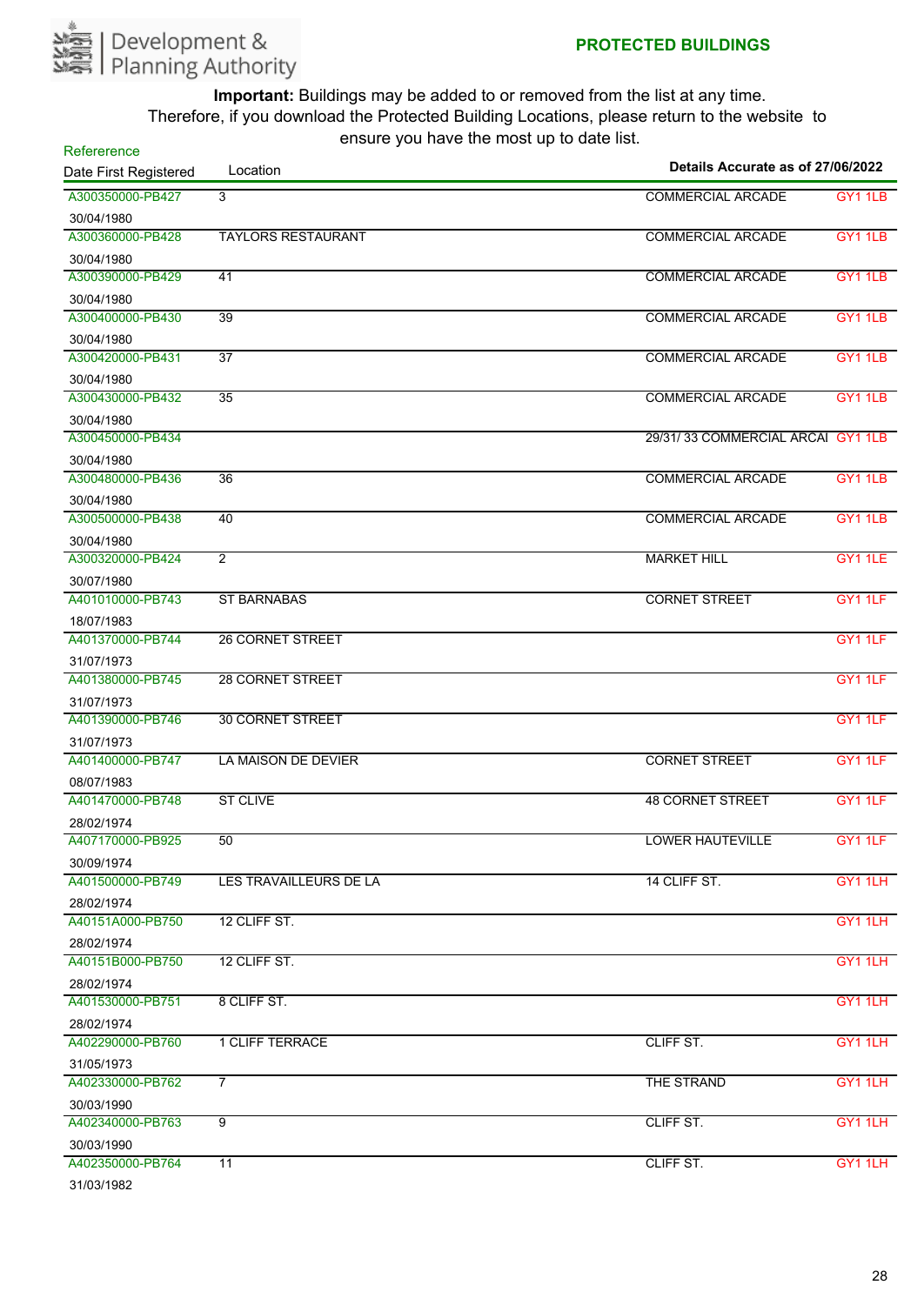

| Refererence<br>Location |                          | Details Accurate as of 27/06/2022 |                     |
|-------------------------|--------------------------|-----------------------------------|---------------------|
| Date First Registered   |                          |                                   |                     |
| A402840000-PB776        | THE COCK & BULL          | CLIFF ST.                         | GY1 1LH             |
| 01/01/1983              |                          |                                   |                     |
| A402300000-PB759        | 2 CLIFF TERRACE          | THE STRAND                        | GY1 1LJ             |
| 31/05/1973              |                          |                                   |                     |
| A402310000-PB761        | <b>SEACROFT</b>          | THE STRAND                        | GY1 1LJ             |
| 01/09/1980              |                          |                                   |                     |
| A402780000-PB770        | $\overline{11}$          | <b>LOWER HAUTEVILLE</b>           | GY1 1LL             |
| 01/01/1983              |                          |                                   |                     |
| A402790000-PB771        | <b>EMSDEN</b>            | 9 LOWER HAUTEVILLE                | GY1 1LL             |
| 28/02/1974              |                          |                                   |                     |
| A402800000-PB772        | $\overline{7}$           | <b>LOWER HAUTEVILLE</b>           | GY1 1LL             |
| 01/01/1983              |                          |                                   |                     |
| A402810000-PB773        | $\overline{5}$           | <b>TOWER HILL</b>                 | GY1 1LL             |
| 01/01/1983              |                          |                                   |                     |
| A402830000-PB775        | <b>1 LOWER HAUTVILLE</b> | <b>TOWER HILL</b>                 | <b>GY1 1LL</b>      |
| 31/01/1983              |                          |                                   |                     |
| A402850000-PB777        | <b>MOSS NOOK</b>         | <b>4 LOWER HAUTEVILLE</b>         | GY1 1LL             |
| 01/01/1983              |                          |                                   |                     |
| A402870000-PB778        | <b>BELLE VUE</b>         | <b>8 LOWER HAUTEVILLE</b>         | GY1 1LL             |
| 01/01/1983              |                          |                                   |                     |
| A402880000-PB779        | <b>10 HAUTEVILLE</b>     |                                   | GY1 1LL             |
| 26/01/2008              |                          |                                   |                     |
| A40259B001-PB768        | 36, 38 & 40              | LE BORDAGE                        | GY1 1LN             |
| 31/10/1980              |                          |                                   |                     |
| A40259B002-PB768        | 36, 38 & 40 LE BORDAGE   |                                   | GY1 1LN             |
| 31/10/1980              |                          |                                   |                     |
| A40259B003-PB769        | 42                       | LE BORDAGE                        | GY1 1LN             |
| 31/10/1980              |                          |                                   |                     |
| A40259B006-PB768        | 36, 38 & 40              | LE BORDAGE                        | GY1 1LN             |
| 31/10/1980              |                          |                                   |                     |
| A40259B007-PB768        | 36, 38 & 40              | LE BORDAGE                        | GY1 1LN             |
| 31/10/1980              |                          |                                   |                     |
| A402910000-PB781        | <b>GRAYLINGWELL</b>      | 4 PEDVIN STREET                   | GY1 1LN             |
| 28/02/1974              |                          |                                   |                     |
| A402920000-PB782        | 6                        | <b>PEDVIN STREET</b>              | GY1 1LN             |
| 25/06/1981              |                          |                                   |                     |
| A402930000-PB783        | 8A                       | <b>PEDVIN STREET</b>              | GY1 1LN             |
| 25/06/1981              |                          |                                   |                     |
| A402940000-PB784        | <b>8 PEDVIN STREET</b>   |                                   | GY1 1LN             |
| 25/06/1981              |                          |                                   |                     |
| A402950001-PB785        | 10                       | <b>PEDVIN STREET</b>              | GY <sub>1</sub> 1LN |
| 29/06/1987              |                          |                                   |                     |
| A402950002-PB785        | 10                       | PEDVIN STREET                     | GY1 1LN             |
| 29/06/1987              |                          |                                   |                     |
| A402950003-PB785        | 10                       | <b>PEDVIN STREET</b>              | GY1 1LN             |
| 29/06/1987              |                          |                                   |                     |
| A402950004-PB785        | 10                       | PEDVIN STREET                     | GY1 1LN             |
| 29/06/1987              |                          |                                   |                     |
| A402960001-PB786        | $\overline{12}$          | <b>PEDVIN STREET</b>              | GY1 1LN             |
| 29/06/1987              |                          |                                   |                     |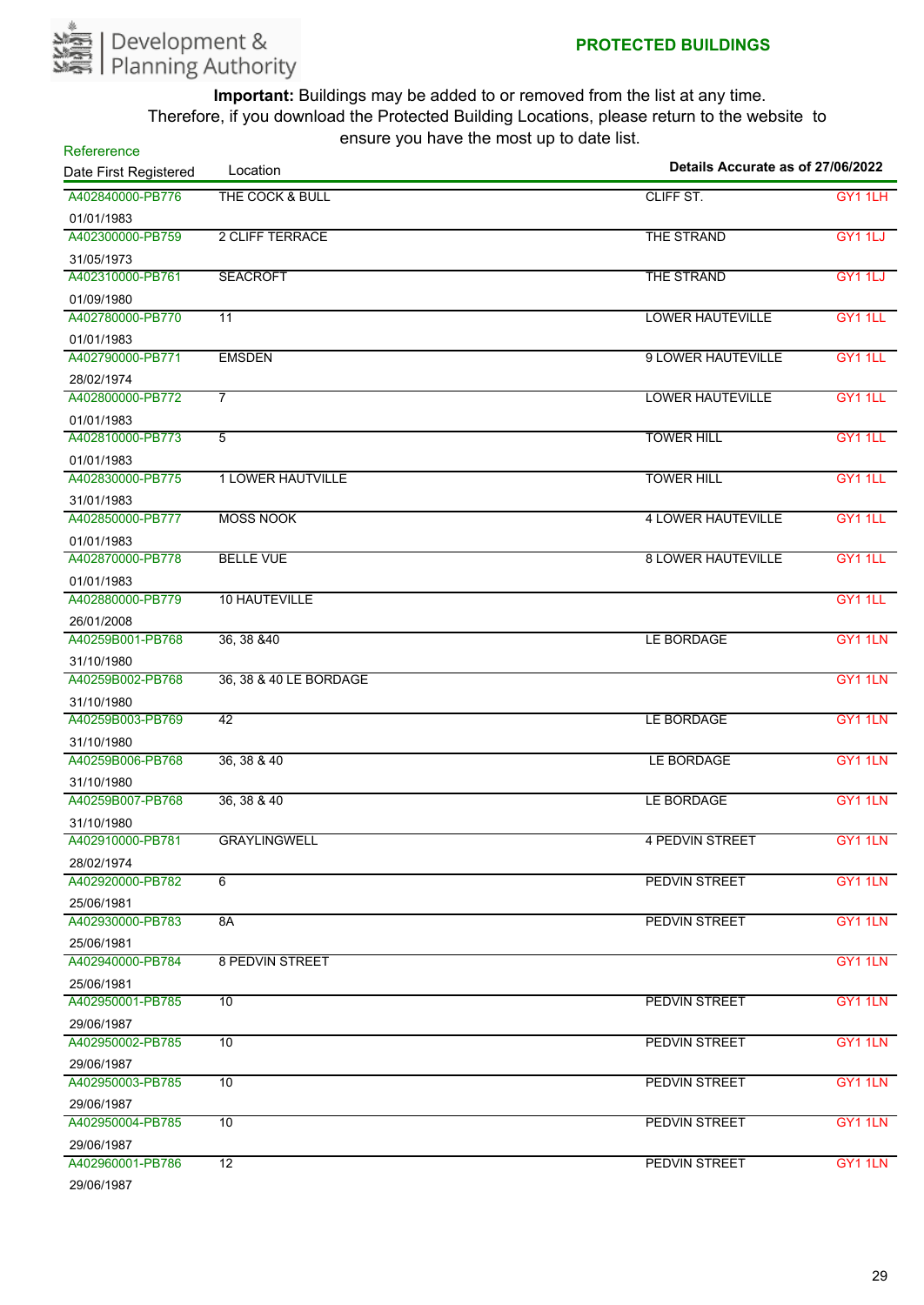

| ------------------<br>Refererence<br>Location |                            |                         | Details Accurate as of 27/06/2022 |  |
|-----------------------------------------------|----------------------------|-------------------------|-----------------------------------|--|
| Date First Registered                         |                            |                         |                                   |  |
| A402960002-PB786                              | $\overline{12}$            | <b>PEDVIN STREET</b>    | GY1 1LN                           |  |
| 29/06/1987                                    |                            |                         |                                   |  |
| A402960003-PB786                              | $\overline{12}$            | <b>PEDVIN STREET</b>    | GY1 1LN                           |  |
| 29/06/1987                                    |                            |                         |                                   |  |
| A402970000-PB787                              | $\overline{14}$            | <b>PEDVIN STREET</b>    | GY1 1LN                           |  |
| 29/06/1987                                    |                            |                         |                                   |  |
| A402980000-PB788                              | 16                         | <b>PEDVIN STREET</b>    | GY <sub>1</sub> 1LN               |  |
| 29/06/1987                                    |                            |                         |                                   |  |
| A402990000-PB789                              | 18                         | PEDVIN STREET           | GY <sub>1</sub> 1LN               |  |
| 29/06/1987                                    |                            |                         |                                   |  |
| A403000000-PB790                              | <b>FIALTE</b>              | <b>20 PEDVIN STREET</b> | GY1 1LN                           |  |
| 29/06/1987                                    |                            |                         |                                   |  |
| A403010000-PB791                              | 22                         | <b>PEDVIN STREET</b>    | GY1 1LN                           |  |
| 29/06/1987                                    |                            |                         |                                   |  |
| A403020000-PB792                              | $\overline{24}$            | PEDVIN STREET           | GY1 1LN                           |  |
| 29/06/1987                                    |                            |                         |                                   |  |
| A403030000-PB793                              | $\overline{26}$            | PEDVIN STREET           | GY1 1LN                           |  |
| 24/06/1987                                    |                            |                         |                                   |  |
| A403040000-PB794                              | 28                         | <b>PEDVIN STREET</b>    | GY1 1LN                           |  |
| 24/06/1987                                    |                            |                         |                                   |  |
| A403050001-PB795                              | <b>30 PEDVIN STREET</b>    |                         | GY1 1LN                           |  |
| 24/06/1987                                    |                            |                         |                                   |  |
| A403050002-PB795                              | <b>30 PEDVIN STREET</b>    |                         | GY1 1LN                           |  |
| 24/06/1987                                    |                            |                         |                                   |  |
| A403050003-PB795                              | <b>30 PEDVIN STREET</b>    |                         | GY1 1LN                           |  |
| 24/06/1987                                    |                            |                         |                                   |  |
| A403060000-PB796                              | $\overline{32}$            | PEDVIN STREET           | GY1 1LN                           |  |
| 24/06/1987                                    |                            |                         |                                   |  |
| A403070001-PB797                              | 34 & 36                    | <b>PEDVIN STREET</b>    | GY1 1LN                           |  |
| 24/06/1987                                    |                            |                         |                                   |  |
| A403070002-PB797                              | 34 & 36                    | <b>PEDVIN STREET</b>    | GY1 1LN                           |  |
| 24/06/1987                                    |                            |                         |                                   |  |
| A403070003-PB797                              | 34 & 36                    | <b>PEDVIN STREET</b>    | GY1 1LN                           |  |
| 24/06/1987                                    |                            |                         |                                   |  |
| A403070004-PB797                              | 34 & 36                    | PEDVIN STREET           | GY1 1LN                           |  |
| 24/06/1987                                    |                            |                         |                                   |  |
| A403070005-PB797                              | 34 & 36                    | PEDVIN STREET           | GY1 1LN                           |  |
| 24/06/1987                                    |                            |                         |                                   |  |
| A403090000-PB799                              | $\overline{38}$            | <b>PEDVIN STREET</b>    | GY1 1LN                           |  |
| 24/06/1987                                    |                            |                         |                                   |  |
| A403120000-PB802                              | 44                         | PEDVIN STREET           | GY1 1LN                           |  |
| 24/06/1987                                    |                            |                         |                                   |  |
| A400640000-PB740                              | <b>HOLY TRINITY CHURCH</b> | <b>TRINITY SQUARE</b>   | GY1 1LP                           |  |
| 28/02/1980                                    |                            |                         |                                   |  |
| A403100000-PB800                              | 40                         | LE BORDAGE              | GY1 1LP                           |  |
| 24/06/1987                                    |                            |                         |                                   |  |
| A403110000-PB801                              | 42                         | LE BORDAGE              | GY1 1LP                           |  |
| 24/06/1987                                    |                            |                         |                                   |  |
| A403150000-PB804                              | <b>BRITANNIA INN</b>       | LE BORDAGE              | GY1 1LP                           |  |
| 28/02/1974                                    |                            |                         |                                   |  |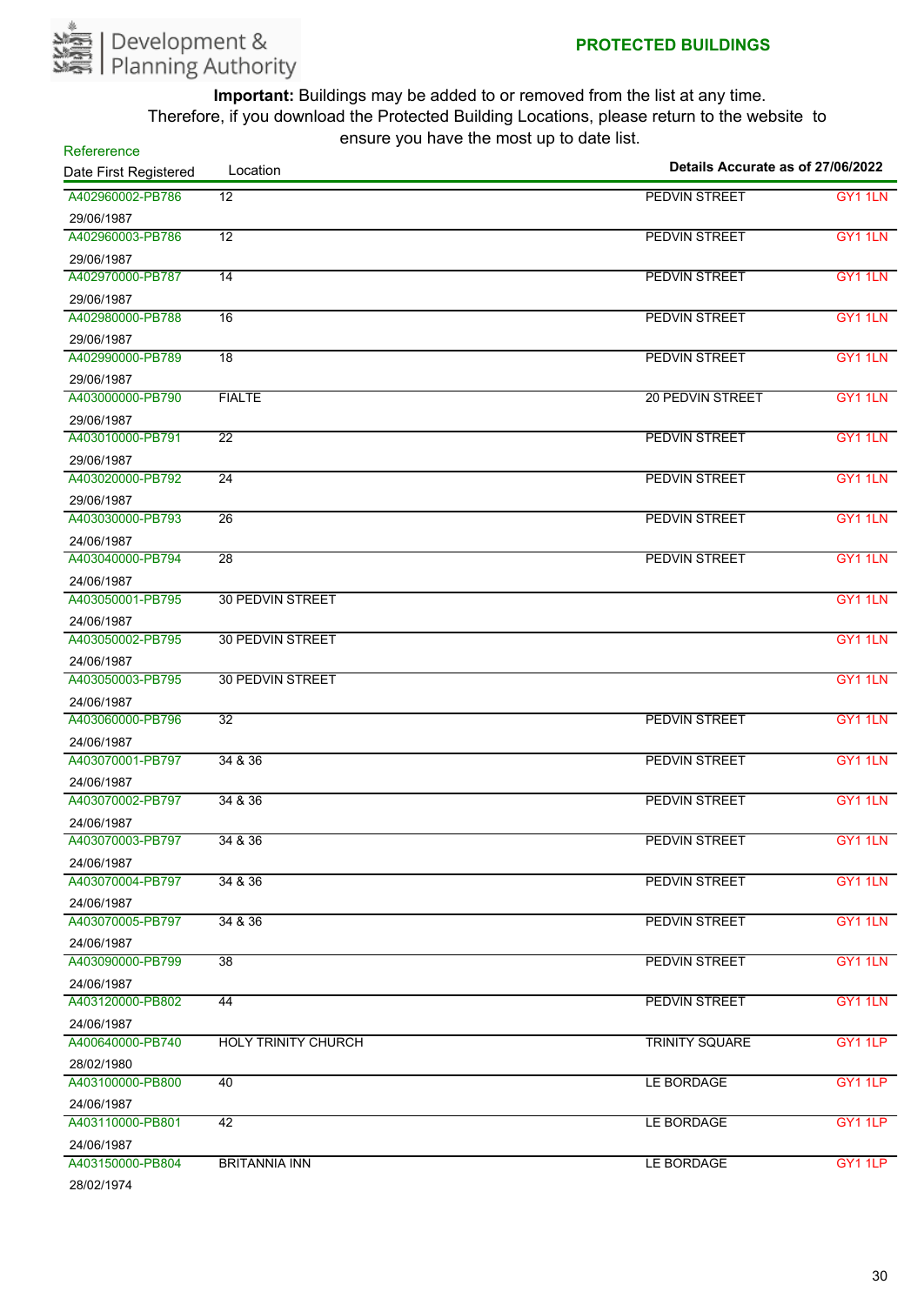

| Refererence           | chodio you have the most up to date hot. |                                   |                |
|-----------------------|------------------------------------------|-----------------------------------|----------------|
| Date First Registered | Location                                 | Details Accurate as of 27/06/2022 |                |
| A403160000-PB803      | $\mathbf{1}$                             | <b>TRINITY SQUARE</b>             | GY1 1LP        |
| 27/11/1980            |                                          |                                   |                |
| A403180000-PB805      | 2 TRINITY SQUARE                         |                                   | GY1 1LP        |
| 30/11/1987            |                                          |                                   |                |
| A406530000-PB873      | <b>VICTORIA HOMES</b>                    | <b>PARK LANE STEPS</b>            | GY1 1LS        |
| 30/11/1987            |                                          |                                   |                |
| A406400000-PB868      | 3                                        | <b>PARK LANE</b>                  | GY1 1LT        |
| 29/06/1981            |                                          |                                   |                |
| A406410000-PB869      | TRINITY COTTAGES                         | 2 RUE DU PRE                      | GY1 1LT        |
| 29/06/1981            |                                          |                                   |                |
| A406420000-PB870      | $\mathbf{1}$                             | <b>PARK LANE</b>                  | GY1 1LT        |
| 29/06/1981            |                                          |                                   |                |
| A406440000-PB872      | <b>NEW MILL FACTORY</b>                  | <b>RUE DU PRE</b>                 | GY1 1LU        |
| 29/06/1981            |                                          |                                   |                |
| A403220000-PB806      | THE TRINITY SQUARE CENTRE                | <b>RUE DU PRE</b>                 | GY1 1LX        |
| 28/02/1974            |                                          |                                   |                |
| A302800002-PB524      | LE MOULIN 2 MILLGATE MEWS                | <b>LOWER VAUVERT</b>              | GY1 1LZ        |
| 31/01/1974            |                                          |                                   |                |
| A30280A000-PB525      | <b>4 LOWER VAUVERT</b>                   |                                   | <b>GY1 1LZ</b> |
| 29/04/1981            |                                          |                                   |                |
| A30280D000-PB523      | 2 MANSEL COURT                           |                                   | <b>GY1 1LZ</b> |
| 31/01/1974            |                                          |                                   |                |
| A30427A000-PB9999     | LA CACHETTE                              | <b>NEW PLACE</b>                  | GY1 1ND        |
| 14/06/2022            |                                          |                                   |                |
| A202040000-PB327      | <b>KENWOOD HOUSE</b>                     | 13 ALLEZ STREET                   | GY1 1NG        |
| 29/11/1974            |                                          |                                   |                |
| A306840000-PB653      | <b>AUX CORDIERS</b>                      | LA COUPERDERIE                    | GY1 1NH        |
| 30/09/1975            |                                          |                                   |                |
| A202270000-PB328      | <b>VAUVERT MANOR</b>                     | <b>VAUVERT</b>                    | GY1 1NJ        |
| 29/11/1974            |                                          |                                   |                |
| A303250000-PB527      | <b>EN FACADE</b>                         | <b>CORDIER HILL</b>               | GY1 1NJ        |
| 29/11/1974            |                                          |                                   |                |
| A306850000-PB654      | LE MONT DE VAL                           | LA COUPERDERIE                    | GY1 1NJ        |
| 30/09/1975            |                                          |                                   |                |
| A306860000-PB655      | <b>DELMAR</b>                            | <b>VAUVERT</b>                    | GY1 1NJ        |
| 29/11/1974            |                                          |                                   |                |
| A307280000-PB682      | <b>DEAUVILLE</b>                         | <b>MOUNT ROW</b>                  | GY1 1NS        |
| 18/10/1984            |                                          |                                   |                |
| A307290000-PB683      | 5 MOUNT ROW                              |                                   | GY1 1NS        |
| 18/10/1984            |                                          |                                   |                |
| A307300000-PB684      | <b>6 MOUNT ROW</b>                       |                                   | GY1 1NS        |
| 18/10/1984            |                                          |                                   |                |
| A307310000-PB685      | <b>MULBERRY HOUSE</b>                    | 7 MOUNT ROW                       | GY1 1NS        |
| 18/10/1984            |                                          |                                   |                |
| A307320000-PB686      | <b>MEADOW VIEW</b>                       | <b>MOUNT ROW</b>                  | GY1 1NS        |
| 18/10/1984            |                                          |                                   |                |
| A307330000-PB687      | <b>EASTWOOD</b>                          | <b>MOUNT ROW</b>                  | GY1 1NS        |
| 18/10/1984            |                                          |                                   |                |
| A307340000-PB688      | <b>CONIFER GARDENS</b>                   | 10 MOUNT ROW                      | GY1 1NS        |
| 1011011001            |                                          |                                   |                |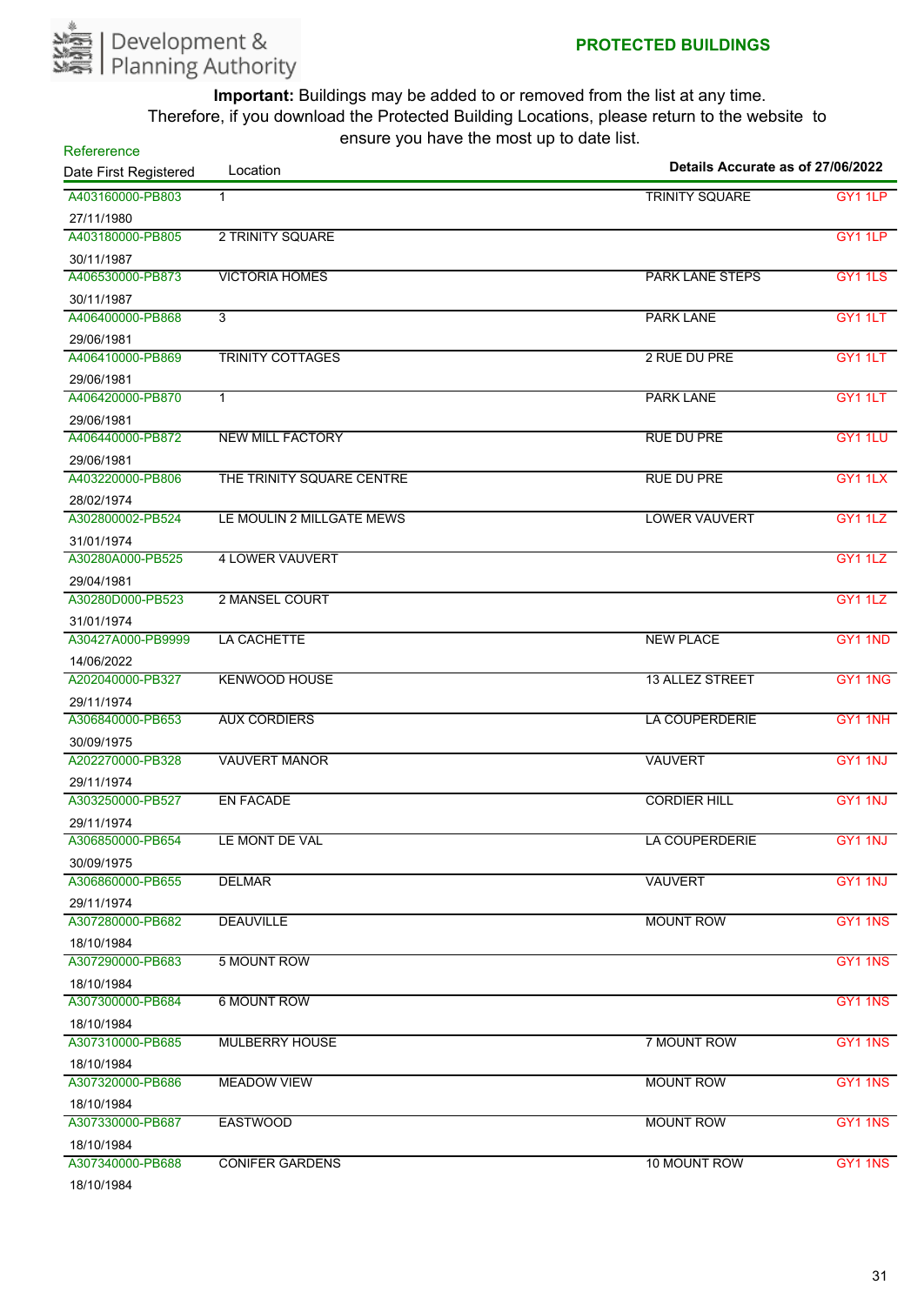

| Refererence           |                                     |                                   |         |
|-----------------------|-------------------------------------|-----------------------------------|---------|
| Date First Registered | Location                            | Details Accurate as of 27/06/2022 |         |
| A307350000-PB689      | LE COLOMBIER                        | <b>MOUNT ROW</b>                  | GY1 1NS |
| 18/10/1984            |                                     |                                   |         |
| A307370000-PB690      | <b>MONTAGUE HOUSE</b>               | 13 MOUNT ROW                      | GY1 1NS |
| 18/10/1984            |                                     |                                   |         |
| A307380000-PB691      | <b>GROVEHURST</b>                   | 14 MOUNT ROW                      | GY1 1NS |
| 18/10/1984            |                                     |                                   |         |
| A307390000-PB692      | <b>SHERBOURNE HOUSE</b>             | 15 MOUNT ROW                      | GY1 1NS |
| 18/10/1984            |                                     |                                   |         |
| A307400000-PB693      | 16 MOUNT ROW                        |                                   | GY1 1NS |
| 18/10/1984            |                                     |                                   |         |
| A307410000-PB694      | <b>MYRTLEBANK</b>                   | 17 MOUNT ROW                      | GY1 1NS |
| 18/10/1984            |                                     |                                   |         |
| A307420001-PB695      | <b>18 MOUNT ROW</b>                 |                                   | GY1 1NS |
| 18/11/1984            |                                     |                                   |         |
| A307420002-PB695      | <b>18 MOUNT ROW</b>                 |                                   | GY1 1NS |
| 18/11/1984            |                                     |                                   |         |
| A307420003-PB695      | 18 MOUNT ROW                        |                                   | GY1 1NS |
| 18/11/1984            |                                     |                                   |         |
| A307430000-PB696      | <b>VUE DES ARBRES</b>               | <b>19 MOUNT ROW</b>               | GY1 1NS |
| 18/10/1984            |                                     |                                   |         |
| A307440000-PB697      | THE TOWN HOUSE                      | <b>MOUNT ROW</b>                  | GY1 1NS |
| 18/10/1984            |                                     |                                   |         |
| A308210000-PB698      | $\overline{28}$                     | <b>MOUNT ROW</b>                  | GY1 1NT |
| 18/10/1984            |                                     |                                   |         |
| A308220000-PB699      | <b>RUSKLEY</b>                      | 30 MOUNT ROW                      | GY1 1NT |
| 18/10/1984            |                                     |                                   |         |
| A308250000-PB700      | 36                                  | <b>MOUNT ROW</b>                  | GY1 1NT |
| 18/10/1984            |                                     |                                   |         |
| A308260000-PB701      | <b>PARAME</b>                       | 38 MOUNT ROW                      | GY1 1NT |
| 29/10/1984            |                                     |                                   |         |
| A308280000-PB702      | 40                                  | <b>MOUNT ROW</b>                  | GY1 1NT |
| 29/10/1984            |                                     |                                   |         |
| A308300000-PB703      | 44                                  | <b>MOUNT ROW</b>                  | GY1 1NT |
| 06/11/1984            |                                     |                                   |         |
| A308310000-PB704      | 46                                  | <b>MOUNT ROW</b>                  | GY1 1NT |
| 29/10/1984            |                                     |                                   |         |
| A308320000-PB705      | 48                                  | <b>MOUNT ROW</b>                  | GY1 1NT |
| 29/10/1984            |                                     |                                   |         |
| A308330000-PB706      | <b>YEALMPTON</b>                    | 50 MOUNT ROW                      | GY1 1NT |
| 29/10/1984            |                                     |                                   |         |
| A308350000-PB707      | <b>FARTHINGS</b>                    | 54 MOUNT ROW                      | GY1 1NT |
| 29/10/1984            |                                     |                                   |         |
| A308360000-PB708      | 56                                  | <b>MOUNT ROW</b>                  | GY1 1NT |
| 29/10/1984            |                                     |                                   |         |
| A403900000-PB837      | <b>ROSS PLACE</b><br>$\overline{2}$ | <b>MOUNT ROW</b>                  | GY1 1NT |
| 29/10/1984            |                                     |                                   |         |
| A403890000-PB836      | <b>ROSS PLACE</b><br>$\mathbf{1}$   | <b>VILLE AU ROI</b>               | GY1 1NU |
| 29/10/1984            |                                     |                                   |         |
| A403910000-PB838      | <b>FONTHILL</b>                     | 27 MOUNT ROW                      | GY1 1NU |
| 0014014004            |                                     |                                   |         |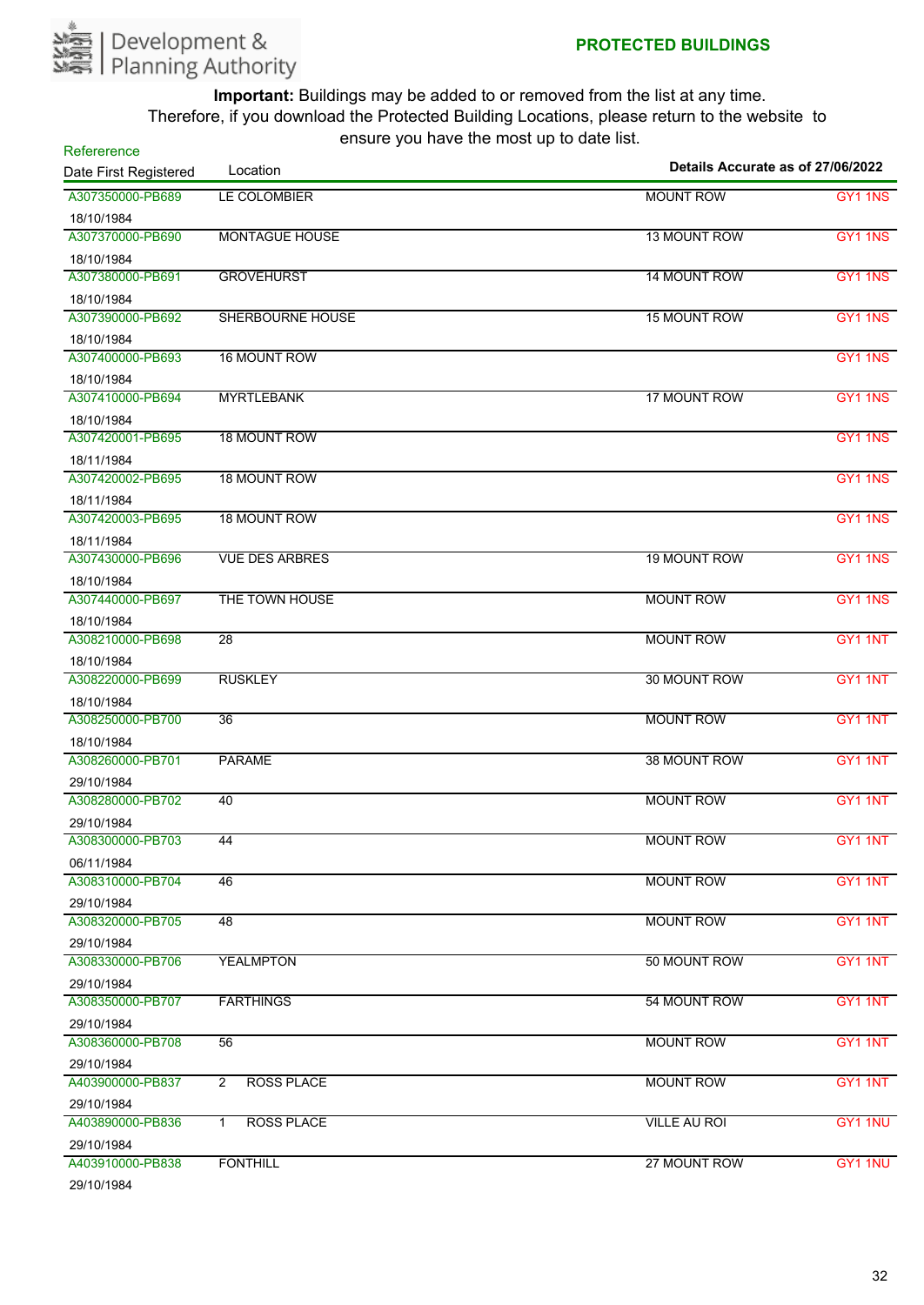

| sars you have the most ap-<br>Refererence |                              | Details Accurate as of 27/06/2022 |                |
|-------------------------------------------|------------------------------|-----------------------------------|----------------|
| Date First Registered                     | Location                     |                                   |                |
| A403920000-PB839                          | <b>ROSS VILLA</b>            | 29 MOUNT ROW                      | GY1 1NU        |
| 29/10/1984                                |                              |                                   |                |
| A403930000-PB840                          | <b>SOMERVILLE HOUSE</b>      | 31 MOUNT ROW                      | GY1 1NU        |
| 29/10/1984                                |                              |                                   |                |
| A403940000-PB841                          | <b>EARLSWOOD</b>             | <b>MOUNT ROW</b>                  | GY1 1NU        |
| 29/10/1984                                |                              |                                   |                |
| A403950000-PB842                          | <b>LINDISFARNE</b>           | 35 MOUNT ROW                      | GY1 1NU        |
| 29/10/1984                                |                              |                                   |                |
| A403960000-PB843                          | <b>BON ACCORD</b>            | 37 MOUNT ROW                      | GY1 1NU        |
| 29/10/1984<br>A403970000-PB844            | <b>ETHELDRA</b>              | 39 MOUNT ROW                      | GY1 1NU        |
|                                           |                              |                                   |                |
| 29/10/1984<br>A403980000-PB845            | 41                           | <b>MOUNT ROW</b>                  | GY1 1NU        |
|                                           |                              |                                   |                |
| 06/11/1984<br>A403990000-PB846            | 43                           | <b>MOUNT ROW</b>                  | GY1 1NU        |
|                                           |                              |                                   |                |
| 06/11/1984<br>A404000000-PB847            | <b>ESSLEMONT</b>             | <b>45 MOUNT ROW</b>               | GY1 1NU        |
|                                           |                              |                                   |                |
| 06/11/1984<br>A404010000-PB848            | LA CAMPANELLA                | 47 MOUNT ROW                      | GY1 1NU        |
| 06/11/1984                                |                              |                                   |                |
| A404050000-PB849                          | 55                           | <b>MOUNT ROW</b>                  | GY1 1NU        |
| 06/11/1984                                |                              |                                   |                |
| A404060000-PB850                          | <b>WINDERMERE</b>            | 57 MOUNT ROW                      | GY1 1NU        |
| 06/11/1984                                |                              |                                   |                |
| A404100000-PB1629                         | LA FONTENELLE                | <b>VILLE AU ROI</b>               | GY1 1NZ        |
| 07/07/2015                                |                              |                                   |                |
| A111880000-PB120                          | <b>REGENCY HOUSE</b>         | <b>LES VAUXLAURENS</b>            | <b>GY1 10F</b> |
| 02/05/1989                                |                              |                                   |                |
| A110970000-PB98                           | <b>CORNWALL LODGE</b>        | <b>L'HYVREUSE</b>                 | <b>GY110Y</b>  |
| 27/06/1975                                |                              |                                   |                |
| A11097A000-PB99                           | <b>L'HYVREUSE LODGE</b>      | <b>L'HYVREUSE</b>                 | GY1 10Y        |
| 02/10/1975                                |                              |                                   |                |
| A110990000-PB101                          | <b>L'HYVREUSE HOUSE</b><br>2 | <b>L'HYVREUSE</b>                 | <b>GY1 10Y</b> |
| 27/06/1975                                |                              |                                   |                |
| A111000000-PB102                          | <b>ANFRE</b>                 | 8 L'HYVREUSE                      | <b>GY110Y</b>  |
| 27/06/1975                                |                              |                                   |                |
| A111010000-PB103                          | 4                            | <b>L'HYVREUSE</b>                 | <b>GY110Y</b>  |
| 27/06/1975                                |                              |                                   |                |
| A111020000-PB104                          | $\overline{5}$               | <b>L'HYVREUSE</b>                 | <b>GY1 10Y</b> |
| 27/06/1975                                |                              |                                   |                |
| A111030000-PB105                          | <b>OSIRIS</b>                | 6 L'HYVREUSE                      | <b>GY110Y</b>  |
| 27/06/1975                                |                              |                                   |                |
| A111040000-PB106                          | $\overline{7}$               | <b>L'HYVREUSE</b>                 | <b>GY110Y</b>  |
| 01/07/1975                                |                              |                                   |                |
| A111050000-PB107                          | <b>CAMBRIDGE HOUSE</b>       | 3 L'HYVREUSE                      | <b>GY110Y</b>  |
| 27/06/1975                                |                              |                                   |                |
| A111100000-PB109                          | <b>BEAUMONT</b>              | <b>LES VAUXLAURENS</b>            | <b>GY1 10Y</b> |
| 27/06/1975                                |                              |                                   |                |
| A111110000-PB110                          | <b>THE ELMS</b>              | <b>L'HYVREUSE</b>                 | <b>GY1 10Y</b> |
| 27/06/1975                                |                              |                                   |                |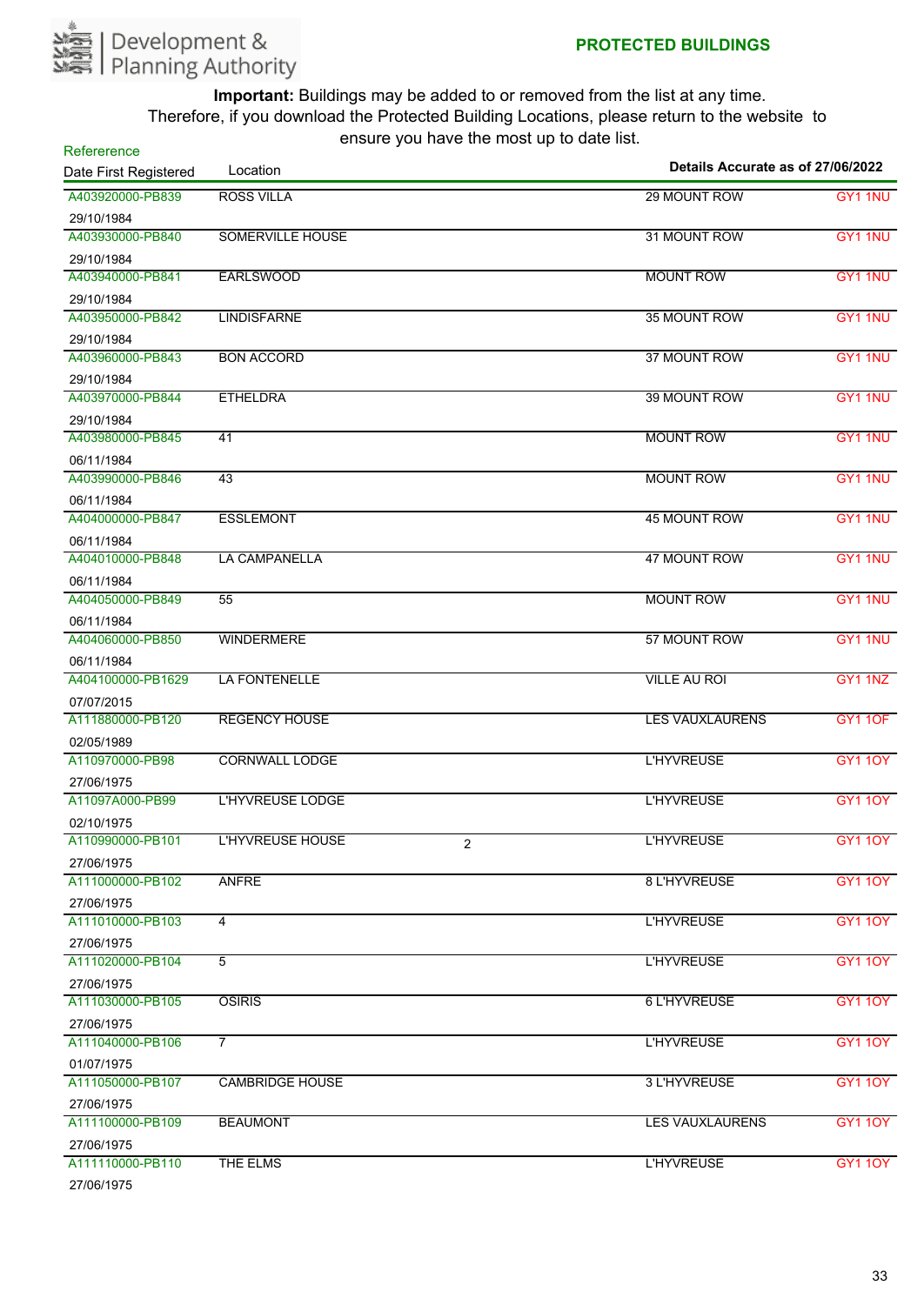

| Refererence<br>Date First Registered | Location                       | Details Accurate as of 27/06/2022 |                     |
|--------------------------------------|--------------------------------|-----------------------------------|---------------------|
| A111150000-PB111                     | <b>CASTLE CAREY</b>            | <b>L'HYVREUSE</b>                 | <b>GY1 10Y</b>      |
| 27/06/1975                           |                                |                                   |                     |
| A405330000-PB851                     | LE PONT RENIER                 | <b>RUETTES BRAYES</b>             | GY1 1PL             |
| 30/04/1988                           |                                |                                   |                     |
| A405430000-PB852                     | <b>MANOIR DU PIERRE PERCEE</b> | <b>AVENUE DU MANOIR</b>           | <b>GY1 1PQ</b>      |
| 01/11/1980                           |                                |                                   |                     |
| A306540001-PB633                     | <b>ALBANY APARTMENTS</b>       | QUEENS ROAD                       | GY1 1PS             |
| 20/12/1983                           |                                |                                   |                     |
| A306540002-PB633                     | <b>ALBANY APARTMENTS</b>       | QUEENS ROAD                       | GY1 1PS             |
| 20/12/1983                           |                                |                                   |                     |
| A306540003-PB633                     | <b>ALBANY APARTMENTS</b>       | QUEENS ROAD                       | GY <sub>1</sub> 1PS |
| 20/12/1983                           |                                |                                   |                     |
| A306540004-PB633                     | <b>ALBANY APARTMENTS</b>       | QUEENS ROAD                       | <b>GY1 1PS</b>      |
| 20/12/1983                           |                                |                                   |                     |
| A30654B000-PB633                     | <b>CAMBLEZ HOUSE</b>           | QUEENS ROAD                       | <b>GY1 1PS</b>      |
| 20/12/1983                           |                                |                                   |                     |
| A30654B006-PB633                     | <b>ALBANY APARTMENTS</b>       | <b>QUEENS ROAD</b>                | GY1 1PS             |
| 20/12/1983                           |                                |                                   |                     |
| A307070000-PB671                     | $\mathbf{1}$                   | <b>QUEENS ROAD</b>                | GY1 1PT             |
| 01/12/1983                           |                                |                                   |                     |
| A307080000-PB672                     | <b>HAUTE RIVE</b>              | <b>2 QUEENS ROAD</b>              | GY1 1PT             |
| 20/12/1983                           |                                |                                   |                     |
| A307090000-PB673                     | <b>LA MAISON BLANCHE</b>       | QUEENS ROAD                       | GY1 1PT             |
| 20/12/1983<br>A307100000-PB674       |                                |                                   |                     |
|                                      | <b>CLAVERLEY</b>               | QUEENS ROAD                       | GY1 1PT             |
| 01/12/1983<br>A307110000-PB675       | NOBLE HOUSE                    | <b>QUEENS ROAD</b>                | GY1 1PT             |
|                                      |                                |                                   |                     |
| 01/12/1983<br>A307120000-PB676       | <b>BEDFORD HOTEL</b>           | <b>QUEENS ROAD</b>                | GY1 1PT             |
| 01/12/1983                           |                                |                                   |                     |
| A307150001-PB677                     | <b>ST MARY'S COURT</b>         | <b>QUEENS ROAD</b>                | GY <sub>1</sub> 1PT |
| 21/12/1983                           |                                |                                   |                     |
| A307150003-PB677                     | ST MARY'S COURT                | <b>QUEENS ROAD</b>                | GY1 1PT             |
| 21/12/1983                           |                                |                                   |                     |
| A307150005-PB677                     | <b>ST MARY'S COURT</b>         | QUEENS ROAD                       | GY1 1PT             |
| 21/12/1983                           |                                |                                   |                     |
| A307150007-PB677                     | <b>ST MARY'S COURT</b>         | QUEENS ROAD                       | GY1 1PT             |
| 21/12/1983                           |                                |                                   |                     |
| A307150009-PB677                     | <b>ST MARY'S COURT</b>         | <b>QUEENS ROAD</b>                | GY1 1PT             |
| 21/12/1983                           |                                |                                   |                     |
| A306380000-PB626                     | QUEENS LODGE                   | <b>QUEENS ROAD</b>                | GY1 1PU             |
| 01/12/1983                           |                                |                                   |                     |
| A306390000-PB627                     | <b>RAGLAN HOUSE</b>            | QUEENS ROAD                       | GY1 1PU             |
| 01/12/1983                           |                                |                                   |                     |
| A306400000-PB628                     | <b>BROOKLEIGH</b>              | QUEENS ROAD                       | GY1 1PU             |
| 20/12/1983                           |                                |                                   |                     |
| A306410000-PB629                     | <b>RICHMOND HOUSE</b>          | QUEENS ROAD                       | GY1 1PU             |
| 01/12/1983                           |                                |                                   |                     |
| A306420000-PB630                     | <b>LISLE COTTAGE</b>           | QUEENS ROAD                       | GY1 1PU             |
| 20/12/1983                           |                                |                                   |                     |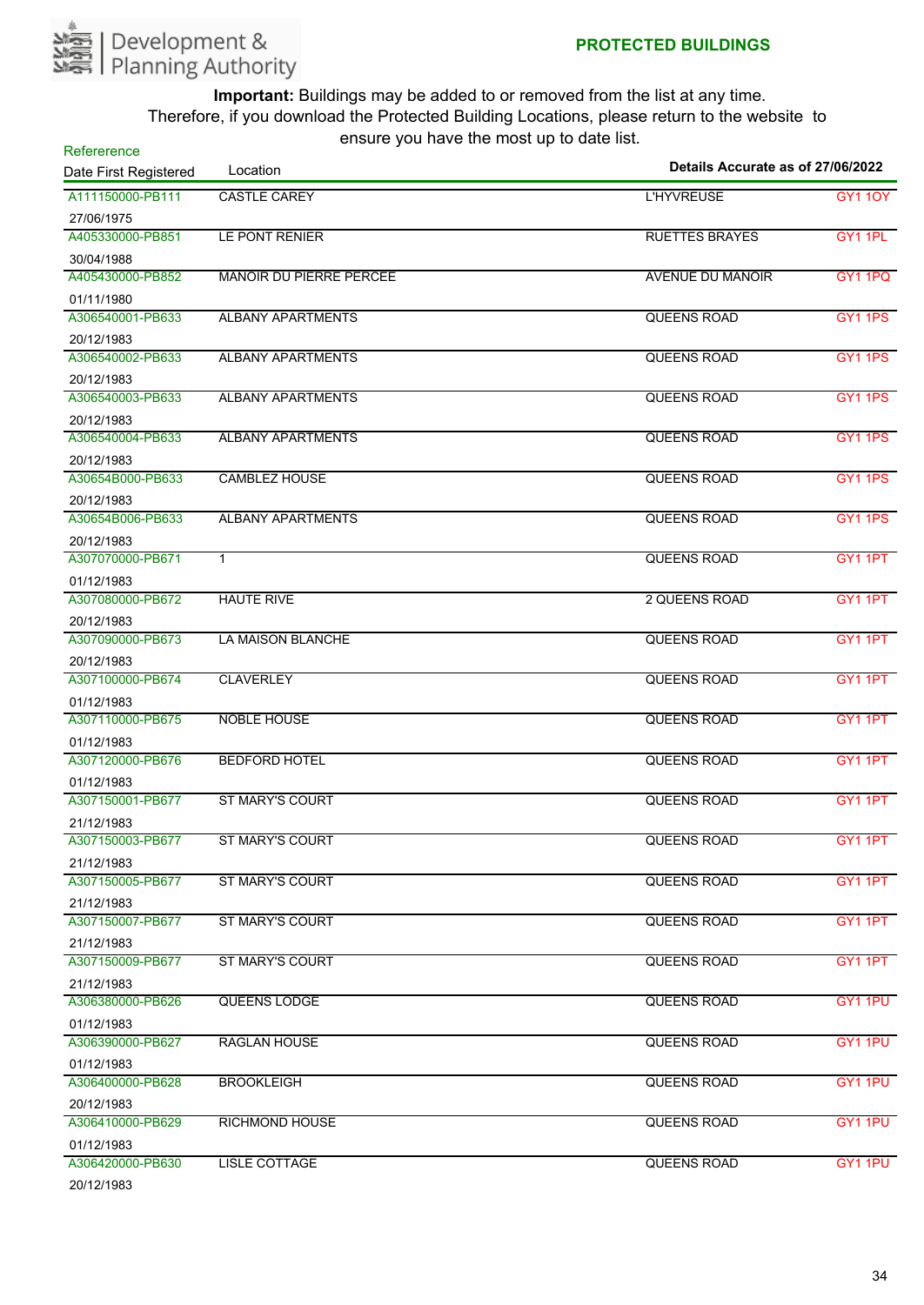

| Refererence           |                                   |                  | Details Accurate as of 27/06/2022 |                |
|-----------------------|-----------------------------------|------------------|-----------------------------------|----------------|
| Date First Registered | Location                          |                  |                                   |                |
| A306430000-PB631      | <b>SAUSMAREZ HOUSE</b>            |                  | <b>QUEENS ROAD</b>                | GY1 1PU        |
| 01/12/1983            |                                   |                  |                                   |                |
| A306460000-PB632      | SAUMAREZ LODGE                    |                  | <b>QUEENS ROAD</b>                | GY1 1PU        |
| 01/12/1983            |                                   |                  |                                   |                |
| A307150002-PB677      | <b>ST MARY'S COURT</b>            |                  | <b>QUEENS ROAD</b>                | GY1 1PU        |
| 21/12/1983            |                                   |                  |                                   |                |
| A307150004-PB677      | <b>ST MARY'S COURT</b>            |                  | QUEENS ROAD                       | GY1 1PU        |
| 21/12/1983            |                                   |                  |                                   |                |
| A307150006-PB677      | <b>ST MARY'S COURT</b>            |                  | QUEENS ROAD                       | GY1 1PU        |
| 21/12/1983            |                                   |                  |                                   |                |
| A307150008-PB677      | <b>ST MARY'S COURT</b>            |                  | <b>QUEENS ROAD</b>                | GY1 1PU        |
| 21/12/1983            |                                   |                  |                                   |                |
| A307250000-PB679      | <b>SPRINGFIELD</b>                |                  | <b>QUEENS ROAD</b>                | GY1 1PU        |
| 01/12/1983            |                                   |                  |                                   |                |
| A307260000-PB680      | <b>COLBORNE PLACE</b>             |                  | <b>2 QUEENS ROAD</b>              | GY1 1PU        |
| 20/12/1983            |                                   |                  |                                   |                |
| A307270000-PB681      | <b>LABURNUM</b>                   |                  | <b>MOUNT ROW</b>                  | GY1 1PU        |
| 20/12/1983            |                                   |                  |                                   |                |
| A307220000-PB678      | <b>BELMONT &amp; QUEENS COURT</b> |                  | QUEENS ROAD                       | GY1 1PX        |
| 01/12/1983            |                                   |                  |                                   |                |
| A310480000-PB711      | <b>LES GRANGES</b>                |                  | LES GRANGES DE BEAUVIOR GY1 1QT   |                |
| 16/12/1988            |                                   |                  |                                   |                |
| A310500000-PB1726     | LA MAISON DE BEAUVOIR             |                  | <b>IVY GATES</b>                  | GY1 1QT        |
| 14/10/2019            |                                   |                  |                                   |                |
| A115180000-PB229      | <b>COLUMBIA TERRACE</b><br>3      |                  | <b>BROCK ROAD</b>                 | GY1 1RB        |
| 31/03/1976            |                                   |                  |                                   |                |
| A115200000-PB230      | 2 COLUMBIA TERRACE                |                  | <b>BROCK ROAD</b>                 | GY1 1RB        |
| 31/03/1976            |                                   |                  |                                   |                |
| A115210000-PB231      | 1 COLUMBIA TERRACE                |                  | <b>BROCK ROAD</b>                 | GY1 1RB        |
| 31/03/1976            |                                   |                  |                                   |                |
| A205290000-PB380      | THE MANOR                         | ROUGE HUIS HOUSE | <b>BROCK ROAD</b>                 | <b>GY1 1RB</b> |
| 31/03/1976            |                                   |                  |                                   |                |
| A114940000-PB226      | <b>DOYLE HOUSE</b>                |                  | <b>DOYLE ROAD</b>                 | GY1 1RD        |
| 28/05/1990            |                                   |                  |                                   |                |
| A202950000-PB356      | <b>GROVE END</b>                  |                  | <b>DOYLE ROAD</b>                 | GY1 1RD        |
| 12/04/1989            |                                   |                  |                                   |                |
| A202960000-PB357      | $\overline{2}$                    |                  | DOYLE ROAD                        | GY1 1RD        |
| 12/04/1989            |                                   |                  |                                   |                |
| A202970000-PB358      | <b>MULBERRY HOUSE</b>             |                  | <b>DOYLE ROAD</b>                 | GY1 1RD        |
| 12/04/1989            |                                   |                  |                                   |                |
| A202980000-PB359      | <b>HALYCON PLACE</b>              |                  | <b>DOYLE ROAD</b>                 | GY1 1RD        |
| 12/04/1989            |                                   |                  |                                   |                |
| A202990000-PB360      | <b>THE ANCHORAGE</b>              |                  | <b>DOYLE ROAD</b>                 | GY1 1RD        |
| 12/04/1989            |                                   |                  |                                   |                |
| A203030000-PB361      | <b>PAGEOTS CORNER</b>             |                  | <b>DOYLE ROAD</b>                 | GY1 1RD        |
| 12/04/1989            |                                   |                  |                                   |                |
| A202470000-PB341      | <b>COURTIL BROCK</b>              |                  | <b>GRANGE ROAD</b>                | GY1 1RF        |
| 29/10/1982            |                                   |                  |                                   |                |
| A203040000-PB362      | <b>DOYLE TERRACE</b><br>5         |                  | <b>DOYLE ROAD</b>                 | GY1 1RF        |
| 12/04/1989            |                                   |                  |                                   |                |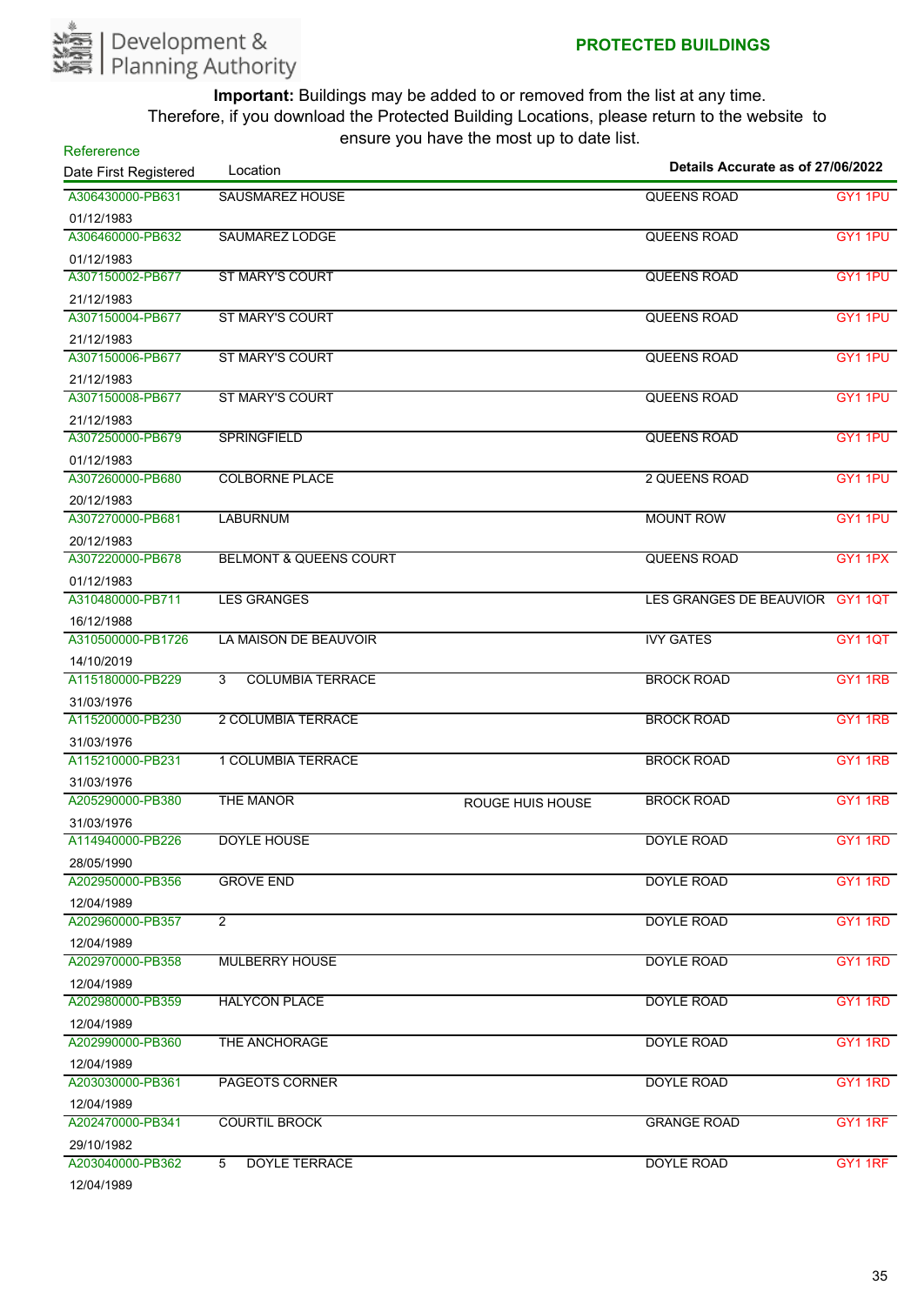

| Refererence           |                                         |          | Details Accurate as of 27/06/2022 |         |  |
|-----------------------|-----------------------------------------|----------|-----------------------------------|---------|--|
| Date First Registered | Location                                |          |                                   |         |  |
| A203050000-PB363      | <b>LES FLEURIES</b>                     |          | <b>DOYLE ROAD</b>                 | GY1 1RF |  |
| 12/04/1989            |                                         |          |                                   |         |  |
| A203060000-PB364      | <b>QUEENS COURT</b>                     |          | <b>DOYLE ROAD</b>                 | GY1 1RF |  |
| 12/04/1989            |                                         |          |                                   |         |  |
| A203070000-PB365      | <b>BELVEDERE</b>                        |          | <b>DOYLE ROAD</b>                 | GY1 1RF |  |
| 12/04/1989            |                                         |          |                                   |         |  |
| A203080000-PB366      | <b>BENBOW</b>                           |          | <b>DOYLE ROAD</b>                 | GY1 1RF |  |
| 12/04/1989            |                                         |          |                                   |         |  |
| A203090000-PB367      | <b>ST JAMES PLACE</b><br>$\overline{2}$ |          | <b>DOYLE ROAD</b>                 | GY1 1RF |  |
| 12/04/1989            |                                         |          |                                   |         |  |
| A203100000-PB368      | THE JUNGLE                              |          | <b>DOYLE ROAD</b>                 | GY1 1RF |  |
| 12/04/1989            |                                         |          |                                   |         |  |
| A203110000-PB369      | <b>FLEMINGTON</b>                       |          | <b>DOYLE ROAD</b>                 | GY1 1RF |  |
| 12/04/1989            |                                         |          |                                   |         |  |
| A114750000-PB225      | <b>NORFOLK LODGE</b>                    |          | <b>HUBERT'S LANE</b>              | GY1 1RG |  |
| 28/05/1990            |                                         |          |                                   |         |  |
| A306550000-PB634      | <b>GRANGE END MEDICAL PRACT.</b>        |          | <b>QUEENS ROAD</b>                | GY1 1RH |  |
| 03/02/1991            |                                         |          |                                   |         |  |
| A306560000-PB635      | <b>ESPERANCE</b>                        |          | THE GRANGE                        | GY1 1RH |  |
| 29/11/1974            |                                         |          |                                   |         |  |
| A306570000-PB636      | <b>EDGEBOROUGH HOUSE</b>                |          | <b>GRANGE ROAD</b>                | GY1 1RH |  |
| 02/05/1989            |                                         |          |                                   |         |  |
| A306580000-PB637      | <b>ETRETAT</b>                          |          | <b>GRANGE ROAD</b>                | GY1 1RH |  |
| 29/11/1974            |                                         |          |                                   |         |  |
| A306600001-PB638      | <b>VICTORIA COURT</b>                   |          | THE GRANGE                        | GY1 1RH |  |
| 29/11/1974            |                                         |          |                                   |         |  |
| A306600002-PB638      | <b>VICTORIA COURT</b>                   |          | THE GRANGE                        | GY1 1RH |  |
| 29/11/1974            |                                         |          |                                   |         |  |
| A306600003-PB638      | <b>VICTORIA COURT</b>                   |          | THE GRANGE                        | GY1 1RH |  |
| 29/11/1974            |                                         |          |                                   |         |  |
| A306600004-PB638      | <b>VICTORIA COURT</b>                   |          | THE GRANGE                        | GY11RH  |  |
| 29/11/1974            |                                         |          |                                   |         |  |
| A306600005-PB638      | <b>VICTORIA COURT</b>                   |          | <b>THE GRANGE</b>                 | GY1 1RH |  |
| 29/11/1974            |                                         |          |                                   |         |  |
| A306600006-PB638      | <b>VICTORIA COURT</b>                   |          | THE GRANGE                        | GY1 1RH |  |
| 29/11/1974            |                                         |          |                                   |         |  |
| A309910000-PB710      | LE MANOIR DU MARKHAM                    |          | LES GRAVEES DU SUD                | GY1 1RL |  |
| 28/05/1990            |                                         |          |                                   |         |  |
| A203970000-PB371      | <b>GRAVEES DU SUD</b>                   |          | <b>GRANGE ROAD</b>                | GY1 1RP |  |
| 29/10/1982            |                                         |          |                                   |         |  |
| A203980000-PB372      | $\overline{2}$<br><b>CHOISI</b>         |          | <b>LES GRAVEES</b>                | GY1 1RP |  |
| 29/10/1982            |                                         |          |                                   |         |  |
| A203990000-PB373      | 3                                       | YANDILLA | <b>CHOISI TERRACE</b>             | GY1 1RP |  |
| 02/05/1989            |                                         |          |                                   |         |  |
| A204000000-PB374      | <b>4 CHOISI TERRACE</b>                 |          | <b>LES GRAVEES</b>                | GY1 1RP |  |
| 02/05/1989            |                                         |          |                                   |         |  |
| A204010000-PB375      | <b>THISTLEWOOD</b>                      |          | <b>LES GRAVEES</b>                | GY1 1RP |  |
| 02/05/1989            |                                         |          |                                   |         |  |
| A204020000-PB376      | <b>1 EATON PLACE</b>                    |          | <b>LES GRAVEES</b>                | GY1 1RP |  |
| 02/05/1989            |                                         |          |                                   |         |  |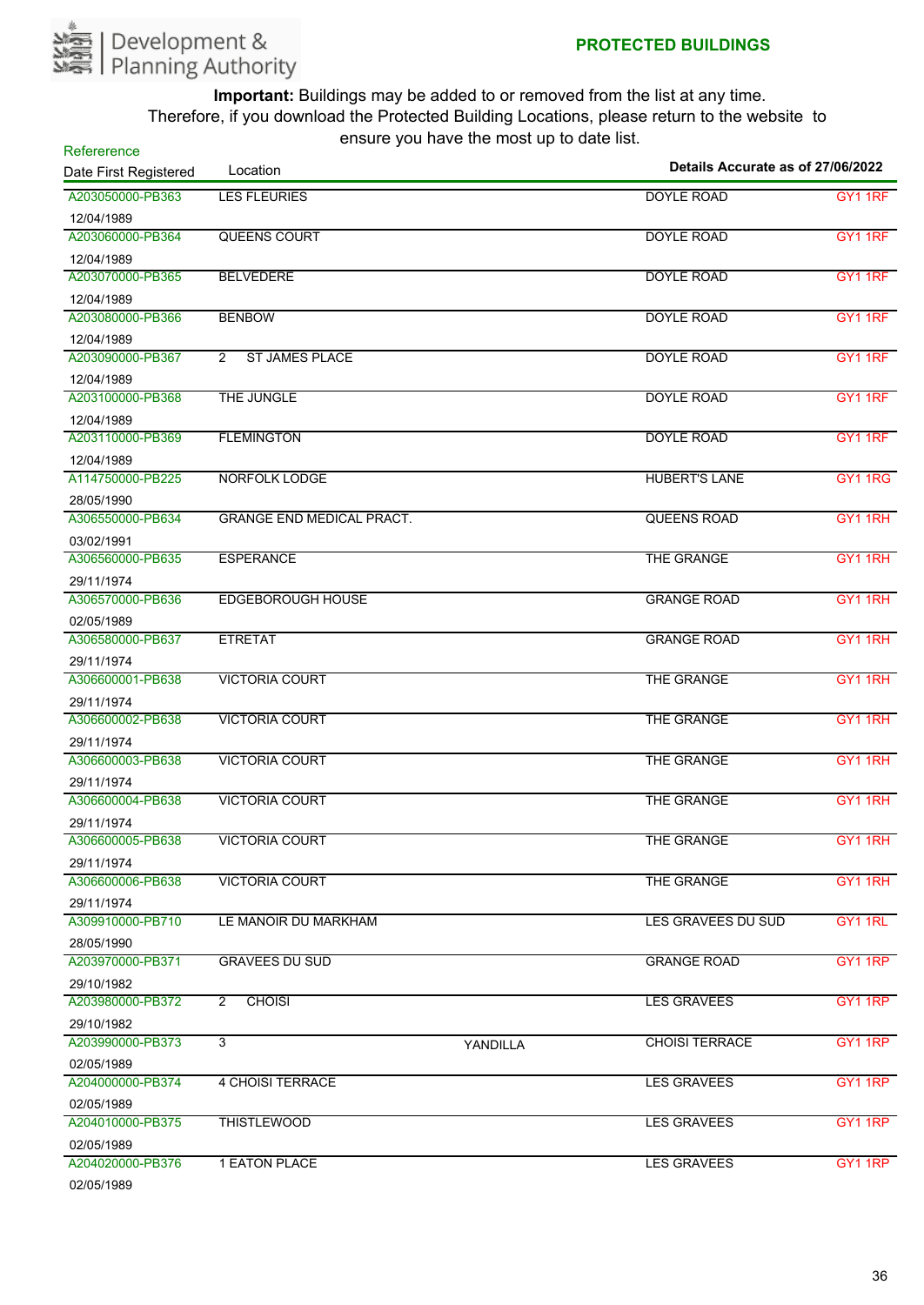

| Refererence<br>Date First Registered | Location                  | $30.3$ , $30.4$ , $10.3$ , $10.5$ , $11.5$ $30.5$ $10.5$ | Details Accurate as of 27/06/2022 |                |
|--------------------------------------|---------------------------|----------------------------------------------------------|-----------------------------------|----------------|
| A204030000-PB377                     | <b>EATON PLACE</b><br>2   |                                                          | <b>LES GRAVEES</b>                | GY1 1RP        |
| 02/05/1989                           |                           |                                                          |                                   |                |
| A204040000-PB378                     | <b>EATON PLACE</b><br>3   |                                                          | <b>LES GRAVEES</b>                | GY1 1RP        |
| 02/05/1989                           |                           |                                                          |                                   |                |
| A307060000-PB670                     | <b>CHOISY</b>             |                                                          | 31 QUEENS ROAD                    | GY1 1RP        |
| 01/12/1983                           |                           |                                                          |                                   |                |
| A202480000-PB342                     | <b>ROSEWOOD</b>           |                                                          | <b>GRANGE ROAD</b>                | GY1 1RQ        |
| 29/10/1982                           |                           |                                                          |                                   |                |
| A202490000-PB343                     | <b>GRANGE COTTAGE</b>     |                                                          | <b>GRANGE ROAD</b>                | GY1 1RQ        |
| 29/10/1982                           |                           |                                                          |                                   |                |
| A202500000-PB344                     | <b>GRANGE LODGE HOTEL</b> |                                                          | <b>GRANGE ROAD</b>                | GY1 1RQ        |
| 29/10/1982                           |                           |                                                          |                                   |                |
| A202520000-PB345                     | <b>THE VILLA</b>          |                                                          | <b>GRANGE ROAD</b>                | GY1 1RQ        |
| 29/10/1982                           |                           |                                                          |                                   |                |
| A202540000-PB346                     | <b>LADYMEADE</b>          |                                                          | <b>GRANGE ROAD</b>                | GY1 1RQ        |
| 03/02/1991                           |                           |                                                          |                                   |                |
| A202550000-PB347                     | 1 OLD COLLEGE COURT       |                                                          | <b>GRANGE ROAD</b>                | GY1 1RQ        |
| 03/02/1991                           |                           |                                                          |                                   |                |
| A202560000-PB348                     | <b>VENTNOR</b>            |                                                          | <b>GRANGE ROAD</b>                | GY1 1RQ        |
| 02/05/1989                           |                           |                                                          |                                   |                |
| A202570000-PB349                     | <b>STRATHMORE HOUSE</b>   |                                                          | <b>GRANGE ROAD</b>                | GY1 1RQ        |
| 02/05/1989                           |                           |                                                          |                                   |                |
| A202590000-PB350                     | <b>BROCKSIDE</b>          |                                                          | <b>GRANGE ROAD</b>                | GY1 1RQ        |
| 02/05/1989                           |                           |                                                          |                                   |                |
| A306880000-PB656                     | <b>PALMA</b>              |                                                          | <b>1 BROCK TERRACE</b>            | GY1 1RQ        |
| 29/11/1974                           |                           |                                                          |                                   |                |
| A306890000-PB657                     | <b>2 BROCK TERRACE</b>    |                                                          | <b>GRANGE</b>                     | GY1 1RQ        |
| 29/11/1974                           |                           |                                                          |                                   |                |
| A306910000-PB658                     | <b>MESNIL BROCK</b>       |                                                          | <b>GRANGE ROAD</b>                | GY1 1RQ        |
| 29/11/1974                           |                           |                                                          |                                   |                |
| A306920000-PB659                     | <b>BROCK TERRACE</b><br>4 | <b>BICKLEIGH</b>                                         | <b>GRANGE ROAD</b>                | GY1 1RQ        |
| 29/11/1974                           |                           |                                                          |                                   |                |
| A306930000-PB660                     | <b>BROCK TERRACE</b>      |                                                          | <b>GRANGE ROAD</b>                | GY1 1RQ        |
| 29/11/1974                           |                           |                                                          |                                   |                |
| A306940000-PB661                     | <b>BROCK TERRACE</b><br>6 |                                                          | <b>GRANGE ROAD</b>                | GY1 1RQ        |
| 29/11/1974                           |                           |                                                          |                                   |                |
| A306960000-PB662                     | <b>BROCKHURST</b>         |                                                          | <b>GRANGE ROAD</b>                | <b>GY1 1RQ</b> |
| 02/05/1989                           |                           |                                                          |                                   |                |
| A306970000-PB1619                    | LA COUPERDERIE            |                                                          | THE GRANGE                        | <b>GY1 1RQ</b> |
| 05/08/2014                           |                           |                                                          |                                   |                |
| A30697A000-PB1619                    | LA COUPERDERIE            |                                                          | THE GRANGE                        | GY1 1RQ        |
| 05/08/2014                           |                           |                                                          |                                   |                |
| A306980000-PB663                     | LA JACHERE DE LA GRANGE   |                                                          | <b>GRANGE ROAD</b>                | <b>GY1 1RQ</b> |
| 29/11/1974                           |                           |                                                          |                                   |                |
| A306990000-PB664                     | <b>GRANGE HILL</b><br>1   |                                                          | <b>GRANGE ROAD</b>                | GY1 1RQ        |
| 29/11/1974                           |                           |                                                          |                                   |                |
| A307020000-PB666                     | <b>ROCHFORD</b>           |                                                          | LA COUPERDERIE                    | <b>GY1 1RQ</b> |
| 29/11/1974                           |                           |                                                          |                                   |                |
| A307030000-PB667<br>00/11/1071       | THE HOLLIES               |                                                          | LA COUPERDERIE                    | <b>GY1 1RQ</b> |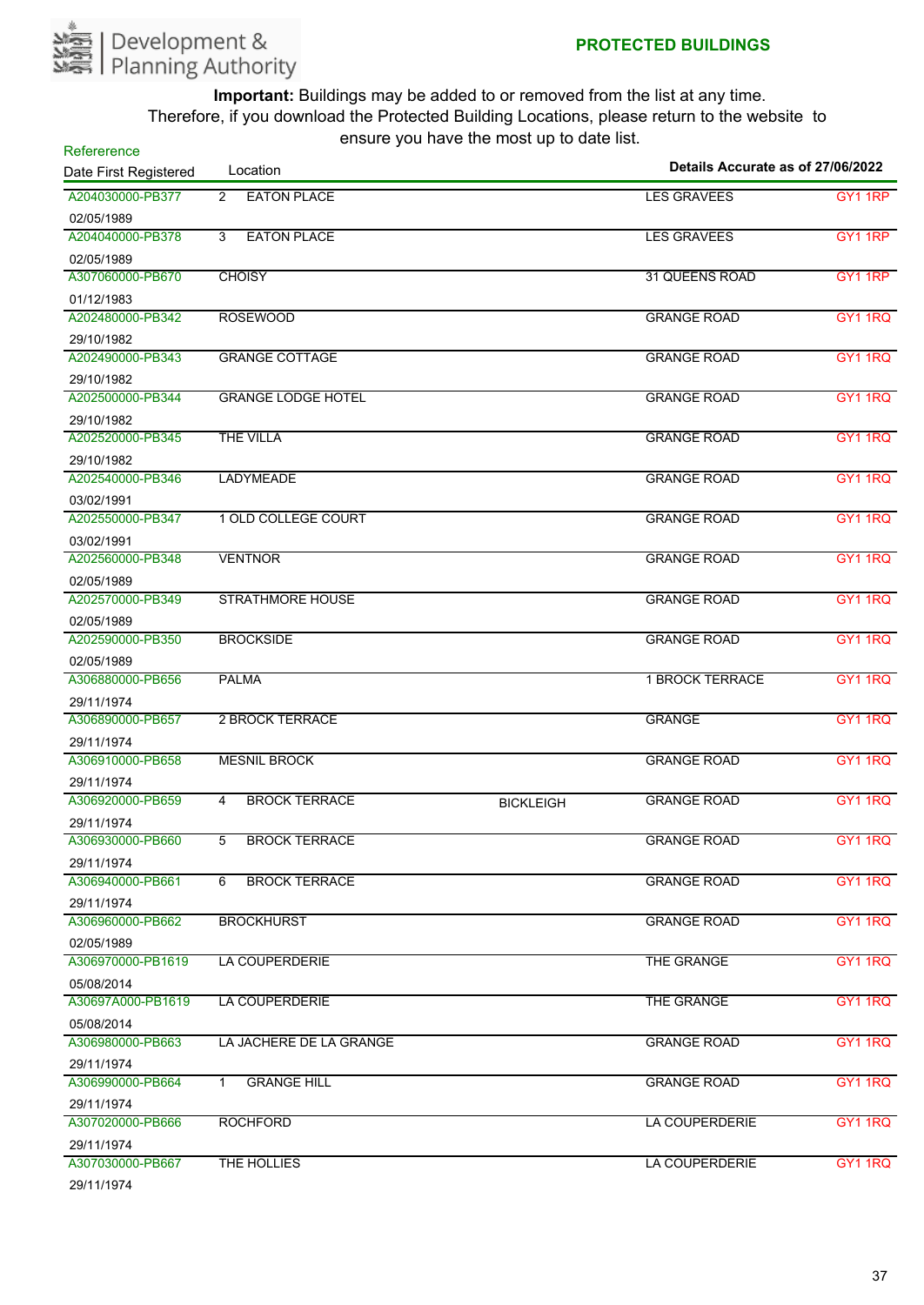

| Refererence<br>Date First Registered | are year nave the meet ap<br>Location        | Details Accurate as of 27/06/2022 |                     |
|--------------------------------------|----------------------------------------------|-----------------------------------|---------------------|
| A307040000-PB668                     | <b>CLAUGHTON</b>                             | <b>GRANGE ROAD</b>                | <b>GY1 1RQ</b>      |
| 29/11/1974                           |                                              |                                   |                     |
| A307050000-PB669                     | <b>KEPPEL PLACE</b>                          | <b>LA COUPERDERIE</b>             | GY1 1RQ             |
| 29/11/1974                           |                                              |                                   |                     |
| A202620000-PB1674                    | <b>BROCKLAND 2 BROCKLAND VILLA</b>           | <b>BROCK ROAD</b>                 | GY1 1RR             |
| 28/02/2017                           |                                              |                                   |                     |
| A202650000-PB351                     | <b>EBENEZER CHURCH</b>                       | <b>BROCK ROAD</b>                 | GY1 1RR             |
| 08/11/1994                           |                                              |                                   |                     |
| A202670000-PB352                     | <b>LUCKNOW</b>                               | <b>BROCK ROAD</b>                 | GY1 1RR             |
| 27/10/1989                           |                                              |                                   |                     |
| A202680000-PB353                     | <b>HAVELOCK COTTAGE</b>                      | <b>BROCK ROAD</b>                 | GY1 1RR             |
| 27/10/1989                           |                                              |                                   |                     |
| A203840000-PB370                     | <b>VIEILLE L'HYVREUSE</b>                    | <b>BROCK ROAD</b>                 | <b>GY1 1RS</b>      |
| 30/04/1988                           |                                              |                                   |                     |
| A202860000-PB354                     | <b>LES PAGEOTS</b>                           | <b>BROCK ROAD</b>                 | GY1 1RT             |
| 19/10/1987                           |                                              |                                   |                     |
| A202940000-PB355                     | <b>CONNAUGHT HOUSE</b>                       | <b>BROCK ROAD</b>                 | GY1 1RT             |
| 12/04/1989                           |                                              |                                   |                     |
| A204050000-PB379                     | <b>MELROSE</b>                               | <b>LES GRAVEES</b>                | GY1 1RW             |
| 02/05/1989                           |                                              |                                   |                     |
| A205680000-PB381                     | <b>LA PORTE</b>                              | <b>LA GIBAUDERIE</b>              | GY <sub>1</sub> 1SL |
| 02/02/1990                           |                                              |                                   |                     |
| A206270000-PB390                     | <b>VAL PLAISANT</b>                          | <b>ST. JACQUES</b>                | GY11SP              |
| 12/04/1989                           |                                              |                                   |                     |
| A206290000-PB391                     | 2 ST JAMES PLACE                             | <b>ST. JACQUES</b>                | GY <sub>1</sub> 1SP |
| 12/04/1989                           |                                              |                                   |                     |
| A206300000-PB392                     | <b>ST JAMES PLACE</b><br>$\mathbf{1}$        | <b>ST. JACQUES</b>                | GY1 1SP             |
| 12/04/1989                           |                                              |                                   |                     |
| A206130000-PB386                     | <b>ISLEY HOUSE</b>                           | <b>UPPER ST. JACQUE'S</b>         | <b>GY11SS</b>       |
| 27/10/1989                           |                                              |                                   |                     |
| A206140000-PB387                     | <b>LAUREL VILLA</b>                          | <b>UPPER ST. JACQUES</b>          | <b>GY11SS</b>       |
| 27/10/1989                           |                                              |                                   |                     |
| A206150000-PB388                     | LE REVE                                      | <b>UPPER ST. JACQUE'S</b>         | <b>GY11SS</b>       |
| 27/10/1989                           |                                              |                                   |                     |
| A206210000-PB389                     | LA COLLINE                                   | <b>ST. JACQUES</b>                | <b>GY11SS</b>       |
| 12/04/1989                           |                                              |                                   |                     |
| A206020000-PB382                     | 1 CAMERON PLACE                              | <b>LA GIBAUDERIE</b>              | <b>GY1 1SU</b>      |
| 27/10/1989                           |                                              |                                   |                     |
| A206030000-PB383                     | $\mathbf{2}^{\circ}$<br><b>CAMERON PLACE</b> | <b>LA GIBAUDERIE</b>              | GY1 1SU             |
| 27/10/1989                           |                                              |                                   |                     |
| A206040000-PB384                     | <b>3 CAMERON PLACE</b>                       | <b>UPPER ST. JACQUE'S</b>         | GY1 1SU             |
| 27/10/1989                           |                                              |                                   |                     |
| A206050000-PB385                     | <b>DELABAR</b>                               | <b>UPPER ST. JACQUE'S</b>         | GY1 1SU             |
| 27/10/1989                           |                                              |                                   |                     |
| A206050002-PB385                     | <b>DELABAR</b>                               | <b>UPPER ST. JACQUE'S</b>         | GY1 1SU             |
| 27/10/1989                           |                                              |                                   |                     |
| A206400000-PB393                     | PETITE PROVENCE                              | <b>ST. JACQUES</b>                | <b>GY1 1SW</b>      |
| 12/04/1989                           |                                              |                                   |                     |
| A206410000-PB394<br>1010111000       | <b>AURINIA</b>                               | <b>ST. JACQUES</b>                | <b>GY11SW</b>       |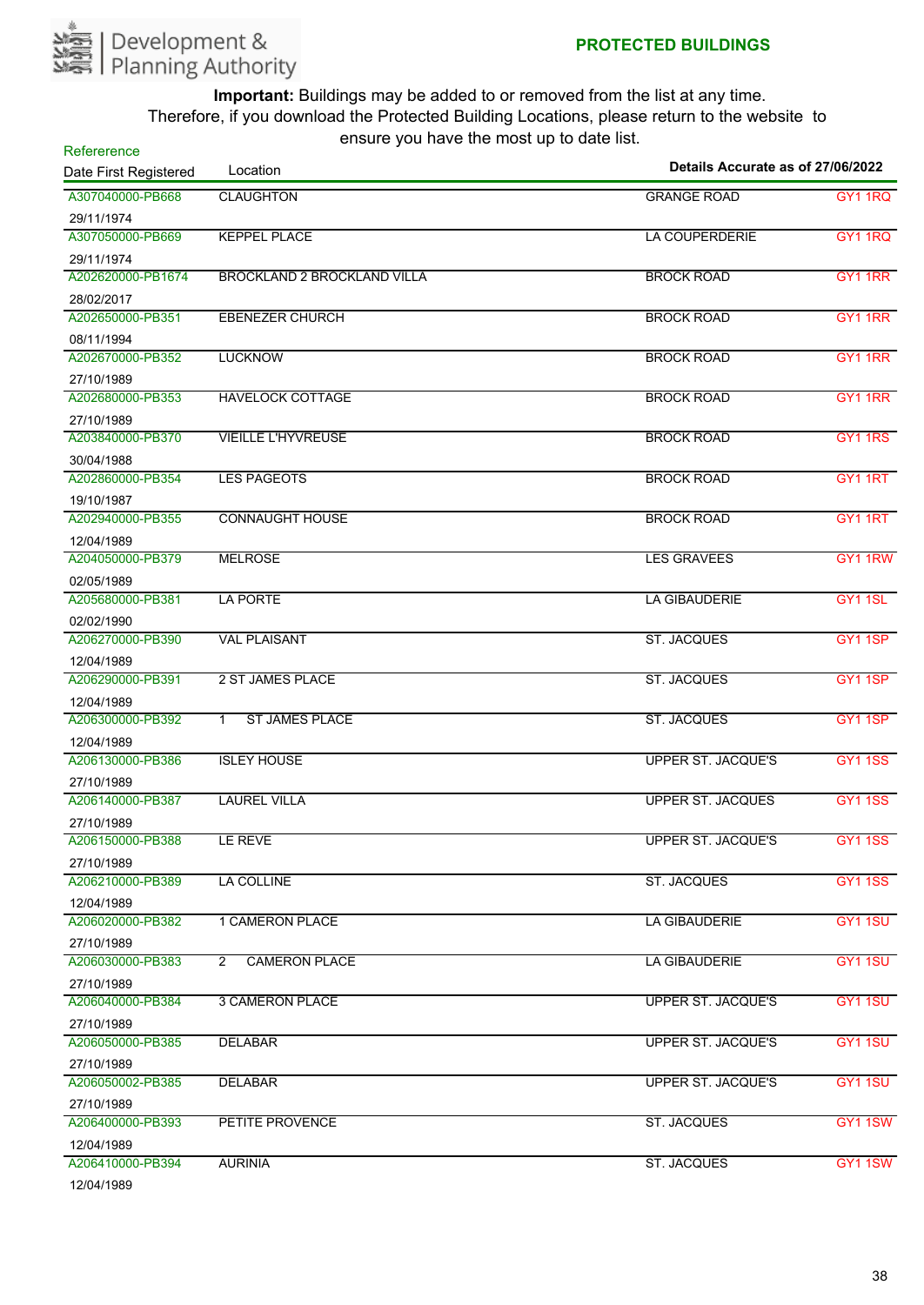

| Refererence<br>Date First Registered | $5 - 10 - 10 = 11$<br>Location          | Details Accurate as of 27/06/2022 |                |
|--------------------------------------|-----------------------------------------|-----------------------------------|----------------|
| A206450000-PB395                     | <b>MONAMY</b>                           | <b>ST. JACQUES</b>                | <b>GY11SW</b>  |
| 01/10/1982                           |                                         |                                   |                |
| A206580000-PB396                     | <b>MARLOW HOUSE</b>                     | <b>ST. JACQUES</b>                | GY1 1SW        |
| 12/04/1989                           |                                         |                                   |                |
| A206610000-PB397                     | <b>SHRUBWOOD</b>                        | <b>ST. JACQUES</b>                | <b>GY11SW</b>  |
| 12/04/1989                           |                                         |                                   |                |
| A112060000-PB123                     | <b>CLEVELEY HOUSE</b>                   | <b>CAMBRIDGE PARK ROAD</b>        | GY1 1UF        |
| 27/06/1975                           |                                         |                                   |                |
| A112070000-PB124                     | <b>CLAREMONT HOUSE</b>                  | <b>CAMBRIDGE PARK ROAD</b>        | GY1 1UF        |
| 27/06/1975                           |                                         |                                   |                |
| A112110000-PB125                     | <b>CAM HOUSE</b>                        | <b>CAMBRIDGE PARK ROAD</b>        | GY1 1UF        |
| 02/05/1989                           |                                         |                                   |                |
| A113820000-PB186                     | <b>CANDIE HOUSE</b>                     | <b>LES VAUXLAURENS</b>            | <b>GY1 1UG</b> |
| 31/07/1989                           |                                         |                                   |                |
| A113830000-PB187                     | <b>HILLSTEAD</b>                        | <b>CANDIE ROAD</b>                | GY1 1UP        |
| 29/09/1989                           |                                         |                                   |                |
| A113840000-PB188                     | 3<br><b>UPPER CANDIE</b>                | <b>CANDIE ROAD</b>                | GY1 1UP        |
| 29/09/1989                           |                                         |                                   |                |
| A113850000-PB189                     | <b>CANDIE HOUSE</b>                     | <b>CANDIE ROAD</b>                | GY1 1UP        |
| 31/03/1976                           |                                         |                                   |                |
| A113860000-PB190                     | YORK HOUSE                              | <b>CANDIE ROAD</b>                | GY1 1UP        |
| 31/03/1976                           |                                         |                                   |                |
| A113870000-PB191                     | <b>MAGNOLIA HOUSE</b>                   | <b>CANDIE ROAD</b>                | GY1 1UP        |
| 31/03/1976                           |                                         |                                   |                |
| A113880000-PB192                     | <b>MILLMOUNT</b>                        | <b>CANDIE ROAD</b>                | GY1 1UP        |
| 31/03/1976                           |                                         |                                   |                |
| A113910000-PB193                     | <b>SURA HOUSE</b>                       | <b>CANDIE ROAD</b>                | GY1 1UP        |
| 31/03/1976                           |                                         |                                   |                |
| A113920000-PB194                     | <b>ST HONORINE</b>                      | <b>CANDIE ROAD</b>                | GY1 1UP        |
| 31/03/1976                           |                                         |                                   |                |
| A113930000-PB195                     | THE LAURELS                             | <b>CANDIE ROAD</b>                | GY1 1UP        |
| 29/04/1976                           |                                         |                                   |                |
| A113940000-PB196                     | <b>MIDHURST HOUSE HOTEL</b>             | <b>CANDIE ROAD</b>                | GY1 1UP        |
| 31/03/1976                           |                                         |                                   |                |
| A113950000-PB197                     | LORETTO HOUSE                           | <b>CANDIE ROAD</b>                | GY1 1UP        |
| 31/03/1976                           |                                         |                                   |                |
| A113960000-PB198                     | <b>MONTAGUE PLACE</b><br>$\overline{2}$ | <b>CANDIE ROAD</b>                | GY1 1UP        |
| 31/03/1976                           |                                         |                                   |                |
| A113970000-PB199                     | <b>MONTAGUE HOUSE</b>                   | <b>CANDIE ROAD</b>                | GY1 1UP        |
| 31/03/1976                           |                                         |                                   |                |
| A113980000-PB200                     | <b>ST GEORGES</b>                       | <b>CANDIE ROAD</b>                | GY1 1UP        |
| 31/03/1976                           |                                         |                                   |                |
| A113990000-PB201                     | <b>PARKVIEW</b>                         | <b>CANDIE ROAD</b>                | GY1 1UP        |
| 31/03/1976                           |                                         |                                   |                |
| A114000000-PB202                     | <b>CANDIE LODGE</b>                     | <b>CANDIE ROAD</b>                | GY1 1UP        |
| 31/03/1976                           |                                         |                                   |                |
| A114010000-PB203                     | <b>WATERLOO HOUSE</b>                   | <b>CANDIE ROAD</b>                | GY1 1UP        |
| 31/03/1976                           |                                         |                                   |                |
| A115230000-PB232                     | <b>MOULIN D'HYVREUSE</b>                | <b>BROCK ROAD</b>                 | GY1 1UP        |
| 31/03/1976                           |                                         |                                   |                |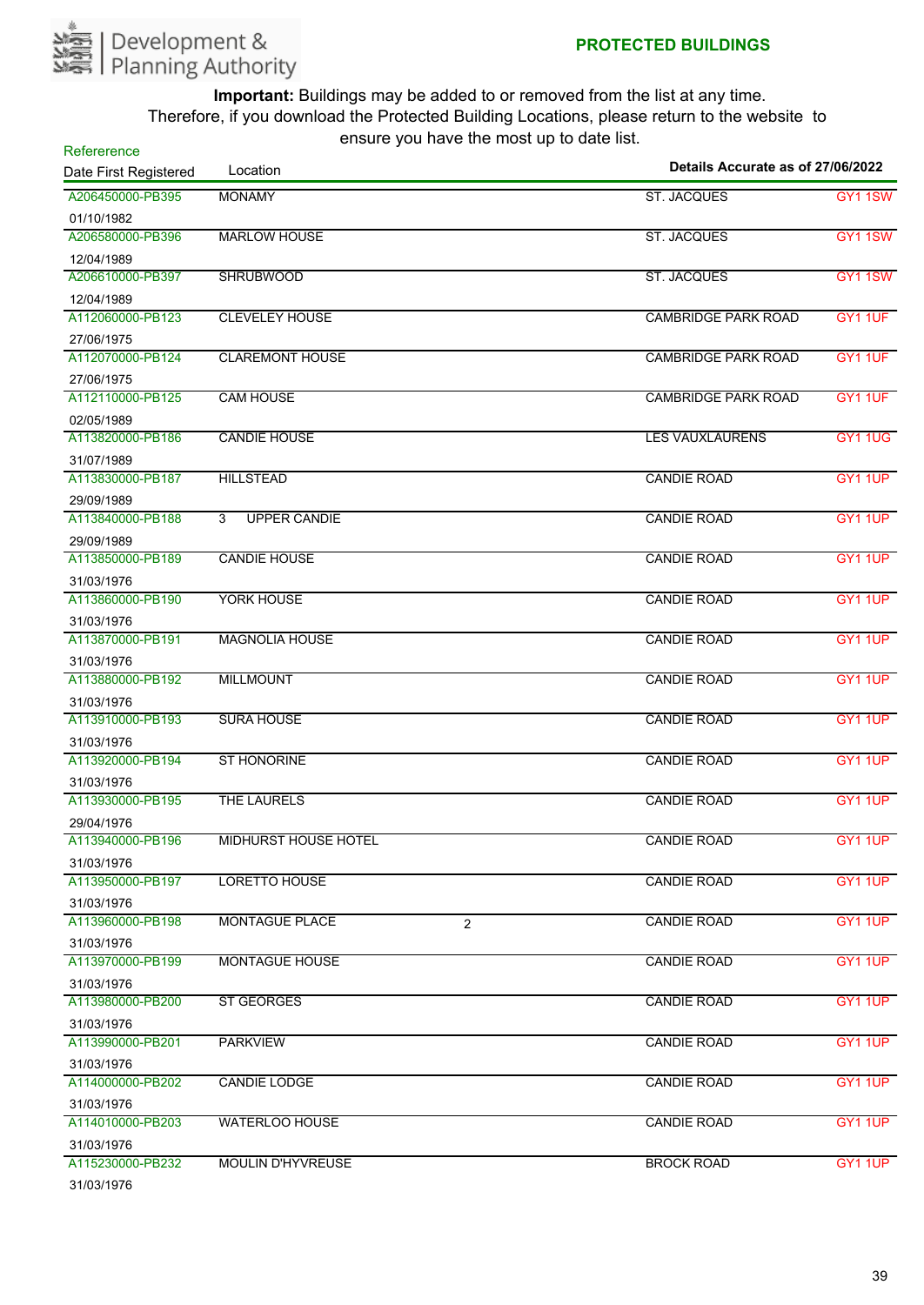

| Refererence<br>Date First Registered | $3.3$ , $3.4$ , $1.4$ , $3.1$ , $1.3$ , $1.3$ , $1.4$ , $1.5$<br>Location | Details Accurate as of 27/06/2022 |                |
|--------------------------------------|---------------------------------------------------------------------------|-----------------------------------|----------------|
| A115120000-PB227                     | <b>FIRE STATION</b>                                                       | <b>ARSENAL ROAD</b>               | GY1 1UW        |
| 02/02/1990                           |                                                                           |                                   |                |
| A115130000-PB228                     | <b>TOWN ARSENAL</b>                                                       | <b>MONUMENT ROAD</b>              | GY1 1UW        |
| 02/02/1990                           |                                                                           |                                   |                |
| A110980000-PB100                     | <b>1 BEAVER LODGE</b>                                                     | <b>L'HYVREUSE</b>                 | GY1 1UY        |
| 27/06/1975                           |                                                                           |                                   |                |
| A11106A000-PB108                     | <b>COTE DES VAUXLAURENS</b>                                               | <b>L'HYVREUSE</b>                 | GY1 1UY        |
| 27/06/1975                           |                                                                           |                                   |                |
| A11106B000-PB108                     | <b>COTES DES VAUXLAURENS</b>                                              | <b>L'HYVREUSE</b>                 | GY1 1UY        |
| 27/06/1995                           |                                                                           |                                   |                |
| A11106F000-PB108                     | <b>COTES DES VAUXLAURENS</b>                                              | <b>L'HYVREUSE</b>                 | GY1 1UY        |
| 27/06/1995                           |                                                                           |                                   |                |
| A11106G000-PB108                     | <b>COTE DES VAUXLAURENS</b>                                               | <b>L'HYVREUSE</b>                 | GY1 1UY        |
| 27/06/1995                           |                                                                           |                                   |                |
| A11203A000-PB1721                    | <b>ROMA HOUSE</b>                                                         | <b>L'HYVREUSE AVENUE</b>          | <b>GY1 1UZ</b> |
| 19/02/2019                           |                                                                           |                                   |                |
| A111340000-PB112                     | <b>SWAN INN</b>                                                           | <b>LOWER CANICHERS</b>            | GY1 1WA        |
| 19/12/1986                           |                                                                           |                                   |                |
| A112510000-PB128                     | <b>DA NELLO'S</b>                                                         | <b>46 LOWER POLLET</b>            | GY1 1WF        |
| 31/01/1974                           |                                                                           |                                   |                |
| A112520000-PB129                     | 44                                                                        | <b>LOWER POLLET</b>               | GY1 1WF        |
| 31/01/1975                           |                                                                           |                                   |                |
| A112560000-PB130                     | LA PLAIDERIE HOUSE                                                        | <b>LA PLAIDERIE</b>               | GY1 1WG        |
| 31/05/1973                           |                                                                           |                                   |                |
| A112610000-PB132                     | <b>HOTEL DE FRANCE</b>                                                    | <b>LA PLAIDERIE</b>               | GY1 1WG        |
| 28/09/1973                           |                                                                           |                                   |                |
| A112190000-PB126                     | LE MARCHANT HOUSE                                                         | LE TRUCHOT                        | GY1 1WH        |
| 31/01/1975                           |                                                                           |                                   |                |
| A112620000-PB133                     | <b>MOORES HOTEL</b>                                                       | LE POLLET                         | GY1 1WH        |
| 31/05/1973                           |                                                                           |                                   |                |
| A112700000-PB139                     | $\overline{30}$                                                           | <b>FOREST LANE</b>                | GY1 1WH        |
| 31/05/1973                           |                                                                           |                                   |                |
| A112710000-PB140                     | $\overline{28}$                                                           | LE POLLET                         | GY1 1WH        |
| 31/05/1973                           |                                                                           |                                   |                |
| A112750000-PB142                     | $\overline{20}$                                                           | LE POLLET                         | GY1 1WH        |
| 31/05/1973                           |                                                                           |                                   |                |
| A112770000-PB144                     | 16                                                                        | LE POLLET                         | GY1 1WH        |
| 31/05/1973                           |                                                                           |                                   |                |
| A112780000-PB145                     | 14                                                                        | LE POLLET                         | GY1 1WH        |
| 31/05/1973                           |                                                                           |                                   |                |
| A112800000-PB146                     | 10                                                                        | LE POLLET                         | GY1 1WH        |
| 31/05/1973                           |                                                                           |                                   |                |
| A112810000-PB147                     | 8                                                                         | LE POLLET                         | GY1 1WH        |
| 31/05/1973                           |                                                                           |                                   |                |
| A112960000-PB157                     | $\overline{19}$                                                           | LE POLLET                         | GY1 1WH        |
| 31/05/1973                           |                                                                           |                                   |                |
| A112630000-PB134                     | <b>FOREST LODGE</b>                                                       | <b>FOREST LANE</b>                | GY1 1WJ        |
| 28/09/1973                           |                                                                           |                                   |                |
| A112660000-PB135                     | $\overline{4}$                                                            | <b>FOREST LANE</b>                | GY1 1WJ        |
| 28/09/1973                           |                                                                           |                                   |                |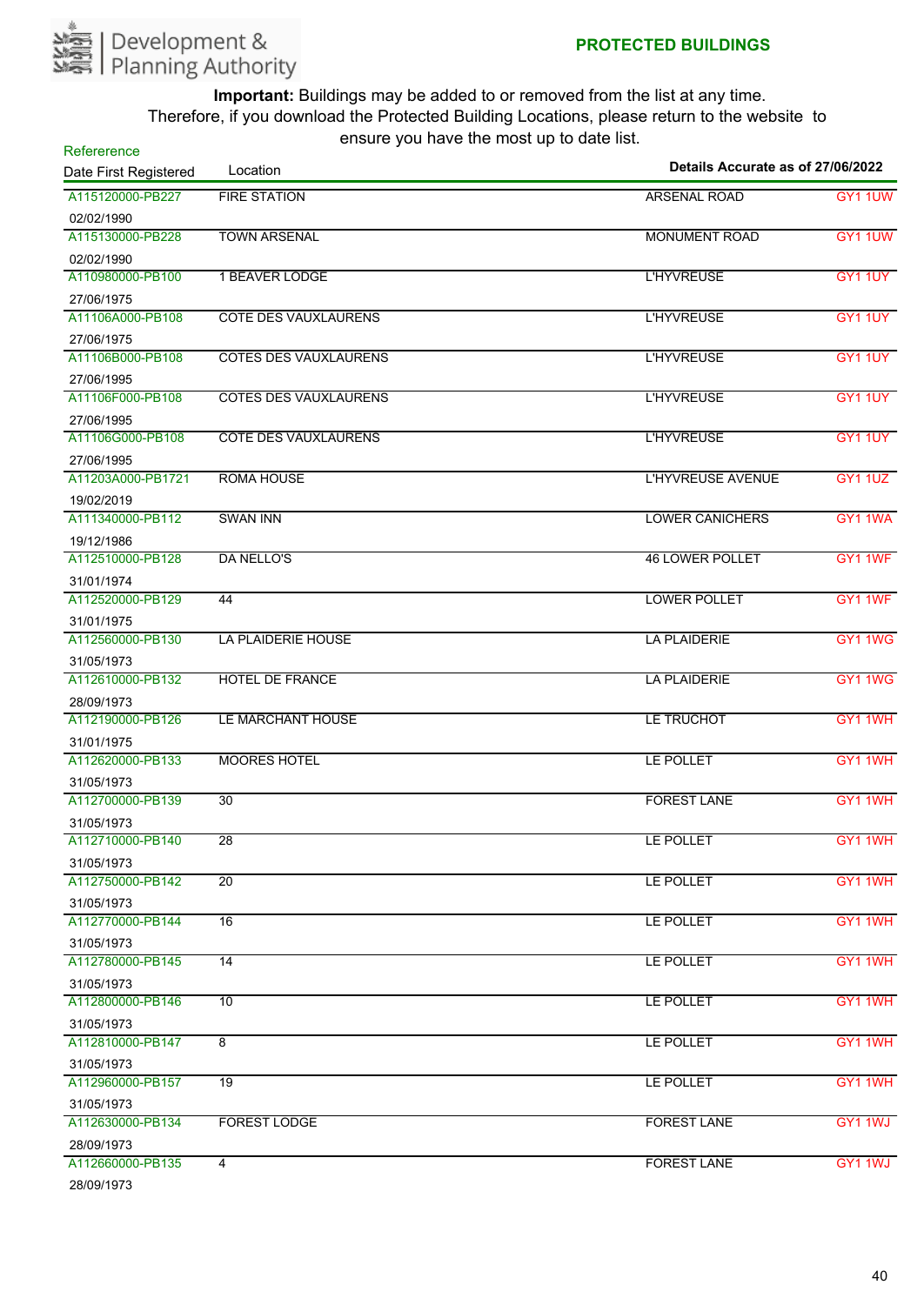

| A112670000-PB136<br><b>STUDIO GALLOIS</b><br>3 FOREST LANE<br>GY1 1WJ<br>28/09/1973<br>A112680000-PB137<br><b>5 FOREST LANE</b><br>LA COQUILLE<br>GY1 1WJ<br>28/09/1973<br>A112720000-PB141<br>$\overline{26}$<br>LE POLLET<br><b>GY1 1WQ</b><br>31/05/1973<br>A112840000-PB150<br>3/5<br>LE POLLET<br>31/05/1971<br>$\overline{7}$<br>A112860000-PB151<br>LE POLLET<br>31/05/1973<br>$\overline{9}$<br>A112900000-PB152<br>LE POLLET<br>GY1 1WQ<br>31/05/1973<br>A112910000-PB153<br>11<br>LE POLLET<br>31/05/1973<br>A112920000-PB154<br>13<br>LE POLLET<br>31/05/1973<br>A112930000-PB155<br>LE POLLET<br>GY1 1WQ<br>$\overline{15}$<br>31/05/1973<br>A112950000-PB156<br>$\overline{17}$<br>LE POLLET<br>31/05/1973<br>$\overline{21}$<br>A112980000-PB158<br>LE POLLET<br>31/05/1973<br>A113000000-PB160<br>$\overline{27}$<br>LE POLLET<br>GY1 1WQ<br>31/05/1973<br>A113010000-PB161<br>29<br>LE POLLET<br>GY1 1WQ<br>31/05/1973<br>A113030000-PB162<br>31/33<br>POLLET HOUSE<br>LE POLLET<br>31/05/1973<br>A113050000-PB163<br>GY1 1WQ<br>35<br>LE POLLET<br>31/05/1975<br>A113070000-PB164<br>$\overline{37}$<br>GY1 1WQ<br>LE POLLET<br>31/05/1973<br>A113080000-PB165<br>39<br>LE POLLET<br>31/05/1973<br>A113120000-PB166<br>41 & 43<br>LE POLLET<br>31/05/1973<br>A113130000-PB168<br>45/47<br>LE POLLET<br>31/05/1973<br>49<br>A113150000-PB169<br>LE POLLET<br>31/05/1973<br>A113160000-PB170<br>51<br>LE POLLET<br>31/05/1973<br>A109940000-PB76<br><b>ESPLANADE HOUSE</b><br><b>29 GLATEGNY ESPLANADE</b><br>27/06/1975<br>A109950000-PB77<br><b>SUNNYSIDE</b><br><b>28 GLATEGNY ESPLANADE</b><br>27/06/1975<br>A109990000-PB78<br>22, GLATEGNY ESPLANADE<br>27/06/1975<br>A108990000-PB50<br><b>EAVESTONE</b><br>LES AMBALLES<br>02/02/1990 | Refererence<br>Date First Registered | Details Accurate as of 27/06/2022<br>Location |  |  |  |
|--------------------------------------------------------------------------------------------------------------------------------------------------------------------------------------------------------------------------------------------------------------------------------------------------------------------------------------------------------------------------------------------------------------------------------------------------------------------------------------------------------------------------------------------------------------------------------------------------------------------------------------------------------------------------------------------------------------------------------------------------------------------------------------------------------------------------------------------------------------------------------------------------------------------------------------------------------------------------------------------------------------------------------------------------------------------------------------------------------------------------------------------------------------------------------------------------------------------------------------------------------------------------------------------------------------------------------------------------------------------------------------------------------------------------------------------------------------------------------------------------------------------------------------------------------------------------------------------------------------------------------------------------------------------------------------------------------------------------------------------------------------|--------------------------------------|-----------------------------------------------|--|--|--|
| GY1 1WQ<br>GY1 1WQ<br>GY1 1WQ<br>GY1 1WQ<br>GY1 1WQ<br>GY1 1WQ<br>GY1 1WQ<br>GY1 1WQ<br>GY1 1WQ<br>GY1 1WQ<br>GY1 1WQ<br>GY1 1WQ<br>GY1 1WR<br>GY1 1WR<br>GY1 1WR<br>GY1 1WT                                                                                                                                                                                                                                                                                                                                                                                                                                                                                                                                                                                                                                                                                                                                                                                                                                                                                                                                                                                                                                                                                                                                                                                                                                                                                                                                                                                                                                                                                                                                                                                 |                                      |                                               |  |  |  |
|                                                                                                                                                                                                                                                                                                                                                                                                                                                                                                                                                                                                                                                                                                                                                                                                                                                                                                                                                                                                                                                                                                                                                                                                                                                                                                                                                                                                                                                                                                                                                                                                                                                                                                                                                              |                                      |                                               |  |  |  |
|                                                                                                                                                                                                                                                                                                                                                                                                                                                                                                                                                                                                                                                                                                                                                                                                                                                                                                                                                                                                                                                                                                                                                                                                                                                                                                                                                                                                                                                                                                                                                                                                                                                                                                                                                              |                                      |                                               |  |  |  |
|                                                                                                                                                                                                                                                                                                                                                                                                                                                                                                                                                                                                                                                                                                                                                                                                                                                                                                                                                                                                                                                                                                                                                                                                                                                                                                                                                                                                                                                                                                                                                                                                                                                                                                                                                              |                                      |                                               |  |  |  |
|                                                                                                                                                                                                                                                                                                                                                                                                                                                                                                                                                                                                                                                                                                                                                                                                                                                                                                                                                                                                                                                                                                                                                                                                                                                                                                                                                                                                                                                                                                                                                                                                                                                                                                                                                              |                                      |                                               |  |  |  |
|                                                                                                                                                                                                                                                                                                                                                                                                                                                                                                                                                                                                                                                                                                                                                                                                                                                                                                                                                                                                                                                                                                                                                                                                                                                                                                                                                                                                                                                                                                                                                                                                                                                                                                                                                              |                                      |                                               |  |  |  |
|                                                                                                                                                                                                                                                                                                                                                                                                                                                                                                                                                                                                                                                                                                                                                                                                                                                                                                                                                                                                                                                                                                                                                                                                                                                                                                                                                                                                                                                                                                                                                                                                                                                                                                                                                              |                                      |                                               |  |  |  |
|                                                                                                                                                                                                                                                                                                                                                                                                                                                                                                                                                                                                                                                                                                                                                                                                                                                                                                                                                                                                                                                                                                                                                                                                                                                                                                                                                                                                                                                                                                                                                                                                                                                                                                                                                              |                                      |                                               |  |  |  |
|                                                                                                                                                                                                                                                                                                                                                                                                                                                                                                                                                                                                                                                                                                                                                                                                                                                                                                                                                                                                                                                                                                                                                                                                                                                                                                                                                                                                                                                                                                                                                                                                                                                                                                                                                              |                                      |                                               |  |  |  |
|                                                                                                                                                                                                                                                                                                                                                                                                                                                                                                                                                                                                                                                                                                                                                                                                                                                                                                                                                                                                                                                                                                                                                                                                                                                                                                                                                                                                                                                                                                                                                                                                                                                                                                                                                              |                                      |                                               |  |  |  |
|                                                                                                                                                                                                                                                                                                                                                                                                                                                                                                                                                                                                                                                                                                                                                                                                                                                                                                                                                                                                                                                                                                                                                                                                                                                                                                                                                                                                                                                                                                                                                                                                                                                                                                                                                              |                                      |                                               |  |  |  |
|                                                                                                                                                                                                                                                                                                                                                                                                                                                                                                                                                                                                                                                                                                                                                                                                                                                                                                                                                                                                                                                                                                                                                                                                                                                                                                                                                                                                                                                                                                                                                                                                                                                                                                                                                              |                                      |                                               |  |  |  |
|                                                                                                                                                                                                                                                                                                                                                                                                                                                                                                                                                                                                                                                                                                                                                                                                                                                                                                                                                                                                                                                                                                                                                                                                                                                                                                                                                                                                                                                                                                                                                                                                                                                                                                                                                              |                                      |                                               |  |  |  |
|                                                                                                                                                                                                                                                                                                                                                                                                                                                                                                                                                                                                                                                                                                                                                                                                                                                                                                                                                                                                                                                                                                                                                                                                                                                                                                                                                                                                                                                                                                                                                                                                                                                                                                                                                              |                                      |                                               |  |  |  |
|                                                                                                                                                                                                                                                                                                                                                                                                                                                                                                                                                                                                                                                                                                                                                                                                                                                                                                                                                                                                                                                                                                                                                                                                                                                                                                                                                                                                                                                                                                                                                                                                                                                                                                                                                              |                                      |                                               |  |  |  |
|                                                                                                                                                                                                                                                                                                                                                                                                                                                                                                                                                                                                                                                                                                                                                                                                                                                                                                                                                                                                                                                                                                                                                                                                                                                                                                                                                                                                                                                                                                                                                                                                                                                                                                                                                              |                                      |                                               |  |  |  |
|                                                                                                                                                                                                                                                                                                                                                                                                                                                                                                                                                                                                                                                                                                                                                                                                                                                                                                                                                                                                                                                                                                                                                                                                                                                                                                                                                                                                                                                                                                                                                                                                                                                                                                                                                              |                                      |                                               |  |  |  |
|                                                                                                                                                                                                                                                                                                                                                                                                                                                                                                                                                                                                                                                                                                                                                                                                                                                                                                                                                                                                                                                                                                                                                                                                                                                                                                                                                                                                                                                                                                                                                                                                                                                                                                                                                              |                                      |                                               |  |  |  |
|                                                                                                                                                                                                                                                                                                                                                                                                                                                                                                                                                                                                                                                                                                                                                                                                                                                                                                                                                                                                                                                                                                                                                                                                                                                                                                                                                                                                                                                                                                                                                                                                                                                                                                                                                              |                                      |                                               |  |  |  |
|                                                                                                                                                                                                                                                                                                                                                                                                                                                                                                                                                                                                                                                                                                                                                                                                                                                                                                                                                                                                                                                                                                                                                                                                                                                                                                                                                                                                                                                                                                                                                                                                                                                                                                                                                              |                                      |                                               |  |  |  |
|                                                                                                                                                                                                                                                                                                                                                                                                                                                                                                                                                                                                                                                                                                                                                                                                                                                                                                                                                                                                                                                                                                                                                                                                                                                                                                                                                                                                                                                                                                                                                                                                                                                                                                                                                              |                                      |                                               |  |  |  |
|                                                                                                                                                                                                                                                                                                                                                                                                                                                                                                                                                                                                                                                                                                                                                                                                                                                                                                                                                                                                                                                                                                                                                                                                                                                                                                                                                                                                                                                                                                                                                                                                                                                                                                                                                              |                                      |                                               |  |  |  |
|                                                                                                                                                                                                                                                                                                                                                                                                                                                                                                                                                                                                                                                                                                                                                                                                                                                                                                                                                                                                                                                                                                                                                                                                                                                                                                                                                                                                                                                                                                                                                                                                                                                                                                                                                              |                                      |                                               |  |  |  |
|                                                                                                                                                                                                                                                                                                                                                                                                                                                                                                                                                                                                                                                                                                                                                                                                                                                                                                                                                                                                                                                                                                                                                                                                                                                                                                                                                                                                                                                                                                                                                                                                                                                                                                                                                              |                                      |                                               |  |  |  |
|                                                                                                                                                                                                                                                                                                                                                                                                                                                                                                                                                                                                                                                                                                                                                                                                                                                                                                                                                                                                                                                                                                                                                                                                                                                                                                                                                                                                                                                                                                                                                                                                                                                                                                                                                              |                                      |                                               |  |  |  |
|                                                                                                                                                                                                                                                                                                                                                                                                                                                                                                                                                                                                                                                                                                                                                                                                                                                                                                                                                                                                                                                                                                                                                                                                                                                                                                                                                                                                                                                                                                                                                                                                                                                                                                                                                              |                                      |                                               |  |  |  |
|                                                                                                                                                                                                                                                                                                                                                                                                                                                                                                                                                                                                                                                                                                                                                                                                                                                                                                                                                                                                                                                                                                                                                                                                                                                                                                                                                                                                                                                                                                                                                                                                                                                                                                                                                              |                                      |                                               |  |  |  |
|                                                                                                                                                                                                                                                                                                                                                                                                                                                                                                                                                                                                                                                                                                                                                                                                                                                                                                                                                                                                                                                                                                                                                                                                                                                                                                                                                                                                                                                                                                                                                                                                                                                                                                                                                              |                                      |                                               |  |  |  |
|                                                                                                                                                                                                                                                                                                                                                                                                                                                                                                                                                                                                                                                                                                                                                                                                                                                                                                                                                                                                                                                                                                                                                                                                                                                                                                                                                                                                                                                                                                                                                                                                                                                                                                                                                              |                                      |                                               |  |  |  |
|                                                                                                                                                                                                                                                                                                                                                                                                                                                                                                                                                                                                                                                                                                                                                                                                                                                                                                                                                                                                                                                                                                                                                                                                                                                                                                                                                                                                                                                                                                                                                                                                                                                                                                                                                              |                                      |                                               |  |  |  |
|                                                                                                                                                                                                                                                                                                                                                                                                                                                                                                                                                                                                                                                                                                                                                                                                                                                                                                                                                                                                                                                                                                                                                                                                                                                                                                                                                                                                                                                                                                                                                                                                                                                                                                                                                              |                                      |                                               |  |  |  |
|                                                                                                                                                                                                                                                                                                                                                                                                                                                                                                                                                                                                                                                                                                                                                                                                                                                                                                                                                                                                                                                                                                                                                                                                                                                                                                                                                                                                                                                                                                                                                                                                                                                                                                                                                              |                                      |                                               |  |  |  |
|                                                                                                                                                                                                                                                                                                                                                                                                                                                                                                                                                                                                                                                                                                                                                                                                                                                                                                                                                                                                                                                                                                                                                                                                                                                                                                                                                                                                                                                                                                                                                                                                                                                                                                                                                              |                                      |                                               |  |  |  |
|                                                                                                                                                                                                                                                                                                                                                                                                                                                                                                                                                                                                                                                                                                                                                                                                                                                                                                                                                                                                                                                                                                                                                                                                                                                                                                                                                                                                                                                                                                                                                                                                                                                                                                                                                              |                                      |                                               |  |  |  |
|                                                                                                                                                                                                                                                                                                                                                                                                                                                                                                                                                                                                                                                                                                                                                                                                                                                                                                                                                                                                                                                                                                                                                                                                                                                                                                                                                                                                                                                                                                                                                                                                                                                                                                                                                              |                                      |                                               |  |  |  |
|                                                                                                                                                                                                                                                                                                                                                                                                                                                                                                                                                                                                                                                                                                                                                                                                                                                                                                                                                                                                                                                                                                                                                                                                                                                                                                                                                                                                                                                                                                                                                                                                                                                                                                                                                              |                                      |                                               |  |  |  |
|                                                                                                                                                                                                                                                                                                                                                                                                                                                                                                                                                                                                                                                                                                                                                                                                                                                                                                                                                                                                                                                                                                                                                                                                                                                                                                                                                                                                                                                                                                                                                                                                                                                                                                                                                              |                                      |                                               |  |  |  |
|                                                                                                                                                                                                                                                                                                                                                                                                                                                                                                                                                                                                                                                                                                                                                                                                                                                                                                                                                                                                                                                                                                                                                                                                                                                                                                                                                                                                                                                                                                                                                                                                                                                                                                                                                              |                                      |                                               |  |  |  |
|                                                                                                                                                                                                                                                                                                                                                                                                                                                                                                                                                                                                                                                                                                                                                                                                                                                                                                                                                                                                                                                                                                                                                                                                                                                                                                                                                                                                                                                                                                                                                                                                                                                                                                                                                              |                                      |                                               |  |  |  |
|                                                                                                                                                                                                                                                                                                                                                                                                                                                                                                                                                                                                                                                                                                                                                                                                                                                                                                                                                                                                                                                                                                                                                                                                                                                                                                                                                                                                                                                                                                                                                                                                                                                                                                                                                              |                                      |                                               |  |  |  |
|                                                                                                                                                                                                                                                                                                                                                                                                                                                                                                                                                                                                                                                                                                                                                                                                                                                                                                                                                                                                                                                                                                                                                                                                                                                                                                                                                                                                                                                                                                                                                                                                                                                                                                                                                              |                                      |                                               |  |  |  |
|                                                                                                                                                                                                                                                                                                                                                                                                                                                                                                                                                                                                                                                                                                                                                                                                                                                                                                                                                                                                                                                                                                                                                                                                                                                                                                                                                                                                                                                                                                                                                                                                                                                                                                                                                              |                                      |                                               |  |  |  |
|                                                                                                                                                                                                                                                                                                                                                                                                                                                                                                                                                                                                                                                                                                                                                                                                                                                                                                                                                                                                                                                                                                                                                                                                                                                                                                                                                                                                                                                                                                                                                                                                                                                                                                                                                              |                                      |                                               |  |  |  |
|                                                                                                                                                                                                                                                                                                                                                                                                                                                                                                                                                                                                                                                                                                                                                                                                                                                                                                                                                                                                                                                                                                                                                                                                                                                                                                                                                                                                                                                                                                                                                                                                                                                                                                                                                              |                                      |                                               |  |  |  |
|                                                                                                                                                                                                                                                                                                                                                                                                                                                                                                                                                                                                                                                                                                                                                                                                                                                                                                                                                                                                                                                                                                                                                                                                                                                                                                                                                                                                                                                                                                                                                                                                                                                                                                                                                              |                                      |                                               |  |  |  |
|                                                                                                                                                                                                                                                                                                                                                                                                                                                                                                                                                                                                                                                                                                                                                                                                                                                                                                                                                                                                                                                                                                                                                                                                                                                                                                                                                                                                                                                                                                                                                                                                                                                                                                                                                              |                                      |                                               |  |  |  |
|                                                                                                                                                                                                                                                                                                                                                                                                                                                                                                                                                                                                                                                                                                                                                                                                                                                                                                                                                                                                                                                                                                                                                                                                                                                                                                                                                                                                                                                                                                                                                                                                                                                                                                                                                              |                                      |                                               |  |  |  |
|                                                                                                                                                                                                                                                                                                                                                                                                                                                                                                                                                                                                                                                                                                                                                                                                                                                                                                                                                                                                                                                                                                                                                                                                                                                                                                                                                                                                                                                                                                                                                                                                                                                                                                                                                              |                                      |                                               |  |  |  |
|                                                                                                                                                                                                                                                                                                                                                                                                                                                                                                                                                                                                                                                                                                                                                                                                                                                                                                                                                                                                                                                                                                                                                                                                                                                                                                                                                                                                                                                                                                                                                                                                                                                                                                                                                              |                                      |                                               |  |  |  |
|                                                                                                                                                                                                                                                                                                                                                                                                                                                                                                                                                                                                                                                                                                                                                                                                                                                                                                                                                                                                                                                                                                                                                                                                                                                                                                                                                                                                                                                                                                                                                                                                                                                                                                                                                              |                                      |                                               |  |  |  |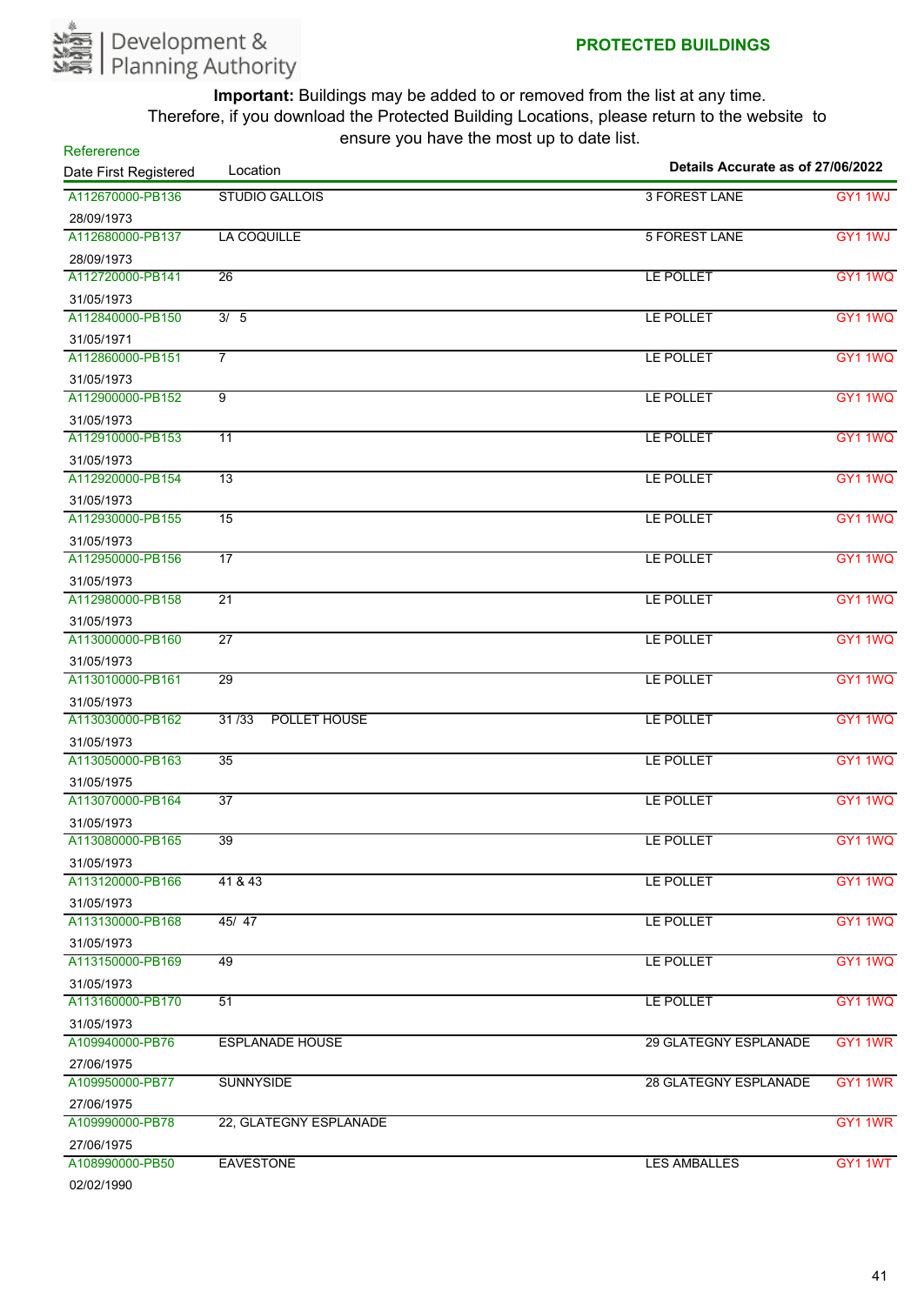

| Refererence<br>Date First Registered | Location                   | Details Accurate as of 27/06/2022 |         |
|--------------------------------------|----------------------------|-----------------------------------|---------|
| A109000000-PB51                      | <b>CAMBAWARRA</b>          | <b>LES AMBALLES</b>               | GY1 1WT |
| 02/02/1990                           |                            |                                   |         |
| A109830000-PB75                      | <b>LES AMBALLES LODGE</b>  | <b>LES AMBALLES</b>               | GY1 1WT |
| 28/05/1990                           |                            |                                   |         |
| A109120000-PB52                      | <b>SARNIA HOUSE</b>        | <b>LES AMBALLES</b>               | GY1 1WU |
| 02/02/1990                           |                            |                                   |         |
| A109690000-PB68                      | <b>5 KINGSTON TERRACE</b>  | <b>LES AMBALLES</b>               | GY1 1WU |
| 02/02/1990                           |                            |                                   |         |
| A109700000-PB69                      | 4 KINGSTON TERRACE         | <b>LES AMBALLES</b>               | GY1 1WU |
| 02/02/1990                           |                            |                                   |         |
| A109710000-PB70                      | <b>3 KINGSTON TERRACE</b>  | <b>LES AMBALLES</b>               | GY1 1WU |
| 02/02/1990                           |                            |                                   |         |
| A109720000-PB71                      | 2 KINGSTON TERRACE         | <b>LES AMBALLES</b>               | GY1 1WU |
| 02/02/1990                           |                            |                                   |         |
| A109730000-PB72                      | 1 KINGSTON TERRACE         | <b>LES AMBALLES</b>               | GY1 1WU |
| 02/02/1990                           |                            |                                   |         |
| A109810000-PB73                      | <b>LYDIA PLACE</b>         | <b>LES AMBALLES</b>               | GY1 1WU |
| 28/05/1990                           |                            |                                   |         |
| A109820000-PB74                      | <b>WREN COTTAGE</b>        | <b>LES AMBALLES</b>               | GY1 1WU |
| 28/05/1990                           |                            |                                   |         |
| A109660000-PB67                      | LE MUR DU JARDIN           | <b>LES AMBALLES</b>               | GY1 1WV |
| 02/02/1990                           |                            |                                   |         |
| A107390000-PB14                      | PETITE MENAGE              | <b>LES AMBALLES</b>               | GY1 1WY |
| 02/02/1990                           |                            |                                   |         |
| A107400000-PB15                      | <b>GLEBE HOUSE</b>         | <b>LES AMBALLES</b>               | GY1 1WY |
| 02/02/1990                           |                            |                                   |         |
| A107580001-PB16                      | <b>BRENTWOOD HOUSE</b>     | <b>LES AMBALLES</b>               | GY1 1WY |
| 02/02/1990                           |                            |                                   |         |
| A107580002-PB17                      | <b>BRENTWOOD HOUSE</b>     | <b>LES AMBALLES</b>               | GY1 1WY |
| 02/02/1990                           |                            |                                   |         |
| A107590000-PB18                      | <b>GWYNFA</b>              | <b>LES AMBALLES</b>               | GY1 1WY |
| 02/02/1990                           |                            |                                   |         |
| A107600000-PB19                      | <b>ST JOHNS VICARAGE</b>   | <b>LES AMBALLES</b>               | GY1 1WY |
| 02/02/1990                           |                            |                                   |         |
| A109350000-PB53                      | <b>ROUGEMONT</b>           | <b>ST. JOHN'S ROAD</b>            | GY1 1WZ |
| 02/02/1990                           |                            |                                   |         |
| A109360000-PB54                      | SPRINGWOOD HOUSE           | ST. JOHN'S ROAD                   | GY1 1WZ |
| 02/02/1990                           |                            |                                   |         |
| A109390000-PB55                      | <b>1 ST JOHNS TERRACE</b>  | ST. JOHN'S ROAD                   | GY1 1WZ |
| 02/02/1990                           |                            |                                   |         |
| A109400000-PB56                      | 2 ST JOHN'S TERRACE        | <b>ST. JOHN'S ROAD</b>            | GY1 1WZ |
| 02/02/1990                           |                            |                                   |         |
| A109410000-PB57                      | <b>ST. JOHNS LODGE</b>     | ST. JOHN'S ROAD                   | GY1 1WZ |
| 02/02/1990                           |                            |                                   |         |
| A109420000-PB58                      | 5 ST. JOHN'S TERRACE       | ST. JOHN'S ROAD                   | GY1 1WZ |
| 02/02/1990                           |                            |                                   |         |
| A109430000-PB59                      | 3 ST. JOHN'S TERRACE       | ST. JOHN'S ROAD                   | GY1 1WZ |
| 02/02/1990                           |                            |                                   |         |
| A109440001-PB60                      | <b>6 ST JOHN'S TERRACE</b> | ST. JOHN'S ROAD                   | GY1 1WZ |
| 02/02/2008                           |                            |                                   |         |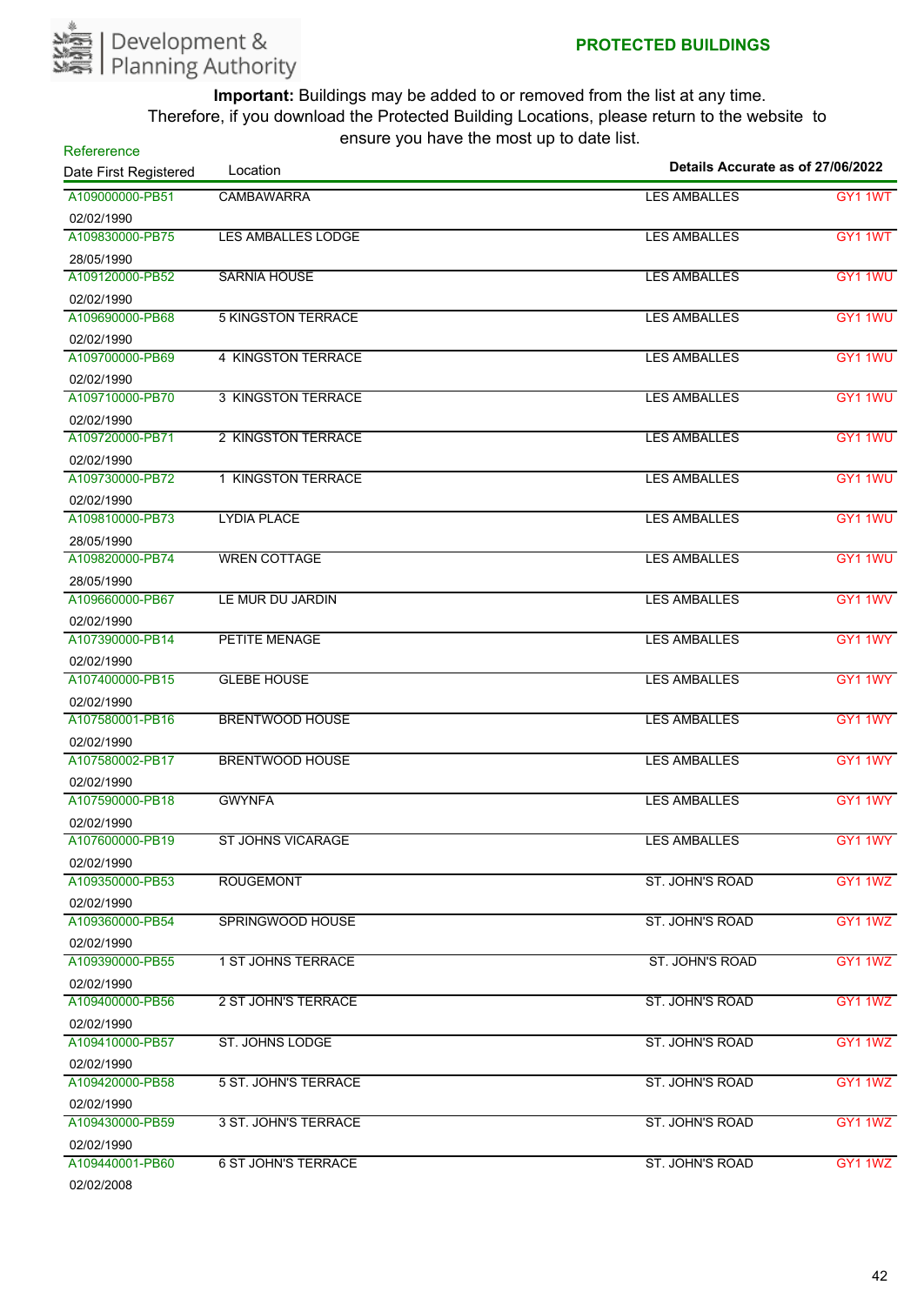

| Refererence<br>Date First Registered | $30.5$ , $30.10$ , $10.5$ , $11.5$ $30.5$<br>Location | Details Accurate as of 27/06/2022 |                |
|--------------------------------------|-------------------------------------------------------|-----------------------------------|----------------|
| A109440002-PB60                      | <b>6 ST JOHN'S TERRACE</b>                            | <b>ST. JOHN'S ROAD</b>            | <b>GY1 1WZ</b> |
| 03/02/2008                           |                                                       |                                   |                |
| A109450000-PB61                      | <b>4 ST JOHN'S TERRACE</b>                            | ST. JOHN'S ROAD                   | GY1 1WZ        |
| 02/02/1990                           |                                                       |                                   |                |
| A109650000-PB66                      | <b>AUCTION HOUSE</b>                                  | ST. JOHN'S ROAD                   | GY1 1WZ        |
| 02/02/1990                           |                                                       |                                   |                |
| A211390000-PB404                     | <b>LONGCOT</b>                                        | <b>LA BUTTE</b>                   | <b>GY11XA</b>  |
| 29/09/1989                           |                                                       |                                   |                |
| A102470000-PB3                       | <b>VILLA MAGNOL</b>                                   | <b>FOSSE ANDRE</b>                | GY11XB         |
| 31/03/1976                           |                                                       |                                   |                |
| A207340000-PB402                     | <b>OAKLEY HOUSE</b>                                   | <b>ROHAIS</b>                     | GY1 1YJ        |
| 01/10/1989                           |                                                       |                                   |                |
| A207040000-PB398                     | <b>ROHAIS LODGE</b>                                   | <b>ROHAIS</b>                     | <b>GY1 1YL</b> |
| 01/10/1989                           |                                                       |                                   |                |
| A207050000-PB399                     | PORTE DES GRANGES                                     | <b>ROHAIS</b>                     | GY1 1YL        |
| 01/10/1989                           |                                                       |                                   |                |
| A207060000-PB400                     | <b>NASHVILLE HOUSE</b>                                | <b>ROHAIS</b>                     | GY1 1YL        |
| 01/10/1989                           |                                                       |                                   |                |
| A207070000-PB401                     | <b>BROWHILL</b>                                       | <b>ROHAIS</b>                     | <b>GY1 1YL</b> |
| 01/10/1989                           |                                                       |                                   |                |
| A410440000-PB1635                    | <b>CHATEAU DU VILLAGE</b>                             | <b>FORT ROAD</b>                  | <b>GY1 1ZP</b> |
| 04/11/2015                           |                                                       |                                   |                |
| A105330000-PB9                       | <b>CARFO</b>                                          | LE BOUET                          | GY1 2AW        |
| 30/03/1990                           |                                                       |                                   |                |
| A105360000-PB11                      | <b>HOMESTEAD COTTAGE</b>                              | LE BOUET                          | GY1 2AW        |
| 30/03/1990                           |                                                       |                                   |                |
| A10536A000-PB10                      | <b>HOMESTEAD</b>                                      | LE BOUET                          | GY1 2AW        |
| 30/03/1990                           |                                                       |                                   |                |
| A106310000-PB12                      | <b>SANDRINGHAM VILLA</b>                              | LE BOUET                          | GY12AX         |
| 02/02/1990                           |                                                       |                                   |                |
| A105270000-PB8                       | <b>NORTON HOUSE</b>                                   | LE BOUET                          | GY1 2AZ        |
| 02/02/1990                           |                                                       |                                   |                |
| A107240000-PB13                      | LE BOUILLON HOUSE                                     | ST. GEORGE'S ESPLANADE            | GY12BG         |
| 02/02/1990                           |                                                       |                                   |                |
| A108130000-PB20                      | <b>VILLA NATALIA</b>                                  | 7 ST. GEORGE'S ESPLANADE GY1 2BJ  |                |
| 02/02/1990                           |                                                       |                                   |                |
| A108200000-PB21                      | <b>35 PARIS STREET</b>                                |                                   | GY1 2BL        |
| 03/02/1987                           |                                                       |                                   |                |
| A108210000-PB22                      | <b>31 PARIS STREET</b>                                |                                   | GY12BL         |
| 03/02/1987                           |                                                       |                                   |                |
| A108220000-PB23                      | LA'UK                                                 | <b>33 PARIS STREET</b>            | GY1 2BL        |
| 03/02/1987                           |                                                       |                                   |                |
| A108240000-PB24                      | <b>27 PARIS STREET</b>                                |                                   | GY1 2BL        |
| 03/02/1987                           |                                                       |                                   |                |
| A108250000-PB25                      | LE CATILLON                                           | 29 PARIS STREET                   | GY1 2BL        |
| 03/02/1987                           |                                                       |                                   |                |
| A108290000-PB26                      | <b>LA TOURELLE</b>                                    | <b>23 PARIS STREET</b>            | GY1 2BL        |
| 03/02/1987                           |                                                       |                                   |                |
| A108320000-PB27                      | L'ETELLE QUI SHOINE                                   | <b>17 PARIS STREET</b>            | GY12BL         |

03/02/1987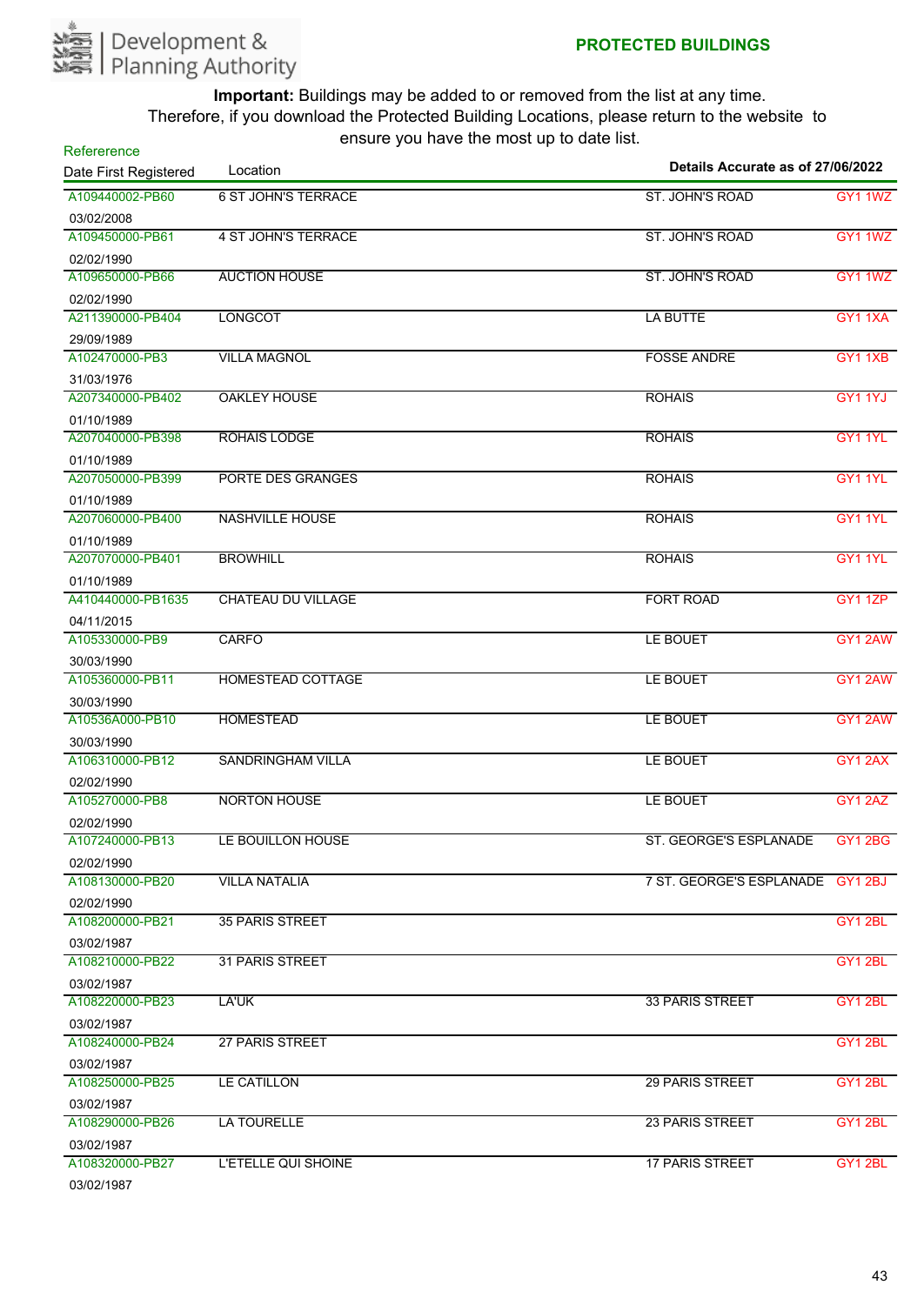

| Refererence                    |                          | $10.91$ $\sigma$ $1.91$ $\sigma$ $1.10$ $\sigma$ $1.10$ $\sigma$ $1.00$ | Details Accurate as of 27/06/2022 |                |
|--------------------------------|--------------------------|-------------------------------------------------------------------------|-----------------------------------|----------------|
| Date First Registered          | Location                 |                                                                         |                                   |                |
| A108560001-PB34                | <b>BELLE ISLE HOUSE</b>  | FLAT <sub>1</sub>                                                       | 2 PARIS STREET                    | GY12BN         |
| 03/02/1987                     |                          |                                                                         |                                   |                |
| A108560003-PB34                | <b>BELLE ISLE HOUSE</b>  | FLAT <sub>3</sub>                                                       | 2 PARIS STREET                    | GY12BN         |
| 03/02/1987                     |                          |                                                                         |                                   |                |
| A108560004-PB34                | <b>BELLE ISLE HOUSE</b>  | FLAT <sub>4</sub>                                                       | 2 PARIS STREET                    | GY12BN         |
| 03/02/1987                     |                          |                                                                         |                                   |                |
| A108570000-PB35                | 1 & 1A                   | <b>LA MAISON</b>                                                        | <b>PARIS STREET</b>               | GY12BN         |
| 03/02/1987                     |                          |                                                                         |                                   |                |
| A406240000-PB864               | 6                        |                                                                         | <b>PARK STREET</b>                | <b>GY1 2BN</b> |
| 27/10/1989                     |                          |                                                                         |                                   |                |
| A108870000-PB43                | <b>40 SALTER STREET</b>  |                                                                         |                                   | GY12BP         |
| 27/06/1975                     |                          |                                                                         |                                   |                |
| A108880000-PB44                | <b>39 SALTER STREET</b>  |                                                                         |                                   | GY1 2BP        |
| 27/06/1975                     |                          |                                                                         |                                   |                |
| A108900000-PB45                | <b>37 SALTER STREET</b>  |                                                                         |                                   | GY12BP         |
| 27/06/1975                     |                          |                                                                         |                                   |                |
| A108910000-PB46                | <b>BEAUISANT</b>         |                                                                         | <b>34 GLATEGNY ESPLANADE</b>      | GY1 2BP        |
| 27/06/1975                     |                          |                                                                         |                                   |                |
| A108920000-PB47                | <b>NORMANDY HOUSE</b>    |                                                                         | <b>35 GLATEGNY ESPLANADE</b>      | GY1 2BP        |
| 27/06/1975                     |                          |                                                                         |                                   |                |
| A108930000-PB48                | <b>COURTILLON</b>        |                                                                         | <b>36 GLATEGNY ESPLANADE</b>      | GY12BP         |
| 27/06/1975                     |                          |                                                                         |                                   |                |
| A108370000-PB32                | <b>SOMERVILLE</b>        |                                                                         | <b>NEW PARIS ROAD</b>             | <b>GY1 2BS</b> |
| 02/02/1990                     |                          |                                                                         |                                   |                |
| A108780000-PB40                | <b>3 SALTER STREET</b>   |                                                                         |                                   | GY12BW         |
| 03/02/1987                     |                          |                                                                         |                                   |                |
| A108790000-PB41                | 2 SALTER STREET          |                                                                         |                                   | GY12BW         |
| 27/06/1975                     |                          |                                                                         |                                   |                |
| A108800000-PB42                | $\mathbf{1}$             |                                                                         | <b>SALTER STREET</b>              | <b>GY1 2BW</b> |
| 27/06/1975                     |                          |                                                                         |                                   |                |
| A102500000-PB4                 | <b>WHITCHURCH</b>        |                                                                         | 1 AMHERST                         | GY1 2DW        |
| 29/09/1989                     |                          |                                                                         |                                   |                |
| A102510000-PB5                 | <b>LA TROUVAILLE</b>     |                                                                         | 2 AMHERST ROAD                    | GY1 2DW        |
| 29/09/1989                     |                          |                                                                         |                                   |                |
| A102520000-PB6                 | <b>VICTORIANA</b>        |                                                                         | <b>AMHERST ROAD</b>               | GY1 2DW        |
| 29/09/1989                     |                          |                                                                         |                                   |                |
| A403470000-PB813               | <b>GROVE HILL HOUSE</b>  |                                                                         | <b>MOUNT DURAND</b>               | GY1 2DZ        |
| 12/04/1989                     |                          |                                                                         |                                   |                |
| A101430000-PB1                 | <b>VRANGUE MANOR</b>     |                                                                         | <b>LA VRANGUE</b>                 | GY1 2EZ        |
| 16/12/1988                     |                          |                                                                         |                                   |                |
| A101440000-PB2                 | LA VRANGUE LODGE         |                                                                         | <b>LA VRANGUE</b>                 | GY1 2EZ        |
|                                |                          |                                                                         |                                   |                |
| 16/12/1988<br>A302350000-PB499 | <b>3 MANSELL STREET</b>  |                                                                         |                                   | GY12HP         |
|                                |                          |                                                                         |                                   |                |
| 01/01/1974<br>A302350000-PB500 | $\overline{5}$           |                                                                         | <b>MANSELL STREET</b>             | GY1 2HP        |
|                                |                          |                                                                         |                                   |                |
| 31/01/1974<br>A302610000-PB509 | <b>1 CONTREE MANSELL</b> |                                                                         |                                   | GY1 2HR        |
|                                |                          |                                                                         |                                   |                |
| 29/06/1981<br>A113510000-PB179 | 19 & 21                  |                                                                         | <b>SMITH STREET</b>               |                |
|                                |                          |                                                                         |                                   | GY1 2JD        |
| 30/04/1975                     |                          |                                                                         |                                   |                |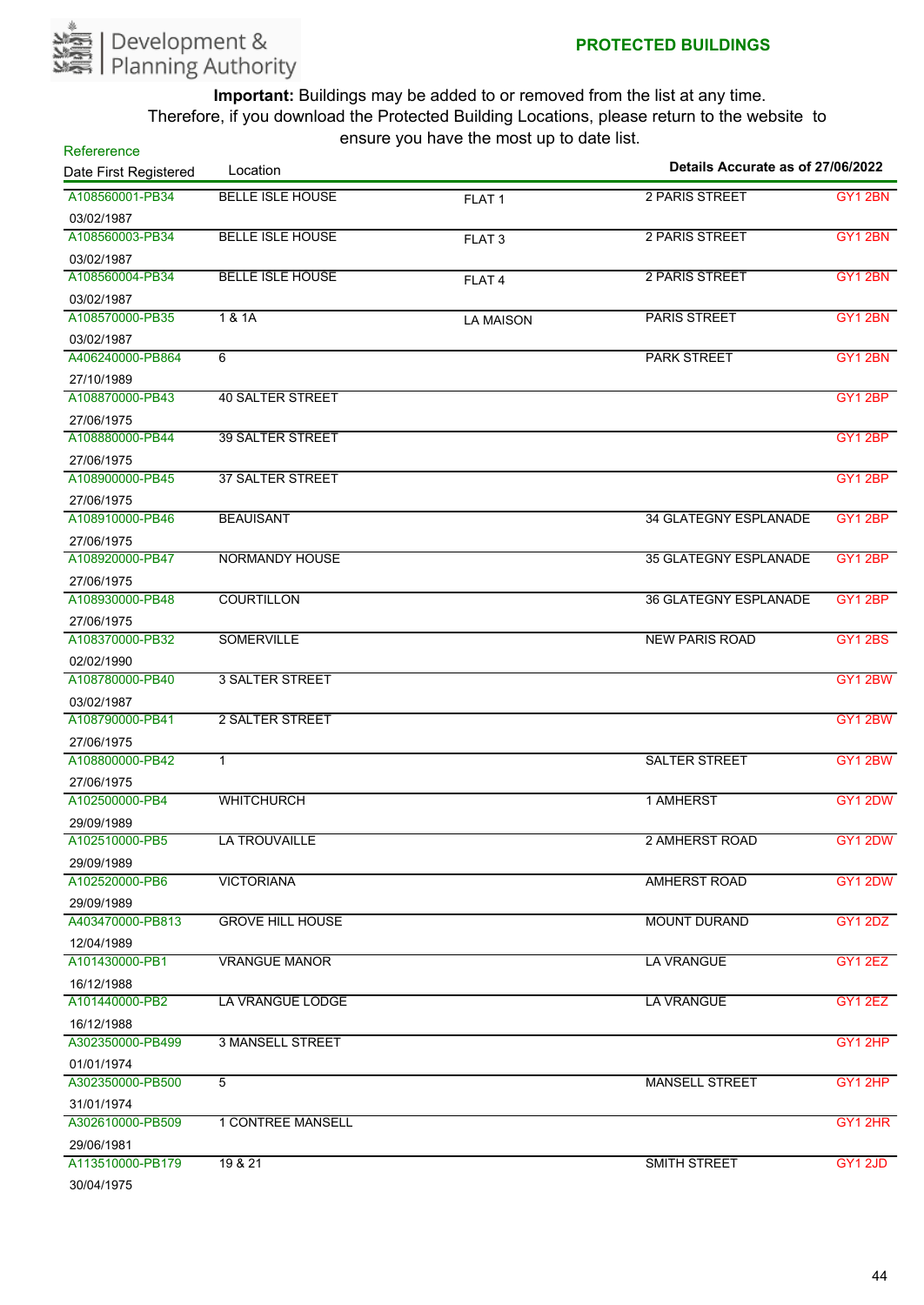

| Refererence<br>Date First Registered | $10.91$ $\sigma$ $1.91$ $\sigma$ $1.1$ $\sigma$ $1.1$ $\sigma$ $\sigma$ $\sigma$<br>Location | Details Accurate as of 27/06/2022 |                |
|--------------------------------------|----------------------------------------------------------------------------------------------|-----------------------------------|----------------|
| A113480000-PB178                     | <b>NELSON PLACE</b>                                                                          | <b>SMITH STREET</b>               | GY12JG         |
| 30/04/1975                           |                                                                                              |                                   |                |
| A200930000-PB266                     | <b>PRINCE OF WALES</b>                                                                       | <b>RUE DU MANOIR</b>              | GY1 2JH        |
| 30/04/1975                           |                                                                                              |                                   |                |
| A200940000-PB267                     | 1                                                                                            | <b>RUE DU MANOIR</b>              | GY1 2JH        |
| 30/04/1975                           |                                                                                              |                                   |                |
| A200880000-PB264                     | 22 & 22A                                                                                     | LE MARCHANT STREET                | <b>GY1 2JJ</b> |
| 31/01/1975                           |                                                                                              |                                   |                |
| A11347A000-PB177                     | 11                                                                                           | <b>SMITH STREET</b>               | GY1 2JL        |
| 30/04/1975                           |                                                                                              |                                   |                |
| A200740000-PB261                     | 14                                                                                           | LE MARCHANT STREET                | GY1 2JL        |
| 30/04/1975                           |                                                                                              |                                   |                |
| A113450000-PB174                     | $\overline{3}$                                                                               | <b>SMITH STREET</b>               | GY1 2JN        |
| 30/04/1975                           |                                                                                              |                                   |                |
| A113460000-PB175                     | 5                                                                                            | <b>SMITH STREET</b>               | GY1 2JN        |
| 30/04/1975                           |                                                                                              |                                   |                |
| A113470000-PB176                     | 7 & 9                                                                                        | <b>SMITH STREET</b>               | GY1 2JN        |
| 30/04/1975                           |                                                                                              |                                   |                |
| A200610000-PB256                     | <b>HADSLEY HOUSE</b>                                                                         | <b>LEFEBVRE STREET</b>            | GY1 2JP        |
| 28/09/1973                           |                                                                                              |                                   |                |
| A200840000-PB263                     | $16 - 18$                                                                                    | <b>SMITH STREET</b>               | <b>GY1 2JQ</b> |
| 27/02/1975                           |                                                                                              |                                   |                |
| A200900000-PB265                     | 24                                                                                           | <b>SMITH STREET</b>               | <b>GY1 2JQ</b> |
| 31/01/1975                           |                                                                                              |                                   |                |
| A200640000-PB257                     | <b>CONSTABLES OFFICE</b>                                                                     | <b>LEFEBVRE STREET</b>            | <b>GY1 2JS</b> |
| 28/09/1973                           |                                                                                              |                                   |                |
| A113420000-PB172                     | <b>BOOTS THE CHEMIST</b>                                                                     | <b>HIGH STREET</b>                | GY1 2JT        |
| 31/05/1973                           |                                                                                              |                                   |                |
| A200110000-PB234                     | 39/41                                                                                        | <b>HIGH STREET</b>                | GY1 2JT        |
| 28/09/1973                           |                                                                                              |                                   |                |
| A200120000-PB235                     | <b>EVANS</b>                                                                                 | <b>43 QUAY STEPS</b>              | GY1 2JT        |
| 28/09/1973                           |                                                                                              |                                   |                |
| A200130000-PB236                     | 45                                                                                           | <b>HIGH STREET</b>                | GY1 2JT        |
| 28/09/1973                           |                                                                                              |                                   |                |
| A300140000-PB413                     | $\overline{24}$                                                                              | <b>HIGH STREET</b>                | GY1 2JT        |
| 28/09/1973                           |                                                                                              |                                   |                |
| A200240000-PB240                     | <b>J TYLER &amp; SONS LTD</b>                                                                | <b>48 LEFEBVRE STREET</b>         | <b>GY1 2JU</b> |
| 29/04/1981                           |                                                                                              |                                   |                |
| A200260000-PB241                     | 46                                                                                           | <b>HIGH STREET</b>                | GY1 2JU        |
| 29/04/1981                           |                                                                                              |                                   |                |
| A200260000-PB242                     | 44                                                                                           | <b>HIGH STREET</b>                | GY1 2JU        |
| 29/04/1981                           |                                                                                              |                                   |                |
| A200260000-PB243                     | <b>42 HIGH STREET</b>                                                                        |                                   | <b>GY1 2JU</b> |
| 29/04/1981                           |                                                                                              |                                   |                |
| A200280000-PB244                     | 40                                                                                           | <b>HIGH STREET</b>                | GY1 2JU        |
| 29/04/1981                           |                                                                                              |                                   |                |
| A200290000-PB245                     | 38                                                                                           | <b>HIGH STREET</b>                | GY1 2JU        |
| 28/09/1973                           |                                                                                              |                                   |                |
| A200300000-PB246                     | 34 & 36 HIGH STREET                                                                          |                                   | <b>GY1 2JU</b> |
| 0000000070                           |                                                                                              |                                   |                |

28/09/1973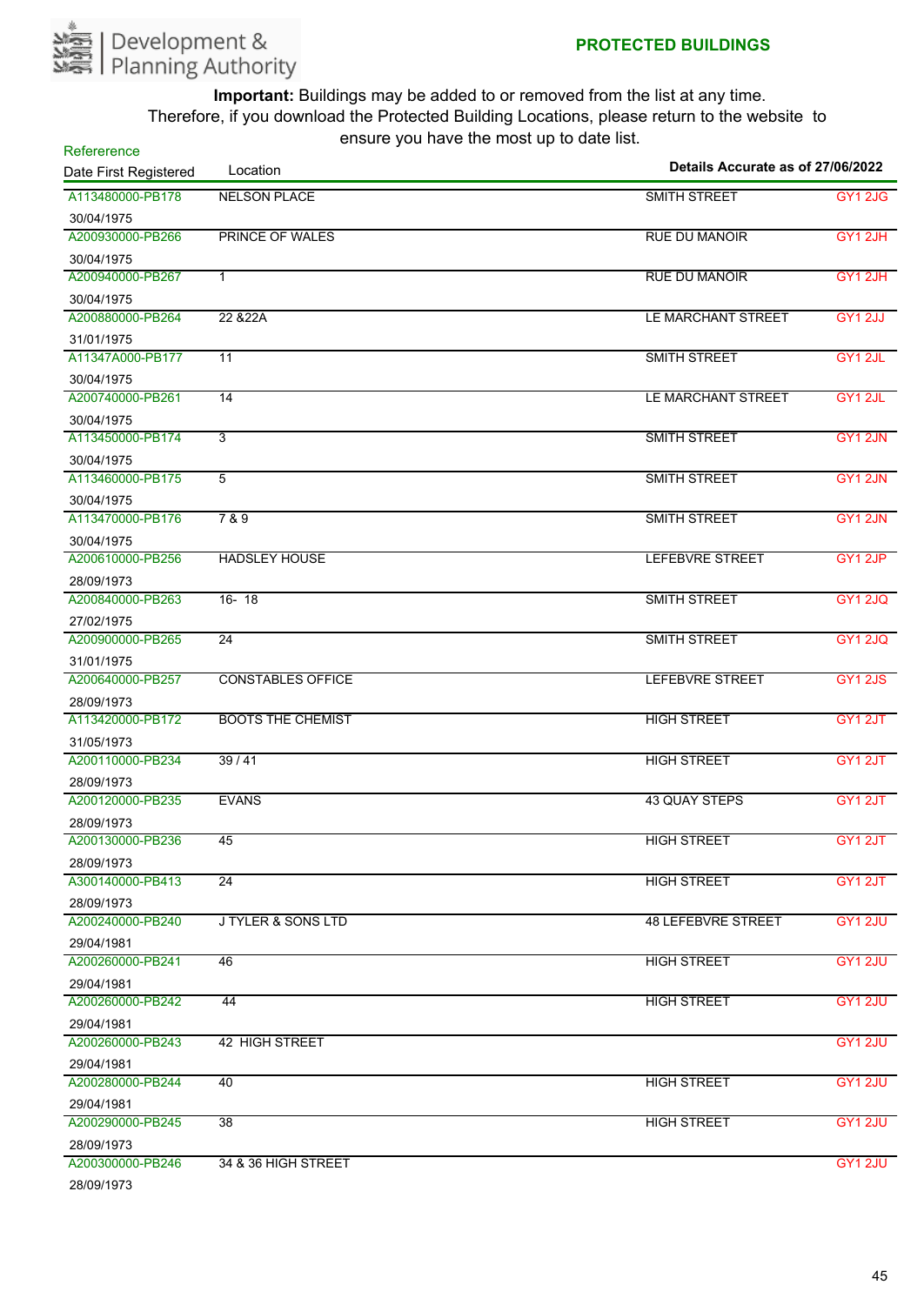

**Refererence** 

**Important:** Buildings may be added to or removed from the list at any time. Therefore, if you download the Protected Building Locations, please return to the website to ensure you have the most up to date list.

| Date First Registered | Location                   |    | Details Accurate as of 27/06/2022 |         |  |
|-----------------------|----------------------------|----|-----------------------------------|---------|--|
| A200320000-PB247      | 32                         |    | <b>HIGH STREET</b>                | GY1 2JU |  |
| 28/09/1973            |                            |    |                                   |         |  |
| A200330000-PB248      | 30                         |    | <b>HIGH STREET</b>                | GY1 2JU |  |
| 28/09/1973            |                            |    |                                   |         |  |
| A200340000-PB249      | 26/28                      |    | <b>HIGH STREET</b>                | GY1 2JU |  |
| 28/09/1973            |                            |    |                                   |         |  |
| A200180000-PB238      | $\overline{31}$            |    | <b>HIGH STREET</b>                | GY12JX  |  |
| 28/09/1973            |                            |    |                                   |         |  |
| A300100000-PB408      | 13                         |    | <b>HIGH STREET</b>                | GY1 2JZ |  |
| 29/04/1981            |                            |    |                                   |         |  |
| A300110000-PB409      | <b>LONDON HOUSE</b>        |    | 21 HIGH STREET / THE QUAY GY1 2JZ |         |  |
| 31/05/1973            |                            |    |                                   |         |  |
| A300130001-PB410      | $\overline{23}$            |    | <b>HIGH STREET</b>                | GY1 2JZ |  |
| 28/09/1973            |                            |    |                                   |         |  |
| A300130002-PB411      | $\overline{25}$            |    | <b>HIGH STREET</b>                | GY1 2JZ |  |
| 28/09/1973            |                            |    |                                   |         |  |
| A300270000-PB421      | $\overline{4}$             |    | <b>HIGH STREET</b>                | GY1 2LB |  |
| 28/09/1973            |                            |    |                                   |         |  |
| A300280000-PB422      | $\overline{2}$             |    | <b>HIGH STREET</b>                | GY1 2LB |  |
| 28/09/1973            |                            |    |                                   |         |  |
| A300010000-PB407      | <b>ALBION HOUSE</b>        |    | <b>CHURCH SQUARE</b>              | GY1 2LD |  |
| 28/09/1973            |                            |    |                                   |         |  |
| A300300000-PB423      | $\mathbf 1$                |    | <b>CHURCH SQUARE</b>              | GY1 2LD |  |
| 31/07/1980            |                            |    |                                   |         |  |
| A400010000-PB712      | <b>TOWN CHURCH</b>         |    | <b>CHURCH HILL</b>                | GY1 2LD |  |
| 23/11/1970            |                            |    |                                   |         |  |
| A200150000-PB237      | <b>MAISON DU QUAY</b>      |    | <b>QUAY STEPS</b>                 | GY1 2LE |  |
| 31/05/1973            |                            |    |                                   |         |  |
| A200220000-PB239      | PIER STEPS<br>$\mathbf{1}$ |    | THE QUAY                          | GY1 2LF |  |
| 29/09/1989            |                            |    |                                   |         |  |
| A113310000-PB171      | DA BRUNO RESTAURANT        |    | <b>NORTH ESPLANADE</b>            | GY1 2LJ |  |
| 01/02/1983            |                            |    |                                   |         |  |
| A411190005-PB957      | <b>NORTH PLANTATION</b>    |    | <b>NORTH ESPLANADE</b>            | GY1 2LQ |  |
| 19/12/1984            |                            |    |                                   |         |  |
| A110350000-PB79       | <b>L'ETOILE</b>            | 26 | <b>LES CANICHERS</b>              | GY1 2LS |  |
| 19/10/1987            |                            |    |                                   |         |  |
| A110360000-PB80       | 27                         |    | <b>LES CANICHERS</b>              | GY1 2LS |  |
| 19/10/1987            |                            |    |                                   |         |  |
| A110380000-PB81       | $\overline{31}$            |    | <b>LES CANICHERS</b>              | GY1 2LS |  |
| 19/10/1987            |                            |    |                                   |         |  |
| A110400000-PB82       | <b>WOODCOTE</b><br>35      |    | <b>LES CANICHERS</b>              | GY1 2LS |  |
| 19/10/1987            |                            |    |                                   |         |  |
| A110420000-PB84       | <b>EATONHURST</b>          |    | <b>LES CANICHERS</b>              | GY1 2LS |  |
| 19/10/1987            |                            |    |                                   |         |  |
| A110430000-PB85       | <b>GRANGECLARE</b>         |    | <b>28 LES CANICHERS</b>           | GY1 2LS |  |
| 19/10/1987            |                            |    |                                   |         |  |
| A110570000-PB92       | 40                         |    | <b>LES CANICHERS</b>              | GY1 2LT |  |
| 19/10/1987            |                            |    |                                   |         |  |
| A110580000-PB93       | <b>39 LES CANICHERS</b>    |    |                                   | GY1 2LT |  |

19/10/1987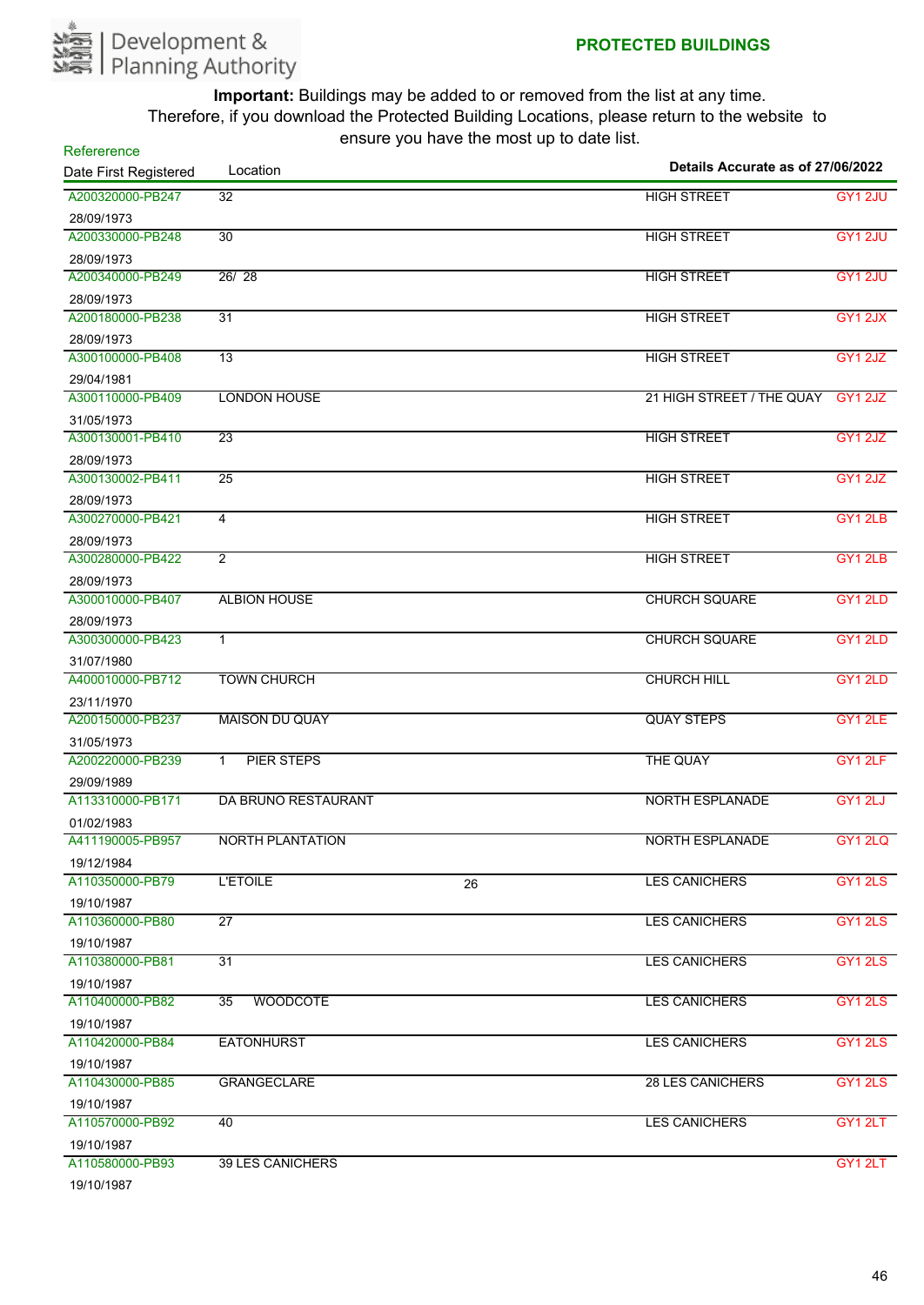

| Refererence           | 0110aro 70a 11avo 610 1110arap to aato 110t. | Details Accurate as of 27/06/2022 |         |
|-----------------------|----------------------------------------------|-----------------------------------|---------|
| Date First Registered | Location                                     |                                   |         |
| A110660000-PB94       | THE MYRTLES                                  | <b>32 LES CANICHERS</b>           | GY1 2LT |
| 27/06/1975            |                                              |                                   |         |
| A110680000-PB95       | $\overline{29}$                              | <b>LES CANICHERS</b>              | GY1 2LT |
| 19/10/1987            |                                              |                                   |         |
| A110690000-PB96       | <b>MIDDLEMARCH</b>                           | <b>LES CANICHERS</b>              | GY12LT  |
| 19/10/1987            |                                              |                                   |         |
| A110700000-PB97       | 25                                           | <b>LES CANICHERS</b>              | GY1 2LT |
| 19/10/1987            |                                              |                                   |         |
| A110460000-PB86       | <b>CREVICHON</b>                             | <b>1 LES CANICHERS</b>            | GY1 2NE |
| 14/11/1984            |                                              |                                   |         |
| A110470000-PB87       | <b>CLIFTON TERRACE</b>                       | <b>2 LES CANICHERS</b>            | GY1 2NE |
| 14/11/1984            |                                              |                                   |         |
| A110480000-PB88       | 3 CLIFTON TERRACE                            | <b>LES CANICHERS</b>              | GY1 2NE |
| 14/11/1984            |                                              |                                   |         |
| A110490000-PB89       | <b>BELGRAVIA HOUSE</b>                       | <b>4 LES CANICHERS</b>            | GY12NE  |
| 14/11/1984            |                                              |                                   |         |
| A110500000-PB90       | <b>GLENFINNAN HOUSE</b>                      | <b>5 LES CANICHERS</b>            | GY1 2NE |
| 14/11/1984            |                                              |                                   |         |
| A110510000-PB91       | <b>BEAUFORT HOUSE</b>                        | <b>6 LES CANICHERS</b>            | GY1 2NE |
| 14/11/1984            |                                              |                                   |         |
| A11356A000-PB182      | <b>CHANNEL HOUSE</b>                         | <b>SMITH STREET</b>               | GY1 2NF |
| 31/01/1975            |                                              |                                   |         |
| A113550000-PB180      | <b>MAISON ALLAIRE</b>                        | <b>SMITH STREET</b>               | GY1 2NG |
| 31/01/1975            |                                              |                                   |         |
| A113560000-PB181      | <b>HIRZEL HOUSE</b>                          | <b>SMITH STREET</b>               | GY1 2NG |
| 31/01/1975            |                                              |                                   |         |
| A113720000-PB184      | <b>OLD CROWN OFFICE</b>                      | <b>ANN'S PLACE</b>                | GY1 2NU |
| 30/04/1975            |                                              |                                   |         |
| A113740000-PB185      | OLD GOVERNMENT HSE HOTEL                     | <b>ANN'S PLACE</b>                | GY1 2NU |
| 30/04/1975            |                                              |                                   |         |
| A114350000-PB211      | <b>RICHMOND COURT</b><br>1                   | <b>ANN'S PLACE</b>                | GY1 2NU |
| 30/04/1975            |                                              |                                   |         |
| A11435A000-PB211      | <b>RICHMOND COURT</b><br>2.                  | <b>ANN'S PLACE</b>                | GY1 2NU |
| 30/04/1975            |                                              |                                   |         |
| A114360000-PB211      | <b>RICHMOND COURT</b><br>3                   | <b>ANN'S PLACE</b>                | GY1 2NU |
| 30/04/1975            |                                              |                                   |         |
| A114260000-PB206      | 8                                            | <b>COLLEGE STREET</b>             | GY1 2NY |
| 29/10/1982            |                                              |                                   |         |
| A114270000-PB207      | <b>COLLEGE VIEW</b><br>7                     | <b>COLLEGE STREET</b>             | GY1 2NY |
| 29/10/1982            |                                              |                                   |         |
| A114280000-PB208      | 6                                            | <b>COLLEGE STREET</b>             | GY1 2NY |
| 29/10/1982            |                                              |                                   |         |
| A114290000-PB209      | $\overline{5}$                               | <b>COLLEGE STREET</b>             | GY1 2NY |
| 29/10/1982            |                                              |                                   |         |
| A114390000-PB212      | <b>ST JAMES</b>                              | <b>ST. JAMES STREET</b>           | GY1 2NZ |
| 23/11/1970            |                                              |                                   |         |
| A201080000-PB269      | <b>BONAMY HOUSE</b>                          | <b>NORTH CLIFTON</b>              | GY1 2NZ |
| 30/04/1975            |                                              |                                   |         |
| A201110000-PB270      | 2 ST JAMES STREET                            |                                   | GY1 2NZ |
| 0010111077            |                                              |                                   |         |

30/04/1975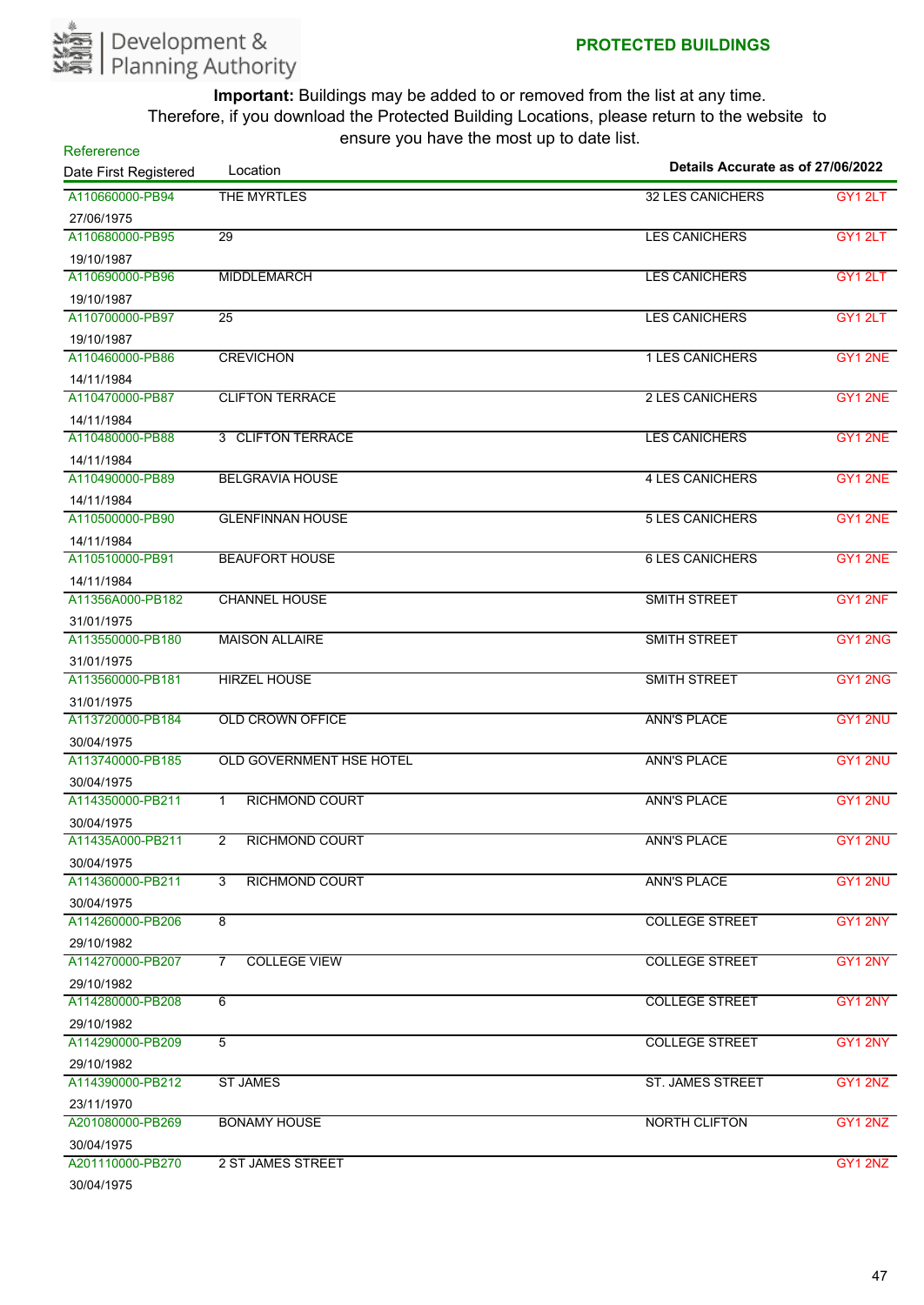

| Refererence<br>Date First Registered | Location                        | Details Accurate as of 27/06/2022 |                     |
|--------------------------------------|---------------------------------|-----------------------------------|---------------------|
| A201120000-PB271                     | $\mathbf{1}$                    | <b>ST. JAMES STREET</b>           | GY1 2NZ             |
|                                      |                                 |                                   |                     |
| 30/04/1975<br>A200960000-PB268       | <b>ROYAL COURT BUILDINGS</b>    | <b>RUE DU MANOIR</b>              | <b>GY1 2PB</b>      |
|                                      |                                 |                                   |                     |
| 30/04/1975<br>A200450000-PB252       | $\overline{18}$                 | <b>NEW STREET</b>                 | GY1 2PF             |
| 30/04/1975                           |                                 |                                   |                     |
| A200460000-PB253                     | 14 & 16 NEW STREET              |                                   | GY12PF              |
| 30/04/1975                           |                                 |                                   |                     |
| A200510000-PB254                     | 10                              | <b>NEW STREET</b>                 | GY1 2PF             |
| 30/04/1975                           |                                 |                                   |                     |
| A200530000-PB255                     | 6/8                             | <b>NEW STREET</b>                 | GY1 2PF             |
| 30/04/1975                           |                                 |                                   |                     |
| A201190000-PB274                     | <b>CLIFTON COURT</b>            | <b>CLIFTON</b>                    | GY1 2PH             |
| 27/10/1989                           |                                 |                                   |                     |
| A201220000-PB275                     | $\overline{2}$                  | <b>CLIFTON</b>                    | GY1 2PH             |
| 27/10/1989                           |                                 |                                   |                     |
| A201230000-PB276                     | $\mathbf{1}$                    | <b>CLIFTON</b>                    | GY12PH              |
| 27/10/1989                           |                                 |                                   |                     |
| A300900000-PB459                     | <b>LA VERDURE</b>               | <b>CLIFTON</b>                    | GY1 2PH             |
| 27/07/1990                           |                                 |                                   |                     |
| A300910002-PB460                     | <b>CLIFTON</b>                  | <b>CLIFTON</b>                    | GY12PH              |
| 27/07/1990                           |                                 |                                   |                     |
| A300910003-PB460                     | <b>CLIFTON</b>                  | <b>CLIFTON</b>                    | GY1 2PH             |
| 27/07/1990                           |                                 |                                   |                     |
| A30091G000-PB460                     | <b>CLIFTON</b>                  | <b>CLIFTON</b>                    | GY1 2PH             |
| 27/07/1990                           |                                 |                                   |                     |
| A302010000-PB486                     | LE PLATON HOME                  | <b>LE PLATON</b>                  | GY1 2PH             |
| 30/04/1975                           |                                 |                                   |                     |
| A301060000-PB463                     | <b>GUILLE ALLES LIBRARY</b>     | <b>MARKET STREET</b>              | GY1 2PJ             |
| 31/01/1974                           |                                 |                                   |                     |
| A202350000-PB333                     | <b>WARWICK HOUSE</b>            | ST. JOHN STREET                   | GY <sub>1</sub> 2PL |
| 27/10/1989                           |                                 |                                   |                     |
| A201460000-PB296                     | <b>BRIERLEY COTTAGE</b>         | 1 UNION STREET                    | GY12PS              |
| 27/10/1989                           |                                 |                                   |                     |
| A201480000-PB298                     | <b>UNION STREET STORES</b><br>3 | <b>UNION STREET</b>               | GY1 2PS             |
| 27/10/1989                           |                                 |                                   |                     |
| A201490000-PB299                     | <b>4 UNION STREET</b>           |                                   | <b>GY1 2PS</b>      |
| 27/10/1989                           |                                 |                                   |                     |
| A201490001-PB299                     | <b>4 UNION STREET</b>           |                                   | GY12PS              |
| 27/10/1989                           |                                 |                                   |                     |
| A201490002-PB299                     | <b>4 UNION STREET</b>           |                                   | GY1 2PS             |
| 27/10/1989                           |                                 |                                   |                     |
| A201490003-PB299                     | <b>4 UNION STREET</b>           |                                   | <b>GY1 2PS</b>      |
| 27/10/1989                           |                                 |                                   |                     |
| A201500000-PB300                     | <b>KUMRITIN</b>                 | <b>5 UNION STREET</b>             | GY1 2PS             |
| 27/10/1989                           |                                 |                                   |                     |
| A201520000-PB302                     | LE COIN                         | UNION STREET                      | <b>GY1 2PS</b>      |
| 27/10/1989                           |                                 |                                   |                     |
| A301820000-PB477                     | <b>AUSTRAL HOUSE</b>            | <b>ALLEZ STREET</b>               | GY1 2PS             |
|                                      |                                 |                                   |                     |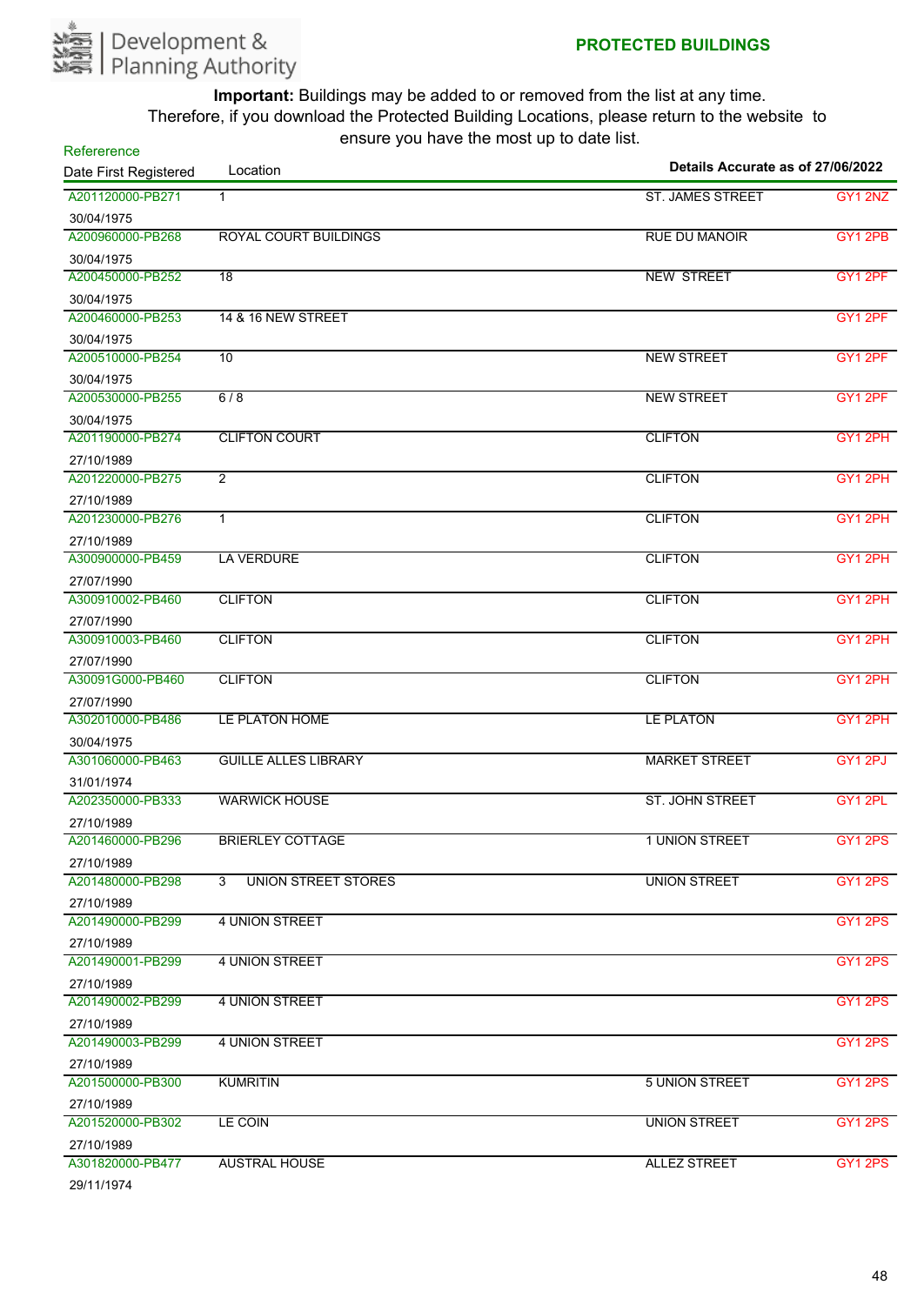

| Refererence           |                                  | Details Accurate as of 27/06/2022 |                     |  |
|-----------------------|----------------------------------|-----------------------------------|---------------------|--|
| Date First Registered | Location                         |                                   |                     |  |
| A301830000-PB478      | <b>3 GEORGE TERRACE</b>          | <b>UNION STREET</b>               | GY12PS              |  |
| 29/11/1974            |                                  |                                   |                     |  |
| A301840000-PB479      | $\overline{2}$                   | <b>UNION STREET</b>               | <b>GY1 2PS</b>      |  |
| 29/11/1974            |                                  |                                   |                     |  |
| A301850000-PB480      | $\mathbf{1}$                     | <b>UNION STREET</b>               | <b>GY1 2PS</b>      |  |
| 29/11/1974            |                                  |                                   |                     |  |
| A301860000-PB481      | $\overline{7}$                   | <b>UNION STREET</b>               | GY <sub>1</sub> 2PS |  |
| 30/09/1975            |                                  |                                   |                     |  |
| A301870000-PB482      | <b>SHAFTESBURY HOUSE</b>         | <b>UNION STREET</b>               | GY1 2PS             |  |
| 30/09/1975            |                                  |                                   |                     |  |
| A301880000-PB483      | <b>GLENBARDIE</b>                | <b>UNION STREET</b>               | GY <sub>1</sub> 2PS |  |
| 30/09/1975            |                                  |                                   |                     |  |
| A301890000-PB484      | 10                               | <b>UNION STREET</b>               | <b>GY1 2PS</b>      |  |
| 30/09/1975            |                                  |                                   |                     |  |
| A201350000-PB286      | $\overline{2}$                   | <b>SAUMAREZ STREET</b>            | GY1 2PT             |  |
| 29/11/1974            |                                  |                                   |                     |  |
| A201360000-PB287      | $\overline{3}$<br><b>ENDWELL</b> | <b>SAUMAREZ STREET</b>            | GY1 2PT             |  |
| 29/11/1974            |                                  |                                   |                     |  |
| A201370000-PB288      | 4                                | <b>SAUMAREZ STREET</b>            | GY1 2PT             |  |
| 29/11/1974            |                                  |                                   |                     |  |
| A201380001-PB289      | <b>5 SAUMAREZ STREET</b>         |                                   | GY1 2PT             |  |
| 29/11/1974            |                                  |                                   |                     |  |
| A201380002-PB289      | <b>5 SAUMAREZ STREET</b>         |                                   | GY12PT              |  |
| 29/11/1974            |                                  |                                   |                     |  |
| A201380003-PB289      | <b>5 SAUMAREZ STREET</b>         |                                   | GY1 2PT             |  |
| 29/11/1974            |                                  |                                   |                     |  |
| A201390000-PB290      | 6                                | <b>SAUMAREZ STREET</b>            | GY1 2PT             |  |
| 31/12/1974            |                                  |                                   |                     |  |
| A201400000-PB291      | $\overline{7}$                   | <b>SAUMAREZ STREET</b>            | GY1 2PT             |  |
| 29/11/1974            |                                  |                                   |                     |  |
| A201410000-PB292      | THE BRENTFORD                    | <b>8 SAUMAREZ STREET</b>          | GY12PT              |  |
| 29/11/1974            |                                  |                                   |                     |  |
| A201420000-PB293      | 9                                | SAUMAREZ STREET                   | GY1 2PT             |  |
| 29/11/1974            |                                  |                                   |                     |  |
| A201430001-PB294      | <b>10 SAUSMAREZ STREET</b>       |                                   | GY1 2PT             |  |
| 29/11/1974            |                                  |                                   |                     |  |
| A201430002-PB294      | <b>10 SAUSMAREZ STREET</b>       |                                   | GY1 2PT             |  |
| 29/11/1974            |                                  |                                   |                     |  |
| A201430003-PB294      | <b>10 SAUSMAREZ STREET</b>       |                                   | GY1 2PT             |  |
| 29/11/1974            |                                  |                                   |                     |  |
| A201440000-PB295      | 11                               | <b>UNION STREET</b>               | GY1 2PT             |  |
| 29/11/1974            |                                  |                                   |                     |  |
| A301900000-PB485      | $\overline{11}$                  | <b>UNION STREET</b>               | GY1 2PT             |  |
| 30/09/1975            |                                  |                                   |                     |  |
| A302160000-PB487      | <b>MOUNT PLEASANT</b>            | 21 SAUMAREZ STREET                | GY1 2PT             |  |
| 29/11/1974            |                                  |                                   |                     |  |
| A302160002-PB487      | <b>MOUNT PLEASANT</b>            | 21 SAUMAREZ STREET                | GY1 2PT             |  |
| 29/11/1974            |                                  |                                   |                     |  |
| A302160003-PB487      | <b>MOUNT PLEASANT</b>            | 21 SAUMAREZ STREET                | GY1 2PT             |  |
| 29/11/1974            |                                  |                                   |                     |  |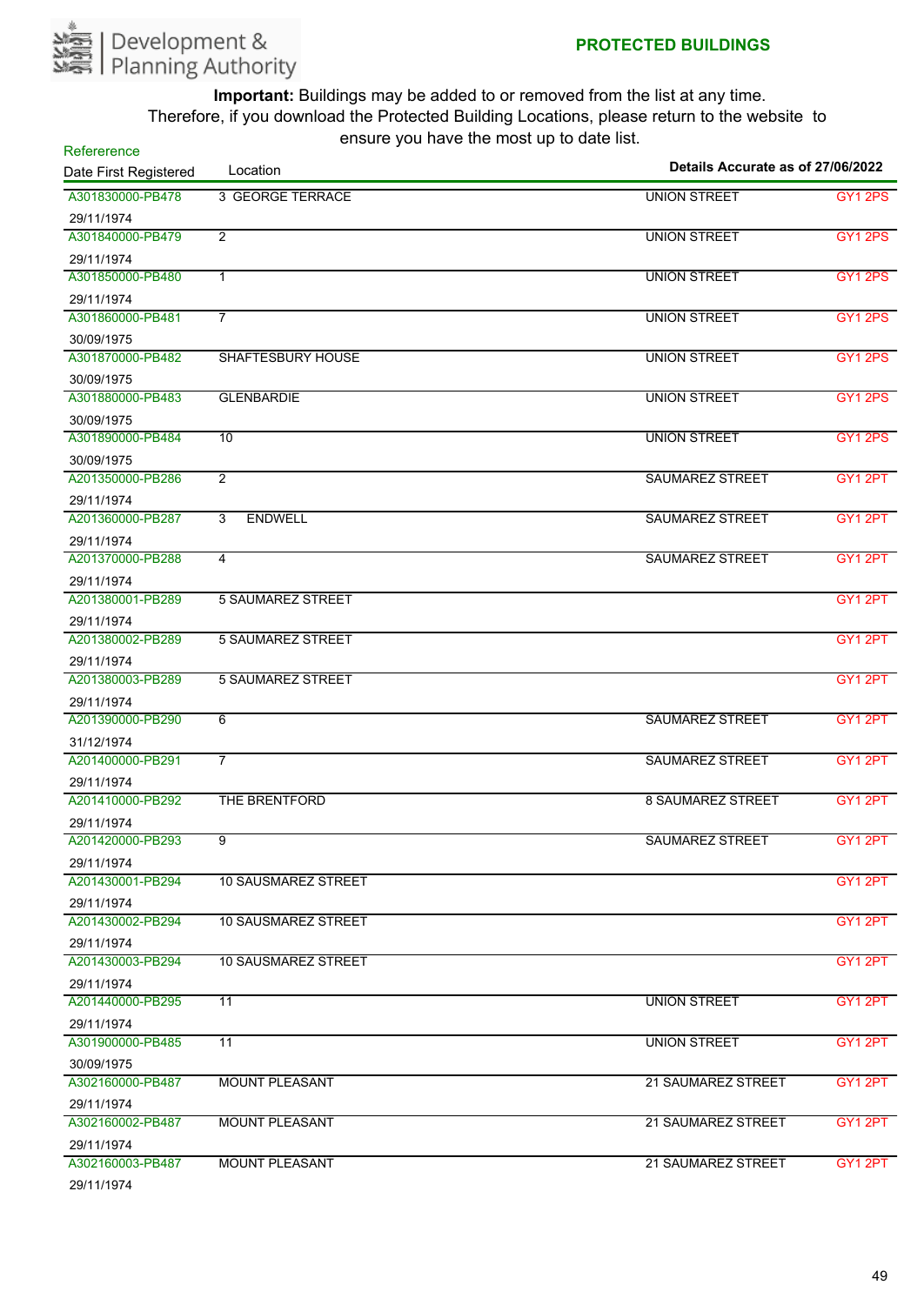

| Refererence<br>Location        |                                   | Details Accurate as of 27/06/2022 |                           |         |
|--------------------------------|-----------------------------------|-----------------------------------|---------------------------|---------|
| Date First Registered          |                                   |                                   |                           |         |
| A302160004-PB487               | <b>MOUNT PLEASANT</b>             |                                   | <b>21 SAUMAREZ STREET</b> | GY1 2PT |
| 29/11/1974                     |                                   |                                   |                           |         |
| A302170000-PB488               | $\overline{20}$                   |                                   | <b>SAUSMAREZ STREET</b>   | GY12PT  |
| 29/11/1974                     |                                   |                                   |                           |         |
| A302170002-PB488               | $\overline{20}$                   |                                   | <b>SAUSMAREZ STREET</b>   | GY1 2PT |
| 29/11/1974                     |                                   |                                   |                           |         |
| A302170003-PB488               | $\overline{20}$                   |                                   | <b>SAUSMAREZ STREET</b>   | GY12PT  |
| 29/11/1974                     |                                   |                                   |                           |         |
| A302180000-PB489               | 19                                |                                   | SAUMAREZ STREET           | GY1 2PT |
| 29/11/1974                     |                                   |                                   |                           |         |
| A302190000-PB490               | <b>KINGSMERE</b>                  |                                   | <b>18 SAUMAREZ STREET</b> | GY1 2PT |
| 29/11/1974                     |                                   |                                   |                           |         |
| A302200000-PB491               | <b>17 SAUSMAREZ COURT</b>         |                                   | <b>SAUMAREZ STREET</b>    | GY1 2PT |
| 29/11/1974<br>A302220000-PB492 | $\overline{16}$                   |                                   | <b>SAUMAREZ STREET</b>    |         |
|                                |                                   |                                   |                           | GY1 2PT |
| 29/11/1974<br>A302240000-PB493 | 14-16 SAUMAREZ STREET             |                                   |                           | GY12PT  |
|                                |                                   |                                   |                           |         |
| 29/11/1974<br>A302240000-PB494 | 14                                |                                   | <b>SAUMAREZ STREET</b>    | GY1 2PT |
|                                |                                   |                                   |                           |         |
| 29/11/1974<br>A201250000-PB277 | $\overline{22}$                   |                                   | <b>SAUMAREZ STREET</b>    | GY1 2PU |
|                                |                                   |                                   |                           |         |
| 29/11/1974<br>A201260000-PB278 | 23                                |                                   | SAUMAREZ STREET           | GY1 2PU |
|                                |                                   | <b>ALDBROOK</b>                   |                           |         |
| 31/12/1974<br>A201270000-PB279 | <b>HERMES HOUSE</b>               |                                   | <b>25 SAUMAREZ STREET</b> | GY12PU  |
|                                |                                   |                                   |                           |         |
| 29/11/1974<br>A201280000-PB280 | 24                                |                                   | <b>SAUMAREZ STREET</b>    | GY1 2PU |
|                                |                                   |                                   |                           |         |
| 29/11/1974<br>A201290000-PB281 | 26                                |                                   | <b>SAUMAREZ STREET</b>    | GY1 2PU |
| 29/11/1974                     |                                   |                                   |                           |         |
| A201300000-PB282               | 27                                |                                   | <b>SAUMAREZ STREET</b>    | GY1 2PU |
| 29/11/1974                     |                                   |                                   |                           |         |
| A201310000-PB283               | 28                                |                                   | <b>SAUMAREZ STREET</b>    | GY1 2PU |
| 29/11/1974                     |                                   |                                   |                           |         |
| A201320000-PB284               | <b>SARK VIEW</b>                  |                                   | <b>29 SAUMAREZ STREET</b> | GY1 2PU |
| 31/01/1975                     |                                   |                                   |                           |         |
| A201330000-PB285               | 30                                |                                   | SAUMAREZ STREET           | GY1 2PU |
| 29/11/1974                     |                                   |                                   |                           |         |
| A202310000-PB329               | $1 + 2$<br><b>COLLEGE TERRACE</b> |                                   | <b>GRANGE ROAD</b>        | GY12PX  |
| 31/07/1989                     |                                   |                                   |                           |         |
| A202320000-PB330               | <b>COLLEGE TERRACE</b><br>3       |                                   | <b>GRANGE ROAD</b>        | GY12PX  |
| 31/07/1989                     |                                   |                                   |                           |         |
| A202330000-PB331               | <b>COLLEGE TERRACE</b><br>4       |                                   | <b>GRANGE ROAD</b>        | GY12PX  |
| 31/07/1989                     |                                   |                                   |                           |         |
| A202340000-PB332               | <b>5 COLLEGE TERRACE</b>          | <b>BURTOL CLEANERS</b>            | <b>GRANGE ROAD</b>        | GY1 2PX |
| 31/07/1989                     |                                   |                                   |                           |         |
| A202360000-PB334               | $\overline{7}$                    |                                   | <b>GRANGE ROAD</b>        | GY1 2PX |
| 01/10/1989                     |                                   |                                   |                           |         |
| A202370000-PB335               | $\overline{8}$                    | <b>ANTIQUES</b>                   | THE GRANGE                | GY12PX  |
| 31/10/1989                     |                                   |                                   |                           |         |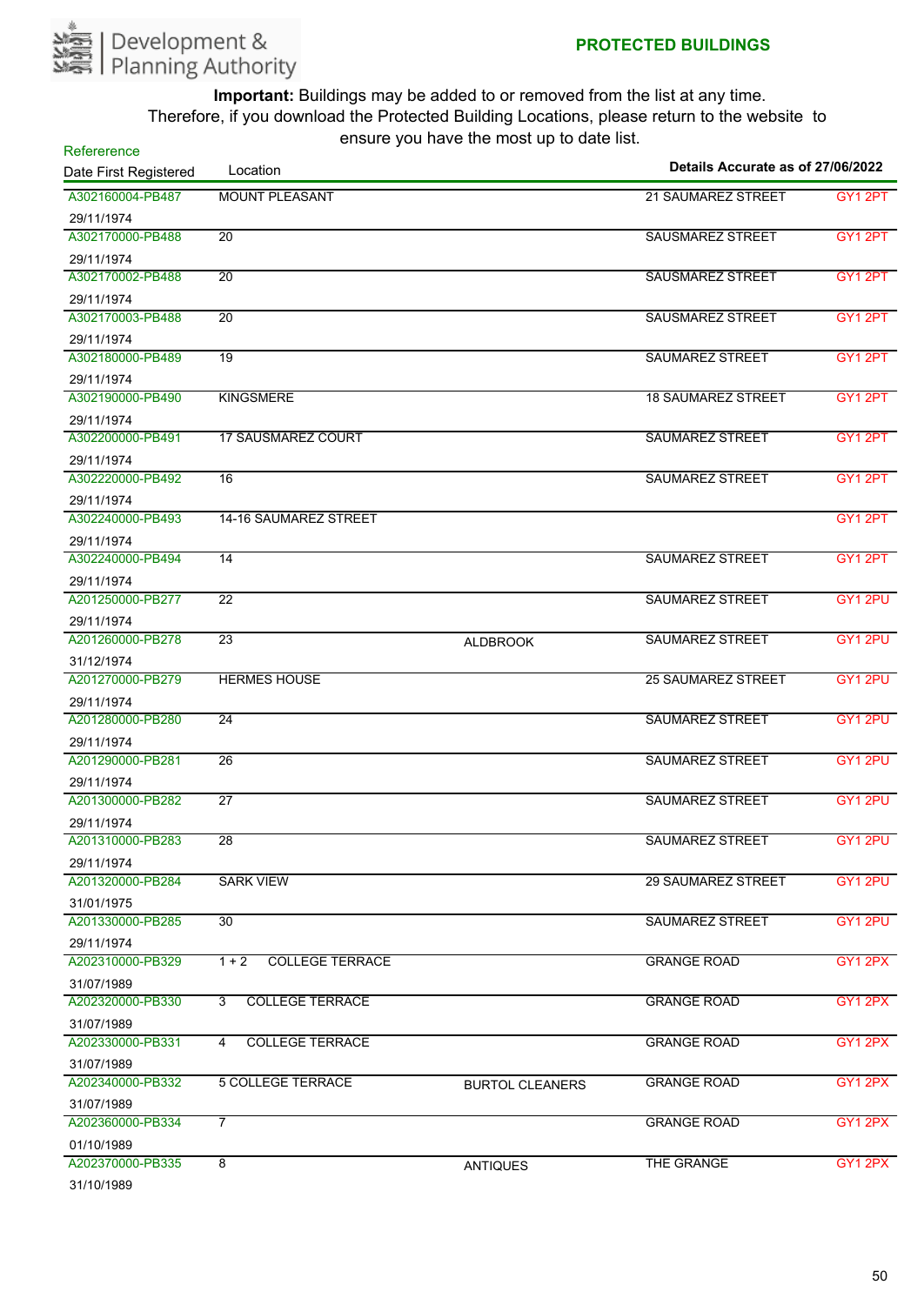

| Refererence<br>Location<br>Date First Registered |                           | Details Accurate as of 27/06/2022 |                |  |
|--------------------------------------------------|---------------------------|-----------------------------------|----------------|--|
| A114400000-PB213                                 |                           |                                   |                |  |
|                                                  | ELIZABETH COLLEGE         | <b>GRANGE ROAD</b>                | GY1 2PY        |  |
| 29/10/1982<br>A114410000-PB214                   | <b>OLD FIRE STATION</b>   | <b>GRANGE ROAD</b>                | GY12PY         |  |
|                                                  |                           |                                   |                |  |
| 01/11/1981<br>A201510000-PB301                   | <b>MELBOURNE</b>          | <b>ST. JOHN STREET</b>            | GY1 2PZ        |  |
| 27/10/1989                                       |                           |                                   |                |  |
| A201530000-PB303                                 | THE COACH HOUSE           | 8 ST. JOHN STREET                 | GY1 2PZ        |  |
| 27/10/1989                                       |                           |                                   |                |  |
| A201540000-PB304                                 | <b>LA LICORNE</b>         | 9 ST. JOHN STREET                 | <b>GY1 2PZ</b> |  |
| 27/10/1989                                       |                           |                                   |                |  |
| A20155A000-PB305                                 | <b>MEWS COTTAGE</b>       | 10A ST. JOHN STREET               | GY1 2PZ        |  |
| 06/04/2009                                       |                           |                                   |                |  |
| A201570000-PB305                                 | <b>DUFFLE COTTAGE</b>     | 1 ST. JOHN STREET                 | GY1 2PZ        |  |
| 06/04/2009                                       |                           |                                   |                |  |
| A201590000-PB306                                 | $\overline{11}$           | <b>ST. JOHN STREET</b>            | GY12PZ         |  |
| 27/10/1989                                       |                           |                                   |                |  |
| A201600000-PB307                                 | <b>FLORENCE HOUSE</b>     | 12 ST. JOHN STREET                | GY12PZ         |  |
| 29/09/1989                                       |                           |                                   |                |  |
| A201620000-PB308                                 | <b>LA GRANGEE</b>         | 14 ST. JOHN STREET                | GY1 2PZ        |  |
| 27/10/1989                                       |                           |                                   |                |  |
| A201650000-PB311                                 | 3                         | <b>ST. JOHN STREET</b>            | <b>GY1 2PZ</b> |  |
| 27/10/1989                                       |                           |                                   |                |  |
| A201660000-PB312                                 | <b>GAVARNIE</b>           | 4 ST. JOHN STREET                 | GY1 2PZ        |  |
| 27/10/1989                                       |                           |                                   |                |  |
| A201670000-PB313                                 | <b>LA MAISON DE VILLE</b> | 5 ST. JOHN STREET                 | GY12PZ         |  |
| 27/10/1989                                       |                           |                                   |                |  |
| A201680000-PB314                                 | 6                         | ST. JOHN STREET                   | GY1 2PZ        |  |
| 27/10/1989                                       |                           |                                   |                |  |
| A202390000-PB336                                 | <b>GRANGE HOUSE</b>       | ST. JOHN STREET                   | GY1 2PZ        |  |
| 29/11/1974                                       |                           |                                   |                |  |
| A114440000-PB215                                 | <b>1 GRANGE PLACE</b>     | <b>GRANGE ROAD</b>                | <b>GY1 2QA</b> |  |
| 29/10/1982                                       |                           |                                   |                |  |
| A114440001-PB215                                 | 1 GRANGE PLACE            | <b>GRANGE ROAD</b>                | <b>GY1 2QA</b> |  |
| 29/10/1982                                       |                           |                                   |                |  |
| A114440002-PB215                                 | 1 GRANGE PLACE            | <b>GRANGE ROAD</b>                | GY1 2QA        |  |
| 29/10/1982                                       |                           |                                   |                |  |
| A114440003-PB215                                 | 1 GRANGE PLACE            | <b>GRANGE ROAD</b>                | <b>GY1 2QA</b> |  |
| 29/10/1982                                       |                           |                                   |                |  |
| A114440004-PB215                                 | 1 GRANGE PLACE            | <b>GRANGE ROAD</b>                | GY1 2QA        |  |
| 29/10/1982                                       |                           |                                   |                |  |
| A114440005-PB215                                 | <b>1 GRANGE PLACE</b>     | <b>GRANGE ROAD</b>                | <b>GY1 2QA</b> |  |
| 29/10/1982                                       |                           |                                   |                |  |
| A114440006-PB215                                 | <b>1 GRANGE PLACE</b>     | <b>GRANGE ROAD</b>                | <b>GY1 2QA</b> |  |
| 29/10/1982                                       |                           |                                   |                |  |
| A114440009-PB215                                 | 1 GRANGE PLACE            | <b>GRANGE ROAD</b>                | GY1 2QA        |  |
| 29/10/1982                                       |                           |                                   |                |  |
| A114450000-PB216                                 | $\overline{2}$            | <b>GRANGE PLACE</b>               | <b>GY1 2QA</b> |  |
| 29/10/1982                                       |                           |                                   |                |  |
| A201720000-PB315                                 | <b>SAN MARCO</b>          | <b>HAVILLAND STREET</b>           | <b>GY1 2QB</b> |  |
| 31/07/1989                                       |                           |                                   |                |  |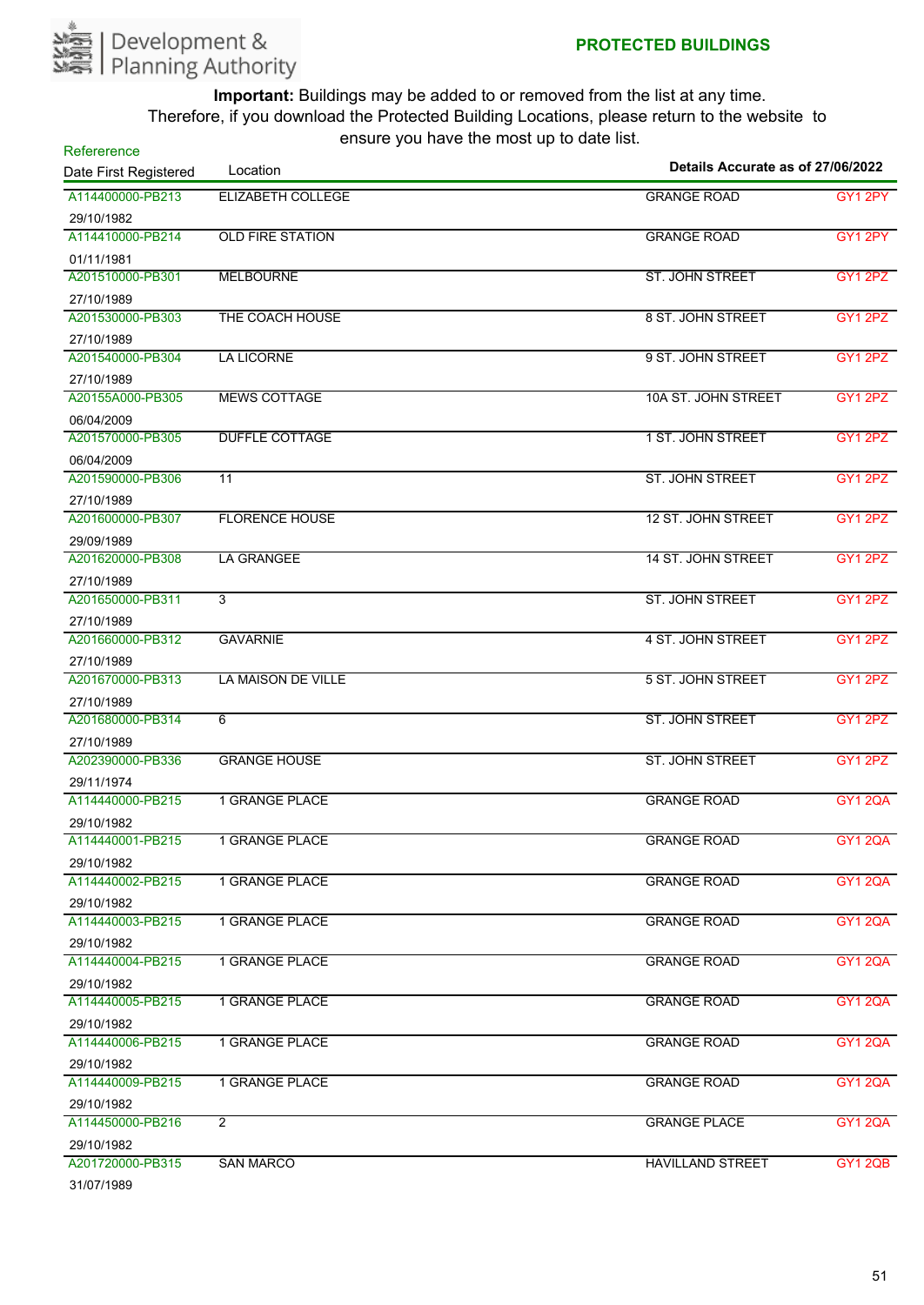

| Refererence<br>Details Accurate as of 27/06/2022<br>Location |                            |                         |                |
|--------------------------------------------------------------|----------------------------|-------------------------|----------------|
| Date First Registered                                        |                            |                         |                |
| A201730000-PB316                                             | 13                         | <b>HAVILLAND STREET</b> | <b>GY1 2QB</b> |
| 27/10/1989                                                   |                            |                         |                |
| A201760000-PB317                                             | 16                         | <b>HAVILLAND STREET</b> | <b>GY1 2QB</b> |
| 27/10/1989                                                   |                            |                         |                |
| A201770000-PB318                                             | 17                         | <b>HAVILLAND STREET</b> | <b>GY1 2QB</b> |
| 27/09/1989<br>A201780000-PB319                               | <b>19 HAVILLAND STREET</b> |                         | <b>GY1 2QB</b> |
|                                                              |                            |                         |                |
| 29/09/1989<br>A201780001-PB319                               | <b>19 HAVILLAND STREET</b> |                         | GY1 2QB        |
|                                                              |                            |                         |                |
| 29/09/1989<br>A201780002-PB319                               | <b>19 HAVILLAND STREET</b> |                         | <b>GY1 2QB</b> |
|                                                              |                            |                         |                |
| 29/09/1989<br>A201790000-PB320                               | 18                         | <b>HAVILLAND STREET</b> | <b>GY1 2QB</b> |
|                                                              |                            |                         |                |
| 27/10/1989<br>A201800000-PB321                               | $\overline{20}$            | <b>BATTLE LANE</b>      | <b>GY1 2QB</b> |
|                                                              |                            |                         |                |
| 30/09/1975<br>A201630000-PB309                               | $\overline{1}$             | <b>BATTLE LANE</b>      | <b>GY1 2QD</b> |
|                                                              |                            |                         |                |
| 27/10/1989<br>A201640000-PB310                               | 2                          | <b>BATTLE LANE</b>      | <b>GY1 2QD</b> |
|                                                              |                            |                         |                |
| 27/10/1989<br>A201880000-PB322                               | $\mathbf{1}$               | <b>HAVILLAND STREET</b> | <b>GY1 2QE</b> |
|                                                              |                            |                         |                |
| 29/09/1989<br>A201890000-PB323                               | 3                          | <b>HAVILLAND STREET</b> | <b>GY1 2QE</b> |
| 29/09/1989                                                   |                            |                         |                |
| A201950000-PB324                                             | 8                          | <b>HAVILLAND STREET</b> | <b>GY1 2QE</b> |
| 31/12/1974                                                   |                            |                         |                |
| A201960000-PB325                                             | <b>CARDINAL HOUSE</b>      | 9 HAVILLAND STREET      | GY1 2QE        |
| 29/11/1974                                                   |                            |                         |                |
| A201970000-PB326                                             | <b>ALLEZ HOUSE</b>         | <b>ALLEZ STREET</b>     | <b>GY1 2QE</b> |
| 27/10/1989                                                   |                            |                         |                |
| A114470000-PB218                                             | <b>2 GRANGE TERRACE</b>    | <b>GRANGE ROAD</b>      | <b>GY1 2QG</b> |
| 29/10/1982                                                   |                            |                         |                |
| A114490000-PB220                                             | <b>DELANCEY HOUSE</b>      | <b>GRANGE ROAD</b>      | <b>GY1 2QG</b> |
| 29/10/1982                                                   |                            |                         |                |
| A114510000-PB222                                             | <b>LUKIS HOUSE</b>         | <b>GRANGE ROAD</b>      | <b>GY1 2QG</b> |
| 05/11/1981                                                   |                            |                         |                |
| A114510000-PB223                                             | METEOROLOGICAL OBSERVATORY | <b>GRANGE ROAD</b>      | <b>GY1 2QG</b> |
| 05/11/1981                                                   |                            |                         |                |
| A114480000-PB219                                             | SUNNYCROFT VILLA CELESTE   | <b>GRANGE ROAD</b>      | GY1 2QH        |
| 29/10/1982                                                   |                            |                         |                |
| A114560000-PB224                                             | <b>LA GRANGE</b>           | <b>GRANGE ROAD</b>      | <b>GY1 2QH</b> |
| 29/10/1982                                                   |                            |                         |                |
| A202400000-PB337                                             | 9                          | <b>GRANGE ROAD</b>      | GY1 2QJ        |
| 01/10/1989                                                   |                            |                         |                |
| A202410000-PB338                                             | 10                         | <b>GRANGE ROAD</b>      | GY1 2QJ        |
| 01/10/1989                                                   |                            |                         |                |
| A202440000-PB339                                             | <b>GRANGE COURT</b>        | <b>GRANGE ROAD</b>      | GY1 2QJ        |
| 29/11/1974                                                   |                            |                         |                |
| A113710000-PB183                                             | ST. PETER PORT HOSPITAL    | <b>HOSPITAL LANE</b>    | GY1 2QN        |
| 31/01/1975                                                   |                            |                         |                |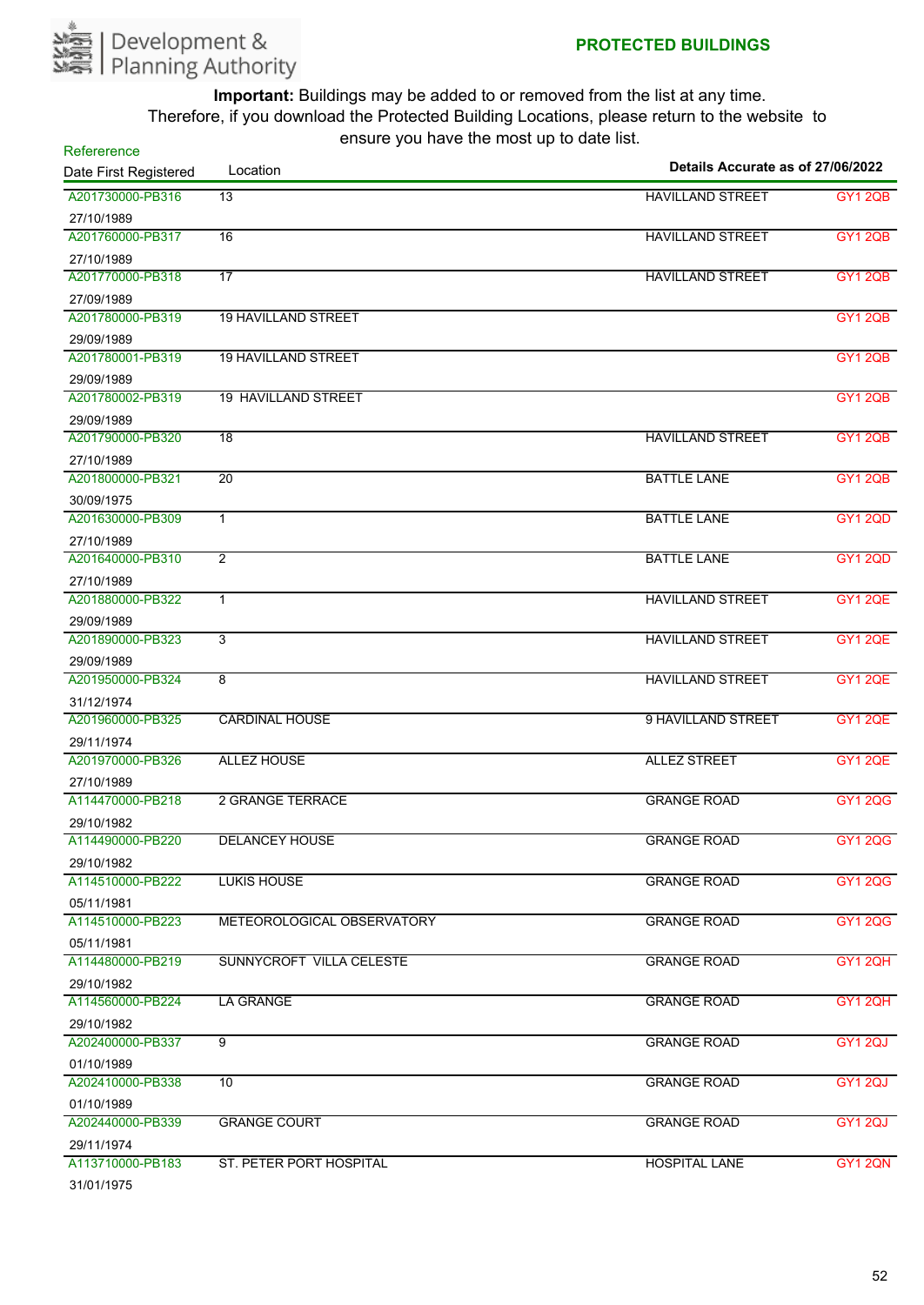

| Refererence           |                               | $10.91$ $\sigma$ $1.91$ $\sigma$ $1.1$ $\sigma$ $1.1$ $\sigma$ $\sigma$ $\sigma$ |                                   |                |
|-----------------------|-------------------------------|----------------------------------------------------------------------------------|-----------------------------------|----------------|
| Date First Registered | Location                      |                                                                                  | Details Accurate as of 27/06/2022 |                |
| A114500000-PB221      | <b>GRANARY HOUSE</b>          |                                                                                  | <b>GRANGE ROAD</b>                | <b>GY1 2QQ</b> |
| 02/05/1989            |                               |                                                                                  |                                   |                |
| A41110C000-PB954      | <b>BELVEDERE HOUSE</b>        |                                                                                  | <b>FERMAIN ROAD</b>               | <b>GY1 2SJ</b> |
| 04/06/1979            |                               |                                                                                  |                                   |                |
| A10118A000-PB1659     | <b>COUTANCHEZ FARM</b>        |                                                                                  | ROUTE DES COUTANCHEZ              | GY1 2TY        |
| 17/08/2016            |                               |                                                                                  |                                   |                |
| A210250000-PB403      | <b>PLANQUE FARM</b>           |                                                                                  | <b>LA PLANQUE</b>                 | <b>GY1 2UA</b> |
| 16/01/2002            |                               |                                                                                  |                                   |                |
| A108940000-PB49       | <b>THE MOORINGS</b>           |                                                                                  | 33 WELL ROAD                      | <b>GY1 2WS</b> |
| 27/06/1975            |                               |                                                                                  |                                   |                |
| A114440008-PB215      | <b>1 GRANGE PLACE</b>         |                                                                                  | <b>GRANGE ROAD</b>                | <b>GY1 2YA</b> |
| 29/10/1982            |                               |                                                                                  |                                   |                |
| A202450000-PB340      | <b>ROSENEATH</b>              |                                                                                  | <b>GRANGE ROAD</b>                | GY13AP         |
| 29/11/1974            |                               |                                                                                  |                                   |                |
| A411190002-PB956      | <b>WHITE ROCK WEIGHBRIDGE</b> |                                                                                  | <b>NORTH ESPLANADE</b>            | GY1 3DL        |
| 31/05/1975            |                               |                                                                                  |                                   |                |
| A302830000-PB526      | $\mathbf{1}$                  |                                                                                  | <b>VAUVERT</b>                    | <b>GY1 3SD</b> |
| 01/09/1980            |                               |                                                                                  |                                   |                |
| A300130003-PB412      | <b>WATERLOO HOUSE</b>         |                                                                                  | 27 HIGH STREET                    | GY14AR         |
| 28/09/1973            |                               |                                                                                  |                                   |                |
| A113440000-PB148      | 486                           |                                                                                  | LE POLLET                         | GY14BD         |
| 31/03/1973            |                               |                                                                                  |                                   |                |
| A113440000-PB173      | $\mathbf{1}$                  |                                                                                  | <b>SMITH STREET</b>               | <b>GY14BD</b>  |
| 31/05/1973            |                               |                                                                                  |                                   |                |
| A300150000-PB414      | $\overline{22}$               |                                                                                  | <b>HIGH STREET</b>                | <b>GY14BQ</b>  |
| 28/09/1973            |                               |                                                                                  |                                   |                |
| A300170000-PB415      | $\overline{20}$               |                                                                                  | <b>HIGH STREET</b>                | <b>GY14BQ</b>  |
| 28/09/1973            |                               |                                                                                  |                                   |                |
| A200830000-PB262      | <b>MANOR PLACE</b>            |                                                                                  | LE MARCHANT STREET                | GY14EW         |
| 30/04/1975            |                               |                                                                                  |                                   |                |
| A114460000-PB217      | <b>1 GRANGE TERRACE</b>       | DE CATAPAN HOUSE                                                                 | <b>GRANGE ROAD</b>                | GY14HH         |
| 29/10/1982            |                               |                                                                                  |                                   |                |
| A200670000-PB258      | LE RICHE HOUSE                |                                                                                  | <b>SMITH STREET</b>               | GY14HP         |
| 28/09/1973            |                               |                                                                                  |                                   |                |
| A200670000-PB259      | LE RICHE HOUSE                |                                                                                  | <b>SMITH STREET</b>               | GY14HP         |
| 28/09/1973            |                               |                                                                                  |                                   |                |
| A200700000-PB260      | <b>GUERNSEY PRESS SHOP</b>    |                                                                                  | SMITH STREET                      | GY14HP         |
| 02/06/1975            |                               |                                                                                  |                                   |                |
| A300130004-PB1669     | THE OLD BANK                  |                                                                                  | 29/31 HIGH STREET                 | GY1 4NY        |
| 18/01/2017            |                               |                                                                                  |                                   |                |

# **St. Pierre Du Bois**

| F00170A000-PB1655 | LA MARE WING       | RUE DE LA TOURELLE |         |
|-------------------|--------------------|--------------------|---------|
| 25/01/2016        |                    |                    |         |
| F00234A000-PB1691 | LE LORIER          | RUE DU LORIER      |         |
| 16/11/2017        |                    |                    |         |
| F012920000-PB1398 | <b>IFS REINES</b>  | RUE DE LA FOSSE    | GY7 9AE |
| 03/02/1991        |                    |                    |         |
| F012770000-PB1397 | <b>PONT RENIER</b> | RUE DU VIDECOCQ    | GY7 9AF |
| 03/02/1991        |                    |                    |         |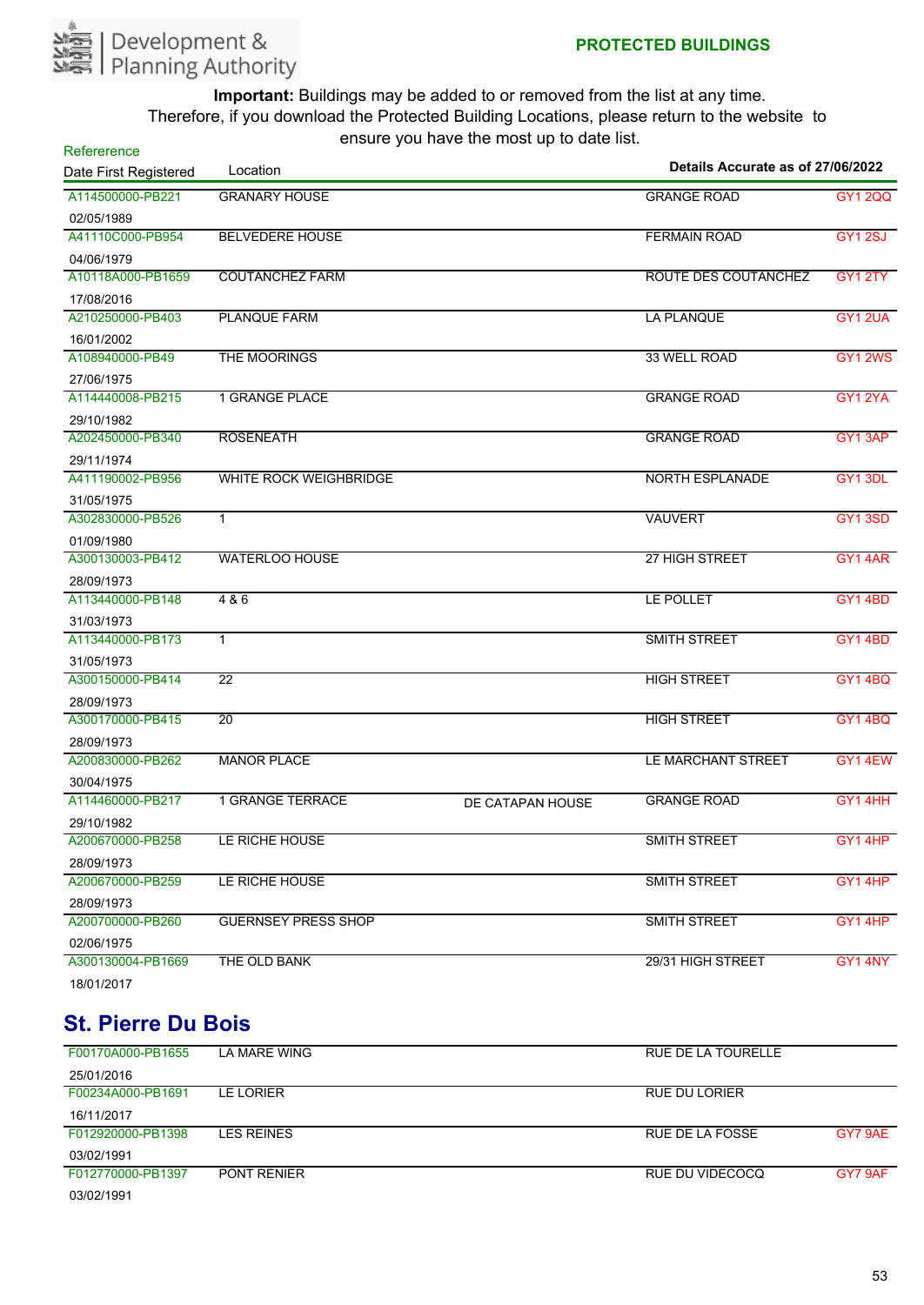

| Refererence                     |                            |                                   |         |
|---------------------------------|----------------------------|-----------------------------------|---------|
| Date First Registered           | Location                   | Details Accurate as of 27/06/2022 |         |
| F013330000-PB1727               | <b>LE MORPAYE</b>          | <b>LES MARTINS</b>                | GY7 9AN |
| 01/11/2019                      |                            |                                   |         |
| F013000000-PB1399               | LA CROIX DU MARCHEZ        | <b>LES MENAGES</b>                | GY7 9AP |
| 17/10/1988                      |                            |                                   |         |
| F013010000-PB1400               | LA FORGE                   | RUE DU VIDECOCQ                   | GY7 9AP |
| 28/09/1979                      |                            |                                   |         |
| F013020000-PB1401               | LA BELLE                   | <b>CHEMIN DE L'EGLISE</b>         | GY7 9AP |
| 24/01/1996                      |                            |                                   |         |
| F012230000-PB1394               | LE PONT                    | <b>RUE DES PRES</b>               | GY7 9AQ |
| 17/10/1988                      |                            |                                   |         |
| F01223A000-PB1394               | <b>LA MARETTE</b>          | <b>LA PONT RENIER</b>             | GY7 9AQ |
| 17/10/1988                      |                            |                                   |         |
| F013240000-PB1642               | LE TRUCHON                 | <b>RUE DU GREE</b>                | GY7 9BF |
| 12/01/2016                      |                            |                                   |         |
| F006000000-PB1717               | <b>LES REVEAUX</b>         | <b>ROUTE DES SAGES</b>            | GY7 9DG |
| 28/01/2019                      |                            |                                   |         |
| F006010000-PB1650               | <b>LE GRAIS</b>            | ROUTE DES SAGES                   | GY7 9DG |
| 21/01/2016                      |                            |                                   |         |
| F006480000-PB1650               | <b>LE GRAIS</b>            | ROUTE DES SAGES                   | GY7 9DG |
| 21/01/2016                      |                            |                                   |         |
| F014200000-PB1403               | LE CLOS DE BAS             | <b>RUE DE FONTENILS</b>           | GY7 9DJ |
| 19/12/1986                      |                            |                                   |         |
| F006050000-PB1380               | LES SAGES DE BAS           | ROUTE DES SAGES                   | GY7 9DL |
| 01/10/1983                      |                            |                                   |         |
| F006090000-PB1381               | <b>SARRE HOUSE</b>         | ROUTE DES SAGES                   | GY7 9DL |
| 01/10/1983                      |                            |                                   |         |
| F006520000-PB1383               | <b>OAK FARM</b>            | ROUTE DES SAGES                   | GY7 9DL |
| 01/10/1983                      |                            |                                   |         |
| F006550000-PB1384               | LE PETIT SAGE              | <b>ROUTE DES SAGES</b>            | GY7 9DL |
| 01/10/1983                      |                            |                                   |         |
| F00655A000-PB1385               | OAK COTTAGE                | <b>ROUTE DES SAGES</b>            | GY7 9DL |
| 01/10/1983                      |                            |                                   |         |
| F006640000-PB1386               | <b>LES SAGES VILLA</b>     | ROUTE DES SAGES                   | GY7 9DL |
| 01/10/1983                      |                            |                                   |         |
| F007600000-PB1390               | LA FOSSE COTTAGE           | <b>RUE DE QUANTERAINE</b>         | GY7 9DP |
| 31/05/1993                      |                            |                                   |         |
| F007710000-PB1391               | LE MOULIN DE QUANTERAINE   | <b>RUE DE QUANTERAINE</b>         | GY7 9DP |
| 31/07/1989                      |                            |                                   |         |
| F009630001-PB1393               | <b>ST BRIOCQ</b>           | <b>RUE DE ST. BRICOQ</b>          | GY7 9DX |
| 19/12/1986                      |                            |                                   |         |
| F014050000-PB1402               | <b>LES REVEAUX</b>         | <b>ROUTE DES SAGES</b>            | GY7 9EJ |
| 24/01/1996                      | LA VAL DES PRES            |                                   |         |
| F006980000-PB1389               |                            | <b>RUE DES GRANDES RUES</b>       | GY7 9EL |
| 30/04/1988                      |                            |                                   |         |
| F00033A000-PB1356               | LA MAISON DES PAUVRES      | <b>ROUTE DU LONGFRIE</b>          | GY7 9ES |
| 31/01/1977                      |                            |                                   |         |
| F00033A000-PB1357               | <b>COACH HOUSE GALLERY</b> | ROUTE DU LONGFRIE                 | GY7 9ES |
| 31/01/1977<br>F000340000-PB1358 | LES ISLETS                 | <b>RUE DES VINAIRES</b>           | GY7 9ES |
| 101121000                       |                            |                                   |         |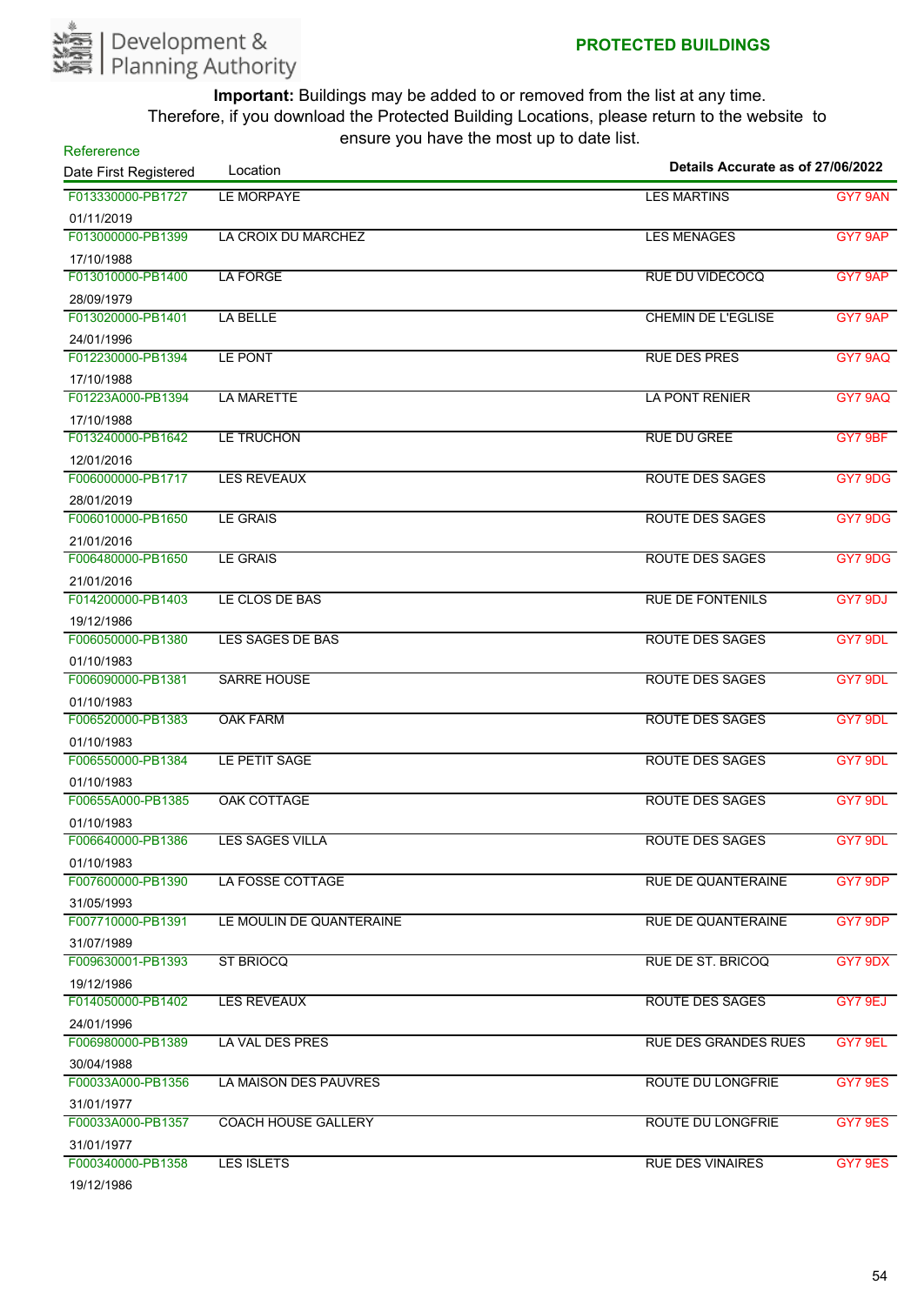

| Refererence                     |                             |           | Details Accurate as of 27/06/2022 |                |
|---------------------------------|-----------------------------|-----------|-----------------------------------|----------------|
| Date First Registered           | Location                    |           |                                   |                |
| F001190000-PB1362               | <b>LES ISLETS ARSENAL</b>   |           | <b>ROUTE DU LONGFRIE</b>          | <b>GY7 9ES</b> |
| 25/10/1983                      |                             |           |                                   |                |
| F000370000-PB1359               | <b>LA COUTURE</b>           |           | ROUTE DES PAYSANS                 | GY7 9ET        |
| 19/12/1986                      |                             |           |                                   |                |
| F001230000-PB1364               | <b>HAUT CHEMIN</b>          |           | <b>RUE DES CARRIAUX</b>           | GY7 9ET        |
| 19/12/1986                      |                             |           |                                   |                |
| F00123A000-PB1365               | LE RUTCHET                  |           | <b>RUE DES CARRIAUX</b>           | GY7 9ET        |
| 19/12/1986                      |                             |           |                                   |                |
| F003560000-PB1681               | LA MADELEINE DE BAS         |           | <b>RUETTE DE LA MADELEINE</b>     | GY7 9EW        |
| 10/04/2017                      |                             |           |                                   |                |
| F004140000-PB1372               | LE FRIE                     |           | <b>RUE DES VINAIRES</b>           | GY7 9EY        |
| 19/12/1986                      |                             |           |                                   |                |
| F003840000-PB1371               | <b>LES VINAIRES</b>         |           | <b>RUE DES VINAIRES</b>           | GY7 9EZ        |
| 19/12/1986                      |                             |           |                                   |                |
| F003770000-PB1370               | <b>LES HAMELINS</b>         |           | <b>RUE DU CATILLON</b>            | GY7 9HG        |
| 03/02/1991                      |                             |           |                                   |                |
| F004570000-PB1624               |                             | La Pomare | <b>RUE DE LA POMARE</b>           | GY7 9HH        |
| 27/04/2015                      |                             |           |                                   |                |
| F004760000-PB1373               | LA CACHE                    |           | RUE DE LA CACHE                   | GY7 9HQ        |
| 03/02/1991                      |                             |           |                                   |                |
| F006820000-PB1387               | ROCQUAINE VILLA             |           | <b>ROUTE DU COUDRE</b>            | GY7 9HX        |
| 31/07/1989                      |                             |           |                                   |                |
| F006860000-PB1388               | LA MAISON GALOPIE           |           | ROCQUES AUX CAULX                 | GY7 9HX        |
| 17/10/1988                      |                             |           |                                   |                |
| F006200000-PB1651               | LE COUDRE DE BAS            |           | ROUTE DU COUDRE                   | GY7 9HZ        |
| 21/01/2016                      |                             |           |                                   |                |
| F006780000-PB1668               | <b>LA NEUVE MAISON BARN</b> |           | ROUTE DU COUDRE                   | GY7 9HZ        |
| 09/01/2017                      |                             |           |                                   |                |
| F00678A000-PB1667               | <b>LA NEUVE MAISON</b>      |           | <b>ROUTE DU COUDRE</b>            | GY7 9HZ        |
| 09/01/2017<br>F006710000-PB1700 | LE COUDRE                   |           | <b>RUE DES CAMBREES</b>           | GY7 9JA        |
|                                 |                             |           |                                   |                |
| 17/07/2018<br>F008640000-PB1392 | <b>LES CAMBREES HOUSE</b>   |           | <b>RUE DES CHARRIERES</b>         | GY7 9JA        |
|                                 |                             |           |                                   |                |
| 03/02/1991<br>F000460000-PB1360 | <b>LES PAYSANS</b>          |           | <b>ROUTE DES PAYSANS</b>          | GY7 9JX        |
|                                 |                             |           |                                   |                |
| 19/12/1986<br>F000470000-PB1360 | <b>LES PAYSANS</b>          |           | ROUTE DES PAYSANS                 | GY7 9JX        |
|                                 |                             |           |                                   |                |
| 19/12/1986<br>F000540000-PB1361 | <b>LES PAYSANS</b>          |           | RUE DES PAYSANS A LA POM GY7 9JX  |                |
| 19/12/1986                      |                             |           |                                   |                |
| F001310000-PB1366               | <b>LES PAYSANS</b>          |           | <b>RUETTE DE SUART</b>            | GY7 9JX        |
| 19/12/1986                      |                             |           |                                   |                |
| F005440000-PB1375               | LA HOUGUETTE                |           | <b>RUE DES PAYSANS AU VAL</b>     | GY7 9JZ        |
| 19/12/1986                      |                             |           |                                   |                |
| F005450000-PB1376               | LA HOUGUETTE                |           | <b>RUE DE LA HOUGUETTE</b>        | GY7 9JZ        |
| 29/06/1987                      |                             |           |                                   |                |
| F000590000-PB1615               | LA HOUGUETTE                |           | RUE DU VAL DE HAUT                | GY7 9LA        |
| 30/06/2014                      |                             |           |                                   |                |
| F005410000-PB1374               | <b>LES MARAIS</b>           |           | RUETTE DU VAL DE HAUT             | GY7 9LB        |
| 03/02/1991                      |                             |           |                                   |                |
|                                 |                             |           |                                   |                |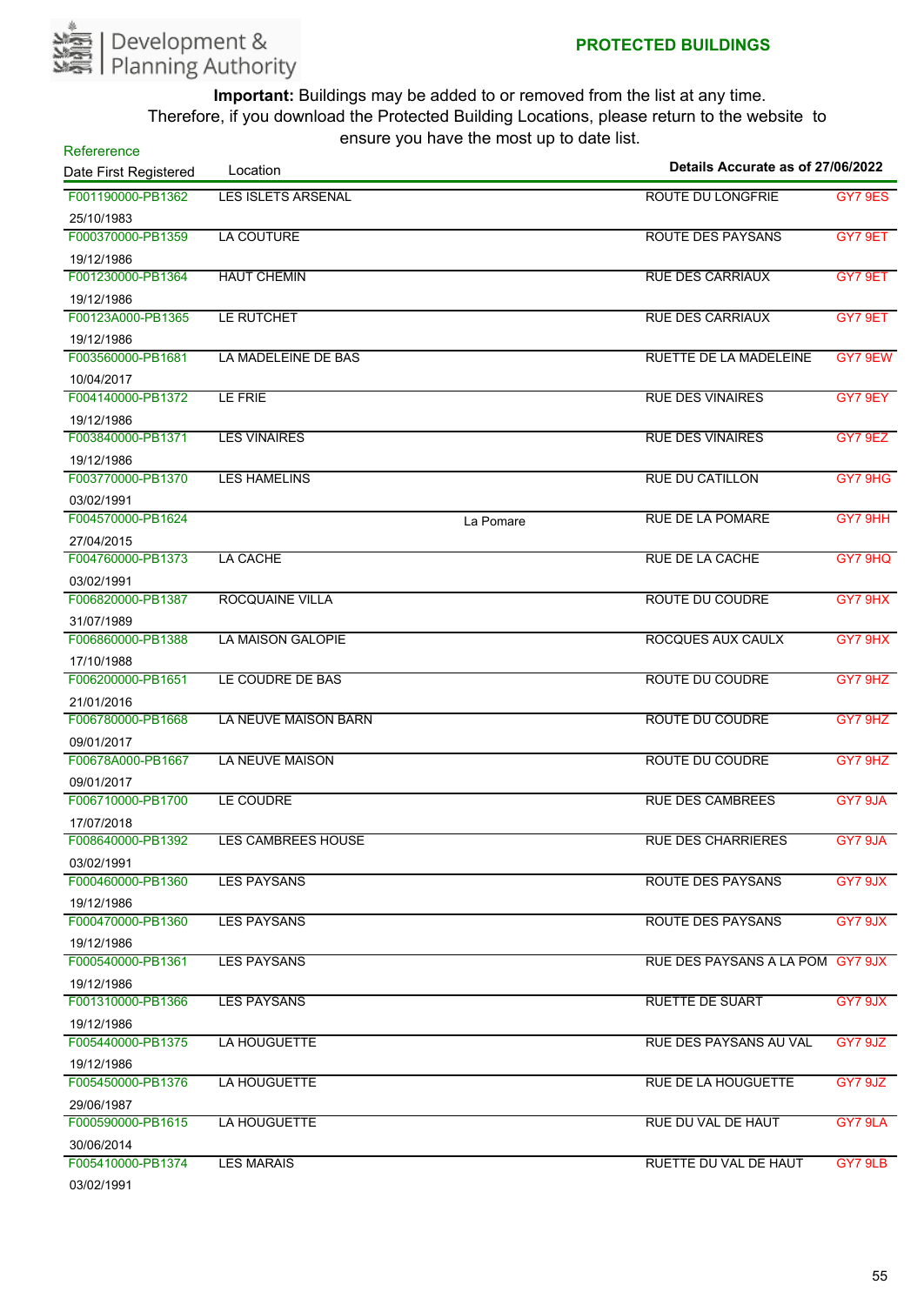

| Refererence           | $10010$ $70011010$ $110010000$  |                                   |                |
|-----------------------|---------------------------------|-----------------------------------|----------------|
| Date First Registered | Location                        | Details Accurate as of 27/06/2022 |                |
| F005540000-PB1377     | LE VAL DE HAUT                  | - RUE DU VAL DE HAUT              | GY7 9LB        |
| 03/02/1991            |                                 |                                   |                |
| F001500000-PB1367     | <b>LES ADAMS/VIEILLE GRANGE</b> | <b>ROUTE DES ADAMS</b>            | GY7 9LH        |
| 19/12/1986            |                                 |                                   |                |
| F001510000-PB1368     | <b>LES ADAMS</b>                | <b>ROUTE DES ADAMS</b>            | GY7 9LH        |
| 01/10/1983            |                                 |                                   |                |
| F001450000-PB1637     | LES ADAMS DE HAUT               | <b>ROUTE DES ADAMS</b>            | GY7 9LJ        |
| 04/11/2015            |                                 |                                   |                |
| F002930000-PB1644     | <b>LA CLAIRE MARE</b>           | <b>RUE DE LA CLAIRE MARE</b>      | <b>GY7 9QA</b> |
| 18/01/2016            |                                 |                                   |                |
| F001700000-PB1655     | <b>LA MARE</b>                  | ROUTE DE LA TOURELLE              | GY7 9RR        |
| 25/01/2016            |                                 |                                   |                |
| F006400000-PB1382     | <b>ST PETERS CHURCH</b>         | <b>LES BUTTES</b>                 | <b>GY7 9SB</b> |
| 16/11/1970            |                                 |                                   |                |
| F006410000-PB1728     | <b>RECTORY</b>                  | <b>RUE DE L'EGLISE</b>            | <b>GY7 9SB</b> |
| 06/12/2019            |                                 |                                   |                |
| F005910000-PB1378     | <b>PARISH HALL</b>              | <b>LES BUTTES</b>                 | GY7 9SD        |
| 28/02/1980            |                                 |                                   |                |
| F005930000-PB1379     | <b>LES BUTTES</b>               | <b>LES BUTTES</b>                 | GY7 9SD        |
| 03/02/1991            |                                 |                                   |                |
| F012420000-PB1395     | LES RAIES DE HAUT               | <b>LES RAIES</b>                  | GY7 9SF        |
| 17/10/1988            |                                 |                                   |                |
| F012710000-PB1396     | <b>LES CACHES</b>               | <b>LES RONDIAUX</b>               | <b>GY7 9SG</b> |
| 30/04/1988            |                                 |                                   |                |
| F001840000-PB1602     | LA MAISON DE HAUT               | <b>RUE DES MESSURIERS</b>         | GY7 9SL        |
| 01/01/1983            |                                 |                                   |                |
| F001850000-PB1369     | <b>LA MAISON D'AVAL</b>         | <b>RUE DES MESSURIERS</b>         | GY7 9SL        |
| 18/05/1983            |                                 |                                   |                |
| F012700000-PB1609     | <b>LES RONDIAUX</b>             | <b>RUE DES RONDIAUX</b>           | <b>GY7 9SQ</b> |
| 14/02/2014            |                                 |                                   |                |

## **ST. SAMPSON**

| B014160000-PB1039 | <b>NELSONII</b>         |                          | ROUTE DES LONG CAMPS  | GY <sub>2</sub> 4AB |
|-------------------|-------------------------|--------------------------|-----------------------|---------------------|
| 28/09/1990        |                         |                          |                       |                     |
| B014170000-PB1040 | <b>KAIKOURA HOUSE</b>   |                          | ROUTE DES LONG CAMPS  | GY <sub>2</sub> 4AB |
| 28/09/1990        |                         |                          |                       |                     |
| B014180000-PB1041 | LONGUE RUE VILLA        | <b>TANGLEHAVEN GUEST</b> | ROUTE DES LONG CAMPS  | GY <sub>2</sub> 4AB |
| 28/09/1990        |                         | <b>HOUSE</b>             |                       |                     |
| B014210000-PB1042 | <b>LES PIGNONS</b>      |                          | <b>LONGUE RUE</b>     | GY <sub>2</sub> 4AB |
| 28/09/1990        |                         |                          |                       |                     |
| B000290000-PB959  | <b>PEACEHAVEN</b>       |                          | <b>3 LES BANQUES</b>  | GY24BE              |
| 02/02/1990        |                         |                          |                       |                     |
| B000310000-PB960  | 2 BELGRAVE TERRACE      | Wavecrest                | <b>LES BANQUES</b>    | GY24BE              |
| 02/02/1990        |                         |                          |                       |                     |
| B000320000-PB961  | <b>FAIRWINDS</b>        |                          | 1 LES BANQUES         | GY2 4BE             |
| 02/02/1990        |                         |                          |                       |                     |
| B000850000-PB962  | THE LINDENS             |                          | LES BAS COURTILS ROAD | GY <sub>2</sub> 4BP |
| 02/02/1990        |                         |                          |                       |                     |
| B000920000-PB963  | <b>LES BAS COURTILS</b> |                          | LES BAS COURTILS ROAD | GY24BP              |
| 27/07/1990        |                         |                          |                       |                     |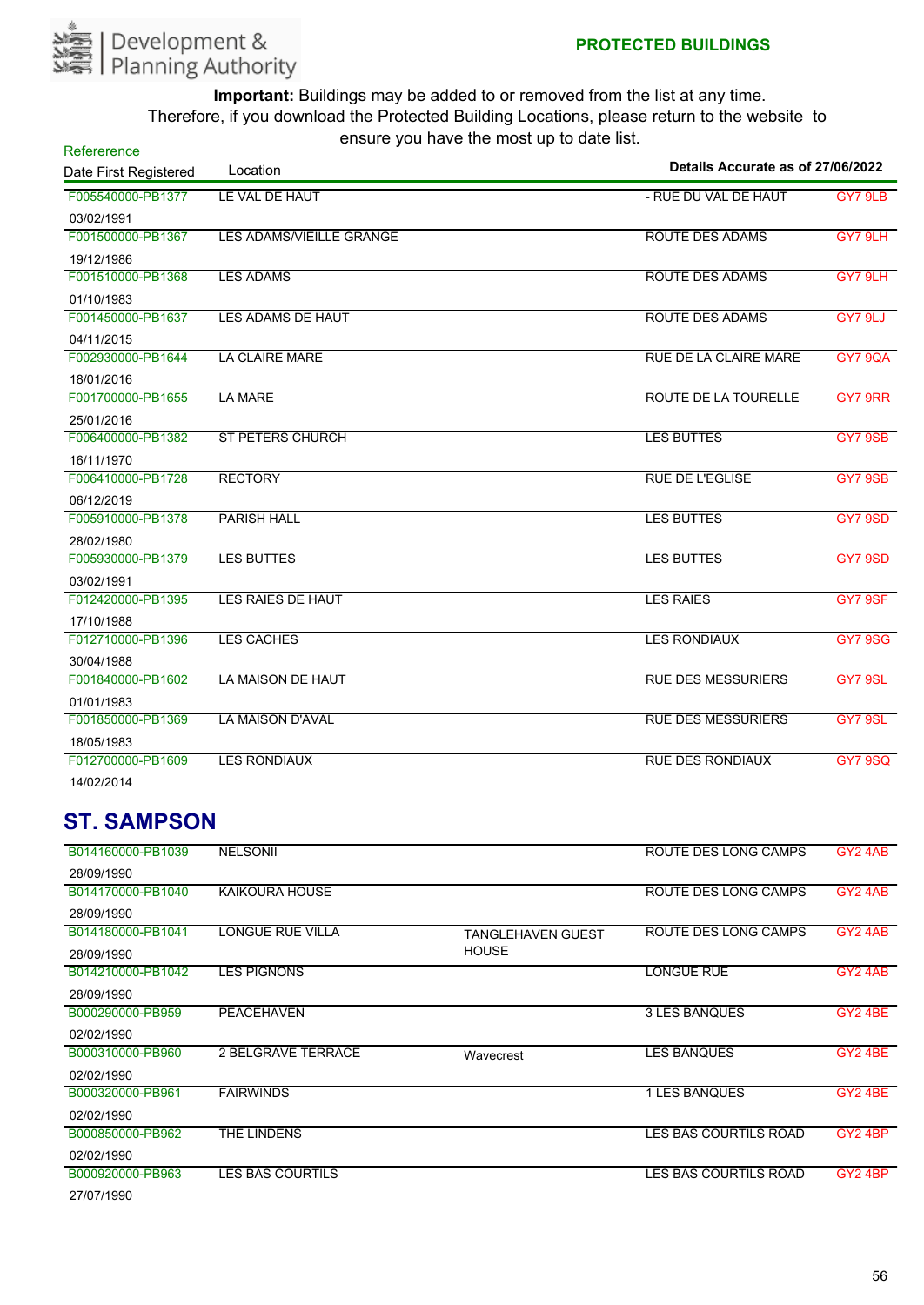

| Refererence           | Location                   | $30.5$ , $30.5$ , $10.5$ , $11.5$ $30.5$ | Details Accurate as of 27/06/2022 |                                 |
|-----------------------|----------------------------|------------------------------------------|-----------------------------------|---------------------------------|
| Date First Registered |                            |                                          |                                   |                                 |
| B001030000-PB1683     | <b>RICHMOND HOUSE</b>      |                                          | LES BAS COURTILS ROAD             | GY2 4BP                         |
| 27/07/2017            |                            |                                          |                                   |                                 |
| B005700000-PB985      | <b>DELANCEY VILLA</b>      |                                          | <b>DELANCEY LANE</b>              | <b>GY2 4BY</b>                  |
| 02/02/1990            |                            |                                          |                                   |                                 |
| B006620000-PB990      | <b>HALCYON PLACE</b>       |                                          | <b>VALE ROAD</b>                  | GY2 4DJ                         |
| 02/02/1990            |                            |                                          |                                   |                                 |
| B006500000-PB989      | <b>LA FONTAINE FARM</b>    |                                          | <b>VALE ROAD</b>                  | GY <sub>2</sub> 4DP             |
| 29/03/1993            |                            |                                          |                                   |                                 |
| B006840000-PB991      | LA HOUGUETTE               |                                          | ROUTE DE ST. CLAIR                | GY2 4DT                         |
| 30/03/1990            |                            |                                          |                                   |                                 |
| B007090000-PB993      | <b>HOUGUE ST. CLAIR</b>    | <b>HAUT REGARD</b>                       | ROUTE DE ST. CLAIR                | GY2 4DT                         |
| 30/03/1990            |                            |                                          |                                   |                                 |
| B00715A000-PB994      | <b>DOVE HOUSE</b>          |                                          | <b>ROUTE MILITAIRE</b>            | GY2 4DX                         |
| 30/03/1990            |                            |                                          |                                   |                                 |
| B007170000-PB996      | THE SHRUBBERIES            |                                          | <b>ROUTE MILITAIRE</b>            | GY2 4DY                         |
| 02/11/1990            |                            |                                          |                                   |                                 |
| B010870000-PB1012     | THE GREEN HOUSE            |                                          | LE GRAND FORT ROAD                | GY <sub>2</sub> 4F <sub>G</sub> |
| 03/02/1991            |                            |                                          |                                   |                                 |
| B010880000-PB1013     | LE GRAND FORT              |                                          | LE GRAND FORT ROAD                | GY2 4FG                         |
| 03/02/1991            |                            |                                          |                                   |                                 |
| B016330000-PB1053     | <b>EAST VIEW</b>           |                                          | LA MARETTE ROAD                   | GY2 4FR                         |
| 28/05/1990            |                            |                                          |                                   |                                 |
| B01633A000-PB1054     | <b>LES ROMAINS</b>         |                                          | <b>LA MARETTE ROAD</b>            | GY <sub>2</sub> 4FR             |
| 30/03/1990            |                            |                                          |                                   |                                 |
| B016390000-PB1055     | <b>LA MARETTE</b>          |                                          | LA MARETTE ROAD                   | GY2 4FR                         |
| 28/05/1990            |                            |                                          |                                   |                                 |
| B016690000-PB1059     | <b>ROSENEATH</b>           |                                          | LA MARETTE ROAD                   | GY2 4FR                         |
| 28/05/1990            |                            |                                          |                                   |                                 |
| B011430000-PB1024     | <b>FRANKLIN</b>            |                                          | LA ROUTE DES CAPELLES             | GY <sub>2</sub> 4GA             |
| 27/07/1990            |                            |                                          |                                   |                                 |
| B013500000-PB1034     | <b>ASHBROOK</b>            |                                          | <b>ROUTE DES QUARTIERS</b>        | <b>GY2 4GB</b>                  |
| 17/10/1988            |                            |                                          |                                   |                                 |
| B013600000-PB1035     | <b>LES QUARTIERS FARM</b>  |                                          | <b>ROUTE DES QUARTIERS</b>        | <b>GY2 4GB</b>                  |
| 01/04/1983            |                            |                                          |                                   |                                 |
| B013660000-PB1036     | <b>LES PORTES</b>          |                                          | <b>LES PORTES</b>                 | GY2 4GD                         |
| 27/07/1990            |                            |                                          |                                   |                                 |
| B013690000-PB1037     | <b>LES GRANDES PORTES</b>  |                                          | <b>LES PORTES</b>                 | GY2 4GD                         |
| 27/07/1990            |                            |                                          |                                   |                                 |
| B011150000-PB1018     | <b>CAPELLES VILLA</b>      |                                          | <b>CAPELLES HILL</b>              | GY24GJ                          |
| 30/03/1990            |                            |                                          |                                   |                                 |
| B011090000-PB1016     | LE TRUCHOT                 |                                          | LES PETITES CAPELLES ROAL GY2 4GS |                                 |
| 30/03/1990            |                            |                                          |                                   |                                 |
| B014800000-PB1045     | <b>PRE FONTAINE</b>        |                                          | LES PETITES CAPELLES ROAI GY2 4GS |                                 |
| 28/05/1990            |                            |                                          |                                   |                                 |
| B015760000-PB1051     | <b>GLENSHEE</b>            |                                          | <b>RUE SAUVAGE</b>                | GY2 4GW                         |
| 28/05/1990            |                            |                                          |                                   |                                 |
| B011070000-PB1015     | <b>VILLA ROUGE</b>         |                                          | LES PETITES CAPELLES ROAI GY2 4GX |                                 |
| 28/05/1990            |                            |                                          |                                   |                                 |
| B005960000-PB986      | <b>DELANCEY PARK HOUSE</b> |                                          | <b>RUE DES MONTS</b>              | GY2 4HT                         |
| 28/09/1990            |                            |                                          |                                   |                                 |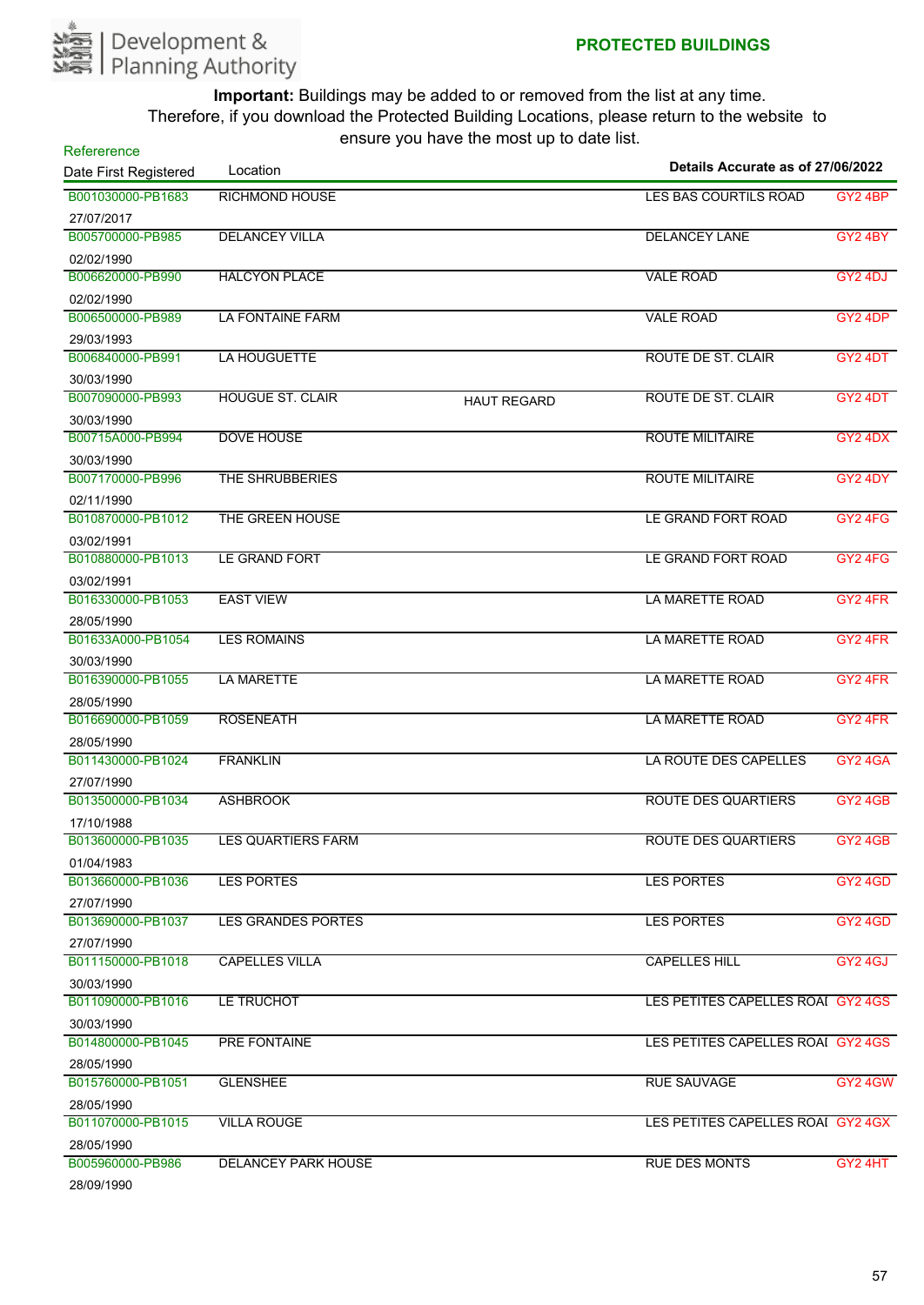

| Refererence           |                                          |                        |                                   |                     |
|-----------------------|------------------------------------------|------------------------|-----------------------------------|---------------------|
| Date First Registered | Location                                 |                        | Details Accurate as of 27/06/2022 |                     |
| B006000000-PB987      | <b>ALTA VISTA</b>                        |                        | <b>RUE DES MONTS</b>              | GY <sub>2</sub> 4HT |
| 28/09/1990            |                                          |                        |                                   |                     |
| B006010000-PB988      | <b>PRIESTS HOUSE</b>                     |                        | <b>RUE DES MONTS</b>              | GY2 4HU             |
| 02/02/1990            |                                          |                        |                                   |                     |
| B001630000-PB966      | <b>FELDSPAR</b>                          |                        | LES GRANDES MAISONS ROA GY2 4JH   |                     |
| 02/02/1990            |                                          |                        |                                   |                     |
| B001640000-PB967      | ST SAMPSON'S CHURCH HALL                 |                        | LES GRANDES MAISONS ROA GY2 4JH   |                     |
| 02/02/1990            |                                          |                        |                                   |                     |
| B001140000-PB965      | THE OLDE GRANDE MAISON                   |                        | LES GRANDES MAISONS ROA GY2 4JJ   |                     |
| 30/03/1990            |                                          |                        |                                   |                     |
| B001450000-PB1718     | ST SAMPSONS RECTORY                      |                        | LES GRANDES MAISONS ROA GY2 4JS   |                     |
| 30/01/2019            |                                          |                        |                                   |                     |
| B001680000-PB968      | <b>BILLINGBEAR HOUSE</b>                 |                        | <b>BULWER AVENUE</b>              | GY24LB              |
| 02/02/1990            |                                          |                        |                                   |                     |
| B001890000-PB969      | ST. SAMPSON'S PARISH CHURCH              |                        | <b>CHURCH ROAD</b>                | GY2 4LL             |
| 02/02/1990            |                                          |                        |                                   |                     |
| B003560000-PB974      | <b>CHURCH HOUSE</b>                      |                        | <b>CHURCH ROAD</b>                | GY2 4LL             |
| 02/02/1990            |                                          |                        |                                   |                     |
| B007690000-PB997      | THE COTTAGE                              |                        | ROBERGERIE ROAD                   | GY2 4NH             |
| 02/02/1990            |                                          |                        |                                   |                     |
| B008120000-PB1001     | RONDE CHEMINEE COTTAGE                   |                        | RONDE CHEMINEE                    | GY2 4NU             |
| 30/03/1990            |                                          |                        |                                   |                     |
| B008060000-PB999      | <b>PEMBERLEY</b>                         |                        | RONDE CHEMINEE                    | GY2 4NX             |
| 30/03/1990            |                                          |                        |                                   |                     |
| B008120000-PB1000     | <b>LES VILLAS DOREY</b>                  | <b>ROUND CHIMNEY</b>   | RONDE CHEMINEE                    | GY2 4NX             |
| 30/03/1990            |                                          | <b>COTTAGES</b>        |                                   |                     |
| B004440000-PB980      | <b>HILLSIDE</b>                          |                        | <b>ROLAND ROAD</b>                | GY2 4PD             |
| 30/03/1990            |                                          |                        |                                   |                     |
| B004290000-PB975      | 1 ROLAND ROAD                            |                        |                                   | GY2 4PF             |
| 02/02/1990            |                                          |                        |                                   |                     |
| B004320000-PB976      | <b>ROLAND COTTAGES</b><br>4              | THISTLE COTTAGE        | <b>ROLAND ROAD</b>                | GY2 4PF             |
| 02/02/1990            |                                          |                        |                                   |                     |
| B004330000-PB977      | <b>ROLAND COTTAGES</b>                   | <b>JURMALA COTTAGE</b> | <b>ROLAND ROAD</b>                | GY2 4PF             |
| 02/02/1990            |                                          |                        |                                   |                     |
| B004340000-PB978      | <b>ROLAND COTTAGES</b><br>6              | <b>L'ECHELON</b>       | <b>ROLAND ROAD</b>                | GY2 4PF             |
| 02/02/1990            |                                          |                        |                                   |                     |
| B004350000-PB979      | $\overline{7}$<br><b>ROLAND COTTAGES</b> | <b>VEGA</b>            | ROLAND ROAD                       | GY <sub>2</sub> 4PF |
| 30/03/1990            |                                          |                        |                                   |                     |
| B008130000-PB1002     | PIXIE COTTAGE                            |                        | <b>RONDE CHEMINEE</b>             | GY2 4PG             |
| 30/03/1990            |                                          |                        |                                   |                     |
| B004810000-PB1622     | LA MAISON DE HAUT                        |                        | <b>BROCK ROAD</b>                 | GY2 4PJ             |
| 13/01/2015            |                                          |                        |                                   |                     |
| B004630000-PB981      | LA FORGE                                 |                        | <b>BROCK ROAD</b>                 | GY <sub>2</sub> 4PN |
| 30/03/1990            |                                          |                        |                                   |                     |
| B004680000-PB982      | <b>BORDEAUX COTTAGE</b>                  |                        | 4 BROCK ROAD                      | GY <sub>2</sub> 4PN |
| 02/02/1990            |                                          |                        |                                   |                     |
| B004740000-PB983      | <b>BROCK VIEW</b>                        |                        | <b>BROCK ROAD</b>                 | GY2 4PN             |
| 30/03/1990            |                                          |                        |                                   |                     |
| B004750000-PB984      | THE OLD INN HOUSE                        |                        | <b>BROCK ROAD</b>                 | GY2 4PN             |
| 30/03/1990            |                                          |                        |                                   |                     |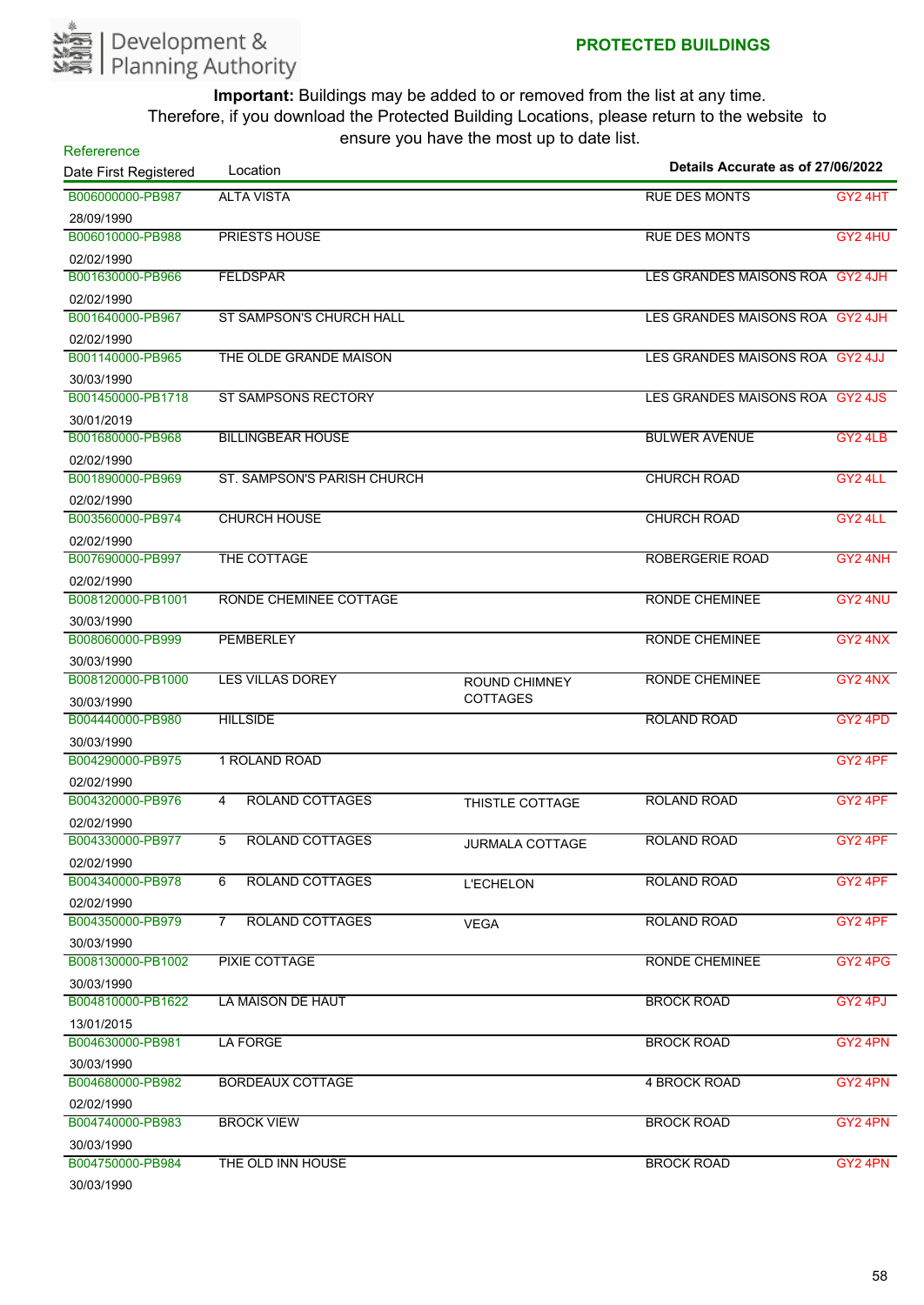

| Refererence<br>Date First Registered | Location                   | Details Accurate as of 27/06/2022 |                     |
|--------------------------------------|----------------------------|-----------------------------------|---------------------|
| B002810000-PB970                     | <b>BRIDGEMOUNT</b>         | <b>NEW ROAD</b>                   | <b>GY2 4QB</b>      |
| 02/02/1990                           |                            |                                   |                     |
| B003210000-PB971                     | 1 ST. HELENE               | <b>SOUTH QUAY</b>                 | <b>GY2 4QG</b>      |
| 03/02/1991                           |                            |                                   |                     |
| B003280000-PB972                     | <b>HARBOUR OFFICE</b>      | <b>SOUTH QUAY</b>                 | GY2 4QH             |
| 02/02/1990                           |                            |                                   |                     |
| B003430000-PB973                     | <b>RAY &amp; SCOTT LTD</b> | <b>NOCQ ROAD</b>                  | GY2 4QN             |
| 02/02/1990                           |                            |                                   |                     |
| B010660000-PB1687                    | <b>BRAYE DU VALLE</b>      | LA ROUTE DU BRAYE                 | GY <sub>2</sub> 4RB |
| 04/10/2017                           |                            |                                   |                     |
| B016470000-PB1056                    | LE GRAND FORT              | <b>LES SALINES ROAD</b>           | GY <sub>2</sub> 4RQ |
| 28/05/1990                           |                            |                                   |                     |
| B017190000-PB1062                    | <b>VICTORIA COTTAGE</b>    | LA ROUTE DE L'ISLET               | <b>GY2 4RS</b>      |
| 28/05/1990                           |                            |                                   |                     |
| B016850000-PB1060                    | <b>ROQUE NOIR</b>          | <b>SANDY LANE</b>                 | GY2 4RW             |
| 28/05/1990                           |                            |                                   |                     |
| B016650000-PB1057                    | <b>SUMMERLAND</b>          | LES PETITES MIELLES               | <b>GY2 4SB</b>      |
| 28/05/1990                           |                            |                                   |                     |
| B017590000-PB1063                    | <b>KERRIBUAN</b>           | <b>PICQUEREL ROAD</b>             | GY24SD              |
| 28/05/1990                           |                            |                                   |                     |
| B017610000-PB1064                    | <b>MARLBOROUGH HOUSE</b>   | <b>ROUTE DU PICQUEREL</b>         | GY <sub>2</sub> 4SD |
| 28/05/1990                           |                            |                                   |                     |
| B018300000-PB1073                    | THE MEADOW                 | <b>LES TRACHERIES ROAD</b>        | GY24SP              |
| 28/05/1990                           |                            |                                   |                     |
| B018310000-PB1074                    | <b>IVY COTTAGE</b>         | <b>LES TRACHERIES ROAD</b>        | GY <sub>2</sub> 4SP |
| 28/05/1990                           |                            |                                   |                     |
| B018330000-PB1075                    | ORENA COTTAGE              | LES TRACHERIES ROAD               | GY2 4SP             |
| 28/05/1990                           |                            |                                   |                     |
| B017960000-PB1070                    | LE PRE DES ROMAINS         | <b>LES MARTINS</b>                | GY24SR              |
| 28/05/1990                           |                            |                                   |                     |
| B017880000-PB1067                    | <b>FLORIDA</b>             | <b>LES TRACHERIES ROAD</b>        | <b>GY24SS</b>       |
| 28/09/1990                           |                            |                                   |                     |
| B01788A000-PB1068                    | <b>ULTIMA</b>              | <b>LES TRACHERIES ROAD</b>        | <b>GY2 4SS</b>      |
| 28/09/1990                           |                            |                                   |                     |
| B017860000-PB1066                    | <b>ANSIL PLACE</b>         | <b>LES TRACHERIES ROAD</b>        | GY2 4SU             |
| 28/05/1990                           |                            |                                   |                     |
| B018250000-PB1072                    | LE GRAND COURTIL           | <b>LES TRACHERIES ROAD</b>        | <b>GY2 4SW</b>      |
| 28/05/1990                           |                            |                                   |                     |
| B019450000-PB1077                    | <b>LES HOUGUES</b>         | ROUTE DE VAUGRAT                  | GY2 4TA             |
| 13/12/1984                           |                            |                                   |                     |
| B018780000-PB1076                    | LES COTTES COTTAGE         | <b>RUE DES COTTES</b>             | GY2 4TZ             |
| 18/07/1983                           |                            |                                   |                     |
| B014110000-PB1038                    | ABREUVEURS COTTAGE         | <b>LES CANUS</b>                  | GY2 4UH             |
| 28/09/1990                           |                            |                                   |                     |
| B01130A000-PB1020                    | <b>L'HIVERNAGE</b>         | ROUTE DES CAPELLES                | GY2 4UN             |
| 27/07/1990                           |                            |                                   |                     |
| B011340000-PB1021                    | <b>DOBREE VILLA</b>        | ROUTE DES CAPELLES                | <b>GY2 4UN</b>      |
| 27/07/1990                           |                            |                                   |                     |
| B011950000-PB1026                    | LA PETITE MASSE            | ROUTE DES CAPELLES                | GY2 4UN             |
| 30/03/1990                           |                            |                                   |                     |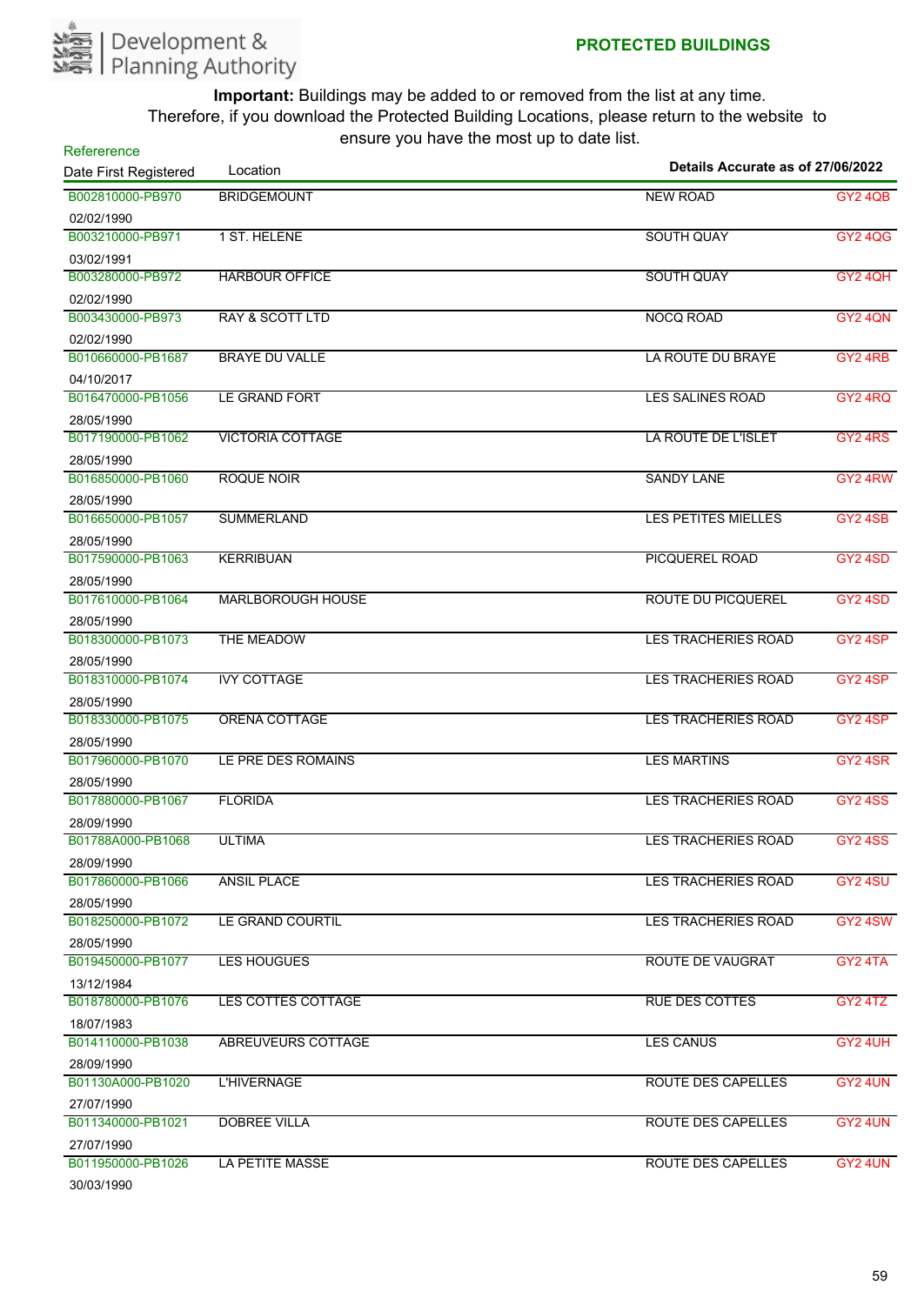

| Refererence           |                            |         |                                   |                     |
|-----------------------|----------------------------|---------|-----------------------------------|---------------------|
| Date First Registered | Location                   |         | Details Accurate as of 27/06/2022 |                     |
| B009770000-PB1008     | LE VAU DES VELINES         |         | <b>LES EFFARDS ROAD</b>           | <b>GY2 4US</b>      |
| 28/09/1990            |                            |         |                                   |                     |
| B012200000-PB1027     | <b>MARETTE DE BAS</b>      | At Last |                                   | GY2 4UU             |
| 28/09/1990            |                            |         |                                   |                     |
| B012210000-PB1028     | <b>MARETTE DE BAS</b>      |         | LES GRANDES CAPELLES LAN GY2 4UU  |                     |
| 28/09/1990            |                            |         |                                   |                     |
| B015840000-PB1052     | <b>GARDEN VILLA</b>        |         | <b>RUE SAUVAGE</b>                | GY2 4WL             |
| 28/05/1990            |                            |         |                                   |                     |
| B015530000-PB1048     | <b>ELMSDALE</b>            |         | <b>RUE SAUVAGE</b>                | GY2 4WN             |
| 28/09/1990            |                            |         |                                   |                     |
| B015590000-PB1049     | <b>SANS PAREIL</b>         |         | <b>RUE SAUVAGE</b>                | GY2 4WN             |
| 28/05/1990            |                            |         |                                   |                     |
| B014220000-PB1043     | <b>LES ABREUVEURS</b>      |         | <b>LES ABREUVEURS ROAD</b>        | GY24XB              |
| 03/02/1991            |                            |         |                                   |                     |
| B007160000-PB995      | <b>LES GRANDES BOCAGES</b> |         | <b>ROUTE MILITAIRE</b>            | GY <sub>2</sub> 4XD |
| 02/11/1990            |                            |         |                                   |                     |
| B015090000-PB1047     | <b>THE ELMS</b>            |         | <b>PLEINHEAUME LANE</b>           | GY2 4XH             |
| 06/12/1971            |                            |         |                                   |                     |
| B018050000-PB1071     | <b>LES MARTINS VILLA</b>   |         | <b>LES MARTINS</b>                | GY2 4XW             |
| 31/05/1993            |                            |         |                                   |                     |
| B008980000-PB1003     | <b>DUVEAUX FARM</b>        |         | <b>DUVEAUX ROAD</b>               | GY <sub>2</sub> 4YB |
| 05/11/1981            |                            |         |                                   |                     |
| B009000000-PB1004     | <b>BAUBIGNY STABLES</b>    |         | <b>BAUBIGNY ROAD</b>              | GY2 4YE             |
| 08/05/1992            |                            |         |                                   |                     |
| B009120000-PB1005     | <b>LES MARAIS</b>          |         | <b>BAUBIGNY ROAD</b>              | GY2 4YE             |
| 01/01/1983            |                            |         |                                   |                     |
| B009270000-PB1006     | <b>BAUBIGNY</b>            |         | <b>BAUBIGNY ROAD</b>              | GY2 4YE             |
| 29/03/1993            |                            |         |                                   |                     |
| B00943B000-PB1007     | <b>BAUBIGNY ARSENAL</b>    |         | LE BORDAGE                        | GY2 4YJ             |
| 30/09/1991            |                            |         |                                   |                     |
| B013430000-PB1030     | <b>TRESOR COTTAGE</b>      |         | <b>LA VIEILLE RUE</b>             | GY2 4YR             |
| 27/07/1990            |                            |         |                                   |                     |
| B009910000-PB1010     | <b>THE PINES</b>           |         | <b>LES GIGANDS ROAD</b>           | GY2 4YU             |
| 27/07/1990            |                            |         |                                   |                     |
| B009890000-PB1009     | <b>LES GIGANDES</b>        |         | <b>LES GIGANDES</b>               | GY24YX              |
| 29/03/1993            |                            |         |                                   |                     |
| B014960000-PB1046     | <b>ANNEVILLE MANOR</b>     |         | <b>RUE DES ANNEVILLES</b>         | GY6 8LY             |
| 12/12/1969            |                            |         |                                   |                     |

#### **St. Saviour**

| E006090000-PB1665 | <b>LES CACHES</b>         | <b>RUE DES CACHES</b>  |         |
|-------------------|---------------------------|------------------------|---------|
| 01/12/2016        |                           |                        |         |
| E011700000-PB1715 | ST SAVIOURS RESERVOIR     | RUE DES CHOFFINS       |         |
| 20/12/2018        |                           |                        |         |
| E006270000-PB1340 | <b>LES LOHIERS FARM</b>   | <b>RUE DES LOHIERS</b> | GY7 9FB |
| 29/03/1993        |                           |                        |         |
| E006390000-PB1722 | <b>LES CHOFFINS</b>       | RUE DES CHOFFINS       | GY7 9FD |
| 02/04/2019        |                           |                        |         |
| E004970000-PB1332 | <b>ST SAVIOURS CHURCH</b> | LES BUTTES             | GY7 9FH |
| 04/12/1970        |                           |                        |         |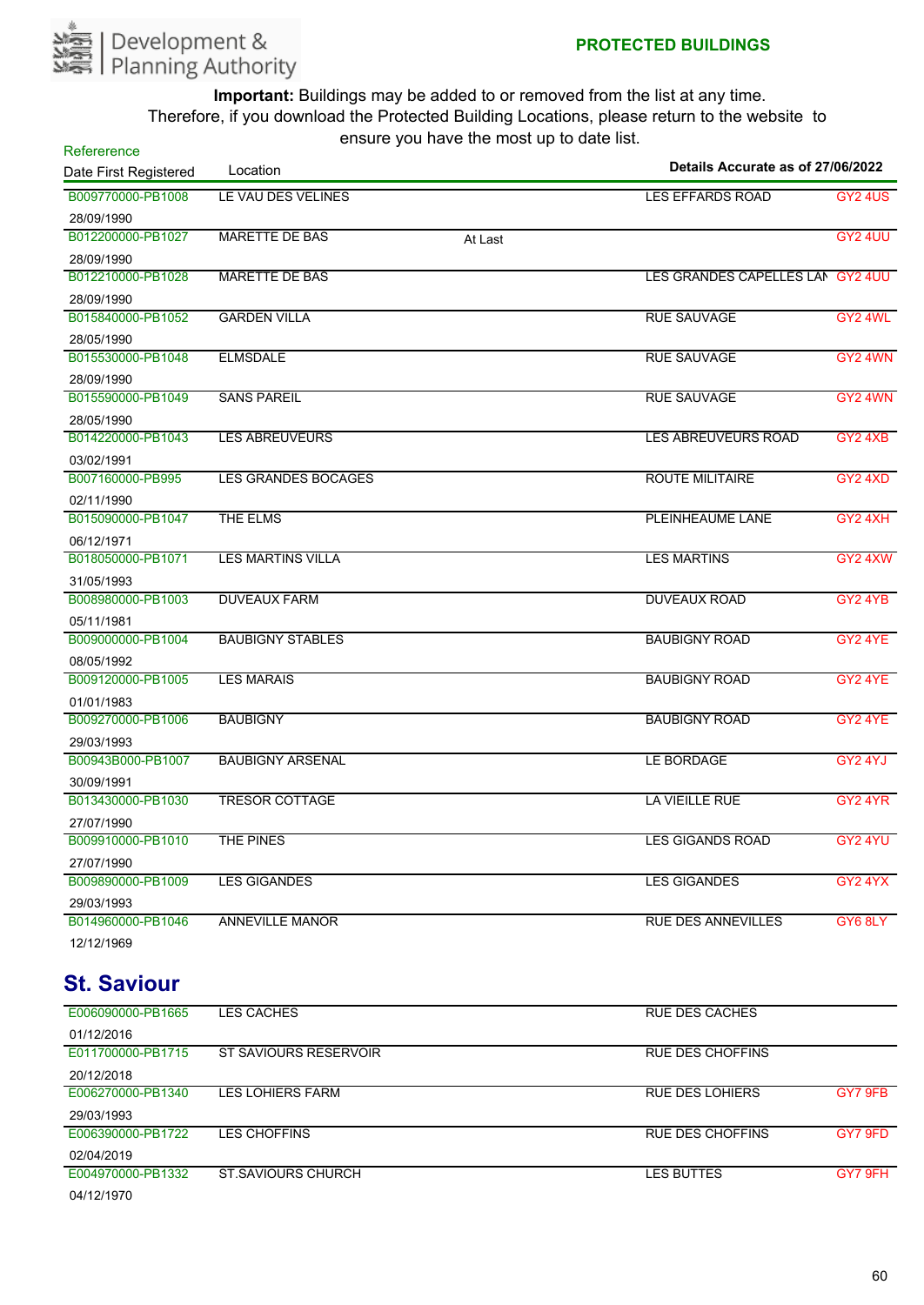

| Refererence                     | Location                      |                 | Details Accurate as of 27/06/2022 |                |
|---------------------------------|-------------------------------|-----------------|-----------------------------------|----------------|
| Date First Registered           |                               |                 |                                   |                |
| E001540000-PB1327               | <b>LES BORDAGES</b>           |                 | <b>ROUTE DES BORDAGES</b>         | GY7 9FJ        |
| 29/03/1993                      |                               |                 |                                   |                |
| E001400000-PB1705               | <b>LES RAIES FARM HOUSE</b>   |                 | <b>ROUTE DES PIQUES</b>           | GY7 9FW        |
| 14/09/2018                      |                               |                 |                                   |                |
| E001670000-PB1329               | <b>LES PIQUES FARMHOUSE</b>   |                 | <b>ROUTE DES PIQUES</b>           | GY7 9FW        |
| 17/10/1988                      |                               |                 |                                   |                |
| E007930000-PB1711               | <b>LES PADINS FARM</b>        |                 | <b>RUE DES PADINS</b>             | GY7 9JJ        |
| 20/12/2018                      |                               |                 |                                   |                |
| E008770000-PB1704               | LE DOUIT FARM                 |                 | <b>LA GRANDE RUE</b>              | GY7 9JP        |
| 14/09/2018                      |                               |                 |                                   |                |
| E009930000-PB1612               | LE LORIER                     |                 | <b>RUE DU LORIER</b>              | GY7 9JT        |
| 04/04/2014                      |                               |                 |                                   |                |
| E009090000-PB1349               | <b>LES ROUVETS COTTAGE</b>    |                 | <b>RUE DE L'ARQUET</b>            | GY7 9ND        |
| 30/03/1990                      |                               |                 | <b>RUE DE L'ARQUET</b>            |                |
| E009350000-PB1350               | <b>LES ROUVETS</b>            |                 |                                   | GY7 9ND        |
| 30/03/1990<br>E009370000-PB1351 | <b>LES ROUVETS FARM</b>       |                 | <b>RUE DE L'ARQUET</b>            |                |
|                                 |                               |                 |                                   | GY7 9ND        |
| 30/03/1990                      |                               |                 | <b>LA GRANDE RUE</b>              |                |
| E008970000-PB1348               | <b>LES GRANDS COURTILS</b>    |                 |                                   | GY7 9PR        |
| 28/02/1983<br>E008590000-PB1343 | LE JARDIN RENAULT             |                 | <b>BAS ROUVETS</b>                | GY7 9PT        |
|                                 |                               |                 |                                   |                |
| 30/03/1990<br>E008600000-PB1344 | LE GRAND DOUIT                |                 | LA GRANDE RUE                     | GY7 9PT        |
|                                 |                               |                 |                                   |                |
| 30/03/1990<br>E008840000-PB1345 | <b>LOWER ROUVETS</b>          |                 | <b>ROUTE DES ROUVETS</b>          | GY7 9PT        |
| 03/02/1991                      |                               |                 |                                   |                |
| E008860000-PB1346               | LA CROUTE                     |                 | ROUTE DES ROUVETS                 | GY7 9PT        |
| 30/03/1990                      |                               |                 |                                   |                |
| E010810000-PB1353               | LA HURE COTTAGE               |                 | <b>CHEMIN LE ROI</b>              | GY7 9PU        |
| 30/03/1990                      |                               |                 |                                   |                |
| E011040000-PB1354               | <b>LA HOUGUE</b>              |                 | RUE DE LA HOUGUE BACHELI GY7 9QE  |                |
| 30/03/1990                      |                               |                 |                                   |                |
| E01108A000-PB1677               | <b>LA VALLEE</b>              |                 | RUE DE LA HOUGUE BACHELI GY7 9QE  |                |
| 15/03/2017                      |                               |                 |                                   |                |
| E011120000-PB1355               | <b>HOUGUE BACHELEY</b>        |                 | RUE DE LA HOUGUE BACHELI GY7 9QE  |                |
| 30/03/1990                      |                               |                 |                                   |                |
| E009400000-PB1352               | <b>BAS ROUVETS</b>            | LE VIEUX ROUVET | <b>RUE DE LA GIROUETTE</b>        | <b>GY7 9QF</b> |
| 30/03/1990                      |                               |                 |                                   |                |
| E011180000-PB1702               | PERELLE COTTAGE               |                 | <b>RUE PERELLE</b>                | GY7 9QF        |
| 10/08/2018                      |                               |                 |                                   |                |
| E004470000-PB1330               | <b>HURIAUX PLACE</b>          |                 | <b>RUE DU MONT SAINT</b>          | GY7 9QP        |
| 03/02/1991                      |                               |                 |                                   |                |
| E005260000-PB1334               | RICHMOND COTTAGE              |                 | <b>LONGUE RUE</b>                 | GY7 9QP        |
| 30/03/1990                      |                               |                 |                                   |                |
| E005270000-PB1334               | <b>1 LES HURIAUX COTTAGES</b> |                 | <b>RUE DES HURIAUX</b>            | GY7 9QP        |
| 30/03/1990                      |                               |                 |                                   |                |
| E006860000-PB1341               | LES JENEMIES                  |                 | LA ROUTE DES JENEMIES             | <b>GY7 9QS</b> |
| 30/03/1990                      |                               |                 |                                   |                |
| E00500B000-PB1645               | LA VIEILLE SOUS L'EGLISE      |                 | NEW PLACE LANE/RUE DE L'E GY7 9QT |                |
| 101010010                       |                               |                 |                                   |                |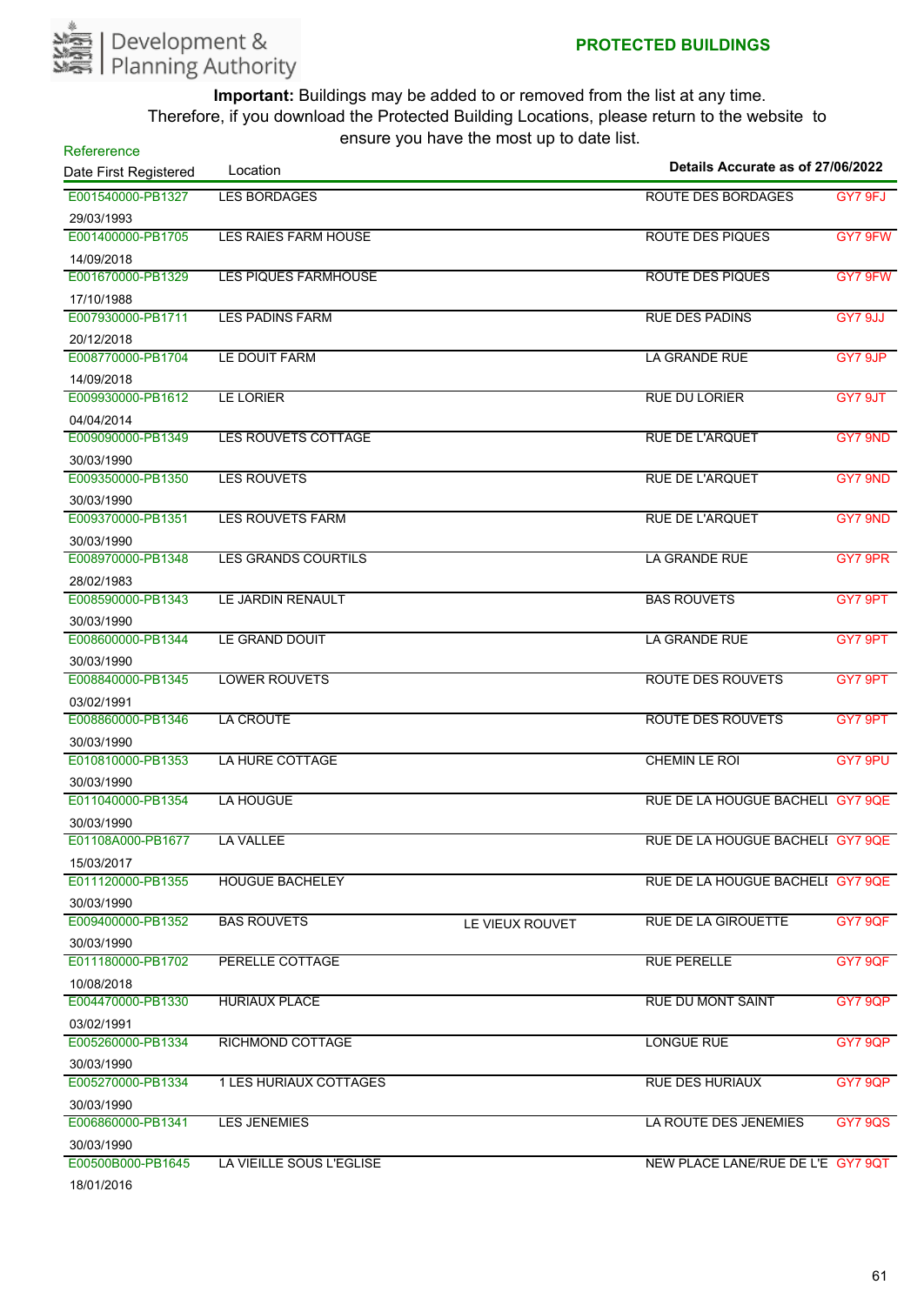

| Refererence                     | $3.31 < 7.32 < 0.13 < 0.14 < 0.15 < 0.16 < 0.17 < 0.18 < 0.19 < 0.11 < 0.11 < 0.11 < 0.11 < 0.11 < 0.11 < 0.11 < 0.11 < 0.11 < 0.1<$<br>Location | Details Accurate as of 27/06/2022 |                |
|---------------------------------|--------------------------------------------------------------------------------------------------------------------------------------------------|-----------------------------------|----------------|
| Date First Registered           |                                                                                                                                                  |                                   |                |
| E008020000-PB1342               | <b>NARRABRI</b>                                                                                                                                  | <b>LA BILLOTERIE ROAD</b>         | <b>GY7 9QX</b> |
| 30/03/1990                      |                                                                                                                                                  |                                   |                |
| E005280000-PB1606               | <b>LES JENEMIES</b>                                                                                                                              | <b>BILOTERIE</b>                  | GY7 9QY        |
| 31/07/1989                      |                                                                                                                                                  |                                   |                |
| E005280002-PB1606               | <b>LES JENEMIES</b>                                                                                                                              | <b>LA BILOTERIE</b>               | GY7 9QY        |
| 31/07/1989<br>E005280003-PB1606 | <b>LES JENEMIES</b>                                                                                                                              | <b>LA BILOTERIE</b>               | <b>GY7 9QY</b> |
|                                 |                                                                                                                                                  |                                   |                |
| 31/07/1989<br>E005280004-PB1606 | <b>LES JENEMIES</b>                                                                                                                              | <b>LA BILOTERIE</b>               | <b>GY7 9QY</b> |
|                                 |                                                                                                                                                  |                                   |                |
| 31/07/1989<br>E000480000-PB1326 | <b>LE GRON</b>                                                                                                                                   | <b>RUE DU GRON</b>                | GY7 9RN        |
| 08/07/1983                      |                                                                                                                                                  |                                   |                |
| E002150000-PB1610               | <b>LES DOMAINES</b>                                                                                                                              | <b>RUE DES MESSURIERS</b>         | GY7 9SN        |
| 04/04/2014                      |                                                                                                                                                  |                                   |                |
| E00215A000-PB1610               | <b>LES DOMAINES</b>                                                                                                                              | <b>RUE DES MESSURIERS</b>         | GY7 9SN        |
| 04/04/2014                      |                                                                                                                                                  |                                   |                |
| E002410000-PB1648               | <b>LES DOMAINES</b>                                                                                                                              | <b>ROUTE DES DOMAINES</b>         | GY7 9SR        |
| 18/01/2016                      |                                                                                                                                                  |                                   |                |
| E002990000-PB1643               | LE HAUT                                                                                                                                          | RUE DU DOUIT MANCHOT              | GY7 9ST        |
| 12/01/2016                      |                                                                                                                                                  |                                   |                |
| E003560000-PB1631               | LA MAISON DE HAUT                                                                                                                                | <b>RUE DES TREPIEDS</b>           | GY7 9TA        |
| 07/07/2015                      |                                                                                                                                                  |                                   |                |
| E002920000-PB1632               | LA MAISON FRIE AU FOUR                                                                                                                           | LE FRIE AU FOUR                   | GY7 9TG        |
| 04/08/2015                      |                                                                                                                                                  |                                   |                |
| E006060000-PB1336               | <b>LES PREVOSTS FARM</b>                                                                                                                         | <b>RUE DES CACHES</b>             | GY7 9TJ        |
| 02/10/2002                      |                                                                                                                                                  |                                   |                |
| E00609A000-PB1665               | THE BARN                                                                                                                                         | <b>RUE DES CACHES</b>             | GY7 9TJ        |
| 01/12/2016                      |                                                                                                                                                  |                                   |                |
| E006100000-PB1337               | <b>LA MAISON D'AVAL</b>                                                                                                                          | <b>RUE DES CACHES</b>             | GY7 9TJ        |
| 31/05/1993                      |                                                                                                                                                  |                                   |                |
| E002490000-PB1661               | <b>DEEP MEADOW</b>                                                                                                                               | <b>ROUTE DE SOUS L'EGLISE</b>     | GY7 9TW        |
| 08/09/2016                      |                                                                                                                                                  |                                   |                |
| E003950000-PB1692               | <b>LES PREVOSTS FARM</b>                                                                                                                         | <b>LES PREVOSTS ROAD</b>          | GY7 9UH        |
| 16/11/2017                      |                                                                                                                                                  |                                   |                |
| E004720000-PB1608               | <b>WHITE GABLE</b>                                                                                                                               | <b>LES PREVOSTS ROAD</b>          | GY7 9UH        |
| 10/09/2013                      |                                                                                                                                                  |                                   |                |
| E004760000-PB1331               | <b>LES PREVOSTS FARM</b>                                                                                                                         | LES PREVOSTS ROAD                 | GY7 9UH        |
| 08/05/1992                      |                                                                                                                                                  |                                   |                |
| E005370000-PB1335               | <b>FORT RICHMOND</b>                                                                                                                             | ROUTE DE LA MARETTE               | GY7 9XB        |
| 25/10/1983                      |                                                                                                                                                  |                                   |                |
| E009060000-PB1618               | <b>LA RUETTE</b>                                                                                                                                 | <b>LA GRANDE RUE</b>              | GY7 9XR        |
| 15/07/2014                      |                                                                                                                                                  |                                   |                |
| E007380000-PB1715               | LE VIEUX MOULIN                                                                                                                                  | <b>RUE A L'OR</b>                 | GY7 9XS        |
| 20/12/2018                      |                                                                                                                                                  |                                   |                |
| E005200000-PB1333               | LE MONT SAINT                                                                                                                                    | <b>RUE DU MONT SAINT</b>          | GY7 9XX        |
| 03/02/1991                      |                                                                                                                                                  |                                   |                |
| E001560000-PB1328               | <b>LES BUTTES</b>                                                                                                                                | <b>RUE DES BUTTES</b>             | GY7 9YS        |
| 27/11/1980                      |                                                                                                                                                  |                                   |                |
| E006190000-PB1338               | <b>LES LOHIERS</b>                                                                                                                               | LA GRANDE LANDE                   | GY7 9YZ        |
| <b>24/0E/1002</b>               |                                                                                                                                                  |                                   |                |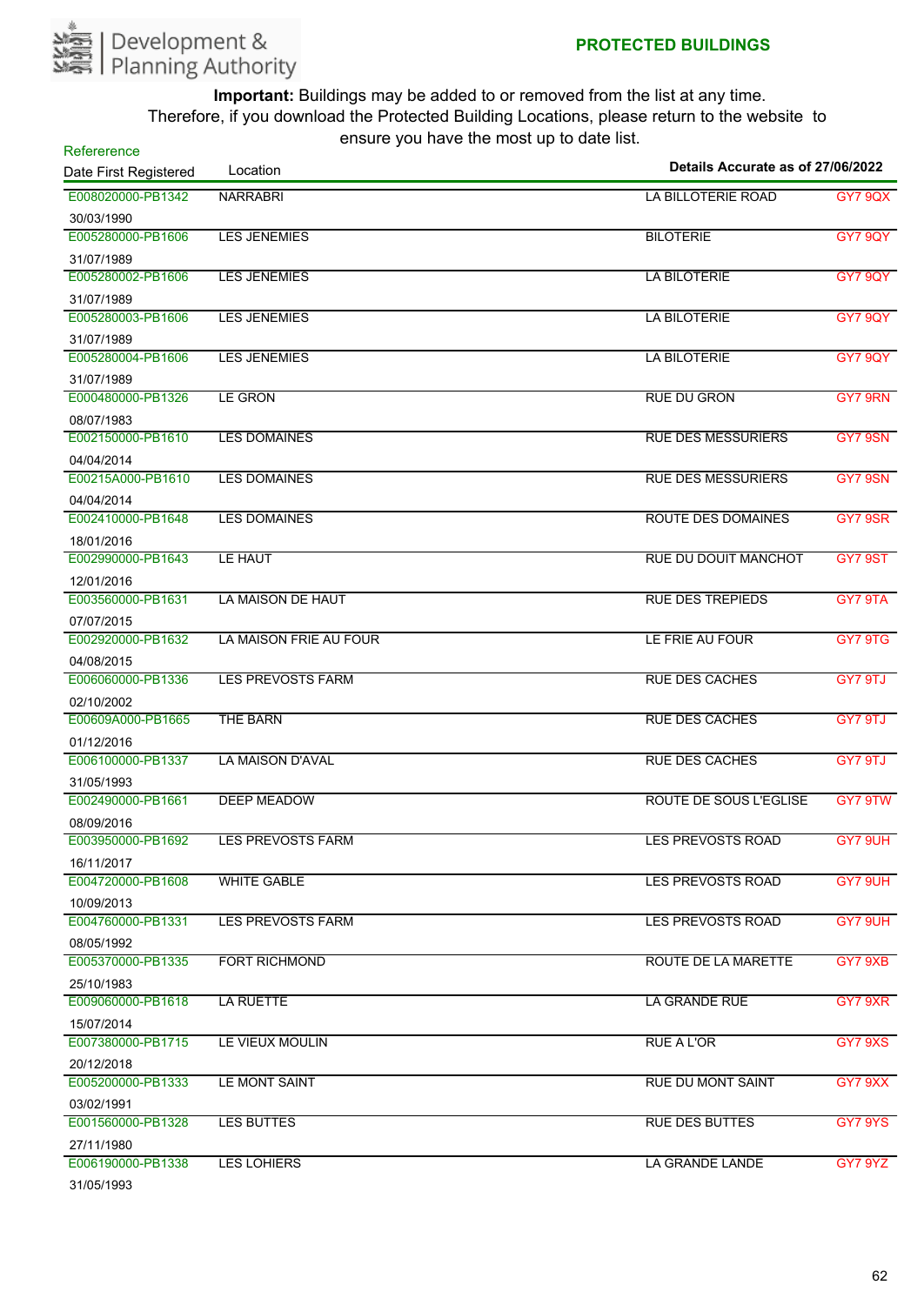

| Refererence           |               |  |                                   |         |
|-----------------------|---------------|--|-----------------------------------|---------|
| Date First Registered | Location      |  | Details Accurate as of 27/06/2022 |         |
| E006230000-PB1339     | LA PORTE FARM |  | LA GRANDE LANDE                   | GY7 9YZ |
| 01/10/1983            |               |  |                                   |         |

### **St.Peter Port**

A400330000-PB727 32 FOUNTAIN STREET GY1 1DA 02/02/1990

# **TORTEVAL**

| G002900000-PB1406 | <b>LES CAMBREES FARM</b>           | <b>RUE DES CAMBREES</b>   | GY8 0LD |
|-------------------|------------------------------------|---------------------------|---------|
| 03/02/1991        |                                    |                           |         |
| G003150000-PB1408 | PARISH CHURCH OF SAINT PHILIPPE DE | <b>RUE DU BELLE</b>       | GY8 0LN |
| 14/12/1979        |                                    |                           |         |
| G003200000-PB1409 | LES SIMONS FARM                    | <b>RUE DES SIMONS</b>     | GY8 0LR |
| 01/07/1985        |                                    |                           |         |
| G003070000-PB1407 | LA MAISON D'AVAL                   | <b>RUE DE LA BELLEE</b>   | GY8 ONB |
| 30/04/1988        |                                    |                           |         |
| G001840000-PB1405 | LE COLOMBIER FARM                  | <b>RUE DE COLOMBIER</b>   | GY8 ONF |
| 27/11/1980        |                                    |                           |         |
| G00513D000-PB1410 | <b>LA MOURANDERIE</b>              | <b>RUE DU HUREL</b>       | GY8 0PN |
| 28/05/1990        |                                    |                           |         |
| G004000000-PB1613 | LE ROCHER                          | <b>RUE DU ROCHER</b>      | GY80PQ  |
| 15/04/2014        |                                    |                           |         |
| G005320000-PB1411 | <b>LA SEIGNEURIE</b>               | <b>RUE DES VALNIQUETS</b> | GY80QP  |
| 18/10/1984        |                                    |                           |         |
| G001780000-PB1404 | LES JEHANS                         | <b>RUETTE DES JEHANS</b>  | GY8 ORE |
| 03/02/1991        |                                    |                           |         |

#### **Vale**

| C007850000-PB1627 | THE COTTAGE              | LA ROUTE DU BRAYE        |                |
|-------------------|--------------------------|--------------------------|----------------|
| 21/04/2015        |                          |                          |                |
| C0024500ZZ-PB1095 | LA BLANCHE CHARRIERE     | LA ROCHELLE ROAD         |                |
| 06/04/2009        |                          |                          |                |
| C003700000-PB1703 | <b>VALE MILL</b>         | <b>HOUGUE DU MOULIN</b>  |                |
| 03/09/2018        |                          |                          |                |
| C006320000-PB1737 | <b>QUAYSIDE HOUSE</b>    | <b>NORTH SIDE</b>        |                |
| 06/05/2022        |                          |                          |                |
| C006320000-PB1738 | <b>LA CROIX DELI</b>     | <b>NORTH SIDE</b>        |                |
| 06/05/2022        |                          |                          |                |
| C010730000-PB1647 | <b>VILLE BAUDU HOUSE</b> | <b>LA VILLE BAUDU</b>    | GY3 5AA        |
| 18/01/2016        |                          |                          |                |
| C010740000-PB1181 | <b>EARLSWOOD</b>         | <b>LA VILLE BAUDU</b>    | GY3 5AA        |
| 30/03/1990        |                          |                          |                |
| C010330000-PB1178 | <b>LA PORTE</b>          | <b>LA VILLE BAUDU</b>    | GY3 5AB        |
| 27/07/1990        |                          |                          |                |
| C015670000-PB1227 | <b>LA JAONIERE</b>       | <b>RUE DE LA GREVE</b>   | GY3 5AF        |
| 28/09/1990        |                          |                          |                |
| C015560000-PB1226 | <b>HOUGUE PERE</b>       | <b>LES HOUGUES PERES</b> | <b>GY3 5AG</b> |
| 28/09/1990        |                          |                          |                |
| C015880000-PB1232 | <b>LA CHAUMIERE</b>      | <b>LES HOUGUES PERES</b> | GY3 5AG        |
| 28/09/1990        |                          |                          |                |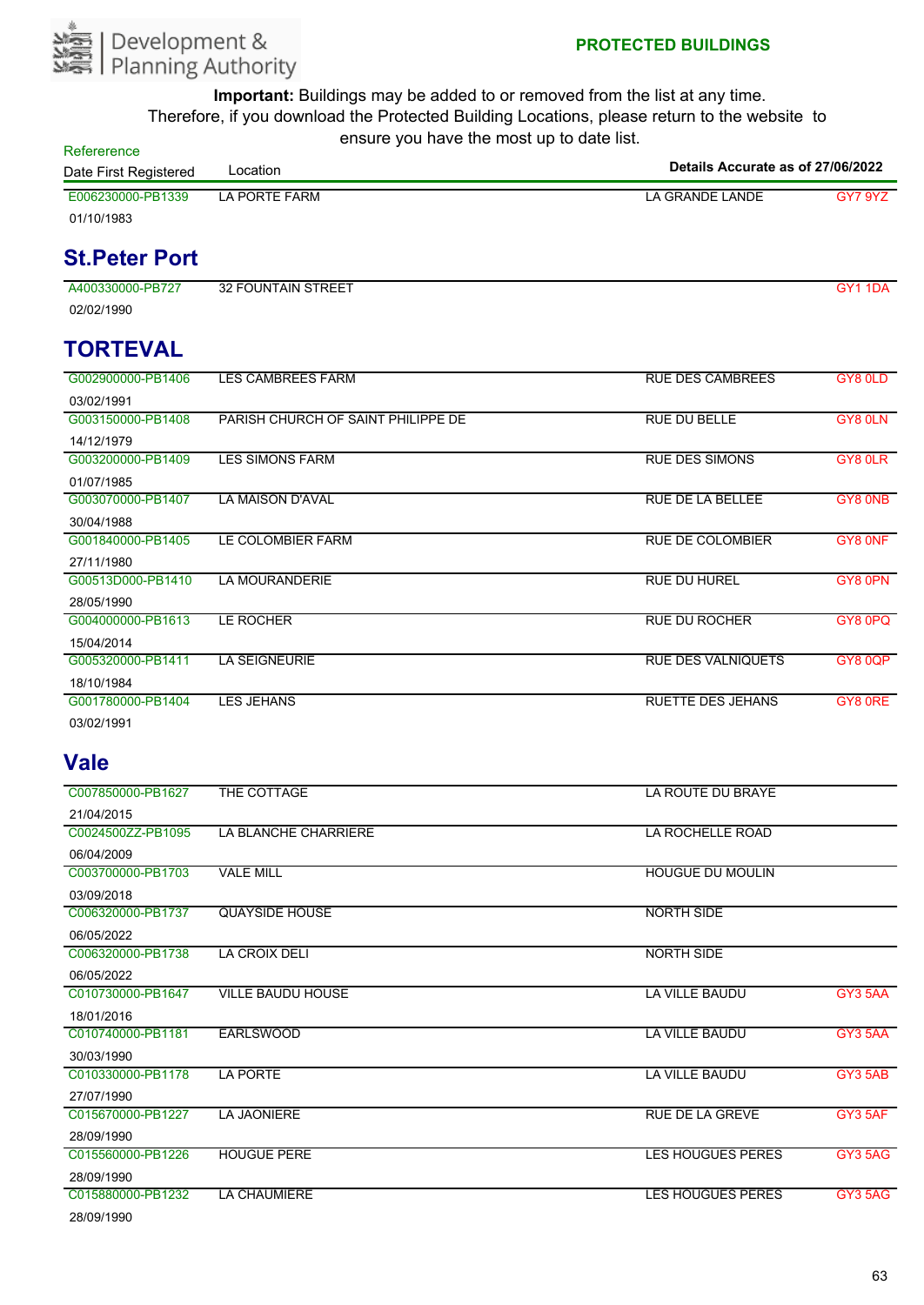

| Refererence                     | $10.91$ $\sigma$ $1.91$ $\sigma$ $1.1$ $\sigma$ $1.1$ $\sigma$ $\sigma$ $\sigma$<br>Location | Details Accurate as of 27/06/2022 |                |
|---------------------------------|----------------------------------------------------------------------------------------------|-----------------------------------|----------------|
| Date First Registered           |                                                                                              |                                   |                |
| C015900000-PB1233               | <b>MONT PLAISANT</b>                                                                         | <b>LES HOUGUES PERES</b>          | <b>GY3 5AG</b> |
| 28/09/1990                      |                                                                                              |                                   |                |
| C015200000-PB1220               | <b>LE MARAIS</b>                                                                             | <b>RUE DES HAUTGARDS</b>          | GY3 5AH        |
| 28/09/1990                      |                                                                                              |                                   |                |
| C015220000-PB1221               | <b>LE MARAIS FARM</b>                                                                        | <b>RUE DU MARAIS</b>              | GY3 5AH        |
| 30/11/1982<br>C01522D000-PB1221 | <b>LE MARAIS FARM</b>                                                                        | <b>RUE DU MARAIS</b>              | GY3 5AH        |
|                                 |                                                                                              |                                   |                |
| 30/11/1982<br>C016660000-PB1243 | <b>LA ROCQUE BALAN</b>                                                                       | ROCQUE BALAN LANE                 | GY3 5AL        |
|                                 |                                                                                              |                                   |                |
| 30/11/1982<br>C015350000-PB1725 | <b>OLD MARAIS</b>                                                                            | <b>LA VIELLE MARAIS</b>           | GY3 5AN        |
|                                 |                                                                                              |                                   |                |
| 07/08/2019<br>C015380000-PB1222 | <b>SPRINGHURST</b>                                                                           | <b>MAISON DE BAS</b>              | GY3 5AN        |
|                                 |                                                                                              |                                   |                |
| 02/11/1990<br>C016930000-PB1244 |                                                                                              | <b>MAISON DE LA GREVE</b>         | GY3 5AR        |
| 28/09/1990                      |                                                                                              |                                   |                |
| C016530000-PB1239               | <b>HILLSIDE VIEW</b>                                                                         | <b>LES MIELLES ROAD</b>           | GY3 5AU        |
| 02/11/1990                      |                                                                                              |                                   |                |
| C016540000-PB1240               | <b>MOORLAND VILLA</b>                                                                        | <b>LES MIELLES ROAD</b>           | GY3 5AU        |
|                                 |                                                                                              |                                   |                |
| 02/11/1990<br>C016570000-PB1241 | <b>LES VIEUX MIELLES</b>                                                                     | <b>LES MIELLES ROAD</b>           | GY3 5AU        |
| 02/02/1990                      |                                                                                              |                                   |                |
| C016590000-PB1242               | <b>OLD COTTAGE</b>                                                                           | <b>LES MIELLES ROAD</b>           | GY3 5AU        |
| 30/03/1990                      |                                                                                              |                                   |                |
| C016350000-PB1236               | <b>LES MIELLES</b>                                                                           | <b>ROUTE DE L'ANCRESSE</b>        | GY3 5AZ        |
| 02/11/1990                      |                                                                                              |                                   |                |
| C016360000-PB1237               | <b>LES MIELLES</b>                                                                           | <b>LES IELLES ROAD</b>            | GY3 5AZ        |
| 13/12/1984                      |                                                                                              |                                   |                |
| C016430000-PB1238               | THE HERMITAGE                                                                                | LA RUE DU PASSEUR ROAD            | <b>GY3 5AZ</b> |
| 02/02/1990                      |                                                                                              |                                   |                |
| C000150000-PB1078               | <b>ST MICHEL</b>                                                                             | LA ROUTE DE ST MAGLOIRE           | GY3 5BH        |
| 02/11/1990                      |                                                                                              |                                   |                |
| C00015A000-PB1080               | A.D. 1111                                                                                    | LA ROUTE DE ST MAGLOIRE GY3 5BH   |                |
| 31/10/1989                      |                                                                                              |                                   |                |
| C000160000-PB1079               | <b>ST. MAGLOIRE</b>                                                                          | <b>RUE DE DESSOUS</b>             | GY3 5BH        |
| 02/11/1990                      |                                                                                              |                                   |                |
| C000330000-PB1081               | <b>PARADIS</b>                                                                               | LA RUE DE PARADIS                 | GY3 5BL        |
| 03/02/1991                      |                                                                                              |                                   |                |
| C000330001-PB1082               | 1 PARADIS COTTAGES                                                                           | LA RUE DE PARADIS                 | GY3 5BL        |
| 03/02/1991                      |                                                                                              |                                   |                |
| C000330002-PB1083               | 1,2 AND 3 PARADIS COTTAGES                                                                   | LA RUE DE PARADIS                 | GY3 5BL        |
| 03/02/1991                      |                                                                                              |                                   |                |
| C000720000-PB1664               | LA MOYE FARM                                                                                 | ROCQUE ES CAS                     | GY3 5BP        |
| 14/11/2016                      |                                                                                              |                                   |                |
| C00072B001-PB1664               | <b>SARASOTA</b>                                                                              | ROCQUE ES CAS                     | GY3 5BP        |
| 14/11/2016                      |                                                                                              |                                   |                |
| C000470000-PB1084               | LE COURTIL POUSSIN                                                                           | <b>RUE DE DESSOUS</b>             | GY3 5BW        |
| 02/11/1990                      |                                                                                              |                                   |                |
| C016340000-PB1235               | <b>GLENVILLE VILLA</b>                                                                       | <b>LES MIELLES ROAD</b>           | GY3 5BZ        |
| 02/11/1990                      |                                                                                              |                                   |                |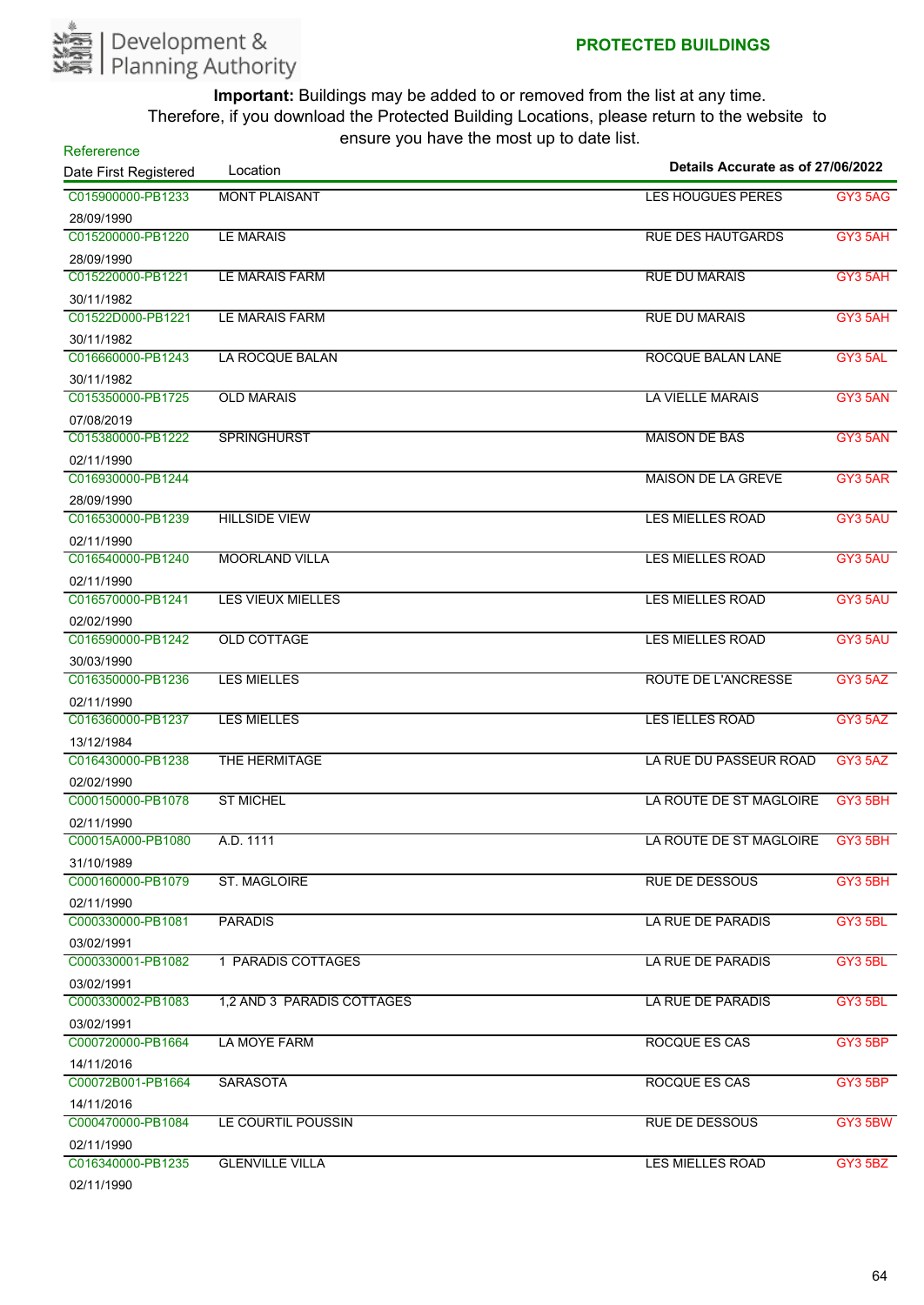

| Refererence<br>Date First Registered | $10010$ $70011000$ and $110000$ $\mu$<br>Location | Details Accurate as of 27/06/2022 |         |
|--------------------------------------|---------------------------------------------------|-----------------------------------|---------|
| C014570000-PB1214                    |                                                   |                                   | GY3 5DB |
|                                      | <b>HOUMTEL VILLA</b>                              | <b>BORDEL LANE</b>                |         |
| 28/09/1990<br>C004360000-PB1106      | <b>MILLER'S REST</b>                              | <b>RUE DU BORDEAUX</b>            | GY3 5DL |
|                                      |                                                   |                                   |         |
| 28/09/1990<br>C001640000-PB1086      | 2 SWANSEA VILLA                                   | LA ROCHELLE ROAD                  | GY3 5DN |
| 03/02/1991                           |                                                   |                                   |         |
| C00164A000-PB1087                    | <b>TUFTY PLACE</b>                                | <b>RUE DE L'EPINE</b>             | GY3 5DN |
| 03/02/1991                           |                                                   |                                   |         |
| C00164C000-PB1086                    | FLAT 2, SWANSEA VILLAS                            | LA ROCHELLE ROAD                  | GY3 5DN |
| 03/02/1991                           |                                                   |                                   |         |
| C002420000-PB1094                    | <b>BEAUMONT</b>                                   | LA ROCHELLE ROAD                  | GY3 5DN |
| 02/11/1990                           |                                                   |                                   |         |
| C002650000-PB1096                    | <b>MARAIS VILLA</b>                               | <b>LES MARAIS LANE</b>            | GY3 5DQ |
| 02/11/1990                           |                                                   |                                   |         |
| C001460000-PB1085                    | <b>LA MOYE HOUSE</b>                              | LA MOYE ROAD                      | GY3 5DR |
| 01/10/1989                           |                                                   |                                   |         |
| C00274A000-PB1098                    | <b>BELMONT LODGE</b>                              | <b>LES GRANDS MARAIS</b>          | GY3 5DU |
| 02/11/1990                           |                                                   |                                   |         |
| C002750000-PB1099                    | <b>THE MARSHES</b>                                | <b>LES GRANDS MARAIS</b>          | GY3 5DU |
| 02/11/1990                           |                                                   |                                   |         |
| C002340000-PB1089                    | LA ROCHELLE                                       | LA MOYE ROAD                      | GY3 5DW |
| 02/11/1990                           |                                                   |                                   |         |
| C002360000-PB1090                    | <b>LA ROCHELLE VILLA</b>                          | LA MOYE ROAD                      | GY3 5DW |
| 02/11/1990                           |                                                   |                                   |         |
| C002380000-PB1092                    | <b>LA ROCHELLE FARM</b>                           | LA MOYE ROAD                      | GY3 5DW |
| 31/05/1993                           |                                                   |                                   |         |
| C002710000-PB1097                    | <b>GRANDS MARAIS VILLA</b>                        | <b>LES GRANDS MARAIS</b>          | GY3 5DX |
| 02/11/1990                           |                                                   |                                   |         |
| C001680000-PB1088                    | THE CEDARS                                        | LA ROCHELLE ROAD                  | GY3 5DY |
| 02/11/1990                           |                                                   |                                   |         |
| C002450001-PB1095                    | LA BLANCHE CHARRIERE                              | LA ROCHELLE ROAD                  | GY3 5DZ |
| 03/02/1991                           |                                                   |                                   |         |
| C002450002-PB1095                    | LA BLANCHE CHARRIERE                              | LA ROCHELLE ROAD                  | GY3 5DZ |
| 03/02/1991                           |                                                   |                                   |         |
| C002450003-PB1095                    | LA BLANCHE CHARRIERE                              | LA ROCHELLE ROAD                  | GY3 5DZ |
| 03/02/1991                           |                                                   |                                   |         |
| C002450004-PB1095                    | LA BLANCHE CHARRIERE                              | LA ROCHELLE ROAD                  | GY3 5DZ |
| 03/02/1991                           |                                                   |                                   |         |
| C002450005-PB1095                    | LA BLANCHE CHARRIERE                              | LA ROCHELLE ROAD                  | GY3 5DZ |
| 03/02/1991                           |                                                   |                                   |         |
| C002450006-PB1095                    | LA BLANCHE CHARRIERE                              | LA ROCHELLE ROAD                  | GY3 5DZ |
| 03/02/1991                           |                                                   |                                   |         |
| C004500000-PB1108                    | <b>LA NACHE</b>                                   | <b>GRANDE RUE</b>                 | GY3 5EB |
| 28/09/1990                           |                                                   |                                   |         |
| C004510000-PB1109                    | <b>GARFIELD</b>                                   | <b>GRANDE RUE</b>                 | GY3 5EB |
| 28/09/1990<br>C004250000-PB1105      | <b>LA TURQUIE</b>                                 | ROUTE DES BORDEAUX                | GY3 5ED |
|                                      |                                                   |                                   |         |
| 28/09/1990<br>C004370000-PB1107      | <b>COCAGNE COTTAGE</b>                            | <b>RUE DU BORDEAUX</b>            | GY3 5EE |
|                                      |                                                   |                                   |         |
| 28/09/1990                           |                                                   |                                   |         |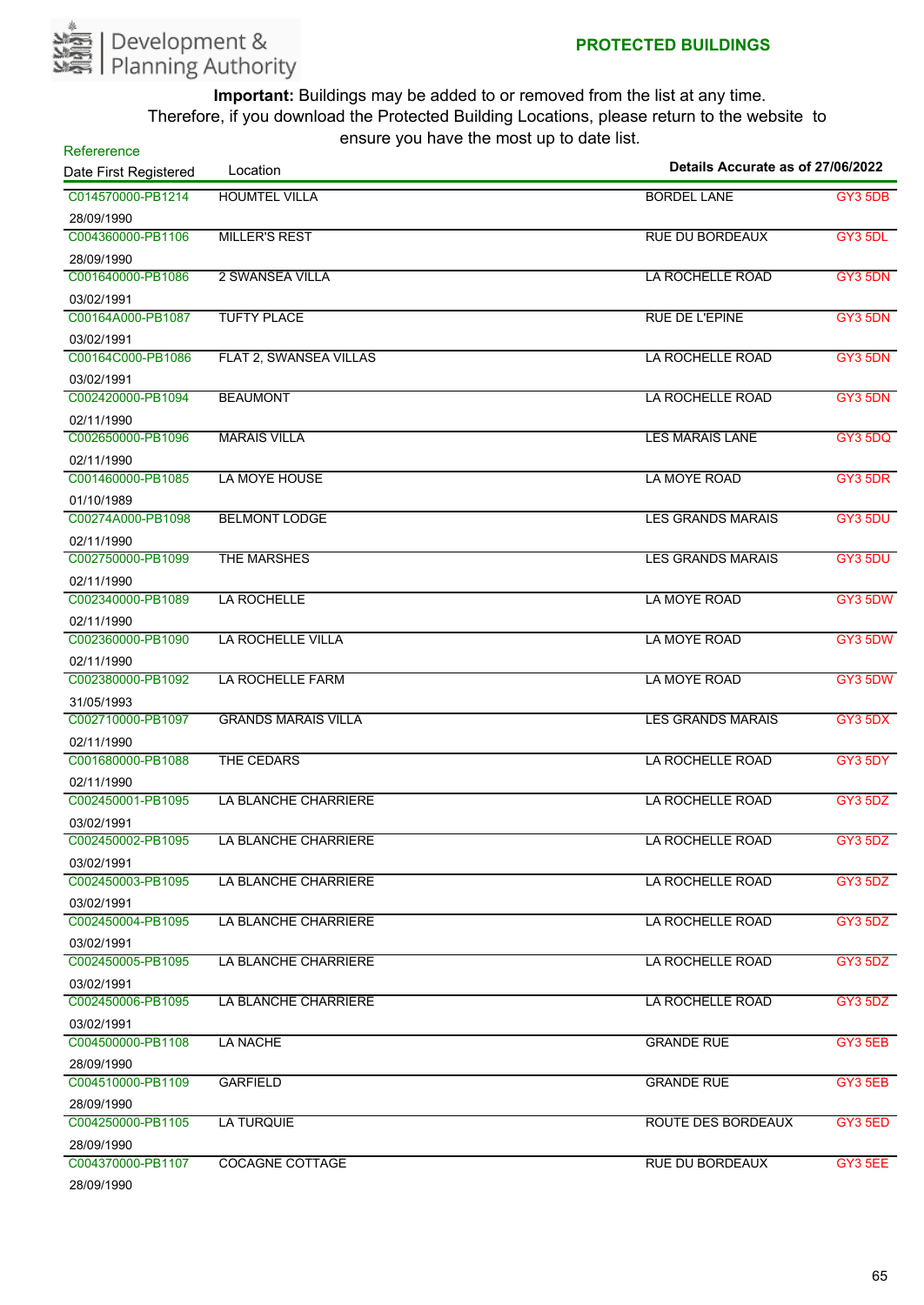

| Refererence           |                             |                                   |         |
|-----------------------|-----------------------------|-----------------------------------|---------|
| Date First Registered | Location                    | Details Accurate as of 27/06/2022 |         |
| C004550000-PB1110     | <b>AUCKLAND</b>             | <b>RUE DU BORDEAUX</b>            | GY3 5EE |
| 28/09/1990            |                             |                                   |         |
| C003370000-PB1101     | <b>COCAGNE</b>              | LA RUE DE COCAGNE                 | GY3 5EF |
| 28/09/1990            |                             |                                   |         |
| C015690000-PB1228     | <b>VIDCOCQ COTTAGE</b>      | LA BAILLOTERIE LANE               | GY3 5HA |
| 27/07/1990            |                             |                                   |         |
| C015700000-PB1229     | LA BAILLOTERIE              | LA BAILLOTERIE LANE               | GY3 5HA |
| 03/02/1991            |                             |                                   |         |
| C015710000-PB1230     | <b>BAILLOTERIE DE HAUT</b>  | LA BAILLOTERIE LANE               | GY3 5HA |
| 03/02/1991            |                             |                                   |         |
| C015810000-PB1231     | LE VIDCOCQ                  | LA BAILLOTERIE LANE               | GY3 5HA |
| 27/07/1990            |                             |                                   |         |
| C015040000-PB1217     | POT DE MIEL                 | <b>MAISON DE BAS ROAD</b>         | GY3 5HD |
| 29/10/1990            |                             |                                   |         |
| C014130000-PB1211     | <b>GRANDE RUE COTTAGE</b>   | <b>LA GRANDE RUE</b>              | GY3 5HH |
| 28/09/1990            |                             |                                   |         |
| C014140000-PB1212     | <b>RIDUNA</b>               | <b>LA GRANDE RUE</b>              | GY3 5HH |
| 28/09/1990            |                             |                                   |         |
| C013340000-PB1203     | <b>SHAMROCK COTTAGE</b>     | <b>LA GRANDE RUE</b>              | GY3 5HJ |
| 28/09/1990            |                             |                                   |         |
| C013370000-PB1204     | <b>CLEARBROOK</b>           | VALE-MISC35                       | GY3 5HJ |
| 28/09/1990            |                             |                                   |         |
| C015060000-PB1218     | ROSE COTTAGE                | LA CORVEE ROAD                    | GY3 5HX |
| 28/09/1990            |                             |                                   |         |
| C015520000-PB1649     | <b>GREEN GABLES COTTAGE</b> | LA CANURIE ROAD                   | GY3 5HX |
| 21/01/2016            |                             |                                   |         |
| C015130000-PB1219     | LE CAMPDRY                  | <b>CROUTE BECREL</b>              | GY3 5HY |
| 28/09/1990            |                             |                                   |         |
| C015460000-PB1224     | <b>HOMEVIEW</b>             | <b>CROUTE BECREL</b>              | GY3 5HY |
| 28/09/1990            |                             |                                   |         |
| C015470000-PB1225     | <b>HOMESIDE</b>             | <b>LA CANURIE ROAD</b>            | GY3 5HY |
| 28/09/1990            |                             |                                   |         |
| C01541A000-PB1223     | <b>LES HAUTGARDS</b>        | <b>CROUTE BECREL</b>              | GY3 5HZ |
| 28/09/1990            |                             |                                   |         |
| C013960000-PB1208     | <b>LES LANDES</b>           | <b>ROUTE DES LANDES</b>           | GY3 5JD |
| 03/02/1991            |                             |                                   |         |
| C013980000-PB1210     | <b>LES LANDES COTTAGE</b>   | ROUTE DES LANDES                  | GY3 5JD |
| 03/02/1991            |                             |                                   |         |
| C013770000-PB1206     | <b>FIGTREE COTTAGE</b>      | <b>ROUTE DES LANDES</b>           | GY3 5JJ |
| 28/09/1990            |                             |                                   |         |
| C013830000-PB1207     | <b>FRIESLAND</b>            | <b>ROUTE DES LANDES</b>           | GY3 5JJ |
| 03/02/1991            |                             |                                   |         |
| C014610000-PB1215     | <b>ST GEORGES VILLA</b>     | LA RUE DU PASSEUR ROAD            | GY3 5JP |
| 28/09/1990            |                             |                                   |         |
| C014790000-PB1216     | <b>GRAYSTON</b>             | LA RUE DU PASSEUR ROAD            | GY3 5JW |
| 02/11/1990            |                             |                                   |         |
| C007170000-PB1137     | <b>SYLLA COTTAGE</b>        | ROUTE DES COUTURES                | GY3 5LA |
| 02/02/1990            |                             |                                   |         |
| C007180000-PB1138     | <b>ASHANDY COTTAGE</b>      | <b>ROUTE DES COUTURES</b>         | GY3 5LA |
| 02/02/1990            |                             |                                   |         |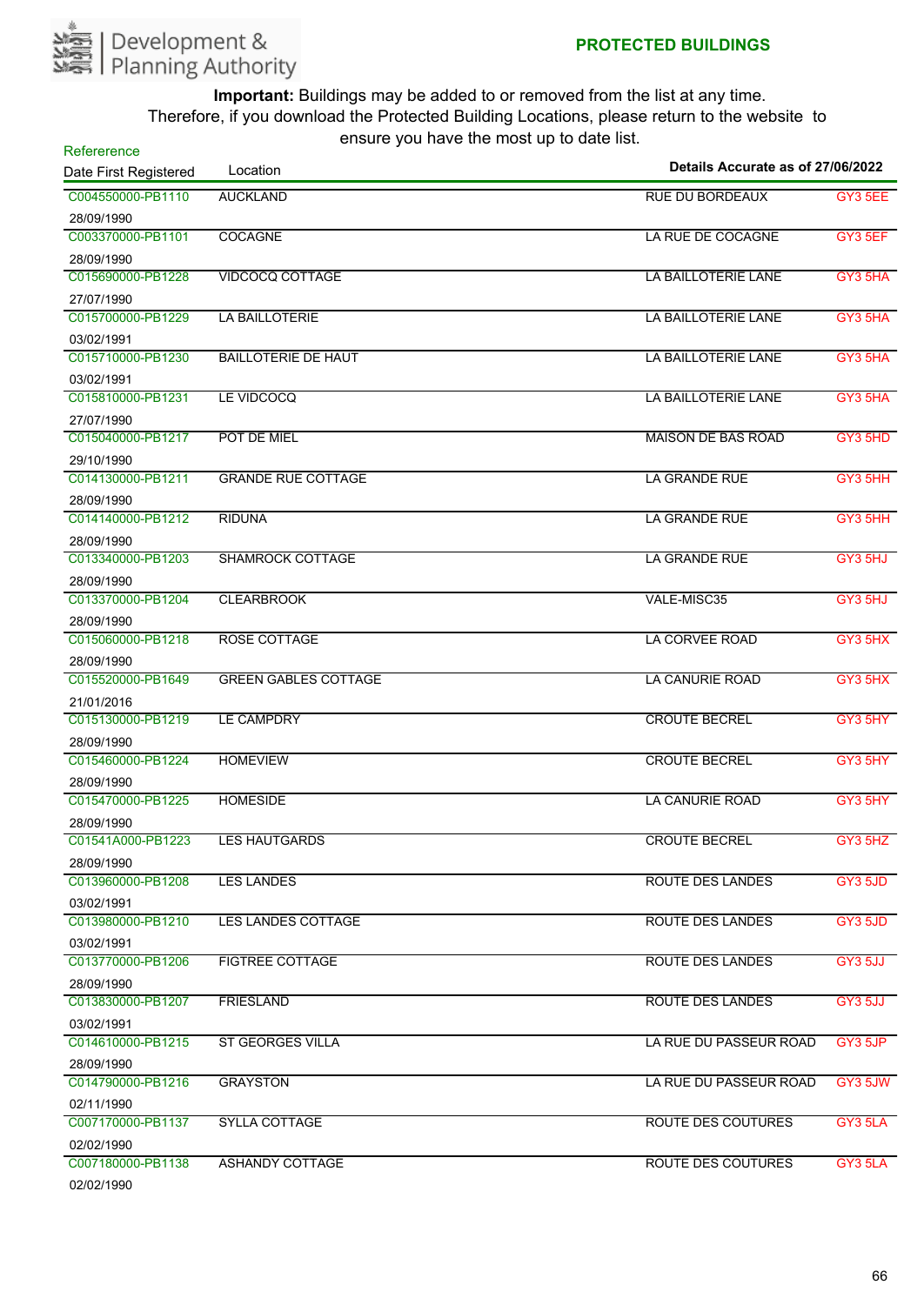

| Refererence           | $10010$ $70011010$ $1100100$ $1000$ | Details Accurate as of 27/06/2022 |         |
|-----------------------|-------------------------------------|-----------------------------------|---------|
| Date First Registered | Location                            |                                   |         |
| C007230000-PB1139     | LE PETIT JARDIN                     | ROUTE DES COUTURES                | GY3 5LA |
| 02/02/1990            |                                     |                                   |         |
| C014390000-PB1213     | <b>SUNNYSIDE</b>                    | <b>HOUMTEL LANE</b>               | GY3 5LG |
| 28/09/1990            |                                     |                                   |         |
| C012850000-PB1199     | <b>SUNDERLAND</b>                   | <b>RUE DE L'ECOLE</b>             | GY3 5LL |
| 28/09/1990            |                                     |                                   |         |
| C012880000-PB1200     | <b>NORWOOD</b>                      | <b>RUE DE L'ECOLE</b>             | GY3 5LL |
| 28/09/1990            |                                     |                                   |         |
| C012970000-PB1201     | <b>LES CLOSPAINS</b>                | <b>RUE DE L'ECOLE</b>             | GY3 5LL |
| 28/09/1990            |                                     |                                   |         |
| C013000000-PB1202     | <b>BALMORAL</b>                     | <b>LA MAZOTTE</b>                 | GY3 5LL |
| 28/09/1990            |                                     |                                   |         |
| C004950000-PB1716     | <b>VILLE ES PIES</b>                | <b>PETITES HOUGUES</b>            | GY3 5LR |
| 10/01/2019            |                                     |                                   |         |
| C009800000-PB1174     | <b>BELLE VUE</b>                    | <b>VILLE ES PIES</b>              | GY3 5LR |
| 03/02/1991            |                                     |                                   |         |
| C00985A000-PB1175     | <b>BELVAL COTTAGE</b>               | <b>BELVAL ROAD</b>                | GY3 5LS |
| 03/02/1991            |                                     |                                   |         |
| C00985A000-PB1176     | <b>PETIT BELVAL</b>                 | <b>BELVAL ROAD</b>                | GY3 5LS |
| 03/02/1991            |                                     |                                   |         |
| C005360000-PB1121     | <b>HOUGUE GUILMINE</b>              | LES ROCQUES BARREES RO/ GY3 5LT   |         |
| 03/02/1991            |                                     |                                   |         |
| C005440000-PB1122     | THE SCHELDT                         | LES ROCQUES BARREES ROA GY3 5LU   |         |
| 02/02/1990            |                                     |                                   |         |
| C009850000-PB1175     | <b>BELVAL</b>                       | <b>BELVAL ROAD</b>                | GY3 5LW |
| 03/02/1991            |                                     |                                   |         |
| C00985F000-PB1176     | <b>MEWS COTTAGE</b>                 | <b>BELVAL ROAD</b>                | GY3 5LW |
| 03/02/1991            |                                     |                                   |         |
| C004740000-PB1114     | <b>BORDEAUX LODGE</b>               | <b>RUE DU HAVRE</b>               | GY3 5LZ |
| 02/02/1990            |                                     |                                   |         |
| C004750000-PB1708     | <b>BORDEAUX HAVEN</b>               | <b>CASTLE ROAD</b>                | GY3 5LZ |
| 28/11/2018            |                                     |                                   |         |
| C00475B000-PB1115     | <b>THE MOORINGS</b>                 | <b>RUE DU HAVRE</b>               | GY3 5LZ |
| 31/07/1989            |                                     |                                   |         |
| C005450000-PB1123     | <b>MAISON BORDEAUX</b>              | <b>RUE DU CHATEAU</b>             | GY3 5LZ |
| 27/11/1980            |                                     |                                   |         |
| C005460000-PB1124     | <b>ARMOREL</b>                      | RUE DU HAVRE                      | GY3 5LZ |
| 30/11/1987            |                                     |                                   |         |
| C004650000-PB1111     | <b>ROSEDALE</b>                     | <b>RUE ROBIN</b>                  | GY3 5NA |
| 02/02/1990            |                                     |                                   |         |
| C004670000-PB1113     | <b>SEA VIEW</b>                     | <b>RUE DU BORDEAUX</b>            | GY3 5NA |
| 02/02/1990            |                                     |                                   |         |
| C005160000-PB1120     | <b>CHERRY COTTAGE</b>               | <b>RUE ROBIN</b>                  | GY3 5NB |
| 02/02/1990            |                                     |                                   |         |
| C005120000-PB1118     | <b>EUREKA</b>                       | <b>RUE ROBIN</b>                  | GY3 5ND |
| 02/02/1990            |                                     |                                   |         |
| C005150000-PB1119     | <b>DAYNTON</b>                      | <b>RUE ROBIN</b>                  | GY3 5ND |
| 02/02/1990            |                                     |                                   |         |
| C004850000-PB1116     | LE RIVAGE                           | RUE DES PETITES HOUGUES GY3 5NE   |         |
| 02/02/1990            |                                     |                                   |         |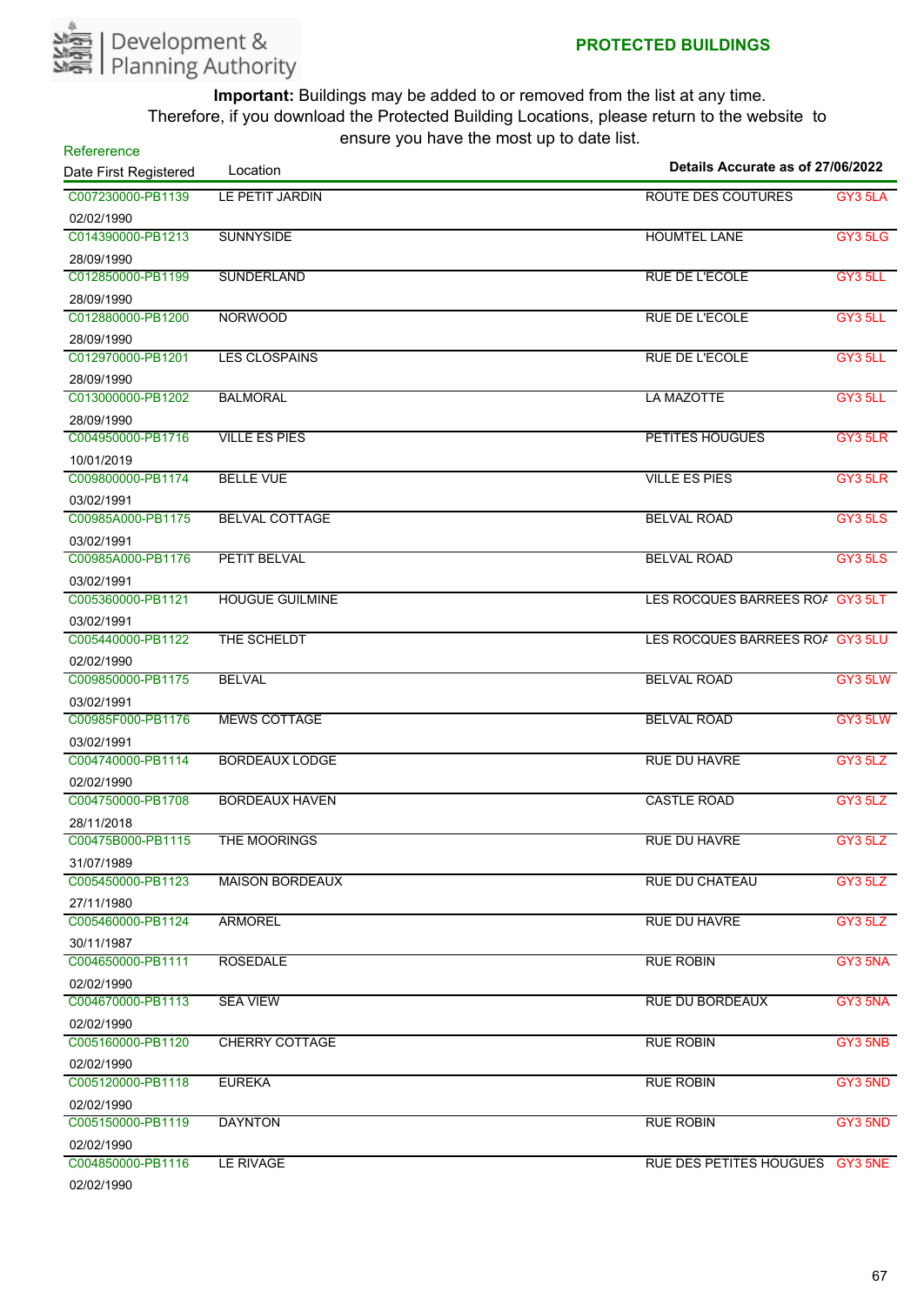

| Refererence<br>Date First Registered | Location                       |               | Details Accurate as of 27/06/2022 |         |
|--------------------------------------|--------------------------------|---------------|-----------------------------------|---------|
|                                      |                                |               |                                   |         |
| C004900000-PB1117                    | <b>GRAND SAUNTON</b>           |               | RUE DES PETITES HOUGUES GY3 5NE   |         |
| 30/03/1990<br>C004020000-PB1103      | <b>VICTORIA COTTAGE</b>        |               | <b>RUE DES FRANCAIS</b>           | GY3 5NL |
|                                      |                                |               |                                   |         |
| 28/09/1990<br>C004060000-PB1104      | <b>HILLGROVE</b>               |               | <b>RUE DE FRANCAIS</b>            | GY3 5NN |
|                                      |                                |               |                                   |         |
| 28/09/1990<br>C003850000-PB1102      | THE MAYLANDS                   |               | <b>RUE BATEE</b>                  | GY3 5NW |
| 28/09/1990                           |                                |               |                                   |         |
| C00792A000-PB1152                    | <b>FERNLEA</b>                 |               | LA ROUTE DU BRAYE                 | GY3 5PA |
| 02/02/1990                           |                                |               |                                   |         |
| C007930000-PB1153                    | <b>LES ROSIERS</b>             |               | LA ROUTE DU BRAYE                 | GY3 5PA |
| 02/02/1990                           |                                |               |                                   |         |
| C007940000-PB1154                    | <b>LAMORNA LODGE</b>           |               | LA ROUTE DU BRAYE                 | GY3 5PA |
| 02/02/1990                           |                                |               |                                   |         |
| C008140000-PB1155                    | THE ELMS                       |               | LA ROUTE DU BRAYE                 | GY3 5PB |
| 28/09/1990                           |                                |               |                                   |         |
| C008160000-PB1156                    | <b>HAZELTON</b>                |               | LA ROUTE DU BRAYE                 | GY3 5PB |
| 28/09/1990                           |                                |               |                                   |         |
| C008240000-PB1161                    | <b>SPRINGFIELD</b>             |               | LA ROUTE DU BRAYE                 | GY3 5PE |
| 28/09/1990                           |                                |               |                                   |         |
| C008250000-PB1162                    | <b>ABBOTSBURY</b>              |               | LA ROUTE DU BRAYE                 | GY3 5PE |
| 28/09/1990                           |                                |               |                                   |         |
| C008340000-PB1163                    | <b>MARLBOROUGH</b>             |               | LA ROUTE DU BRAYE                 | GY3 5PE |
| 28/09/1990                           |                                |               |                                   |         |
| C008410000-PB1164                    | <b>BRAYEHURST</b>              |               | LA ROUTE DU BRAYE                 | GY3 5PG |
| 28/09/1990                           |                                |               |                                   |         |
| C008420000-PB1165                    | <b>BRAYE LODGE</b>             |               | LA ROUTE DU BRAYE                 | GY3 5PG |
| 28/09/1990                           |                                |               |                                   |         |
| C011840000-PB1194                    | <b>LES MARES PELLEES</b>       |               | LA MARES PELLEES ROAD             | GY3 5PN |
| 28/09/1990                           |                                |               |                                   |         |
| C011890000-PB1195                    | LE PREAUX                      |               | LA MARES PELLEES ROAD             | GY3 5PN |
| 02/02/1990                           |                                |               |                                   |         |
| C008640000-PB1166                    | <b>HOMELAND</b>                |               | LA ROUTE DU BRAYE                 | GY3 5PP |
| 28/09/1990                           |                                |               |                                   |         |
| C008670000-PB1167                    | <b>EVELEIGH</b>                |               | LA ROUTE DU BRAYE                 | GY3 5PP |
| 28/09/1990                           |                                |               |                                   |         |
| C008680000-PB1168                    | <b>LITTLE BAY</b>              |               | LA ROUTE DU BRAYE                 | GY3 5PP |
| 28/09/1990                           |                                |               |                                   |         |
| C008690000-PB1169                    | <b>BRAYE PARK ESTATE</b>       | <b>DUNBAR</b> | LA ROUTE DU BRAYE                 | GY3 5PP |
| 03/02/1991                           |                                |               |                                   |         |
| C008730000-PB1170                    | <b>PALMERSTON</b>              |               | LA ROUTE DU BRAYE                 | GY3 5PP |
| 30/03/1990                           |                                |               |                                   |         |
| C011780000-PB1191                    | $\mathbf{1}$                   |               | LA MARES PELLEES ROAD             | GY3 5PW |
| 28/09/1990                           |                                |               |                                   |         |
| C01178A000-PB1192                    | <b>DELHAM</b>                  |               | 2 LA MARES PELLEES ROAD           | GY3 5PW |
| 28/09/1990                           |                                |               |                                   |         |
| C010040000-PB1177                    | <b>BEAUGY HOUSE</b>            |               | SOHIER ROAD                       | GY3 5PY |
| 31/05/1993                           |                                |               |                                   |         |
| C011710000-PB1189                    | SOHIER HOUSE & SOHIER COTTAGES |               | <b>RUE HAIZES</b>                 | GY3 5PY |
| 31/05/1993                           |                                |               |                                   |         |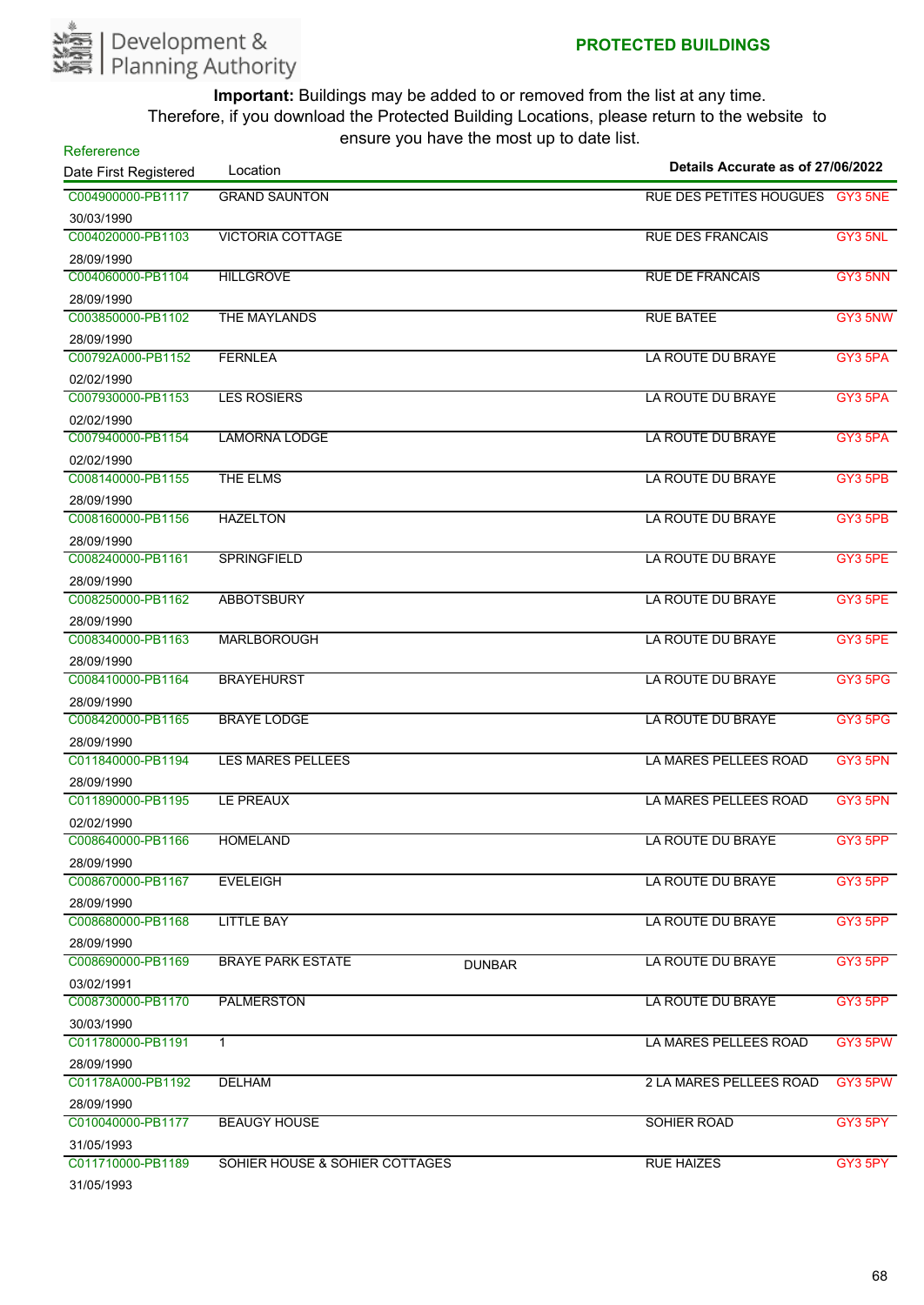

| <b>SOHIER VILLA</b><br>SOHIER ROAD<br>03/02/1991<br>C007240000-PB1140<br>LE TERTRE FARM<br><b>TERTRE LANE</b><br>27/10/1993<br>LE TERTRE<br><b>TERTRE LANE</b><br>GY3 5QF<br>30/05/1990<br><b>COURTIL L'ESSART</b><br><b>RUE DE TERTRE</b><br>28/05/1990<br><b>BRAYE FARM COTTAGE (EAST WING)</b><br><b>CARRIERE LANE</b><br><b>GY3 5QJ</b><br>03/02/1991<br><b>LA CARRIERE</b><br><b>CARRIERE LANE</b><br>GY3 5QJ<br>30/03/1990<br>LE TERTRE<br>VALE-MISC42<br>01/10/1983<br><b>TERTRE LANE</b><br><b>BRIERTON</b><br>28/05/1990<br><b>ROUTE DES COUTURES</b><br><b>FORPAS</b><br>Moonshine<br>28/05/1990<br><b>ROUTE DES COUTURES</b><br><b>FORPAS</b><br>28/05/1990<br><b>LYDDA</b><br><b>ROUTE DES COUTURES</b><br>28/05/1990<br><b>BURTON VILLA</b><br><b>ROUTE DES COUTURES</b><br>$\mathbf{1}$<br>25/06/1990<br><b>BURTON VILLA</b><br><b>ROUTE DES COUTURES</b><br>GY3 5QT<br><b>NAAMA</b><br>25/06/1990<br>LES JUQUEURS HOUSE<br>GY3 5RE<br>LES JUQUEURS ROAD<br>03/02/1991<br><b>EBANEZER</b><br><b>RUE DES BARRAS</b><br>GY3 5RF<br>02/02/1990<br><b>FAIRFIELD</b><br><b>RUE DES BARRAS</b><br>GY3 5RF<br>02/02/1990<br><b>ANGELLITE COTTAGE</b><br>LA HURE MARE ROAD<br>GY3 5RF<br>02/02/1990<br>LE MARESQUET<br>LA HURE MARE ROAD<br>GY3 5RG<br>03/02/1991<br><b>SPIRELEIGH</b><br>LA ROUTE MILITAIRE<br>27/07/1990<br><b>VUE DES ARBRES</b><br>LA MAISON AU COMPTE<br>18/09/2015<br><b>MAISON DE HAUT COTTAGE</b><br>LA MAISON AU COMPTE<br>18/08/2015<br><b>SOLIDOR</b><br>LA FOLIE LANE<br>GY3 5SE<br>27/07/1990<br>LA FOLIE LANE<br>LA FOLIE<br>GY3 5SE<br>27/07/1990<br>ST MICHEL DU VALLE<br>L'ABBAYE<br>04/12/1970<br><b>MENTONE</b><br>L'ABBAYE | Refererence           |          | $30.3$ , $30.4$ , $10.3$ , $10.5$ , $11.5$ $30.5$ $10.5$ | Details Accurate as of 27/06/2022 |  |
|----------------------------------------------------------------------------------------------------------------------------------------------------------------------------------------------------------------------------------------------------------------------------------------------------------------------------------------------------------------------------------------------------------------------------------------------------------------------------------------------------------------------------------------------------------------------------------------------------------------------------------------------------------------------------------------------------------------------------------------------------------------------------------------------------------------------------------------------------------------------------------------------------------------------------------------------------------------------------------------------------------------------------------------------------------------------------------------------------------------------------------------------------------------------------------------------------------------------------------------------------------------------------------------------------------------------------------------------------------------------------------------------------------------------------------------------------------------------------------------------------------------------------------------------------------------------------------------------------------------------------------------------------------------------|-----------------------|----------|----------------------------------------------------------|-----------------------------------|--|
| GY3 5PY<br>GY3 5QF<br>GY3 5QF<br><b>GY3 5QR</b><br><b>GY3 5QT</b><br><b>GY3 5QT</b><br>GY3 5QT<br>GY3 5QT<br>GY3 5QT<br>GY3 5RT<br>GY3 5RY<br>GY3 5RY<br>GY3 5SF<br><b>GY3 5SG</b>                                                                                                                                                                                                                                                                                                                                                                                                                                                                                                                                                                                                                                                                                                                                                                                                                                                                                                                                                                                                                                                                                                                                                                                                                                                                                                                                                                                                                                                                                   | Date First Registered | Location |                                                          |                                   |  |
|                                                                                                                                                                                                                                                                                                                                                                                                                                                                                                                                                                                                                                                                                                                                                                                                                                                                                                                                                                                                                                                                                                                                                                                                                                                                                                                                                                                                                                                                                                                                                                                                                                                                      | C011720000-PB1190     |          |                                                          |                                   |  |
|                                                                                                                                                                                                                                                                                                                                                                                                                                                                                                                                                                                                                                                                                                                                                                                                                                                                                                                                                                                                                                                                                                                                                                                                                                                                                                                                                                                                                                                                                                                                                                                                                                                                      |                       |          |                                                          |                                   |  |
|                                                                                                                                                                                                                                                                                                                                                                                                                                                                                                                                                                                                                                                                                                                                                                                                                                                                                                                                                                                                                                                                                                                                                                                                                                                                                                                                                                                                                                                                                                                                                                                                                                                                      |                       |          |                                                          |                                   |  |
|                                                                                                                                                                                                                                                                                                                                                                                                                                                                                                                                                                                                                                                                                                                                                                                                                                                                                                                                                                                                                                                                                                                                                                                                                                                                                                                                                                                                                                                                                                                                                                                                                                                                      |                       |          |                                                          |                                   |  |
|                                                                                                                                                                                                                                                                                                                                                                                                                                                                                                                                                                                                                                                                                                                                                                                                                                                                                                                                                                                                                                                                                                                                                                                                                                                                                                                                                                                                                                                                                                                                                                                                                                                                      | C011330000-PB1182     |          |                                                          |                                   |  |
|                                                                                                                                                                                                                                                                                                                                                                                                                                                                                                                                                                                                                                                                                                                                                                                                                                                                                                                                                                                                                                                                                                                                                                                                                                                                                                                                                                                                                                                                                                                                                                                                                                                                      |                       |          |                                                          |                                   |  |
|                                                                                                                                                                                                                                                                                                                                                                                                                                                                                                                                                                                                                                                                                                                                                                                                                                                                                                                                                                                                                                                                                                                                                                                                                                                                                                                                                                                                                                                                                                                                                                                                                                                                      | C011340000-PB1183     |          |                                                          |                                   |  |
|                                                                                                                                                                                                                                                                                                                                                                                                                                                                                                                                                                                                                                                                                                                                                                                                                                                                                                                                                                                                                                                                                                                                                                                                                                                                                                                                                                                                                                                                                                                                                                                                                                                                      |                       |          |                                                          |                                   |  |
|                                                                                                                                                                                                                                                                                                                                                                                                                                                                                                                                                                                                                                                                                                                                                                                                                                                                                                                                                                                                                                                                                                                                                                                                                                                                                                                                                                                                                                                                                                                                                                                                                                                                      | C011470000-PB1186     |          |                                                          |                                   |  |
|                                                                                                                                                                                                                                                                                                                                                                                                                                                                                                                                                                                                                                                                                                                                                                                                                                                                                                                                                                                                                                                                                                                                                                                                                                                                                                                                                                                                                                                                                                                                                                                                                                                                      |                       |          |                                                          |                                   |  |
|                                                                                                                                                                                                                                                                                                                                                                                                                                                                                                                                                                                                                                                                                                                                                                                                                                                                                                                                                                                                                                                                                                                                                                                                                                                                                                                                                                                                                                                                                                                                                                                                                                                                      | C011560000-PB1187     |          |                                                          |                                   |  |
|                                                                                                                                                                                                                                                                                                                                                                                                                                                                                                                                                                                                                                                                                                                                                                                                                                                                                                                                                                                                                                                                                                                                                                                                                                                                                                                                                                                                                                                                                                                                                                                                                                                                      |                       |          |                                                          |                                   |  |
|                                                                                                                                                                                                                                                                                                                                                                                                                                                                                                                                                                                                                                                                                                                                                                                                                                                                                                                                                                                                                                                                                                                                                                                                                                                                                                                                                                                                                                                                                                                                                                                                                                                                      | C011390000-PB1184     |          |                                                          |                                   |  |
|                                                                                                                                                                                                                                                                                                                                                                                                                                                                                                                                                                                                                                                                                                                                                                                                                                                                                                                                                                                                                                                                                                                                                                                                                                                                                                                                                                                                                                                                                                                                                                                                                                                                      |                       |          |                                                          |                                   |  |
|                                                                                                                                                                                                                                                                                                                                                                                                                                                                                                                                                                                                                                                                                                                                                                                                                                                                                                                                                                                                                                                                                                                                                                                                                                                                                                                                                                                                                                                                                                                                                                                                                                                                      | C007280000-PB1141     |          |                                                          |                                   |  |
|                                                                                                                                                                                                                                                                                                                                                                                                                                                                                                                                                                                                                                                                                                                                                                                                                                                                                                                                                                                                                                                                                                                                                                                                                                                                                                                                                                                                                                                                                                                                                                                                                                                                      |                       |          |                                                          |                                   |  |
|                                                                                                                                                                                                                                                                                                                                                                                                                                                                                                                                                                                                                                                                                                                                                                                                                                                                                                                                                                                                                                                                                                                                                                                                                                                                                                                                                                                                                                                                                                                                                                                                                                                                      | C007300001-PB1142     |          |                                                          |                                   |  |
|                                                                                                                                                                                                                                                                                                                                                                                                                                                                                                                                                                                                                                                                                                                                                                                                                                                                                                                                                                                                                                                                                                                                                                                                                                                                                                                                                                                                                                                                                                                                                                                                                                                                      |                       |          |                                                          |                                   |  |
|                                                                                                                                                                                                                                                                                                                                                                                                                                                                                                                                                                                                                                                                                                                                                                                                                                                                                                                                                                                                                                                                                                                                                                                                                                                                                                                                                                                                                                                                                                                                                                                                                                                                      | C007300002-PB1142     |          |                                                          |                                   |  |
|                                                                                                                                                                                                                                                                                                                                                                                                                                                                                                                                                                                                                                                                                                                                                                                                                                                                                                                                                                                                                                                                                                                                                                                                                                                                                                                                                                                                                                                                                                                                                                                                                                                                      |                       |          |                                                          |                                   |  |
|                                                                                                                                                                                                                                                                                                                                                                                                                                                                                                                                                                                                                                                                                                                                                                                                                                                                                                                                                                                                                                                                                                                                                                                                                                                                                                                                                                                                                                                                                                                                                                                                                                                                      | C007320000-PB1144     |          |                                                          |                                   |  |
|                                                                                                                                                                                                                                                                                                                                                                                                                                                                                                                                                                                                                                                                                                                                                                                                                                                                                                                                                                                                                                                                                                                                                                                                                                                                                                                                                                                                                                                                                                                                                                                                                                                                      |                       |          |                                                          |                                   |  |
|                                                                                                                                                                                                                                                                                                                                                                                                                                                                                                                                                                                                                                                                                                                                                                                                                                                                                                                                                                                                                                                                                                                                                                                                                                                                                                                                                                                                                                                                                                                                                                                                                                                                      | C007340000-PB1146     |          |                                                          |                                   |  |
|                                                                                                                                                                                                                                                                                                                                                                                                                                                                                                                                                                                                                                                                                                                                                                                                                                                                                                                                                                                                                                                                                                                                                                                                                                                                                                                                                                                                                                                                                                                                                                                                                                                                      |                       |          |                                                          |                                   |  |
|                                                                                                                                                                                                                                                                                                                                                                                                                                                                                                                                                                                                                                                                                                                                                                                                                                                                                                                                                                                                                                                                                                                                                                                                                                                                                                                                                                                                                                                                                                                                                                                                                                                                      | C007340001-PB1146     |          |                                                          |                                   |  |
|                                                                                                                                                                                                                                                                                                                                                                                                                                                                                                                                                                                                                                                                                                                                                                                                                                                                                                                                                                                                                                                                                                                                                                                                                                                                                                                                                                                                                                                                                                                                                                                                                                                                      |                       |          |                                                          |                                   |  |
|                                                                                                                                                                                                                                                                                                                                                                                                                                                                                                                                                                                                                                                                                                                                                                                                                                                                                                                                                                                                                                                                                                                                                                                                                                                                                                                                                                                                                                                                                                                                                                                                                                                                      | C005480000-PB1125     |          |                                                          |                                   |  |
|                                                                                                                                                                                                                                                                                                                                                                                                                                                                                                                                                                                                                                                                                                                                                                                                                                                                                                                                                                                                                                                                                                                                                                                                                                                                                                                                                                                                                                                                                                                                                                                                                                                                      |                       |          |                                                          |                                   |  |
|                                                                                                                                                                                                                                                                                                                                                                                                                                                                                                                                                                                                                                                                                                                                                                                                                                                                                                                                                                                                                                                                                                                                                                                                                                                                                                                                                                                                                                                                                                                                                                                                                                                                      | C005560000-PB1126     |          |                                                          |                                   |  |
|                                                                                                                                                                                                                                                                                                                                                                                                                                                                                                                                                                                                                                                                                                                                                                                                                                                                                                                                                                                                                                                                                                                                                                                                                                                                                                                                                                                                                                                                                                                                                                                                                                                                      |                       |          |                                                          |                                   |  |
|                                                                                                                                                                                                                                                                                                                                                                                                                                                                                                                                                                                                                                                                                                                                                                                                                                                                                                                                                                                                                                                                                                                                                                                                                                                                                                                                                                                                                                                                                                                                                                                                                                                                      | C005570000-PB1127     |          |                                                          |                                   |  |
|                                                                                                                                                                                                                                                                                                                                                                                                                                                                                                                                                                                                                                                                                                                                                                                                                                                                                                                                                                                                                                                                                                                                                                                                                                                                                                                                                                                                                                                                                                                                                                                                                                                                      |                       |          |                                                          |                                   |  |
|                                                                                                                                                                                                                                                                                                                                                                                                                                                                                                                                                                                                                                                                                                                                                                                                                                                                                                                                                                                                                                                                                                                                                                                                                                                                                                                                                                                                                                                                                                                                                                                                                                                                      | C005960000-PB1131     |          |                                                          |                                   |  |
|                                                                                                                                                                                                                                                                                                                                                                                                                                                                                                                                                                                                                                                                                                                                                                                                                                                                                                                                                                                                                                                                                                                                                                                                                                                                                                                                                                                                                                                                                                                                                                                                                                                                      |                       |          |                                                          |                                   |  |
|                                                                                                                                                                                                                                                                                                                                                                                                                                                                                                                                                                                                                                                                                                                                                                                                                                                                                                                                                                                                                                                                                                                                                                                                                                                                                                                                                                                                                                                                                                                                                                                                                                                                      | C005600000-PB1128     |          |                                                          |                                   |  |
|                                                                                                                                                                                                                                                                                                                                                                                                                                                                                                                                                                                                                                                                                                                                                                                                                                                                                                                                                                                                                                                                                                                                                                                                                                                                                                                                                                                                                                                                                                                                                                                                                                                                      |                       |          |                                                          |                                   |  |
|                                                                                                                                                                                                                                                                                                                                                                                                                                                                                                                                                                                                                                                                                                                                                                                                                                                                                                                                                                                                                                                                                                                                                                                                                                                                                                                                                                                                                                                                                                                                                                                                                                                                      | C012520000-PB1198     |          |                                                          |                                   |  |
|                                                                                                                                                                                                                                                                                                                                                                                                                                                                                                                                                                                                                                                                                                                                                                                                                                                                                                                                                                                                                                                                                                                                                                                                                                                                                                                                                                                                                                                                                                                                                                                                                                                                      |                       |          |                                                          |                                   |  |
|                                                                                                                                                                                                                                                                                                                                                                                                                                                                                                                                                                                                                                                                                                                                                                                                                                                                                                                                                                                                                                                                                                                                                                                                                                                                                                                                                                                                                                                                                                                                                                                                                                                                      | C01080B000-PB1633     |          |                                                          |                                   |  |
|                                                                                                                                                                                                                                                                                                                                                                                                                                                                                                                                                                                                                                                                                                                                                                                                                                                                                                                                                                                                                                                                                                                                                                                                                                                                                                                                                                                                                                                                                                                                                                                                                                                                      |                       |          |                                                          |                                   |  |
|                                                                                                                                                                                                                                                                                                                                                                                                                                                                                                                                                                                                                                                                                                                                                                                                                                                                                                                                                                                                                                                                                                                                                                                                                                                                                                                                                                                                                                                                                                                                                                                                                                                                      | C010820000-PB1633     |          |                                                          |                                   |  |
|                                                                                                                                                                                                                                                                                                                                                                                                                                                                                                                                                                                                                                                                                                                                                                                                                                                                                                                                                                                                                                                                                                                                                                                                                                                                                                                                                                                                                                                                                                                                                                                                                                                                      |                       |          |                                                          |                                   |  |
|                                                                                                                                                                                                                                                                                                                                                                                                                                                                                                                                                                                                                                                                                                                                                                                                                                                                                                                                                                                                                                                                                                                                                                                                                                                                                                                                                                                                                                                                                                                                                                                                                                                                      | C012140000-PB1196     |          |                                                          |                                   |  |
|                                                                                                                                                                                                                                                                                                                                                                                                                                                                                                                                                                                                                                                                                                                                                                                                                                                                                                                                                                                                                                                                                                                                                                                                                                                                                                                                                                                                                                                                                                                                                                                                                                                                      |                       |          |                                                          |                                   |  |
|                                                                                                                                                                                                                                                                                                                                                                                                                                                                                                                                                                                                                                                                                                                                                                                                                                                                                                                                                                                                                                                                                                                                                                                                                                                                                                                                                                                                                                                                                                                                                                                                                                                                      | C012200000-PB1197     |          |                                                          |                                   |  |
|                                                                                                                                                                                                                                                                                                                                                                                                                                                                                                                                                                                                                                                                                                                                                                                                                                                                                                                                                                                                                                                                                                                                                                                                                                                                                                                                                                                                                                                                                                                                                                                                                                                                      |                       |          |                                                          |                                   |  |
|                                                                                                                                                                                                                                                                                                                                                                                                                                                                                                                                                                                                                                                                                                                                                                                                                                                                                                                                                                                                                                                                                                                                                                                                                                                                                                                                                                                                                                                                                                                                                                                                                                                                      | C010620000-PB1180     |          |                                                          |                                   |  |
|                                                                                                                                                                                                                                                                                                                                                                                                                                                                                                                                                                                                                                                                                                                                                                                                                                                                                                                                                                                                                                                                                                                                                                                                                                                                                                                                                                                                                                                                                                                                                                                                                                                                      |                       |          |                                                          |                                   |  |
|                                                                                                                                                                                                                                                                                                                                                                                                                                                                                                                                                                                                                                                                                                                                                                                                                                                                                                                                                                                                                                                                                                                                                                                                                                                                                                                                                                                                                                                                                                                                                                                                                                                                      | C010570000-PB1179     |          |                                                          |                                   |  |
| 03/02/1991                                                                                                                                                                                                                                                                                                                                                                                                                                                                                                                                                                                                                                                                                                                                                                                                                                                                                                                                                                                                                                                                                                                                                                                                                                                                                                                                                                                                                                                                                                                                                                                                                                                           |                       |          |                                                          |                                   |  |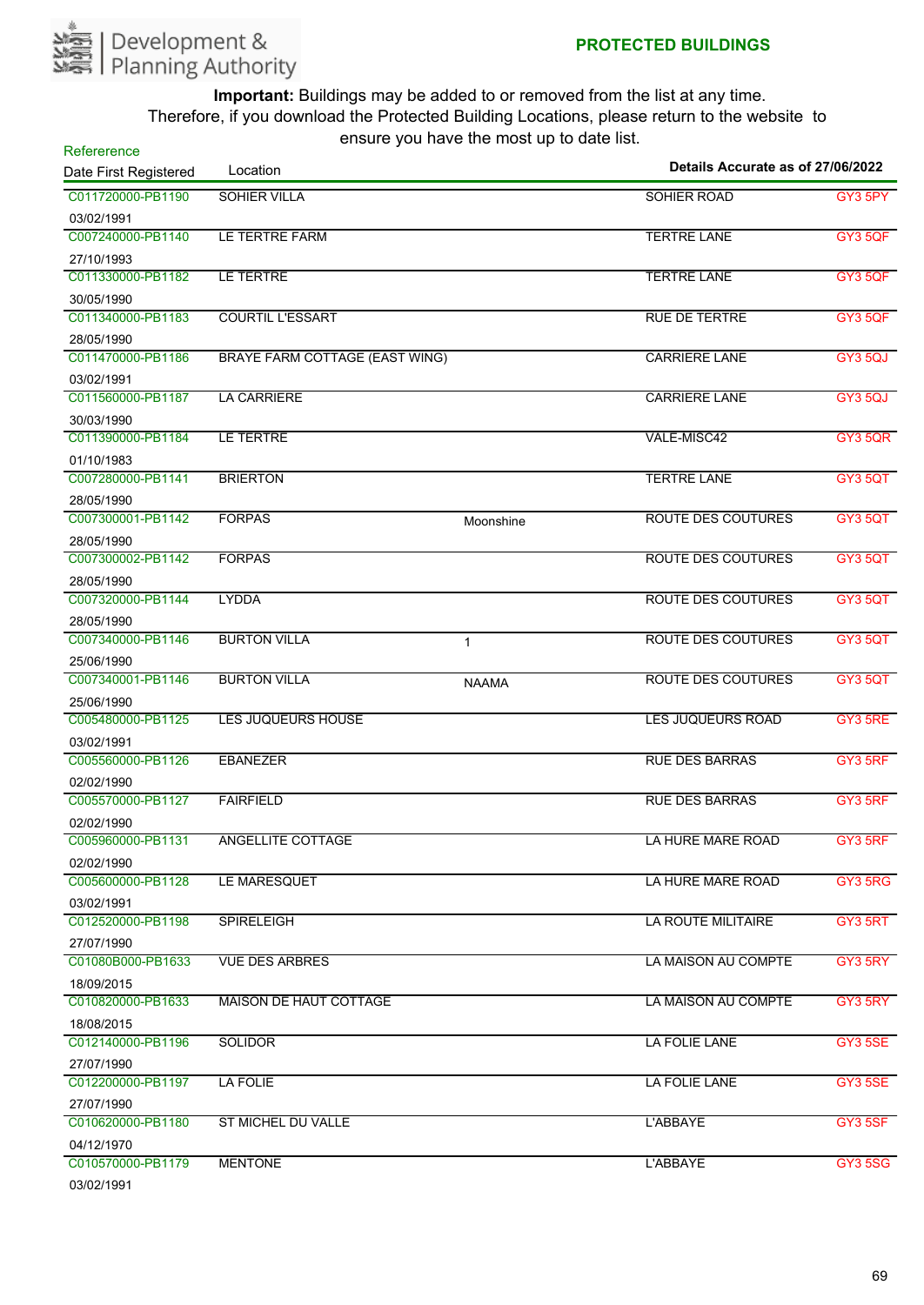

| Refererence           | $10010$ $70011010$ $11001000$ $0000$   | Details Accurate as of 27/06/2022 |                |
|-----------------------|----------------------------------------|-----------------------------------|----------------|
| Date First Registered | Location                               |                                   |                |
| C016990000-PB1245     | LE DOUIT<br>$\mathbf{1}$               | LE DOUIT LANE                     | GY3 5SL        |
| 02/11/1990            |                                        |                                   |                |
| C017000000-PB1246     | LE DOUIT<br>$\overline{2}$             | LE DOUIT LANE                     | <b>GY3 5SL</b> |
| 02/11/1990            |                                        |                                   |                |
| C017020000-PB1247     | <b>IVY DENE</b>                        | LE DOUIT LANE                     | <b>GY3 5SL</b> |
| 02/11/1990            |                                        |                                   |                |
| C017050000-PB1248     | <b>IVY GATE</b>                        | <b>L'ANCRESSE ROAD</b>            | GY3 5SN        |
| 03/02/1991            |                                        |                                   |                |
| C011680000-PB1188     | <b>COLYTON HOUSE</b>                   | SOHIER ROAD                       | GY3 5SP        |
| 02/11/1990            |                                        |                                   |                |
| C017240000-PB1250     | <b>EDEN PLACE</b>                      | <b>LA GARENNE ROAD</b>            | <b>GY3 5SQ</b> |
| 28/09/1990            |                                        |                                   |                |
| C007420000-PB1147     | LA HOUGUE DU VALLE                     | LA HOUGUE DU VALLE                | GY3 5TE        |
| 02/02/1990            |                                        |                                   |                |
| C007430000-PB1148     | <b>OROTAVA</b>                         | LA HOUGUE DU VALLE                | GY3 5TE        |
| 02/02/1990            |                                        |                                   |                |
| C00743A000-PB1149     | HOUGUE DU VALLE COTTAGE                | LA HOUGUE DU VALLE                | GY3 5TE        |
| 02/02/1990            |                                        |                                   |                |
| C011450000-PB1185     | <b>ST MARY ANTHONY</b>                 | <b>CARRIERE LANE</b>              | GY3 5TF        |
| 03/02/1991            |                                        |                                   |                |
| C005670000-PB1129     | <b>LONGREE HOUSE</b>                   | LA HURE MARE ROAD                 | GY3 5TR        |
| 30/03/1990            |                                        |                                   |                |
| C005680000-PB1130     | <b>LONGREE HOUSE</b>                   | LA HURE MARE ROAD                 | GY3 5TR        |
| 30/03/1990            |                                        |                                   |                |
| C006150000-PB1133     | <b>MOWLEMS CHIMNEY &amp; BUILDINGS</b> | <b>NORTH SIDE</b>                 | GY3 5TT        |
| 16/12/1988            |                                        |                                   |                |
| C00633B000-PB1706     | THE WEIGHBRIDGE                        | <b>NORTH SIDE</b>                 | GY3 5TW        |
| 04/10/2018            |                                        |                                   |                |
| C006020000-PB1132     | <b>VALDIVIA</b>                        | LA HURE MARE ROAD                 | GY3 5UD        |
| 02/02/1990            |                                        |                                   |                |
| C006830000-PB1136     | <b>MAISON HOUGUE JEHANNET</b>          | LA HOUGUE JEHANNET                | GY3 5UF        |
| 02/02/1990            |                                        |                                   |                |
| C00778A000-PB1150     | <b>SUMMERFIELD HOUSE</b>               | <b>SUMMERFIELD ROAD</b>           | GY3 5UH        |
| 30/03/1990            |                                        |                                   |                |
| C007790000-PB1151     | <b>HOMESIDE</b>                        | <b>SUMMERFIELD ROAD</b>           | GY3 5UH        |
| 02/02/1990            |                                        |                                   |                |
| C009740000-PB1171     | LA ROCHELLE VILLA                      | <b>ROUTE SUMMERFIELD</b>          | GY3 5UH        |
| 30/03/1990            |                                        |                                   |                |
| C009750000-PB1172     | <b>LEAHURST VILLA</b>                  | ROUTE SUMMERFIELD                 | GY3 5UH        |
| 30/03/1990            |                                        |                                   |                |
| C009770020-PB1173     | LA CACHETTE                            | <b>ROUTE SUMMERFIELD</b>          | GY3 5UH        |
| 30/03/1990            |                                        |                                   |                |
| C019680000-PB1654     | <b>LES TILLEULS</b>                    | <b>LANDES DU MARCHE</b>           | GY6 8AP        |
| 25/01/2016            |                                        |                                   |                |
| C019610000-PB1261     | LA PETITE CACHE                        | <b>LANDES DU MARCHE</b>           | GY6 8BR        |
| 31/05/1993            |                                        |                                   |                |
| C019700000-PB1262     | <b>KINGSTON</b>                        | <b>VERTE RUE</b>                  | <b>GY6 8BS</b> |
| 03/02/1991            |                                        |                                   |                |
| C020180000-PB1263     | <b>LONGUE RUE HOUSE</b>                | <b>LONGUE RUE</b>                 | GY6 8DB        |
| 20/00/1000            |                                        |                                   |                |

28/09/1990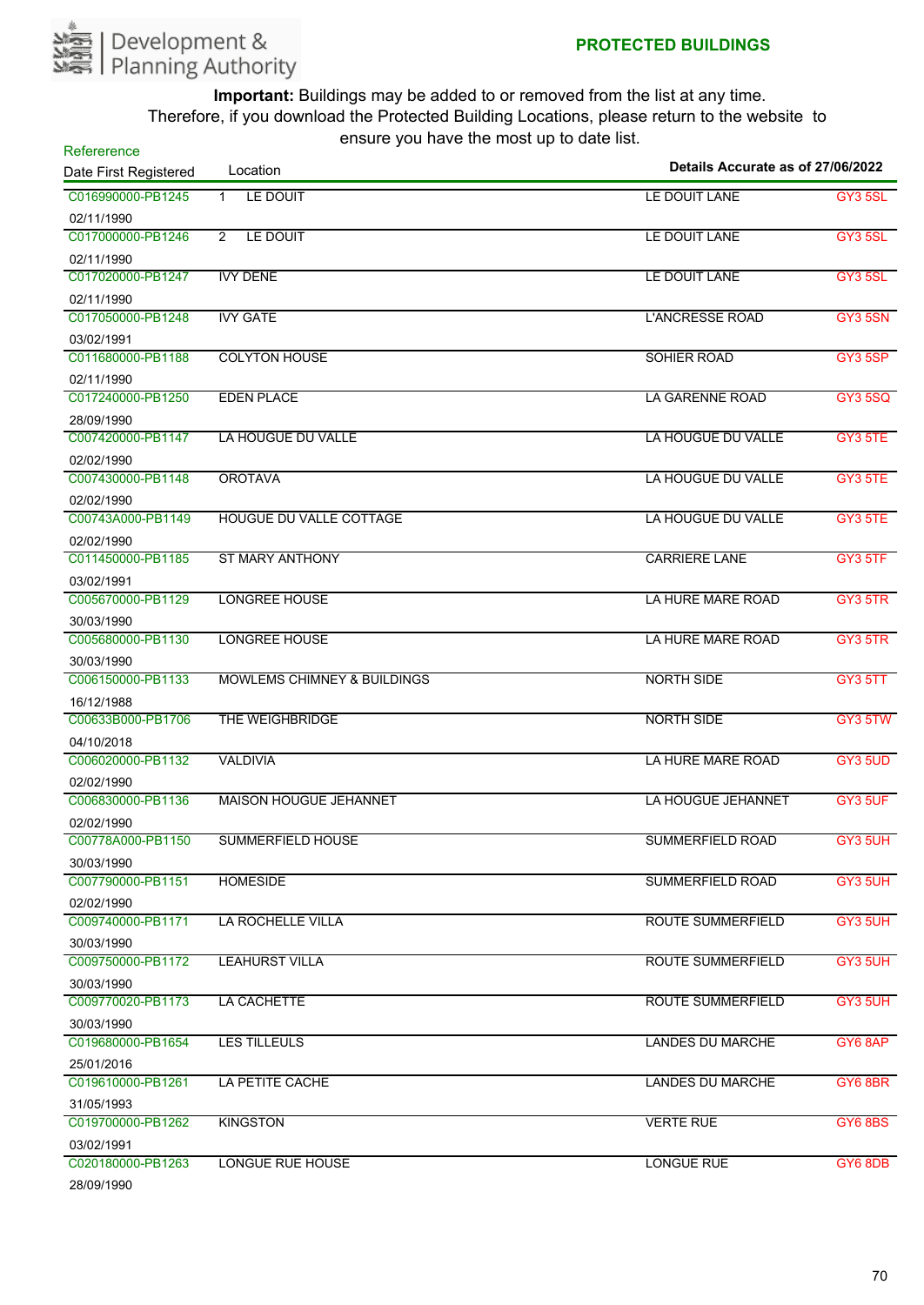

| Details Accurate as of 27/06/2022<br>C019520000-PB1259<br><b>FIGTREES FARM</b><br><b>LANDES DU MARCHE</b><br>GY6 8DG<br>03/02/1991<br>C019530000-PB1260<br><b>GRANTLEY</b><br><b>LANDES DU MARCHE</b><br><b>GY6 8DG</b><br>03/02/1991<br>C019050000-PB1255<br>1843 COTTAGE<br><b>LANDES DU MARCHE</b><br>GY6 8DH<br>03/02/1991<br>C01902A000-PB1253<br>LA NICHE<br><b>LANDES DU MARCHE</b><br>GY6 8DL<br>03/02/1991<br>C018990000-PB1251<br><b>OAKLEIGH VILLA</b><br>LANDES DU MARCHE<br>GY6 8DN<br>03/02/1991<br>C019000000-PB1252<br><b>BERNINA</b><br><b>LANDES DU MARCHE</b><br>GY6 8DN<br>03/02/1991<br>C019040000-PB1254<br>LE PETIT DESERT<br><b>LANDES DU MARCHE</b><br>GY6 8DN<br>03/02/1991<br>C02585A000-PB1638<br>LE VIEUX HOUMET COTTAGE<br><b>RUE DU HOUMET</b><br>GY6 8JJ<br>19/11/2015<br>C021320000-PB1279<br><b>MAPLE LODGE</b><br><b>RUE DES ANNEVILLES</b><br>GY6 8LA<br>03/02/1991<br><b>MAISON D'AVAL</b><br>C025250000-PB1286<br><b>RUE D'AVAL</b><br>GY6 8LB<br>08/05/1992<br>C024880000-PB1283<br>LA MAISON DE HAUT<br>LA GRANDE MAISON ROAD<br>GY6 8LF<br>01/07/1983<br>C020810000-PB1273<br><b>MAISON DE BAS VILLA</b><br>PLEINHEAUME ROAD<br>GY6 8LP<br>03/02/1991<br><b>HILLGAY VILLA</b><br>C025150000-PB1285<br>LA GRANDE MAISON ROAD<br>GY6 8LP<br>03/02/1991<br>C019390000-PB1257<br><b>CAMP DU ROI COTTAGE</b><br>ROUTE DU CAMP DU ROI<br>GY6 8LX<br>28/09/1990<br>C02173A000-PB1280<br><b>KILVEY</b><br><b>RUE DES ANNEVILLES</b><br>GY6 8LY<br>03/02/1991<br>C021780000-PB1281<br><b>LORIER</b><br><b>RUE DES ANNEVILLES</b><br>GY6 8LY<br>03/02/1991<br>C020340000-PB1265<br><b>ROSEWOOD</b><br><b>LES ROUVETS ROAD</b><br>GY6 8LZ<br>03/02/1991<br>C021290000-PB1278<br><b>LES ANNEVILLES</b><br><b>RUE DE HAUT</b><br>GY6 8LZ<br>24/01/1996<br>GY6 8NH<br>C020440000-PB1266<br><b>VALENCE COTTAGE</b><br><b>LES ROUVETS ROAD</b><br>03/02/1991<br>C020490000-PB1267<br><b>NEW PLACE</b><br>PLEINHEAUME ROAD<br>GY6 8NH<br>03/02/1991<br>C020500000-PB1268<br><b>ORGERIS VILLA</b><br>PLEINHEAUME ROAD<br>GY6 8NH<br>03/02/1991<br>C022870000-PB1282<br><b>LES MAINGUYS FARM</b><br><b>RUE MAINGY</b><br>GY6 8NL<br>29/03/1993<br>C020650000-PB1269<br>LA CACHE<br>PLEINHEAUME ROAD<br>GY6 8NP<br>03/02/1991<br>C020980000-PB1276<br>LA CROUTE<br><b>LES BARRAS LANE</b><br>GY6 8NP<br>03/02/1991<br>C021090000-PB1277<br><b>NEWFIELD</b><br>PLEINHEAUME ROAD<br>GY6 8NP<br>03/02/1991 | Refererence           |          |  |
|------------------------------------------------------------------------------------------------------------------------------------------------------------------------------------------------------------------------------------------------------------------------------------------------------------------------------------------------------------------------------------------------------------------------------------------------------------------------------------------------------------------------------------------------------------------------------------------------------------------------------------------------------------------------------------------------------------------------------------------------------------------------------------------------------------------------------------------------------------------------------------------------------------------------------------------------------------------------------------------------------------------------------------------------------------------------------------------------------------------------------------------------------------------------------------------------------------------------------------------------------------------------------------------------------------------------------------------------------------------------------------------------------------------------------------------------------------------------------------------------------------------------------------------------------------------------------------------------------------------------------------------------------------------------------------------------------------------------------------------------------------------------------------------------------------------------------------------------------------------------------------------------------------------------------------------------------------------------------------------------------------------------------------------------------------------------------------------------------------------------------------------------------------------------------------------------------------------------------------------------------------------------------------------------------------------------------------------------------------------------------------------------------------------------------|-----------------------|----------|--|
|                                                                                                                                                                                                                                                                                                                                                                                                                                                                                                                                                                                                                                                                                                                                                                                                                                                                                                                                                                                                                                                                                                                                                                                                                                                                                                                                                                                                                                                                                                                                                                                                                                                                                                                                                                                                                                                                                                                                                                                                                                                                                                                                                                                                                                                                                                                                                                                                                              | Date First Registered | Location |  |
|                                                                                                                                                                                                                                                                                                                                                                                                                                                                                                                                                                                                                                                                                                                                                                                                                                                                                                                                                                                                                                                                                                                                                                                                                                                                                                                                                                                                                                                                                                                                                                                                                                                                                                                                                                                                                                                                                                                                                                                                                                                                                                                                                                                                                                                                                                                                                                                                                              |                       |          |  |
|                                                                                                                                                                                                                                                                                                                                                                                                                                                                                                                                                                                                                                                                                                                                                                                                                                                                                                                                                                                                                                                                                                                                                                                                                                                                                                                                                                                                                                                                                                                                                                                                                                                                                                                                                                                                                                                                                                                                                                                                                                                                                                                                                                                                                                                                                                                                                                                                                              |                       |          |  |
|                                                                                                                                                                                                                                                                                                                                                                                                                                                                                                                                                                                                                                                                                                                                                                                                                                                                                                                                                                                                                                                                                                                                                                                                                                                                                                                                                                                                                                                                                                                                                                                                                                                                                                                                                                                                                                                                                                                                                                                                                                                                                                                                                                                                                                                                                                                                                                                                                              |                       |          |  |
|                                                                                                                                                                                                                                                                                                                                                                                                                                                                                                                                                                                                                                                                                                                                                                                                                                                                                                                                                                                                                                                                                                                                                                                                                                                                                                                                                                                                                                                                                                                                                                                                                                                                                                                                                                                                                                                                                                                                                                                                                                                                                                                                                                                                                                                                                                                                                                                                                              |                       |          |  |
|                                                                                                                                                                                                                                                                                                                                                                                                                                                                                                                                                                                                                                                                                                                                                                                                                                                                                                                                                                                                                                                                                                                                                                                                                                                                                                                                                                                                                                                                                                                                                                                                                                                                                                                                                                                                                                                                                                                                                                                                                                                                                                                                                                                                                                                                                                                                                                                                                              |                       |          |  |
|                                                                                                                                                                                                                                                                                                                                                                                                                                                                                                                                                                                                                                                                                                                                                                                                                                                                                                                                                                                                                                                                                                                                                                                                                                                                                                                                                                                                                                                                                                                                                                                                                                                                                                                                                                                                                                                                                                                                                                                                                                                                                                                                                                                                                                                                                                                                                                                                                              |                       |          |  |
|                                                                                                                                                                                                                                                                                                                                                                                                                                                                                                                                                                                                                                                                                                                                                                                                                                                                                                                                                                                                                                                                                                                                                                                                                                                                                                                                                                                                                                                                                                                                                                                                                                                                                                                                                                                                                                                                                                                                                                                                                                                                                                                                                                                                                                                                                                                                                                                                                              |                       |          |  |
|                                                                                                                                                                                                                                                                                                                                                                                                                                                                                                                                                                                                                                                                                                                                                                                                                                                                                                                                                                                                                                                                                                                                                                                                                                                                                                                                                                                                                                                                                                                                                                                                                                                                                                                                                                                                                                                                                                                                                                                                                                                                                                                                                                                                                                                                                                                                                                                                                              |                       |          |  |
|                                                                                                                                                                                                                                                                                                                                                                                                                                                                                                                                                                                                                                                                                                                                                                                                                                                                                                                                                                                                                                                                                                                                                                                                                                                                                                                                                                                                                                                                                                                                                                                                                                                                                                                                                                                                                                                                                                                                                                                                                                                                                                                                                                                                                                                                                                                                                                                                                              |                       |          |  |
|                                                                                                                                                                                                                                                                                                                                                                                                                                                                                                                                                                                                                                                                                                                                                                                                                                                                                                                                                                                                                                                                                                                                                                                                                                                                                                                                                                                                                                                                                                                                                                                                                                                                                                                                                                                                                                                                                                                                                                                                                                                                                                                                                                                                                                                                                                                                                                                                                              |                       |          |  |
|                                                                                                                                                                                                                                                                                                                                                                                                                                                                                                                                                                                                                                                                                                                                                                                                                                                                                                                                                                                                                                                                                                                                                                                                                                                                                                                                                                                                                                                                                                                                                                                                                                                                                                                                                                                                                                                                                                                                                                                                                                                                                                                                                                                                                                                                                                                                                                                                                              |                       |          |  |
|                                                                                                                                                                                                                                                                                                                                                                                                                                                                                                                                                                                                                                                                                                                                                                                                                                                                                                                                                                                                                                                                                                                                                                                                                                                                                                                                                                                                                                                                                                                                                                                                                                                                                                                                                                                                                                                                                                                                                                                                                                                                                                                                                                                                                                                                                                                                                                                                                              |                       |          |  |
|                                                                                                                                                                                                                                                                                                                                                                                                                                                                                                                                                                                                                                                                                                                                                                                                                                                                                                                                                                                                                                                                                                                                                                                                                                                                                                                                                                                                                                                                                                                                                                                                                                                                                                                                                                                                                                                                                                                                                                                                                                                                                                                                                                                                                                                                                                                                                                                                                              |                       |          |  |
|                                                                                                                                                                                                                                                                                                                                                                                                                                                                                                                                                                                                                                                                                                                                                                                                                                                                                                                                                                                                                                                                                                                                                                                                                                                                                                                                                                                                                                                                                                                                                                                                                                                                                                                                                                                                                                                                                                                                                                                                                                                                                                                                                                                                                                                                                                                                                                                                                              |                       |          |  |
|                                                                                                                                                                                                                                                                                                                                                                                                                                                                                                                                                                                                                                                                                                                                                                                                                                                                                                                                                                                                                                                                                                                                                                                                                                                                                                                                                                                                                                                                                                                                                                                                                                                                                                                                                                                                                                                                                                                                                                                                                                                                                                                                                                                                                                                                                                                                                                                                                              |                       |          |  |
|                                                                                                                                                                                                                                                                                                                                                                                                                                                                                                                                                                                                                                                                                                                                                                                                                                                                                                                                                                                                                                                                                                                                                                                                                                                                                                                                                                                                                                                                                                                                                                                                                                                                                                                                                                                                                                                                                                                                                                                                                                                                                                                                                                                                                                                                                                                                                                                                                              |                       |          |  |
|                                                                                                                                                                                                                                                                                                                                                                                                                                                                                                                                                                                                                                                                                                                                                                                                                                                                                                                                                                                                                                                                                                                                                                                                                                                                                                                                                                                                                                                                                                                                                                                                                                                                                                                                                                                                                                                                                                                                                                                                                                                                                                                                                                                                                                                                                                                                                                                                                              |                       |          |  |
|                                                                                                                                                                                                                                                                                                                                                                                                                                                                                                                                                                                                                                                                                                                                                                                                                                                                                                                                                                                                                                                                                                                                                                                                                                                                                                                                                                                                                                                                                                                                                                                                                                                                                                                                                                                                                                                                                                                                                                                                                                                                                                                                                                                                                                                                                                                                                                                                                              |                       |          |  |
|                                                                                                                                                                                                                                                                                                                                                                                                                                                                                                                                                                                                                                                                                                                                                                                                                                                                                                                                                                                                                                                                                                                                                                                                                                                                                                                                                                                                                                                                                                                                                                                                                                                                                                                                                                                                                                                                                                                                                                                                                                                                                                                                                                                                                                                                                                                                                                                                                              |                       |          |  |
|                                                                                                                                                                                                                                                                                                                                                                                                                                                                                                                                                                                                                                                                                                                                                                                                                                                                                                                                                                                                                                                                                                                                                                                                                                                                                                                                                                                                                                                                                                                                                                                                                                                                                                                                                                                                                                                                                                                                                                                                                                                                                                                                                                                                                                                                                                                                                                                                                              |                       |          |  |
|                                                                                                                                                                                                                                                                                                                                                                                                                                                                                                                                                                                                                                                                                                                                                                                                                                                                                                                                                                                                                                                                                                                                                                                                                                                                                                                                                                                                                                                                                                                                                                                                                                                                                                                                                                                                                                                                                                                                                                                                                                                                                                                                                                                                                                                                                                                                                                                                                              |                       |          |  |
|                                                                                                                                                                                                                                                                                                                                                                                                                                                                                                                                                                                                                                                                                                                                                                                                                                                                                                                                                                                                                                                                                                                                                                                                                                                                                                                                                                                                                                                                                                                                                                                                                                                                                                                                                                                                                                                                                                                                                                                                                                                                                                                                                                                                                                                                                                                                                                                                                              |                       |          |  |
|                                                                                                                                                                                                                                                                                                                                                                                                                                                                                                                                                                                                                                                                                                                                                                                                                                                                                                                                                                                                                                                                                                                                                                                                                                                                                                                                                                                                                                                                                                                                                                                                                                                                                                                                                                                                                                                                                                                                                                                                                                                                                                                                                                                                                                                                                                                                                                                                                              |                       |          |  |
|                                                                                                                                                                                                                                                                                                                                                                                                                                                                                                                                                                                                                                                                                                                                                                                                                                                                                                                                                                                                                                                                                                                                                                                                                                                                                                                                                                                                                                                                                                                                                                                                                                                                                                                                                                                                                                                                                                                                                                                                                                                                                                                                                                                                                                                                                                                                                                                                                              |                       |          |  |
|                                                                                                                                                                                                                                                                                                                                                                                                                                                                                                                                                                                                                                                                                                                                                                                                                                                                                                                                                                                                                                                                                                                                                                                                                                                                                                                                                                                                                                                                                                                                                                                                                                                                                                                                                                                                                                                                                                                                                                                                                                                                                                                                                                                                                                                                                                                                                                                                                              |                       |          |  |
|                                                                                                                                                                                                                                                                                                                                                                                                                                                                                                                                                                                                                                                                                                                                                                                                                                                                                                                                                                                                                                                                                                                                                                                                                                                                                                                                                                                                                                                                                                                                                                                                                                                                                                                                                                                                                                                                                                                                                                                                                                                                                                                                                                                                                                                                                                                                                                                                                              |                       |          |  |
|                                                                                                                                                                                                                                                                                                                                                                                                                                                                                                                                                                                                                                                                                                                                                                                                                                                                                                                                                                                                                                                                                                                                                                                                                                                                                                                                                                                                                                                                                                                                                                                                                                                                                                                                                                                                                                                                                                                                                                                                                                                                                                                                                                                                                                                                                                                                                                                                                              |                       |          |  |
|                                                                                                                                                                                                                                                                                                                                                                                                                                                                                                                                                                                                                                                                                                                                                                                                                                                                                                                                                                                                                                                                                                                                                                                                                                                                                                                                                                                                                                                                                                                                                                                                                                                                                                                                                                                                                                                                                                                                                                                                                                                                                                                                                                                                                                                                                                                                                                                                                              |                       |          |  |
|                                                                                                                                                                                                                                                                                                                                                                                                                                                                                                                                                                                                                                                                                                                                                                                                                                                                                                                                                                                                                                                                                                                                                                                                                                                                                                                                                                                                                                                                                                                                                                                                                                                                                                                                                                                                                                                                                                                                                                                                                                                                                                                                                                                                                                                                                                                                                                                                                              |                       |          |  |
|                                                                                                                                                                                                                                                                                                                                                                                                                                                                                                                                                                                                                                                                                                                                                                                                                                                                                                                                                                                                                                                                                                                                                                                                                                                                                                                                                                                                                                                                                                                                                                                                                                                                                                                                                                                                                                                                                                                                                                                                                                                                                                                                                                                                                                                                                                                                                                                                                              |                       |          |  |
|                                                                                                                                                                                                                                                                                                                                                                                                                                                                                                                                                                                                                                                                                                                                                                                                                                                                                                                                                                                                                                                                                                                                                                                                                                                                                                                                                                                                                                                                                                                                                                                                                                                                                                                                                                                                                                                                                                                                                                                                                                                                                                                                                                                                                                                                                                                                                                                                                              |                       |          |  |
|                                                                                                                                                                                                                                                                                                                                                                                                                                                                                                                                                                                                                                                                                                                                                                                                                                                                                                                                                                                                                                                                                                                                                                                                                                                                                                                                                                                                                                                                                                                                                                                                                                                                                                                                                                                                                                                                                                                                                                                                                                                                                                                                                                                                                                                                                                                                                                                                                              |                       |          |  |
|                                                                                                                                                                                                                                                                                                                                                                                                                                                                                                                                                                                                                                                                                                                                                                                                                                                                                                                                                                                                                                                                                                                                                                                                                                                                                                                                                                                                                                                                                                                                                                                                                                                                                                                                                                                                                                                                                                                                                                                                                                                                                                                                                                                                                                                                                                                                                                                                                              |                       |          |  |
|                                                                                                                                                                                                                                                                                                                                                                                                                                                                                                                                                                                                                                                                                                                                                                                                                                                                                                                                                                                                                                                                                                                                                                                                                                                                                                                                                                                                                                                                                                                                                                                                                                                                                                                                                                                                                                                                                                                                                                                                                                                                                                                                                                                                                                                                                                                                                                                                                              |                       |          |  |
|                                                                                                                                                                                                                                                                                                                                                                                                                                                                                                                                                                                                                                                                                                                                                                                                                                                                                                                                                                                                                                                                                                                                                                                                                                                                                                                                                                                                                                                                                                                                                                                                                                                                                                                                                                                                                                                                                                                                                                                                                                                                                                                                                                                                                                                                                                                                                                                                                              |                       |          |  |
|                                                                                                                                                                                                                                                                                                                                                                                                                                                                                                                                                                                                                                                                                                                                                                                                                                                                                                                                                                                                                                                                                                                                                                                                                                                                                                                                                                                                                                                                                                                                                                                                                                                                                                                                                                                                                                                                                                                                                                                                                                                                                                                                                                                                                                                                                                                                                                                                                              |                       |          |  |
|                                                                                                                                                                                                                                                                                                                                                                                                                                                                                                                                                                                                                                                                                                                                                                                                                                                                                                                                                                                                                                                                                                                                                                                                                                                                                                                                                                                                                                                                                                                                                                                                                                                                                                                                                                                                                                                                                                                                                                                                                                                                                                                                                                                                                                                                                                                                                                                                                              |                       |          |  |
|                                                                                                                                                                                                                                                                                                                                                                                                                                                                                                                                                                                                                                                                                                                                                                                                                                                                                                                                                                                                                                                                                                                                                                                                                                                                                                                                                                                                                                                                                                                                                                                                                                                                                                                                                                                                                                                                                                                                                                                                                                                                                                                                                                                                                                                                                                                                                                                                                              |                       |          |  |
|                                                                                                                                                                                                                                                                                                                                                                                                                                                                                                                                                                                                                                                                                                                                                                                                                                                                                                                                                                                                                                                                                                                                                                                                                                                                                                                                                                                                                                                                                                                                                                                                                                                                                                                                                                                                                                                                                                                                                                                                                                                                                                                                                                                                                                                                                                                                                                                                                              |                       |          |  |
|                                                                                                                                                                                                                                                                                                                                                                                                                                                                                                                                                                                                                                                                                                                                                                                                                                                                                                                                                                                                                                                                                                                                                                                                                                                                                                                                                                                                                                                                                                                                                                                                                                                                                                                                                                                                                                                                                                                                                                                                                                                                                                                                                                                                                                                                                                                                                                                                                              |                       |          |  |
|                                                                                                                                                                                                                                                                                                                                                                                                                                                                                                                                                                                                                                                                                                                                                                                                                                                                                                                                                                                                                                                                                                                                                                                                                                                                                                                                                                                                                                                                                                                                                                                                                                                                                                                                                                                                                                                                                                                                                                                                                                                                                                                                                                                                                                                                                                                                                                                                                              |                       |          |  |
|                                                                                                                                                                                                                                                                                                                                                                                                                                                                                                                                                                                                                                                                                                                                                                                                                                                                                                                                                                                                                                                                                                                                                                                                                                                                                                                                                                                                                                                                                                                                                                                                                                                                                                                                                                                                                                                                                                                                                                                                                                                                                                                                                                                                                                                                                                                                                                                                                              |                       |          |  |
|                                                                                                                                                                                                                                                                                                                                                                                                                                                                                                                                                                                                                                                                                                                                                                                                                                                                                                                                                                                                                                                                                                                                                                                                                                                                                                                                                                                                                                                                                                                                                                                                                                                                                                                                                                                                                                                                                                                                                                                                                                                                                                                                                                                                                                                                                                                                                                                                                              |                       |          |  |
|                                                                                                                                                                                                                                                                                                                                                                                                                                                                                                                                                                                                                                                                                                                                                                                                                                                                                                                                                                                                                                                                                                                                                                                                                                                                                                                                                                                                                                                                                                                                                                                                                                                                                                                                                                                                                                                                                                                                                                                                                                                                                                                                                                                                                                                                                                                                                                                                                              |                       |          |  |
|                                                                                                                                                                                                                                                                                                                                                                                                                                                                                                                                                                                                                                                                                                                                                                                                                                                                                                                                                                                                                                                                                                                                                                                                                                                                                                                                                                                                                                                                                                                                                                                                                                                                                                                                                                                                                                                                                                                                                                                                                                                                                                                                                                                                                                                                                                                                                                                                                              |                       |          |  |
|                                                                                                                                                                                                                                                                                                                                                                                                                                                                                                                                                                                                                                                                                                                                                                                                                                                                                                                                                                                                                                                                                                                                                                                                                                                                                                                                                                                                                                                                                                                                                                                                                                                                                                                                                                                                                                                                                                                                                                                                                                                                                                                                                                                                                                                                                                                                                                                                                              |                       |          |  |
|                                                                                                                                                                                                                                                                                                                                                                                                                                                                                                                                                                                                                                                                                                                                                                                                                                                                                                                                                                                                                                                                                                                                                                                                                                                                                                                                                                                                                                                                                                                                                                                                                                                                                                                                                                                                                                                                                                                                                                                                                                                                                                                                                                                                                                                                                                                                                                                                                              |                       |          |  |
|                                                                                                                                                                                                                                                                                                                                                                                                                                                                                                                                                                                                                                                                                                                                                                                                                                                                                                                                                                                                                                                                                                                                                                                                                                                                                                                                                                                                                                                                                                                                                                                                                                                                                                                                                                                                                                                                                                                                                                                                                                                                                                                                                                                                                                                                                                                                                                                                                              |                       |          |  |
|                                                                                                                                                                                                                                                                                                                                                                                                                                                                                                                                                                                                                                                                                                                                                                                                                                                                                                                                                                                                                                                                                                                                                                                                                                                                                                                                                                                                                                                                                                                                                                                                                                                                                                                                                                                                                                                                                                                                                                                                                                                                                                                                                                                                                                                                                                                                                                                                                              |                       |          |  |
|                                                                                                                                                                                                                                                                                                                                                                                                                                                                                                                                                                                                                                                                                                                                                                                                                                                                                                                                                                                                                                                                                                                                                                                                                                                                                                                                                                                                                                                                                                                                                                                                                                                                                                                                                                                                                                                                                                                                                                                                                                                                                                                                                                                                                                                                                                                                                                                                                              |                       |          |  |